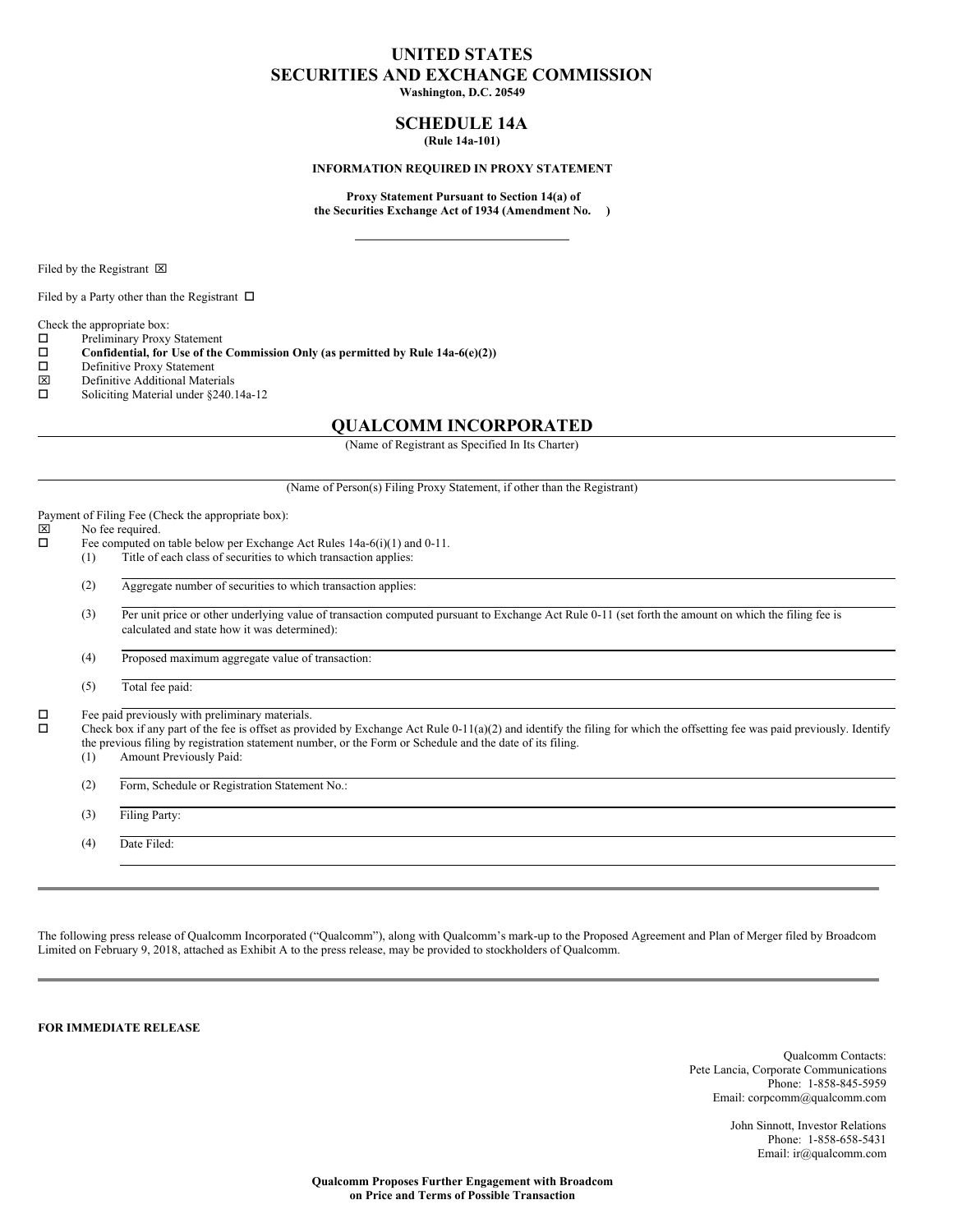*Delivers Revised Merger Agreement That Would Provide Comprehensive Path Forward on Regulatory and Closing Certainty for Qualcomm Stockholders*

*Suggests Path for Continued Engagement and Calls on Broadcom to Engage in Mutual Due Diligence and Price Negotiation*

**SAN DIEGO, CA** — February 26, 2018 — Qualcomm Incorporated (NASDAQ: QCOM) today announced that Chairman of the Board Dr. Paul E. Jacobs sent a letter on behalf of the Qualcomm Board of Directors to Hock Tan, Chief Executive Officer of Broadcom Limited (NASDAQ: AVGO), providing Qualcomm's response to the second meeting between the two companies, which was held on February 23.

The Qualcomm Board believes the meeting led to further progress toward a possible negotiated transaction on key issues other than price. The Board authorized providing Broadcom with a mark-up of Broadcom's previously released draft merger agreement that, if agreed to by Broadcom, would resolve all issues between the two companies other than price.

Broadcom reiterated in the February 23 meeting that its reduced \$79.00 per share proposal is its best and final proposal. The Qualcomm Board is unanimous in its view that each of Broadcom's proposals, including its prior \$82.00 per share proposal, materially undervalues Qualcomm, and the Board encourages Broadcom to enter into mutual due diligence and price negotiations.

The letter follows:

February 26, 2018

Mr. Hock Tan President and Chief Executive Officer Broadcom Limited 1 Yishun Avenue 7 Singapore 768923

#### Dear Mr. Tan,

I am writing on behalf of the Qualcomm Board of Directors following the meeting Tom Horton, Steve Mollenkopf, George Davis and I had with you, Ken Hao and Tom Krause on February 23. As we are all aware, a combination of Broadcom and Qualcomm would represent the largest technology transaction in history and one of the largest M&A transactions overall. This represents uncharted territory and our Board and management are taking great care to incorporate an appropriate level of protections for Qualcomm stockholders in a potential transaction with Broadcom.

We have briefed the full Board on the meeting and the current state of our discussions. As they have done at previous Board meetings, our independent directors also met separately in an executive session, along with the Board's financial and legal advisors.

We appreciate the movement you have made from the draft merger agreement you publicly released on February 9. We have attached our mark-up of that document, which is intended to provide a comprehensive path forward on regulatory and deal certainty issues. The path forward does not require a "hell or high water" commitment on the regulatory front, but still provides the appropriate level of protection to Qualcomm stockholders commensurate with the high degree of regulatory risk associated with this potential transaction. If acceptable to Broadcom, this would resolve all issues between the two companies other than price.

While we have made progress on regulatory and other deal certainty issues, you have continued to insist that your current \$79.00 per share proposal is your best and final proposal. For the reasons we have stated publicly to our stockholders, and privately to you in our meetings, the Qualcomm Board continues to be of the unanimous belief that each of your proposals, including your prior \$82.00 per share proposal, materially undervalues Qualcomm. This conclusion is based on substantial and thorough analysis.

#### **Valuation**

As you know, the current challenges we are facing in our licensing business have masked continued strong performance and market leadership in our semiconductor business. Our Board is very sensitive to the uncertainty regarding short-term financial performance and the questions it has raised as to the long-term prospects for our licensing business. While we recognize that Qualcomm's business is unique, we believe the plan we are executing to overcome our current challenges capitalizes on the many value drivers we have put in place and will position us to drive strong returns for our shareholders. These value drivers include our significant lead in the rapidly advancing 5G transition — one of the most important evolutions in the history of mobile technology — and continued success growing in adjacent businesses. They also include the highly strategic and accretive NXP acquisition. The Board remains highly confident in Qualcomm's ability to achieve the fiscal year 2019 financial targets we have previously disclosed, through the execution of our growth strategy, an increased focus on operational discipline, and resolution of the customer disputes in our licensing business.

It is the Board's responsibility to critically analyze all of the external and internal information available to us, challenge assumptions and utilize our collective experience to arrive at thoughtful and independent conclusions on the future value of Qualcomm. With the support of management and our external advisors, we have concluded unanimously that an acquisition price materially higher than any of Broadcom's

proposals is warranted based upon our evaluation of Qualcomm's near-term prospects and the risk-adjusted present value of our long-term forecasts.

#### **Regulatory Risk and Certainty**

In our previous meeting on February 14, you agreed to drop your prior objection to divesting any Broadcom (as opposed to only Qualcomm) businesses and assets as a way to facilitate regulatory approval.

However, to reduce regulatory risk to an appropriate level, we made two additional proposals in our February 23 meeting:

- We asked Broadcom to agree to any conduct remedies and other remedies that may be imposed by regulators that would not have a material adverse effect on the combined company (after divestitures).
- We proposed a reverse termination fee of 9% of enterprise value, payable if a potential transaction is terminated other than due to a breach of the agreement by Qualcomm or our failure to obtain stockholder approval. We based this amount on recent precedent transactions, particularly Baker Hughes/Halliburton, which began as a hostile proposal, ended as a negotiated agreement and involved complex regulatory issues that ultimately resulted in termination of the transaction.

We believe these commitments and our other changes to the merger agreement would provide acceptable risk protection to Qualcomm stockholders, and we therefore would no longer ask Broadcom to make a "hell or high water" commitment.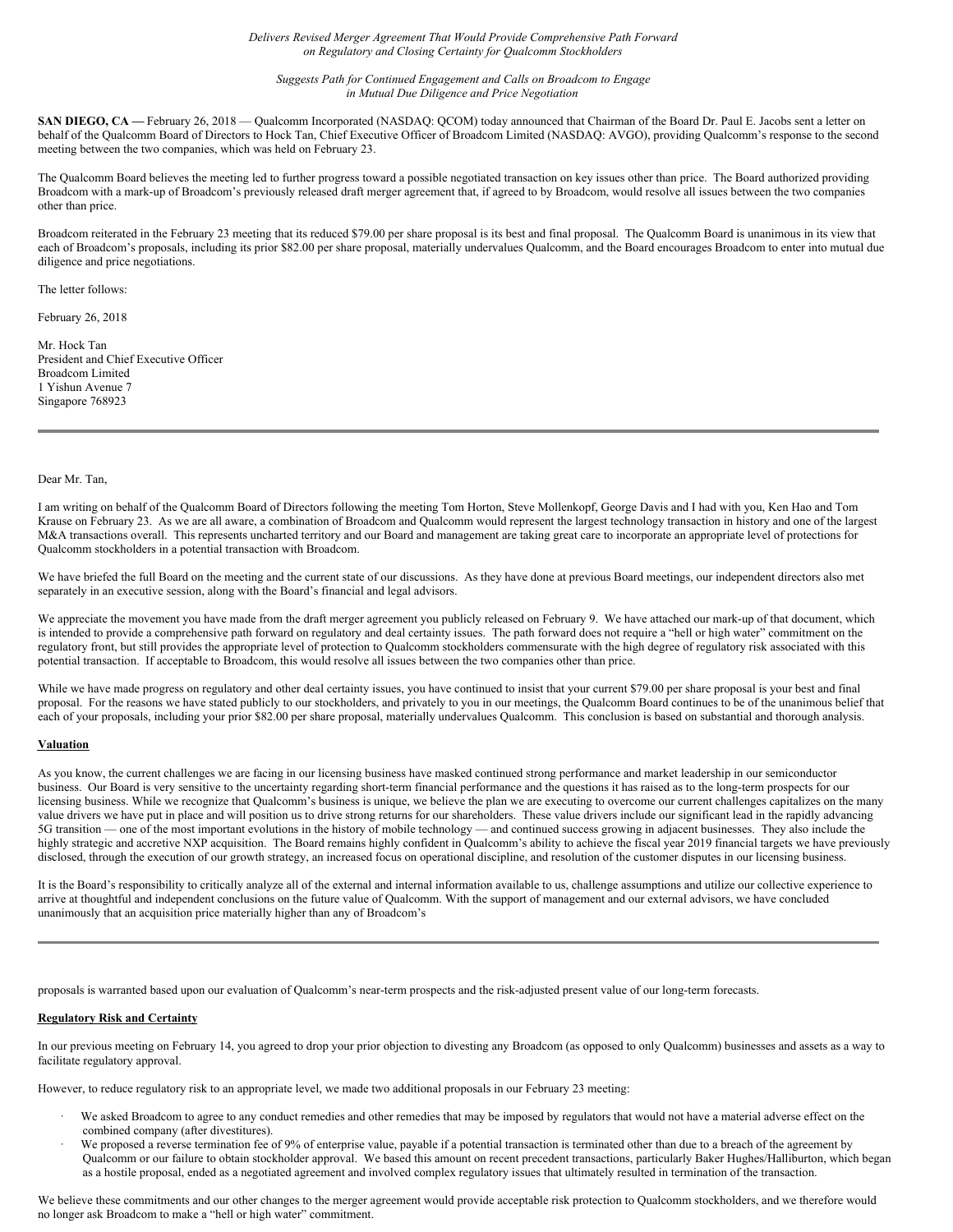At our February 23 meeting, you also told us you would agree not to impose the restrictions you had previously contemplated on our ability to operate our licensing business during the period between signing a definitive agreement and closing of a transaction. This is an important step forward. However, you still declined to disclose any information regarding your plans to change how the licensing business would be structured and operated after closing, based on your belief that such disclosure is not permissible under antitrust law. We do not believe that is the case and we have heard from stockholders, research analysts and customers that you have briefed them on your plans at a high level. We continue to believe that we need visibility into those plans beyond what we are hearing in order to fully assess the antitrust risks and value implications of a transaction with Broadcom.

The Qualcomm Board and management team are committed to exploring fully with Broadcom whether a negotiated transaction that is in the best interests of Qualcomm stockholders is achievable. Accordingly, we propose the following next steps:

#### **Next Steps**

- **1. Finalize non-price terms:** We welcome your review of the mark-up of the merger agreement we have provided you and propose that we or our representatives meet to address any remaining issues and finalize the language.
- **2. Execute NDA and begin bilateral due diligence:**Mutual due diligence will inform our discussions on price. We appreciate that we have differences in our views on value and that ours is based upon significantly more information than the public data you now have at your disposal. Therefore, we

propose entering into a non-disclosure agreement and beginning bilateral due diligence, given the large amount of Broadcom stock included in your proposal and to provide more granular details on our views on value. We are delivering a proposed NDA to your counsel.

- 3. Agree on approach to provide information on licensing business: You have repeatedly declined to disclose your plan to change Qualcomm's licensing business because you think such disclosure could pose issues under antitrust laws. Although we believe Broadcom is free to disclose this information, we are willing to jointly select a law firm with antitrust expertise that you would fully brief on your licensing plans. This firm would then provide Qualcomm the information which it considers permissible under antitrust law.
- **4. Arrange meeting focused on price:** Having now addressed the regulatory and certainty issues in principle, we propose arranging a meeting as soon as mutually convenient for both parties — focused on price, should Broadcom be willing to engage on the topic.

Tom Horton, in his capacity as Presiding Director (lead independent Director), will continue to lead Qualcomm in negotiations with Broadcom, with the goal of determining whether there is a mutually beneficial transaction to be done between our two companies. We look forward to your reply.

Sincerely,

Dr. Paul E. Jacobs Chairman of the Board

cc: Steve Mollenkopf Chief Executive Officer

> Tom Horton Presiding Director

The revised merger agreement is available on the "Additional Materials" section of www.qcomvalue.com and will be filed with the Securities and Exchange Commission. Additional information about the 2018 Annual Meeting of Stockholders, is also available at www.qcomvalue.com.

Goldman Sachs & Co. LLC, Evercore and Centerview Partners are acting as financial advisors to Qualcomm. Paul, Weiss, Rifkind, Wharton & Garrison LLP, Cravath, Swaine & Moore LLP and DLA Piper LLP (US) are acting as legal advisors to Qualcomm.

#### **About Qualcomm**

Qualcomm invents breakthrough technologies that transform how the world connects and communicates. When we connected the phone to the Internet, the mobile revolution was born. Today, our inventions are the foundation for life-changing products, experiences, and industries. As we lead the world to 5G, we envision this next big change in cellular technology spurring a new era of intelligent, connected devices and enabling new opportunities in connected cars, remote delivery of health care services, and the IoT — including smart cities, smart homes, and wearables. Qualcomm Incorporated includes our licensing business, QTL, and the vast majority of our patent portfolio. Qualcomm Technologies, Inc., a subsidiary of Qualcomm Incorporated, operates, along with its subsidiaries, all of our engineering, research and development functions, and all of our products and services businesses, including, the QCT semiconductor business. For more information, visit Qualcomm's website, OnQ blog, Twitter and Facebook pages.

#### **ADDITIONAL INFORMATION**

Qualcomm has filed a definitive proxy statement and WHITE proxy card with the U.S. Securities and Exchange Commission (the "SEC") in connection with its solicitation of proxies for its 2018 Annual Meeting of Stockholders (the "2018 Annual Meeting"). QUALCOMM STOCKHOLDERS ARE STRONGLY ENCOURAGED TO READ THE DEFINITIVE PROXY STATEMENT (AND ANY AMENDMENTS AND SUPPLEMENTS THERETO) AND ACCOMPANYING WHITE PROXY CARD AS THEY CONTAIN IMPORTANT INFORMATION. Stockholders may obtain the proxy statement, any amendments or supplements to the proxy statement and other documents as and when filed by Qualcomm with the SEC without charge from the SEC's website at www.sec.gov.

# **CERTAIN INFORMATION REGARDING PARTICIPANTS**

Qualcomm, its directors and certain of its executive officers may be deemed to be participants in connection with the solicitation of proxies from Qualcomm's stockholders in connection with the matters to be considered at the 2018 Annual Meeting. Information regarding the identity of potential participants, and their direct or indirect interests, by security holdings or otherwise, is set forth in the proxy statement and other materials to be filed with the SEC. These documents can be obtained free of charge from the sources indicated above.

# **CAUTIONARY NOTE REGARDING FORWARD-LOOKING STATEMENTS**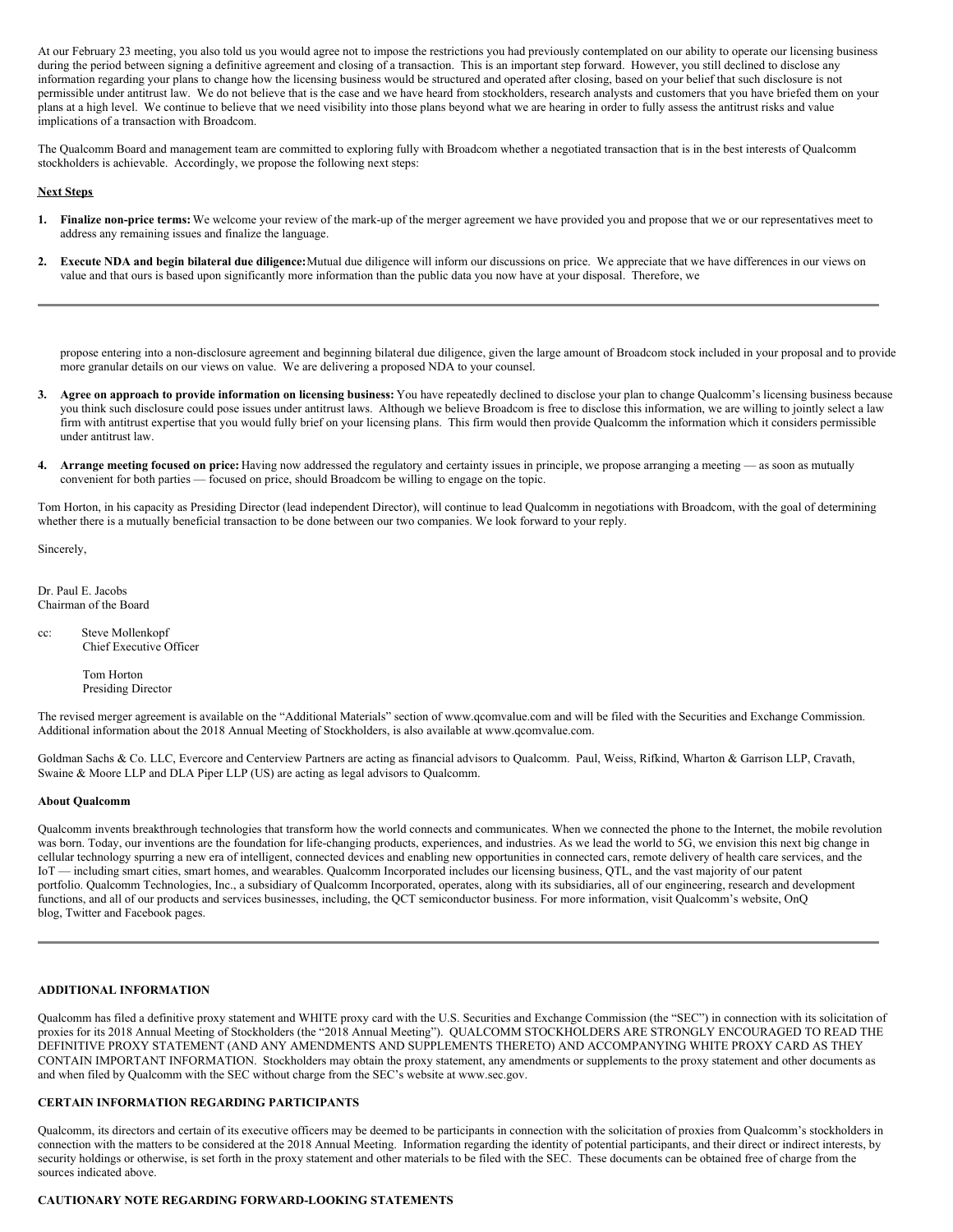Any statements contained in this document that are not historical facts are forward-looking statements as defined in the U.S. Private Securities Litigation Reform Act of 1995. Additionally, statements regarding operating results for future years, growth in operating results and the factors contributing to future operating results; the resolution of licensing disputes and the impact and timing thereof; expected market, industry, geographic and organic growth and trends; future serviceable addressable market size and growth; anticipated contributions from and growth in new opportunities; benefits from planned cost reductions; technology and product leadership and trends; Qualcomm's positioning to benefit from any of the above; potential benefits and upside to Qualcomm's stockholders related to any of the above; and the regulatory process and regulatory uncertainty are forward-looking statements. Words such as "anticipate," "believe," "estimate," "expect," "forecast," "intend," "may," "plan," "project," "predict," "should," "will" and similar expressions are intended to identify such forward-looking statements. These statements are based on Qualcomm's current expectations or beliefs, and are subject to uncertainty and changes in circumstances. Actual results may differ materially from those expressed or implied by the statements herein due to changes in economic, business, competitive, technological, strategic and/or regulatory factors, and other factors affecting the operations of Qualcomm. More detailed information about these factors may be found in Qualcomm's filings with the SEC, including those discussed in Qualcomm's most recent Annual Report on Form 10-K and in any subsequent periodic reports on Form 10-Q and Form 8-K, each of which is on file with the SEC and available at the SEC's website at www.sec.gov. SEC filings for Qualcomm are also available in the Investor Relations section of Qualcomm's website at www.qualcomm.com. Qualcomm is not obligated to update these forward-looking statements to reflect events or circumstances after the date of this document. Readers are cautioned not to place undue reliance on these forward-looking statements, which speak only as of their dates.

**Exhibit A**

# **[QUALCOMM INCORPORATED'S MARKUP OF BROADCOM LIMITED'S PROPOSED AGREEMENT AND PLAN OF MERGER]**

#### **PROPOSED**

#### **AGREEMENT AND PLAN OF MERGER**

#### by and among

# **BROADCOM LIMITED (SINGAPORE),**

# **BROADCOM LIMITED (DELAWARE),**

#### **QUANTUM MERGER SUB INC.**

and

#### **QUALCOMM INCORPORATED**

#### dated as of

February [·], 2018

#### **TABLE OF CONTENTS**

#### ARTICLE I MERGER; REDOMICILIATION 2

| Section 1.1                                                                                | The Merger                                                | $\overline{2}$          |  |  |  |
|--------------------------------------------------------------------------------------------|-----------------------------------------------------------|-------------------------|--|--|--|
| Section 1.2                                                                                | The Redomiciliation                                       | $\frac{32}{5}$          |  |  |  |
| Section 1.3                                                                                | Governing Documents                                       | $\overline{\mathbf{3}}$ |  |  |  |
| Section 1.4                                                                                | Officers and Directors                                    | 3                       |  |  |  |
| Section 1.5                                                                                | Holdco Board Representation                               |                         |  |  |  |
| ARTICLE II TREATMENT OF SECURITIES                                                         |                                                           | 4                       |  |  |  |
| Section 2.1                                                                                | Treatment of Company Capital Stock                        | 4                       |  |  |  |
| Section 2.2                                                                                | <b>Exchange of Company Shares</b>                         | 5                       |  |  |  |
| Section 2.3                                                                                | 8                                                         |                         |  |  |  |
| Section 2.4                                                                                | Dissenter's Rights<br>Treatment of Company Equity Awards  |                         |  |  |  |
| Section 2.5                                                                                | Withholding                                               | $+011$                  |  |  |  |
| Section 2.6                                                                                | <b>Fractional Shares</b>                                  | $+011$                  |  |  |  |
| Section 2.7                                                                                | Adjustments                                               | $\frac{4011}{20}$       |  |  |  |
|                                                                                            | ARTICLE III REPRESENTATIONS AND WARRANTIES OF THE COMPANY | $+12$                   |  |  |  |
| Section 3.1                                                                                | Qualification, Organization, Subsidiaries, etc.           | $+12$                   |  |  |  |
| Section 3.2                                                                                | 12                                                        |                         |  |  |  |
| Section 3.3                                                                                | 13                                                        |                         |  |  |  |
| Section 3.4                                                                                | $+415$                                                    |                         |  |  |  |
| Reports and Financial Statements<br><b>Internal Controls and Procedures</b><br>Section 3.5 |                                                           |                         |  |  |  |
| Section 3.6                                                                                | No Undisclosed Liabilities                                | $\frac{1516}{2}$        |  |  |  |
| Section 3.7                                                                                | Compliance with Laws; Permits                             | $+516$                  |  |  |  |
| Section 3.8                                                                                | Employee Benefit Plans                                    | 16                      |  |  |  |
| Section 3.9                                                                                | Absence of Certain Changes or Events                      | $+718$                  |  |  |  |

Section 3.9 **Absence of Certain Changes or Events** 1718 17218<br>Section 3.10 **Absence of Certain Changes or Events** Section 3.10 Investigation; Litigation 1718<br>Section 3.11 Information Supplied 1718 Section 3.11 Information Supplied **1718**<br>Section 3.12 Tax Matters Section 3.12 Tax Matters 18**19** Tax **1819** Tax **1819** Tax **1819** Tax **1819** Tax **1819** Tax Section 3.13 Labor Matters Section 3.14 Intellectual Property **1920**<br>Section 3.15 Opinion of Financial Advisor

Section 3.16 Required Vote 2021 Section 3.17 **Specified Company** Contracts 20021

**Opinion of Financial Advisor Required Vote**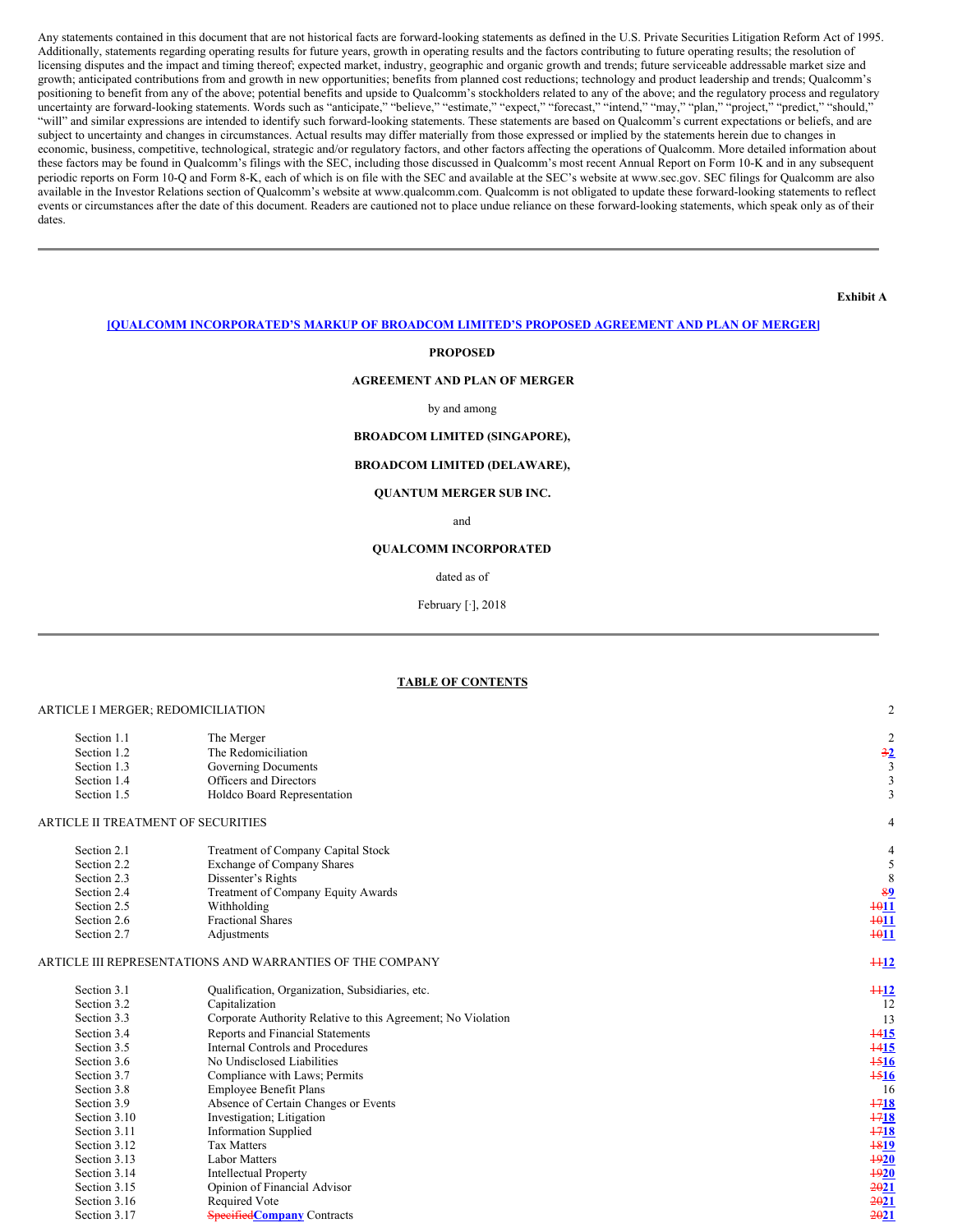| Section 3.18 | Finders and Brokers                |                  |
|--------------|------------------------------------|------------------|
| Section 3.19 | FCPA and Anti-Corruption           | 22               |
| Section 3.20 | Takeover Laws; No Rights Agreement | 22               |
| Section 3.21 | No Other Representations           | <del>23</del> 22 |

i

# ARTICLE IV REPRESENTATIONS AND WARRANTIES OF THE BROADCOM PARTIES 23

| Section 4.1                      | Qualification, Organization, Subsidiaries, etc.                                                                 | 23                                         |
|----------------------------------|-----------------------------------------------------------------------------------------------------------------|--------------------------------------------|
| Section 4.2                      | Capitalization                                                                                                  | 24                                         |
| Section 4.3                      | Corporate Authority Relative to this Agreement; No Violation                                                    | 25                                         |
| Section 4.4                      | Reports and Financial Statements                                                                                | 2627                                       |
| Section 4.5                      | <b>Internal Controls and Procedures</b>                                                                         | 27                                         |
| Section 4.6                      | No Undisclosed Liabilities                                                                                      | 2728                                       |
| Section 4.7                      | Compliance with Law; Permits                                                                                    | 28                                         |
| Section 4.8                      | Absence of Certain Changes or Events                                                                            | 28                                         |
| Section 4.9                      | Investigation; Litigation                                                                                       | 2829                                       |
| <b>Section 4.10</b>              | <b>Tax Matters</b>                                                                                              | 29                                         |
| Section 4.104.11                 | <b>Information Supplied</b>                                                                                     | 2830                                       |
| Section 4.114.12                 | <b>Intellectual Property</b>                                                                                    | 2930                                       |
| Section 4.124.13                 | Opinion of Financial Advisor                                                                                    | 3031                                       |
| Section 4.134.14                 | Required Vote                                                                                                   | 3031                                       |
| <b>Section 4.15</b>              | <b>Broadcom Contracts.</b>                                                                                      | 32                                         |
| Section 4.144.16                 | <b>Finders and Brokers</b>                                                                                      | 3032                                       |
| Section 4.154.17                 | FCPA and Anti-Corruption                                                                                        | 3032                                       |
| Section 4.164.18                 | Financing                                                                                                       | 3033                                       |
| Section 4.174.19                 | No Other Representations                                                                                        | $3 + 34$                                   |
|                                  | ARTICLE V COVENANTS RELATING TO CONDUCT OF BUSINESS PENDING THE CLOSING                                         | 3234                                       |
| Section 5.1                      | Conduct of Business by the Company Pending the Closing                                                          | 3234                                       |
| Section 5.2                      | Conduct of Business by Broadcom Pending the Closing                                                             | 3639                                       |
| Section 5.3                      | No Solicitation; Change in Recommendation                                                                       | 3740                                       |
| Section 5.4                      | Form S-4; Joint Proxy Statement/Prospectus; Redomiciliation Proxy Statement; Company Meeting; Broadcom Meetings | 4144                                       |
| ARTICLE VI ADDITIONAL AGREEMENTS |                                                                                                                 | 4648                                       |
| Section 6.1                      | Access; Confidentiality; Notice of Certain Events                                                               | 4648                                       |
| Section 6.2                      | <b>Regulatory Approvals</b>                                                                                     | 4750                                       |
| Section 6.3                      | Publicity                                                                                                       | 4953                                       |
| Section 6.4                      | Directors' and Officers' Insurance and Indemnification                                                          | 5053                                       |
| Section 6.5                      | <b>Takeover Laws</b>                                                                                            | 5155                                       |
| Section 6.6                      | <b>Employee Matters</b>                                                                                         | 5155                                       |
|                                  | Rule 16b-3                                                                                                      |                                            |
| Section 6.7                      |                                                                                                                 | 5357                                       |
| Section 6.8                      | Security Holder Litigation                                                                                      | 5357                                       |
| Section 6.9                      | Delisting                                                                                                       |                                            |
| Section 6.10                     | <b>Director Resignations</b>                                                                                    | $\frac{5357}{5357}$<br>$\frac{5357}{5457}$ |
| Section 6.11                     | <b>Stock Exchange Listing</b>                                                                                   |                                            |
| Section 6.12                     | <b>Financing Cooperation</b>                                                                                    |                                            |

ii

| Section 6.13                    | Cooperation as to Certain Indebtedness                      |             |  |  |  |
|---------------------------------|-------------------------------------------------------------|-------------|--|--|--|
|                                 | ARTICLE VII CONDITIONS TO CONSUMMATION OF THE MERGER        | 6066        |  |  |  |
| Section 7.1                     | Conditions to Each Party's Obligations to Effect the Merger |             |  |  |  |
| Section 7.2                     | Conditions to Obligations of the Broadcom Parties           |             |  |  |  |
| Section 7.3                     | Conditions to Obligations of the Company                    |             |  |  |  |
| <b>ARTICLE VIII TERMINATION</b> |                                                             | <b>6269</b> |  |  |  |
| Section 8.1                     | Termination                                                 | 6269        |  |  |  |
| Section 8.2                     | <b>Effect of Termination</b>                                | 6571        |  |  |  |
| ARTICLE IX MISCELLANEOUS        |                                                             | 6773        |  |  |  |
| Section 9.1                     | Amendment and Modification; Waiver                          | 6773        |  |  |  |
| Section 9.2                     | Non-Survival of Representations and Warranties              | 6873        |  |  |  |
| Section 9.3                     | Expenses                                                    | 6874        |  |  |  |
| Section 9.4                     | <b>Notices</b>                                              | 6874        |  |  |  |
| Section 9.5                     | Certain Definitions                                         | 6975        |  |  |  |
| Section 9.6                     | Terms Defined Elsewhere                                     | 8086        |  |  |  |
| Section 9.7                     | Interpretation                                              | 8288        |  |  |  |
| Section 9.8                     | Counterparts                                                | 8389        |  |  |  |
| Section 9.9                     | Entire Agreement; Third-Party Beneficiaries                 | 8389        |  |  |  |
| Section 9.10                    | Severability                                                | 8389        |  |  |  |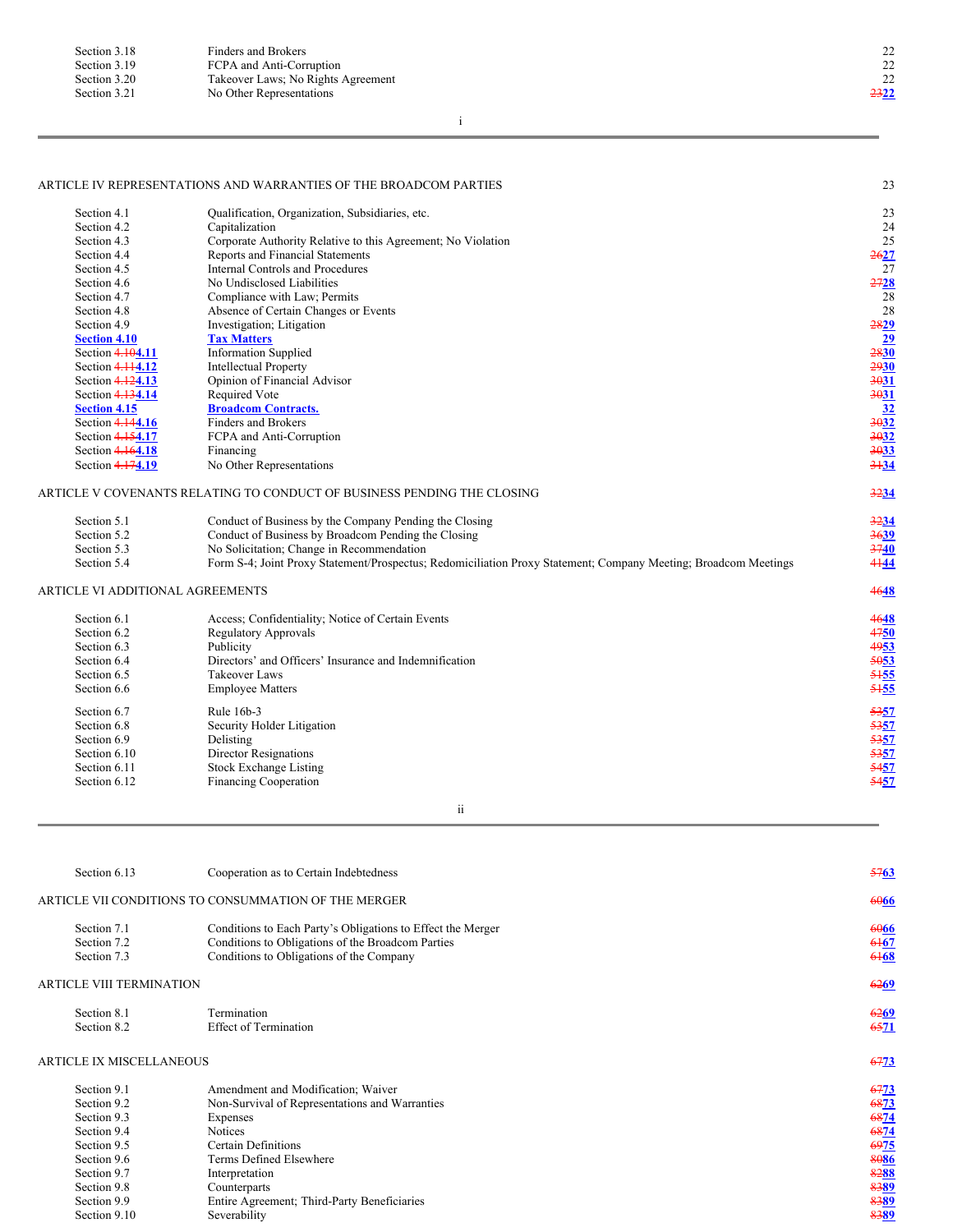| Section 9.11 | Governing Law; Jurisdiction    | 8390         |
|--------------|--------------------------------|--------------|
| Section 9.12 | Waiver of Jury Trial           | <u> 8591</u> |
| Section 9.13 | Assignment                     | 8592         |
| Section 9.14 | Enforcement: Remedies          | 8592         |
| Section 9.15 | Liability of Financing Sources | 8692         |

Exhibit A: Implementation Agreement 1

Exhibit B: Form of Holdco Amended and Restated Certificate of Incorporation

Exhibit C: Form of Holdco Amended and Restated Bylaws

#### **AGREEMENT AND PLAN OF MERGER**

This AGREEMENT AND PLAN OF MERGER (this "Agreement"), dated as of February [-], 2018, is by and among Broadcom Limited, a public company limited by shares and incorporated under the laws of the Republic of Singapore ("Broadcom"), Broadcom Limited, a Delaware corporation and wholly owned subsidiary of Broadcom ("Holdco"), Quantum Merger Sub Inc., a Delaware corporation and wholly owned subsidiary of Holdco (Merger Sub") and Qualcomm Incorporated, a Delaware corporation (the "Company"). All capitalized terms used in this Agreement shall have the meanings ascribed to such terms in Section 9.5 or as otherwise defined elsewhere in this Agreement. Broadcom, Holdco and Merger Sub are each sometimes referred to herein as a "Broadcom Party" and collectively as the "Broadcom Parties". The Company and each Broadcom Party are sometimes referred to herein as a "Party" and collectively as the "Parties".

#### **RECITALS**

WHEREAS, the board of directors of each Party has (a) determined that this Agreement is advisable and fair to, and in the best interests of, its shareholders or stockholders (as applicable), and (b) approved this Agreement;

WHEREAS, it is proposed that the Parties effect the acquisition of the Company by Holdco through the merger of Merger Sub with and into the Company, with the Company being the surviving corporation;

WHEREAS, prior to the date hereof, Broadcom and Holdco entered into that certain Implementation Agreement, dated as of February**[**·**]**, 2018 (the "Implementation Agreement"), which is attached hereto as Exhibit A, pursuant to which Broadcom and Holdco have agreed, subject to the terms and conditions thereof, to effect the Redomiciliation, whereby all of the issued ordinary shares in the capital of Broadcom (the "Broadcom Ordinary Shares") shall be transferred to Holdco by way of a scheme of arrangement under Singapore law and as a result of which Broadcom will become a subsidiary of Holdco;

WHEREAS, the board of directors of each of Broadcom and the Company has, subject to and in accordance with this Agreement, resolved to recommend the approval or adoption of this Agreement and the Transactions by its respective shareholders or stockholders (as applicable); and

WHEREAS, the Parties desire to make certain representations, warranties, covenants and agreements in connection with the Transactions and also prescribe various conditions to the Transactions.

NOW, THEREFORE, in consideration of the mutual covenants and agreements contained in this Agreement and for other good and valuable consideration, the receipt and adequacy of which are hereby acknowledged, the Parties, intending to be legally bound hereby, agree as follows:

#### **ARTICLE I**

#### **MERGER; REDOMICILIATION**

Section 1.1 The Merger.

(a) Upon the terms and subject to the satisfaction or waiver of the conditions set forth in this Agreement, and in accordance with the DGCL, at the Effective Time, Merger Sub shall be merged with and into the Company (the "Merger"), whereupon the separate existence of Merger Sub will cease, with the Company surviving the Merger (the Company, as the surviving corporation in the Merger, sometimes being referred to herein as the "Surviving Corporation"), such that following the Merger, the Surviving Corporation will be a subsidiary of Holdco. The Merger shall have the effects provided in this Agreement and as specified in the DGCL.

(b) The closing of the Merger (the "Closing") will take place at 8:30 a.m., New York City time, at the offices of Wachtell, Lipton, Rosen & Katz, 51 West 52nd Street, New York, New York 10019, on the fourth (4th) Business Day after the satisfaction or, to the extent permitted by applicable Law, waiver of the last of the conditions set forth in Article VII to be satisfied or waived (other than any such conditions that by their nature are to be satisfied by action to be taken at the Closing, but subject to the satisfaction or, to the extent permitted by applicable Law, waiver of such conditions at the Closing), unless another date, time or place is agreed to in writing by the Company and Broadcom; *provided* that, in the event that pursuant to the foregoing terms, the Closing would occur on a date that is within the fifteen (15) day period prior to the closing of any Broadcom or Holdco fiscal quarter, at Broadcom's written election delivered to the Company no later than three (3) Business Days prior to date on which the Closing would have otherwise occurred, the Closing shall take place at 8:30 a.m., New York City time, on the first (1st) Business Day of the immediately succeeding fiscal quarter unless another date or time is agreed to in writing by the Company and Broadcom (*provided* that (i) such election shall be irrevocable upon delivery and effective as of 12:01 a.m., New York City time, on the date on which the Closing would have otherwise occurred, (ii) upon effectiveness thereof, each of the conditions to the obligations of the Broadcom Partiesset forth in Section 7.2 (other than solely with respect to a Willful Breach by the Company occurring after the date of such election) shall be deemed to have been irrevocably fulfilled in all respects and Broadcom shall have irrevocably waived its right to terminate this Agreement pursuant to<br>Section 8.1(4) (other than colely for a Willful Section 8.1(d) (other than solely for a Willful Breach by the Company occurring after the date of such election), and (iii) in the case of such election, the Company right to terminate this Agreement pursuant to Section 8.1(b) until the third (3rd) Business Day of the immediately succeeding fiscal quarter). The date on which the Closing actually takes place is referred to as the "Closing Date".

(c) On the Closing Date, the Parties shall cause a certificate of merger with respect to the Merger (the "Certificate of Merger") to be duly executed and filed with the DSOS as provided under the DGCL and make any other filings, recordings or publications required to be made by the Company or Merger Sub

Forms of the Implementation Agreement, Certificate of Incorporation and Bylaws have been filed with the SEC as part of Broadcom's Proxy Statement relating to the Redomiciliation. 1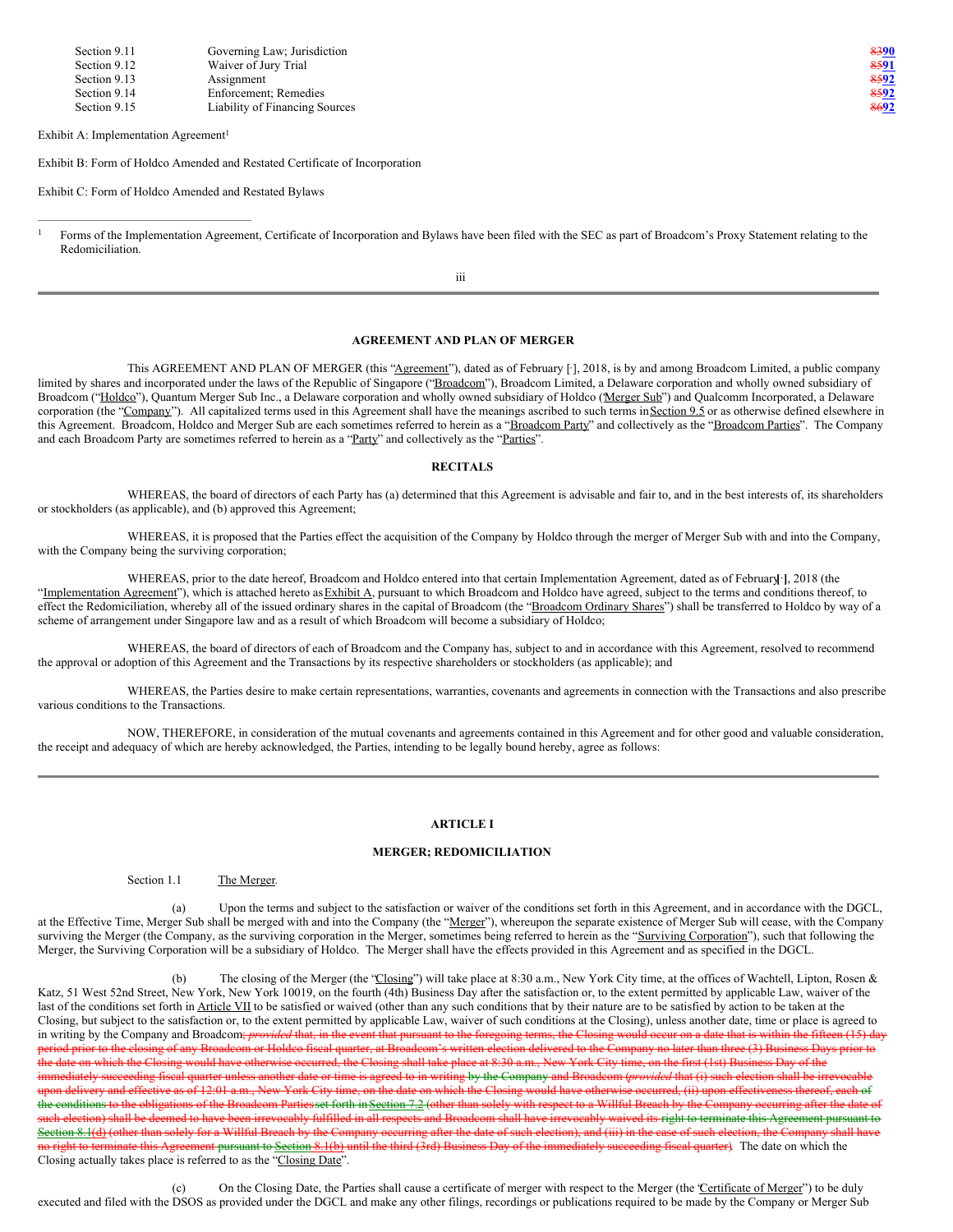under the DGCL in connection with the Merger. The Merger shall become effective at such time as the Certificate of Merger is duly filed with the DSOS or on such other date and time as shall be agreed to by

the Company and Merger Sub and specified in the Certificate of Merger (such date and time being hereinafter referred to as the Effective Time").

# Section 1.2 The Redomiciliation.

(a) Pursuant to, and subject to the terms and conditions of, the Implementation Agreement, Broadcom and Holdco shall implement a scheme of arrangement under Singapore law in accordance with Section 210 of the SCA, whereby all of the Broadcom Ordinary Shares will be transferred from the holders of such Broadcom Ordinary Shares to Holdco and in consideration of which Holdco shall issue to such holders one (1) validly issued, fully paid and non-assessable Holdco Share for each such Broadcom Ordinary Share transferred to Holdco (the "Redomiciliation").

(b) Notwithstanding anything to the contrary in the Implementation Agreement, Broadcom and Holdco shall not modify or amend the Implementation Agreement (including any exhibit thereto) if such modification or amendment would be adverse to the Companyor, would change the form of legal entity or jurisdiction of Holdco or could reasonably be expected to prevent, impede or delay the consummation of the Merger, in each case without the prior written consent of the Company.

(c) Any action taken or required to be taken hereunder by the Broadcom Board of Directors shall likewise be taken by the Holdco Board as, when and to the extent necessary to give effect to the provisions hereof, taking into account the completion of the Redomiciliation. Actions of the Holdco Board with respect to such matters shall result in the same rights and remedies for the Company as actions of the Broadcom Board of Directors hereunder, **including with respect to a Broadcom Change of Recommendation.**

Section 1.3 Governing Documents

(a) Prior to the Effective Time, the Broadcom Parties shall cause the certificate of incorporation of Holdco to be amended and restated to be in substantially the form set forth in Exhibit B and the bylaws of Holdco to be amended and restated to be in substantially the form set forth inExhibit C, in each case together with such amendments or modifications thereto (i) as are necessary, desirable or appropriate to effect the Transactions or (ii)for which the Company has provided its prior written consent (such consent not to be unreasonably withheld, conditioned or delayed).

(b) At the Effective Time, the Company Certificate and the Company Bylaws shall be amended and restated in their entirety to read as the certificate of incorporation and bylaws, respectively, of Merger Sub as in effect immediately prior to the Effective Time, and as so amended, shall be the certificate of incorporation and bylaws, respectively, of the Surviving Corporation until thereafter changed or amended as provided therein or by applicable Law **(but, in each case, subject to Section 6.4)**.

Section 1.4 Officers and Directors. The directors of Merger Sub immediately prior to the Effective Time, from and after the Effective Time, shall be the directors of the

3

Surviving Corporation, and shall hold office until their respective successors are duly elected and qualified, or their earlier death, incapacitation, retirement, resignation or removal. The officers of Merger Sub (or, if Broadcom elects in a written notice delivered to the Company prior to the Effective Time, those officers specified in such notice) immediately prior to the Effective Time, from and after the Effective Time, shall be the officers of the Surviving Corporation, and shall hold office until their respective successors are duly elected and qualified, or their earlier death, incapacitation, retirement, resignation or removal.

Section 1.5 Holdco Board Representation. Broadcom and Holdco shall take such actions as are necessary to cause one (1) director of the Company to be selected jointly by Broadcom and the Company and the Executive Chairman of the Company as of the date hereof to be appointed to the board of directors of Holdco immediately after the Effective Time.

#### **ARTICLE II**

#### **TREATMENT OF SECURITIES**

Section 2.1 Treatment of Company Capital Stock.

(a) Treatment of Company Common Stock. At the Effective Time, by virtue of the Merger and without any action on the part of the Parties or holders of any securities of the Company or of Merger Sub, each share of Company Common Stock issued and outstanding immediately prior to the Effective Time (other than any Cancelled Shares, any Converted Shares and any Dissenting Shares) shall be automatically converted into the right to receive the following consideration (collectively, the "Merger Consideration"): (i) an amount in cash equal to the sum of \$60.00**[·]** and the Additional Per Share Consideration, if any (**as adjusted pursuant to** Section 2.1(b), the "Cash Consideration") and (ii) [-1<sup>2</sup> of a validly issued, fully paid and non-assessable Holdco Share (as adjusted pursuant to Section 2.1(b), the "Stock Consideration"), in each case without interest and net of any applicable withholding Taxes, subject to the provisions of thisArticle II. From and after the Effective Time, all such Company Shares shall no longer be outstanding and shall automatically be cancelled and shall cease to exist, and each applicable holder of such Company Shares shall cease to have any rights with respect thereto, except the right to receive the Merger Consideration therefor upon the surrender of such Company Shares in accordance with Section 2.2, including the right to receive, pursuant to Section 2.6, cash in lieu of fractional Holdco Shares, if any, into which such Company Shares have been converted pursuant to this Section 2.1(a) (the "Fractional Share Consideration"), together with the amounts, if any, payable pursuant to Section 2.2(f). For purposes of this Agreement, Additional Per Share Consideration" means, if the Effective Time occurs after *date to be inserted that is 12 months after signing* (and the Outside Date has automatically been extended pursuant to Section 8.1(b)) and the failure of the Effective Time to occur on or prior to such date was not proximately caused by the Company's breach of any of its representations, warranties, covenants or agreements contained in this Agreement,

Exchange ratio equating to \$22 per share to be determined using 5-day VWAP of Broadcom shares prior to signingalculation to be addressed as part of value **discussion**.  $\overline{2}$ 

4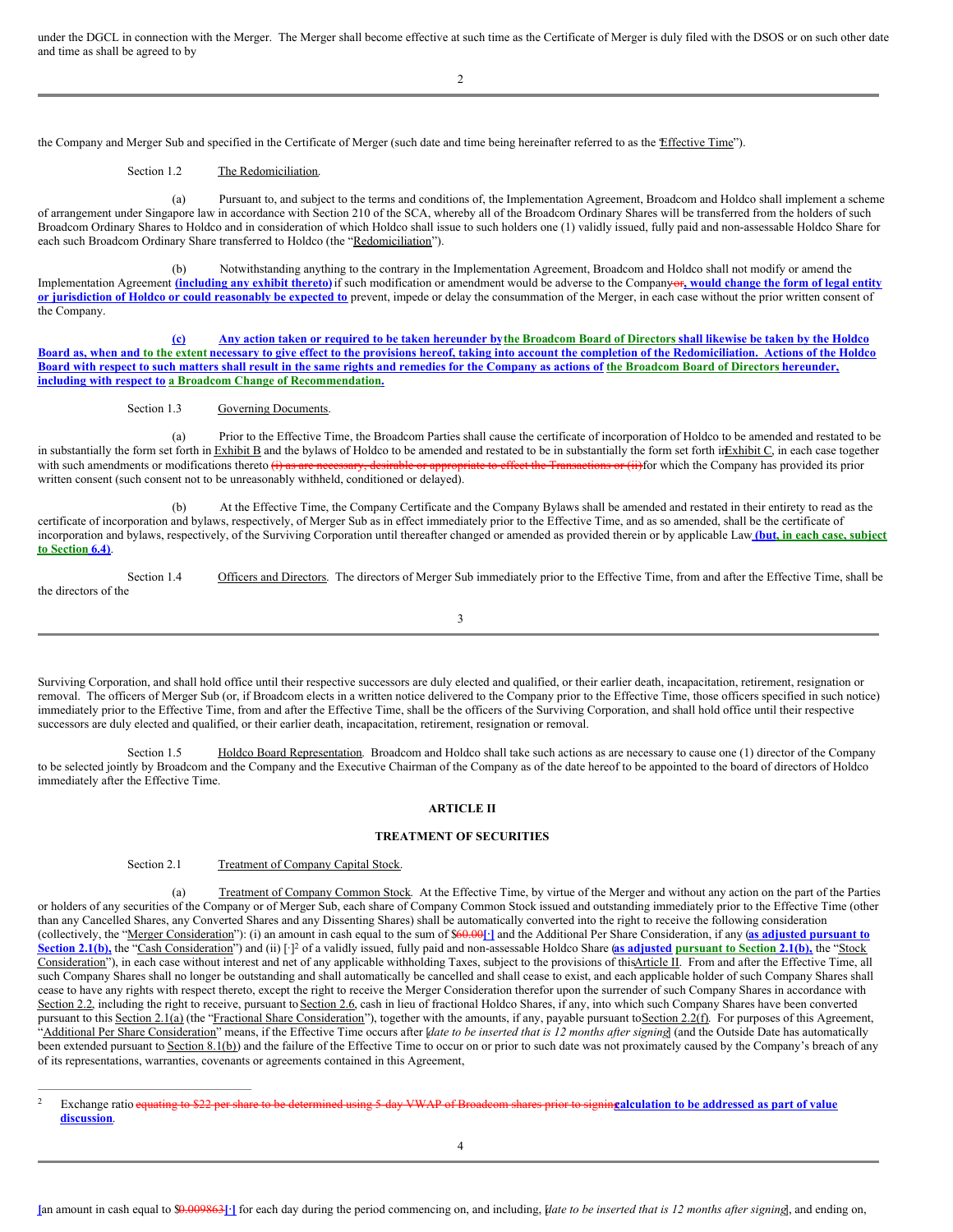and including, the Closing Date**[**, less any dividends per share paid or declared by the Company during such period**]**. For purposes of illustration and assuming no dividends are declared, the Additional Per Share Consideration for a 30 day calendar month would equal \$0.29589.**[·].] 3**

(b) Failure to Obtain Broadcom Shareholder Approval. In the event that the Broadcom Shareholder Approval with respect to the approval of the issuance of Holdco Shares in connection with the Transactions is not obtained at the Broadcom Special Meeting, or at any adjournment or postponement thereof, in each case at which a vote on such approval was taken, Broadcom shall (i) reduce the Stock Consideration (the monetary value of such reduction, valued at S[•] per share,<sup>4</sup> the "Reduced Stock Consideration Value") by an amount sufficient to permit the issuance of the aggregate Stock Consideration without requiring Broadcom shareholder approval under NASDAQ rules and (ii) shall increase the Cash Consideration in an amount equal to the Reduced Stock **Consideration Value.**

(b**c**) Cancellation and Conversion of Company Common Stock. At the Effective Time, **by virtue of the Merger,** each share of Company Common Stock issued and outstanding immediately prior to the Effective Time that is owned or held in treasury by the Company or is owned by Holdco or Merger Sub (collectively, the "Cancelled Shares") shall be cancelled and shall cease to exist, and no consideration shall be delivered in exchange therefor. At the Effective Time,**by virtue of the Merger,** each share of Company Common Stock issued and outstanding immediately prior to the Effective Time that is owned by Broadcom or is owned by any direct or indirect wholly-owned Subsidiary of Broadcom (other than Holdco or Merger Sub) or by any direct or indirect wholly-owned Subsidiary of the Company (such shares of Company Common Stock, the "Converted Shares") shall be converted into a number of shares of the Surviving Corporation common stock so as to maintain relative ownership percentages.

(c**d**) Treatment of Merger Sub Common Stock. At the Effective Time, **by virtue of the Merger,** each share of common stock, \$0.001 par value, of Merger Sub issued and outstanding immediately prior to the Effective Time shall be automatically converted into and become one (1) fully paid and nonassessable share of common stock of the Surviving Corporation.

#### Section 2.2 Exchange of Company Shares.

(a) Merger Exchange Fund. Prior to the Effective Time, Broadcom shall designate a bank or trust company reasonably acceptable to the Company to act as the exchange agent in connection with the Merger (the "Exchange Agent"). The Exchange Agent shall also act as the agent for the Company's stockholders for the purpose of receiving and holding their Company Certificates and Company Book-Entry Shares and shall obtain no rights

**To be addressed as part of value discussion. 3**

5

or interests in the shares represented thereby. At or promptly after the Effective Time, Broadcom, Holdco or Merger Sub shall deposit, or cause to be deposited, with the Exchange Agent (i) evidence of Holdco Shares issuable pursuant to Section 2.1(a) in book-entry form equal to the aggregate Holdco Shares portion of the Merger Consideration (excluding any Fractional Share Consideration), and (ii) cash in immediately available funds in an amount sufficient to pay the aggregate Cash Consideration, Fractional Share Consideration and any dividends under Section 2.2(f) (such evidence of book-entry Holdco Shares and cash amounts, together with any dividends or other distributions with respect thereto, the "Merger Exchange Fund"), in each case, for the sole benefit of the holders of shares of Company Common Stock. In the event the Merger Exchange Fund shall be insufficient to pay the aggregate Cash Consideration, Fractional Share Consideration and any dividends under Section 2.2(f), Broadcom, Holdco or Merger Sub shall promptly deposit, or cause to be promptly deposited, additional funds with the Exchange Agent in an amount equal to the deficiency in the amount required to make such payment. Broadcom and Holdco shall cause the Exchange Agent to deliver, and the Exchange Agent shall deliver, the Merger Consideration, including payment of the Fractional Share Consideration, and any amounts payable in respect of dividends under Section 2.2(f) out of the Merger Exchange Fund in accordance with this Agreement. The Merger Exchange Fund shall not be used for any purpose that is not expressly provided for in this Agreement. The cash portion of the Merger Exchange Fund shall be invested by the Exchange Agent as reasonably directed by Broadcom or Holdco; *provided*, *however*, that any investment of such cash shall in all events be limited to direct short-term obligations of, or short-term obligations fully guaranteed as to principal and interest by, the U.S. government, in commercial paper rated P-1 or A-1 or better by Moody's Investors Service, Inc. or Standard & Poor's Corporation, respectively, or in certificates of deposit, bank repurchase agreements or banker's acceptances of commercial banks with capital exceeding \$50 billion (based on the most recent financial statements of such bank that are then publicly available), and that no such investment or loss thereon shall affect the amounts payable to holders of Company Certificates or Company Book-Entry Shares pursuant to this Article II. Any interest and other income resulting from such investments shall be paid to the Surviving Corporation on the earlier of (A) one (1) year after the Effective Time or (B) the full payment of the Merger Exchange Fund.

(b) Procedures for Surrender. Promptly after the Effective Time, Holdco shall, and shall cause the Surviving Corporation to, cause the Exchange Agent to mail (and make available for collection by hand) to each holder of record of a certificate or certificates that immediately prior to the Effective Time represented outstanding Company Shares (the "Company Certificates") or non-certificated Company Shares represented by book-entry ("Company Book-Entry Shares") and whose Company Shares were converted pursuant to Section 2.1 into the right to receive the Merger Consideration (i) a letter of transmittal**in customary form**, which shall specify that delivery shall be effected, and risk of loss and title to the Company Certificates shall pass, only upon delivery of the Company Certificates (or affidavits of loss in lieu thereof) to the Exchange Agent and shall be in such form and have such other provisions as Holdco may reasonably specify **(after consultation with the Company)** and (ii) instructions for effecting the surrender of the Company Certificates (or affidavits of loss in lieu thereof) or Company Book-Entry Shares in exchange for payment of the Merger Consideration into which such Company Shares have been converted pursuant to Section 2.1, including any amount payable in respect of Fractional Share Consideration in

accordance with Section 2.6, and any dividends or other distributions on Holdco Shares in accordance with Section 2.2(f). Upon surrender of a Company Certificate (or an affidavit of loss in lieu thereof) or Company Book-Entry Share for cancellation to the Exchange Agent or to such other agent or agents as may be appointed by Holdco or the Surviving Corporation (including, if applicable, upon receipt of an "agent's message" by the Exchange Agent with respect to the transfer of Company Book-Entry Shares), together with such letter of transmittal duly completed and validly executed in accordance with the instructions thereto, and such other documents as may be required pursuant to such instructions, the holder of such Company Certificate or Company Book-Entry Share shall be entitled to receive in exchange therefor the Merger Consideration pursuant to the provisions of this Article II, any Fractional Share Consideration that such holder has the right to receive pursuant to the provisions of Section 2.6, and any amounts that such holder has the right to receive in respect of dividends or other distributions on Holdco Shares in accordance with Section 2.2(f) for each Company Share formerly represented by such Company Certificate or Company Book-Entry Share, and the Company Certificate or Company Book-Entry Share so surrendered shall be forthwith cancelled. The Exchange Agent shall accept such Company Certificates (or affidavits of loss in lieu thereof) or Company Book-Entry Shares upon compliance with such reasonable terms and conditions as the Exchange Agent may impose to effect an orderly exchange thereof in accordance with normal exchange practices. If payment of the Merger Consideration is to be made to a Person other than the Person in whose name the surrendered Company Certificate or Company Book-Entry Share is registered, it shall be a condition precedent of payment that (A) the Company Certificate so surrendered shall be properly endorsed or shall be otherwise in proper form for transfer (and the Company Book-Entry Share so surrendered shall be in proper form for transfer) and (B) the Person requesting such payment shall have paid any transfer and other similar Taxes required by reason of the payment of the Merger Consideration to a Person other than the registered holder of the Company Certificate or Company Book-Entry Share (as applicable) surrendered or shall have established to the **reasonable** satisfaction of Holdco that such Tax either has been paid or is not required to be paid. Until

**To be addressed as part of value discussion. 4**

<sup>6</sup>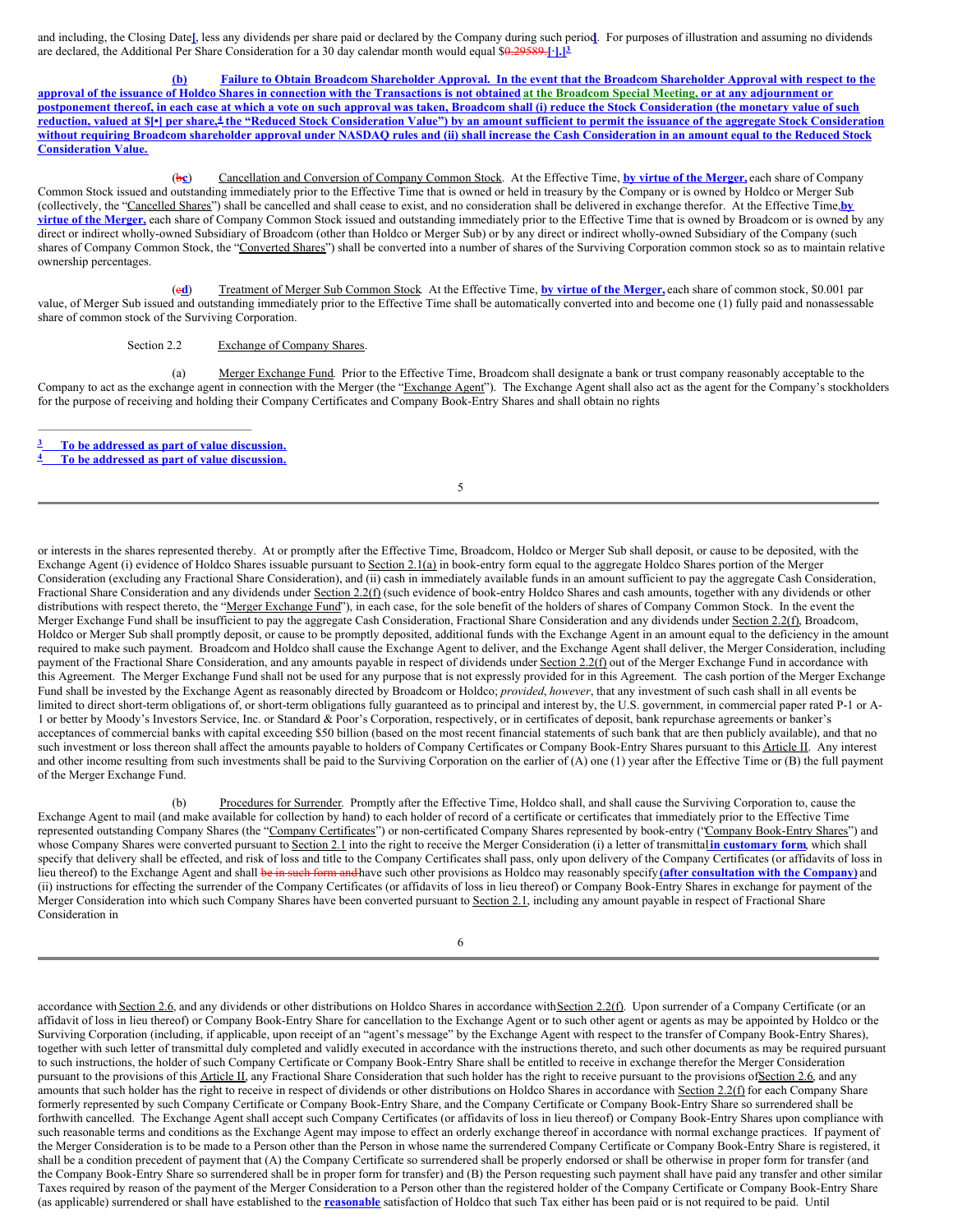surrendered as contemplated by this Section 2.2, each Company Certificate and Company Book-Entry Share shall be deemed at any time after the Effective Time to represent only the right to receive the Merger Consideration as contemplated by this Article II, including any amount payable in respect of Fractional Share Consideration in accordance with Section 2.6, and any dividends or other distributions on Holdco Shares in accordance with Section 2.2(f), in each case without interest thereon.

(c) Transfer Books; No Further Ownership Rights in Company Shares. At the Effective Time, the stock transfer books of the Company shall be closed and thereafter there shall be no further registration of transfers of Company Shares on the records of the Company. From and after the Effective Time, the holders of Company Certificates or Company Book-Entry Shares outstanding immediately prior to the Effective Time shall cease to have any rights with respect to such Company Shares except as otherwise provided for herein or by applicable Law. If, after the Effective Time, Company Certificates or Company Book-Entry Shares are presented to Holdco, the Surviving Corporation or the Exchange Agent for any reason, they shall be cancelled and exchanged as provided in this Agreement.

(d) Termination of Merger Exchange Fund; No Liability. At any time following one (1) year after the Effective Time, Holdco shall be entitled to require the Exchange Agent to deliver to it any funds (including any interest received with respect thereto) remaining in the Merger Exchange Fund that have not been disbursed, or for which disbursement is pending subject only to the Exchange Agent's routine administrative procedures, to holders of Company Certificates or Company Book-Entry Shares, and thereafter such holders shall be entitled to look only to the Surviving Corporation and Holdco (subject to abandoned property, escheat or other similar Laws) as general creditors thereof with respect to the Merger Consideration, including any amount payable in respect of Fractional Share Consideration in accordance with Section 2.6, and any dividends or other distributions on Holdco Shares in accordance with Section 2.2(f), payable upon due surrender of their Company Certificates or Company Book-Entry Shares and compliance with the procedures set forth in Section 2.2(b), in each case without any interest thereon. Notwithstanding the foregoing, none of the Surviving Corporation, Holdco, Broadcom or the Exchange Agent shall be liable to any holder of a Company Certificate or Company Book-Entry Share for any Merger Consideration or other amounts delivered to a public official pursuant to any applicable abandoned property, escheat or similar Law.

(e) Lost, Stolen or Destroyed Certificates. In the event that any Company Certificates shall have been lost, stolen or destroyed, the Exchange Agent shall issue in exchange for such lost, stolen or destroyed Company Certificates, upon the making of an affidavit of that fact by the holder thereof, the Merger Consideration payable in respect thereof pursuant to Section 2.1, including any amount payable in respect of any Fractional Share Consideration in accordance with Section 2.6, and any dividends or other distributions on Holdco Shares in accordance with Section 2.2(f).

Dividends or Distributions with Respect to Holdco Shares. No dividends or other distributions with respect to Holdco Shares with a record date after the Effective Time shall be paid to the holder of any unsurrendered Company Certificate or Company Book-Entry Share with respect to the Holdco Shares issuable hereunder, and all such dividends and other distributions shall be paid by Holdco to the Exchange Agent and shall be included in the Merger Exchange Fund, in each case until the surrender of such Company Certificate or Company Book-Entry Share (or affidavit of loss in lieu thereof) in accordance with this Agreement. Subject to applicable Laws, following surrender of any such Company Certificate or Company Book-Entry Share (or affidavit of loss in lieu thereof) there shall be paid to the holder thereof, without interest, (i) the amount of dividends or other distributions with a record date after the Effective Time theretofore paid with respect to such Holdco Shares to which such holder is entitled pursuant to this Agreement and (ii) at the appropriate payment date, the amount of dividends or other distributions with a record date after the Effective Time but prior to such surrender and with a payment date subsequent to such surrender payable with respect to such Holdco Shares.

#### Section 2.3 Dissenter's Rights.

(a) Notwithstanding anything to the contrary set forth in this Agreement, Company Shares issued and outstanding immediately prior to the Effective Time (other than Cancelled Shares) and held by a holder of record who did not vote in favor of the

8

adoption of this Agreement (or consent thereto in writing) and who has properly exercised appraisal rights in respect of such shares in accordance with Section 262 of the DGCL (such shares being referred to collectively as the "Dissenting Shares" until such time as such holder fails to perfect, withdraws or otherwise loses such holder's appraisal rights under Delaware Law with respect to such shares) shall not be converted into a right to receive the Merger Consideration but instead shall be entitled to payment for such shares determined in accordance with Section 262 of the DGCL (it being understood and acknowledged that at the Effective Time, such Dissenting Shares shall no longer be outstanding, shall automatically be cancelled and shall cease to exist, and such holder shall cease to have any rights with respect thereto other than the right to receive the fair value of such Dissenting Shares to the extent afforded by Section 262 of the DGCL); *provided*, *however*, that if, after the Effective Time, such holder fails to perfect, withdraws or otherwise loses such holder's right to appraisal pursuant to Section 262 of the DGCL, or if a court of competent jurisdiction shall determine that such holder is not entitled to the relief provided by Section 262 of the DGCL, such Company Shares shall be treated as if they had been converted as of the Effective Time into the right to receive the Merger Consideration in accordance with Section 2.1(a), without interest thereon, upon surrender of such Company Certificate formerly representing such share or transfer of such Company Book-Entry Shares, as the case may be.

(b) The Company shall give prompt notice to Broadcom and Holdco of any demands received by the Company or any of its Representatives for appraisal or fair value of any Company Shares, of any withdrawals of such demands and of any other instruments served pursuant to the DGCL and received by the Company or any of its Representatives relating to appraisal demands, and Broadcom and Holdco shall have the opportunity to participate in and direct all negotiations and proceedings with respect to such demands. Prior to the Effective Time, neither the Company nor any Company Subsidiary shall, without the prior written consent of Broadcom, make any payment with respect to, or settle or compromise or offer to settle or compromise, any such demand, or agree to do any of the foregoing.

# Section 2.4 Treatment of Company Equity Awards.

#### (a) Company Stock Options.

(i) As of the Effective Time, each unvested Company Stock Option granted under any Company Equity Plan that is outstanding and unexercised immediately prior to the Effective Time shall be assumed by Holdco and converted into a Holdco Stock Option to acquire (A) a number of whole Holdco Shares (rounded down to the nearest whole share) equal to the product obtained by multiplying (x) the number of Company Shares subject to such Company Stock Option immediately prior to the Effective Time by (y) the Equity Award Exchange Ratio, and (B) at an exercise price per share (rounded up to the nearest whole cent) equal to the quotient obtained by dividing (x) the exercise price per Company Share of such Company Stock Option immediately prior to the Effective Time by (y) the Equity Award Exchange Ratio. With respect to any fractional Holdco Share that was rounded down in respect of any such converted Company Stock Option, the holder shall be entitled to receive a cash amount equal to  $(A)$   $(x)$  the Closing VWAP minus  $(y)$  the exercise price per Holdco Share applicable to such Holdco Stock Option **immediately**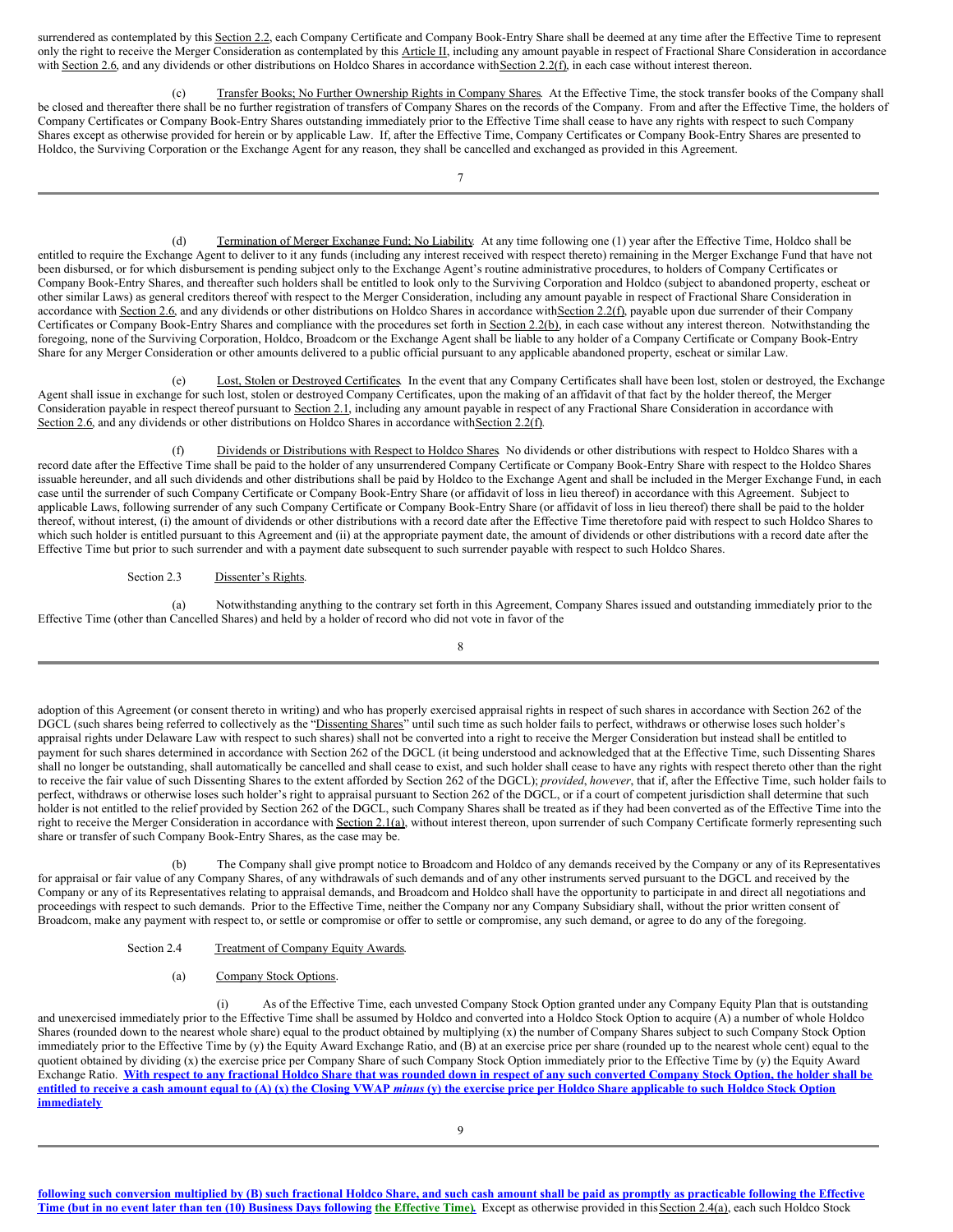Option issued pursuant to this Section 2.4(a) shall continue to have, and shall be subject to, the same terms and conditions (including any applicable vesting terms) that applied to the corresponding Company Stock Option immediately prior to the Effective Time.

(ii) As of the Effective Time, each vested Company Stock Option that is outstanding and unexercised immediately prior to the Effective Time shall be cancelled and converted into the right to receive a cash amount equal to (A) an amount, if positive, equal to (x) the Per Share Cash Equivalent Consideration *minus* (y) the exercise price per Company Share applicable to such Company Stock Option immediately prior to the Effective Time multiplied by (B) the number of Company Shares subject to such Company Stock Option immediately prior to the Effective Time, less applicable tax withholdings. For the avoidance of doubt, any vested Company Stock Option with an exercise price per Company Share as of immediately prior to the Effective Time that is greater than or equal to the Per Share Cash Equivalent Consideration shall be cancelled for no consideration immediately prior to the Effective Time and the holder of such Company Stock Option shall have no further rights with respect thereto. Any cash amounts payable pursuant to this Section 2.4(a)(ii) shall be paid as promptly as practicable following the Effective Time (but in no event later than thirty (30) days**ten (10) Business Days** following the Effective Time).

(b) Company RSU Awards. As of the Effective Time, each restricted stock unit with respect to Company Shares (each, a "Company RSU Award") that is unvested and outstanding under any Company Equity Plan shall be assumed by Holdco and converted into a Holdco RSU Award with respect to a number of Holdco Shares (rounded up to the nearest whole share) equal to the product obtained by multiplying (i) the applicable number of Company Shares subject to such unvested Company RSU Award immediately prior to the Effective Time by (ii) the Equity Award Exchange Ratio. Except as otherwise provided in this Section 2.4(b), each Holdco RSU Award issued pursuant to this Section 2.4(b) shall continue to have, and shall be subject to, the same terms and conditions (including vesting terms) that applied to the corresponding Company RSU Award immediately prior to the Effective Time.

(c) Company DSU Awards; Vested Company RSU Awards. As of the Effective Time, each (i) deferred stock unit with respect to Company Shares (each, a "Company DSU Award") held by a current or former non-employee director of the Company that is outstanding under any Company Equity Plan shall vest by its terms and (ii) each Company RSU Award that is vested and outstanding under any Company Equity Plan shall, in each case, be cancelled in exchange for the right to receive an amount in cash equal to (A) the Per Share Cash Equivalent Consideration *multiplied by* (B) the number of Company Shares subject to such award immediately prior to the Effective Time. Any Merger Consideration payable pursuant to this Section 2.4(c) shall be paid as promptly as practicable following the Effective Time (but in no event later than thirty (30) days**ten (10) Business Days** following the Effective Time); *provided* that, notwithstanding anything to the contrary in thisSection 2.4(c), if required to comply with Section 409A of the Code, such Merger Consideration shall be paid

10

on the settlement date for such award specified under the terms of the applicable award agreement.

(d) Termination of the Company ESPP. As soon as practicable following the date of this Agreement, the Company shall take all actions with respect to the Company ESPP that are necessary to provide that: (i) with respect to the offering period in effect as of the date hereof (the "Current ESPP Offering Period"), no employee who is not a participant in the Company ESPP as of the date hereof may become a participant in the Company ESPP and no participant may increase the percentage amount of his or her payroll deduction election from that in effect on the date hereof for such Current ESPP Offering Period; (ii) subject to the consummation of the Merger, the Company ESPP shall terminate effective immediately prior to the Effective Time; (iii) if the Current ESPP Offering Period terminates prior to the Effective Time, then the Company ESPP shall be suspended and no new offering period shall be commenced under the Company ESPP prior to the termination of this Agreement; and (iv) if the Current ESPP Offering Period is still in effect at the Effective Time, then the last day of the Current ESPP Offering Period shall be accelerated to a date before the Closing Date as specified by the Company Board of Directors in accordance with Section 14 of the Company ESPP.

(e) Company Actions. Prior to the Effective Time, the Company shall pass resolutions and take such other actions as are necessary to provide for the treatment of the Company ESPP, Company Stock Options, Company RSU Awards and Company DSU Awards (the "Company Equity Awards") as contemplated by this Section 2.4.

(f) SEC Filings. Prior to the Effective Time, Broadcom shall cause to be maintained or filed with the SEC a registration statement on Form S-8 (or another appropriate form) registering (to the extent permitted under applicable Law) a number of Holdco Shares equal to the number of Holdco Shares subject to the Holdco Stock Options and Holdco RSU Awards as provided in Section 2.4(a)(i) and Section 2.4(b), respectively.

Section 2.5 Withholding. Broadcom, Holdco, Merger Sub and the Surviving Corporation shall be entitled to deduct and withhold, or cause the Exchange Agent to deduct and withhold, from any amounts otherwise payable pursuant to this Agreement, any amounts as are required to be withheld or deducted with respect to such payment under the Code, or any applicable provisions of state, local or foreign Tax Law. To the extent that **such** amounts are so withheld and timely remitted to the appropriate Governmental Entity, such withheld amounts shall be treated for all purposes of this Agreement as having been paid to the Person in respect of which such deduction and withholding was made. As of the date hereof, none of Broadcom, Holdco and Merger Sub, are aware of any such withholding obligation (other than amounts payable under Section 2.4). Upon becoming aware of any such withholding obligation (other than any amounts payable under Section 2.4), Broadcom, Holdco, Merger Sub, the Surviving Corporation and the Exchange Agent, as the case may be, shall provide commercially reasonable notice to the Person with respect to which such withholding obligation applies, and shall reasonably cooperate with such Person to obtain any available reduction of or relief from such **deduction or withholding.**

11

Section 2.6 Fractional Shares. No certificate or scrip representing fractional Holdco Shares shall be issued upon the surrender for exchange of Company Certificates or Company Book-Entry Shares, and such fractional share interests shall not entitle the owner thereof to vote or to any other rights of a shareholder of Holdco. Notwithstanding any other provision of this Agreement, each holder of Company Shares converted pursuant to the Merger who would otherwise have been entitled to receive a fraction of a Holdco Share shall receive, in lieu thereof, cash, without interest, in an amount equal to such fractional part of a Holdco Share *multiplied by* the closing sale price of a Broadcom Ordinary Share (if prior to the Redomiciliation) or Holdco Share (if after the Redomiciliation) on NASDAQ on the trading day immediately preceding the Effective Time.

Section 2.7 Adjustments. If at any time between the date of this Agreement and the Effective Time**,** any change in capitalization of the Company or Broadcom (prior to the Redomiciliation) or Holdco (following the consummation of the Redomiciliation) shall occur as a result of a reclassification, recapitalization, share split (including a reverse share split) or combination, exchange or readjustment of shares, or any share dividend or share distribution (including any dividend or distribution of securities convertible into capital stock of the relevant Party) with a record date before or during such period (in each case other than as a result of the Redomiciliation *in* **accordance with the Implementation Agreement** and the potential redemption of all the Broadcom Preference Shares in connection therewith), the Merger Consideration and any other similarly dependent items, as the case may be, shall be equitably adjusted in this Agreement to provide the holders of Company Shares the same economic effect as contemplated by this Agreement prior to such event. Nothing in this Section 2.7 shall be construed to permit the Company to take any action with respect to its securities that is prohibited by the terms of this Agreement.

# **ARTICLE III**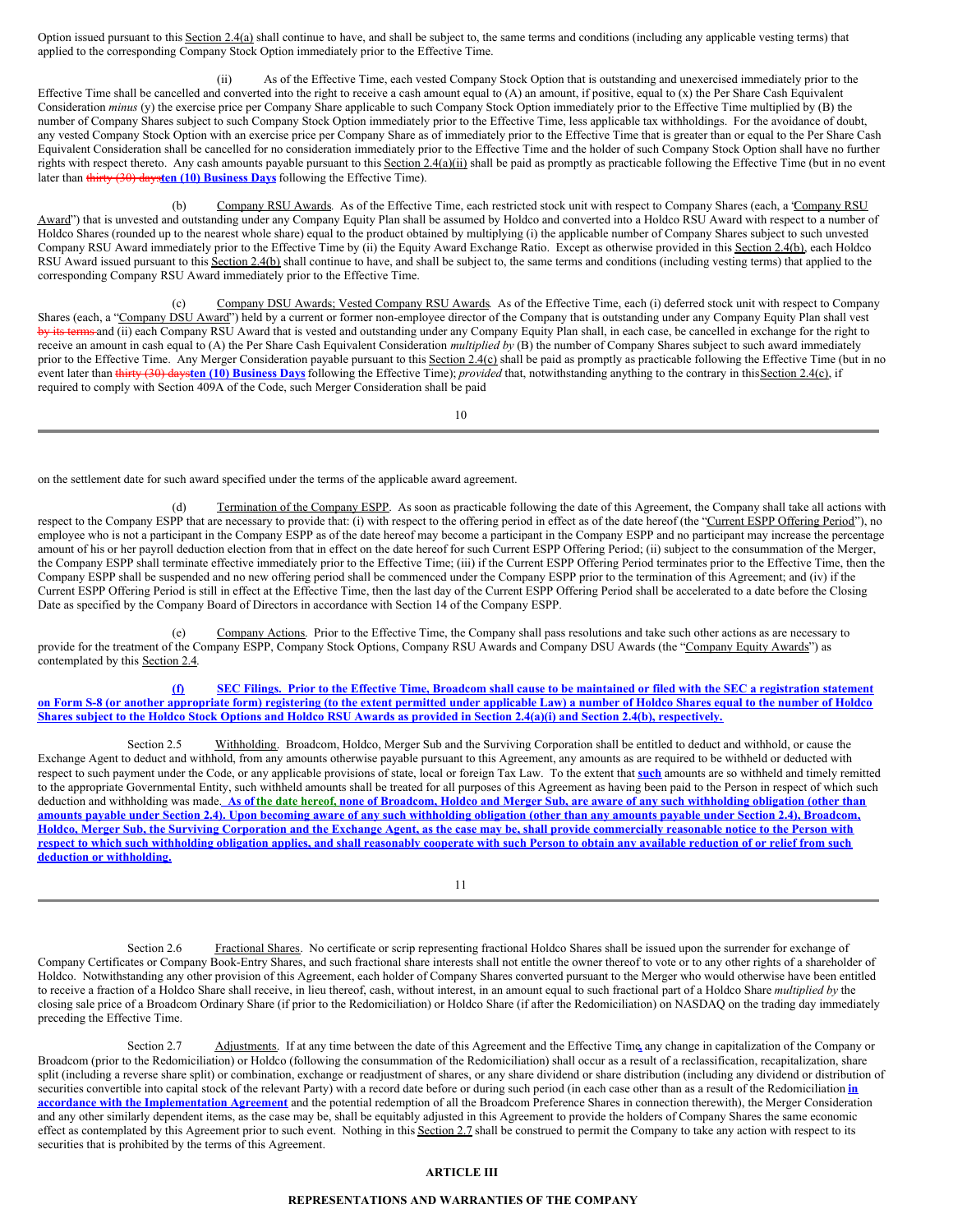Except as disclosed (a) in the Company SEC Documents filed or furnished with the SEC since September 25, 2016 and publicly available prior to the date hereof (but excluding, in each case, any forward looking disclosures set forth in any "risk factors" section, any disclosures in any "forward-looking statements" section or any other disclosures included therein to the extent they are predictive or forward-looking in nature) (it being understood that this clause (a) shall not apply to Section 3.2) or (b) in the corresponding section of the disclosure letter delivered by the Company to Broadcom in connection with the execution of this Agreement (the "Company Disclosure Letter") (it being agreed that disclosure of any item in any section or sub-section of Section 3 of the Company Disclosure Letter shall be deemed disclosure with respect to any other Section or sub-Section of this Article III to which the relevance of such matter to the other Sections or sub-Sections of this Article III is reasonably apparent on the face of such disclosure), the Company represents and warrants to the Broadcom Parties as set forth below in this Article III.

Section 3.1 Qualification, Organization, Subsidiaries, etc.

12

(a) Each of the Company and its Subsidiaries is a legal entity duly organized or incorporated, validly existing and, where relevant, in good standing under the Laws of its respective jurisdiction of organization and has all requisite corporate or similar power and authority to own, lease and operate its properties and assets and to carry on its business as presently conducted and is qualified to do business and is in good standing as a foreign corporation or other entity in each jurisdiction where the ownership, leasing or operation of its assets or properties or conduct of its business requires such qualification, except where the failure to be so organized or incorporated, validly existing, qualified or, where relevant, in good standing, or to have such power or authority, has not had and would not reasonably be expected to have, individually or in the aggregate, a Company Material Adverse Effect and which would not reasonably be expected to prevent, materially impede or materially delay the Company's ability to consummate the Merger and the other transactions contemplated by this Agreement. The Company has filed with the SEC, prior to the date of this Agreement, a complete and accurate copy of the Company Certificate and the Company Bylaws as amended to the date hereof. The Company Certificate and the Company Bylaws are in full force and effect and the Company is not in violation of either the Company Certificate or the Company Bylaws.

(b) Subsidiaries. All of the issued and outstanding shares of capital stock of, or other equity interests in, each Company Subsidiary have been validly issued and are fully paid and nonassessable and are wholly owned, directly or indirectly, by the Company free and clear of all Liens **(other than Permitted Liens)**.

#### Section 3.2 Capitalization.

(a) The authorized capital stock of the Company consists of 6,000,000,000 shares of Company Common Stock and 8,000,000 shares of preferred stock, par value \$0.0001 per share ("Company Preferred Stock"). As of February [·], 2018 (the "Company Capitalization Date"), (i)(A) [·] Company Shares were issued and outstanding, (B) [·] Company Shares were held in treasury and (C) no Company Shares were held by Subsidiaries of the Company, (ii) Company Stock Options to purchase [·] Company Shares were outstanding and had a weighted average exercise price of \$[·] per share, (iii) Company RSU Awards with respect to [·] Company Shares were outstanding (assuming that any applicable performance goals relating to performance periods that are incomplete as of the date hereof are achieved at maximum), (iv) Company DSU Awards with respect to [·] Company Shares were outstanding, (v) [·] Company Shares were reserved for issuance pursuant to the Company Equity Plans, (vi) [·] Company Shares were reserved for issuance pursuant to the Company ESPP and (vii) no shares of Company Preferred Stock were issued or outstanding. All the outstanding Company Shares are, and all Company Shares reserved for issuance as noted above shall be, when issued in accordance with the respective terms thereof, duly authorized, validly issued, fully paid and non-assessable and free of pre-emptive rights. None of the Company Subsidiaries owns any capital stock of the Company.

(b) Except as set forth in Section 3.2(a), as of the date hereof: (i) the Company does not have any shares of capital stock or other equity interests issued or outstanding other than the Company Shares that have become outstanding after the Company Capitalization Date and prior to the date hereof, but which were reserved for issuance as set

13

forth in Section 3.2(a), (ii) there are no outstanding subscriptions, options, warrants, puts, calls, exchangeable or convertible securities or other similar rights, agreements or commitments relating to the issuance of capital stock or other equity interests obligating the Company or any of the Company Subsidiaries to (A) issue, transfer or sell any shares or other equity interests of the Company or any Company Subsidiary or securities convertible into or exchangeable for such shares or equity interests (in each case other than to the Company or a wholly owned Subsidiary of the Company); (B) grant, extend or enter into any such subscription, option, warrant, put, call, exchangeable or convertible securities or other similar right, agreement or commitment **of the Company or any Company Subsidiary**; **or** (C) redeem or otherwise acquire any such shares in its capital or other equity interests; or (D) provide material funds to, or make any material investment (in the form of a loan, capital contribution or otherwise) in, any Company Subsidiary that is not wholly owned and (iii) there are no other rights or instruments **issued by the Company or any Company Subsidiary**outstanding that are linked in any way to the price of Company Shares or any shares of capital stock or other equity interests of any Company Subsidiary.

(c) Neither the Company nor any Company Subsidiary has outstanding bonds, debentures, notes or other similar obligations, the holders of which have the right to vote (or which are convertible into or exercisable for securities having the right to vote) with the stockholders of the Company on any matter.

(d) There are no voting trusts or other agreements or understandings to which the Company or any Company Subsidiary is a party with respect to the voting of the capital stock or other equity interest of the Company or any Company Subsidiary.

#### Section 3.3 Corporate Authority Relative to this Agreement; No Violation.

(a) The Company has all requisite corporate power and authority to enter into this Agreement and, subject (in the case of the Merger) to receipt of the Company Stockholder Approval, to consummate the Transactions, including the Merger. The execution and delivery of this Agreement and the consummation of the Transactions have been duly and validly authorized by the Company Board of Directors and (in the case of the Merger, except for (i) receipt of the Company Stockholder Approval and (ii) the filing of the Certificate of Merger with the DSOS) no other corporate proceedings on the part of the Company are necessary to authorize the consummation of the Transactions. On or prior to the date hereof, the Company Board of Directors has unanimously (A) determined that the terms of the Merger are fair to, and in the best interests of, the Company and its stockholders, (B) determined that it is in the best interests of the Company and its stockholders to enter into, and declared advisable, this Agreement, (C) approved the execution and delivery by the Company of this Agreement, the performance by the Company of its covenants and agreements contained herein and the consummation of the Merger upon the terms, and subject to the conditions, contained herein and (D) has adopted a resolution to make, subject to Section 5.3, the Company Board Recommendation. This Agreement has been duly and validly executed and delivered by the Company and, assuming this Agreement constitutes the valid and binding agreement of the Broadcom Parties, constitutes the valid and binding agreement of the Company, enforceable against the Company in accordance with its terms, except as may be limited by applicable bankruptcy, insolvency, reorganization, moratorium and other similar laws affecting or relating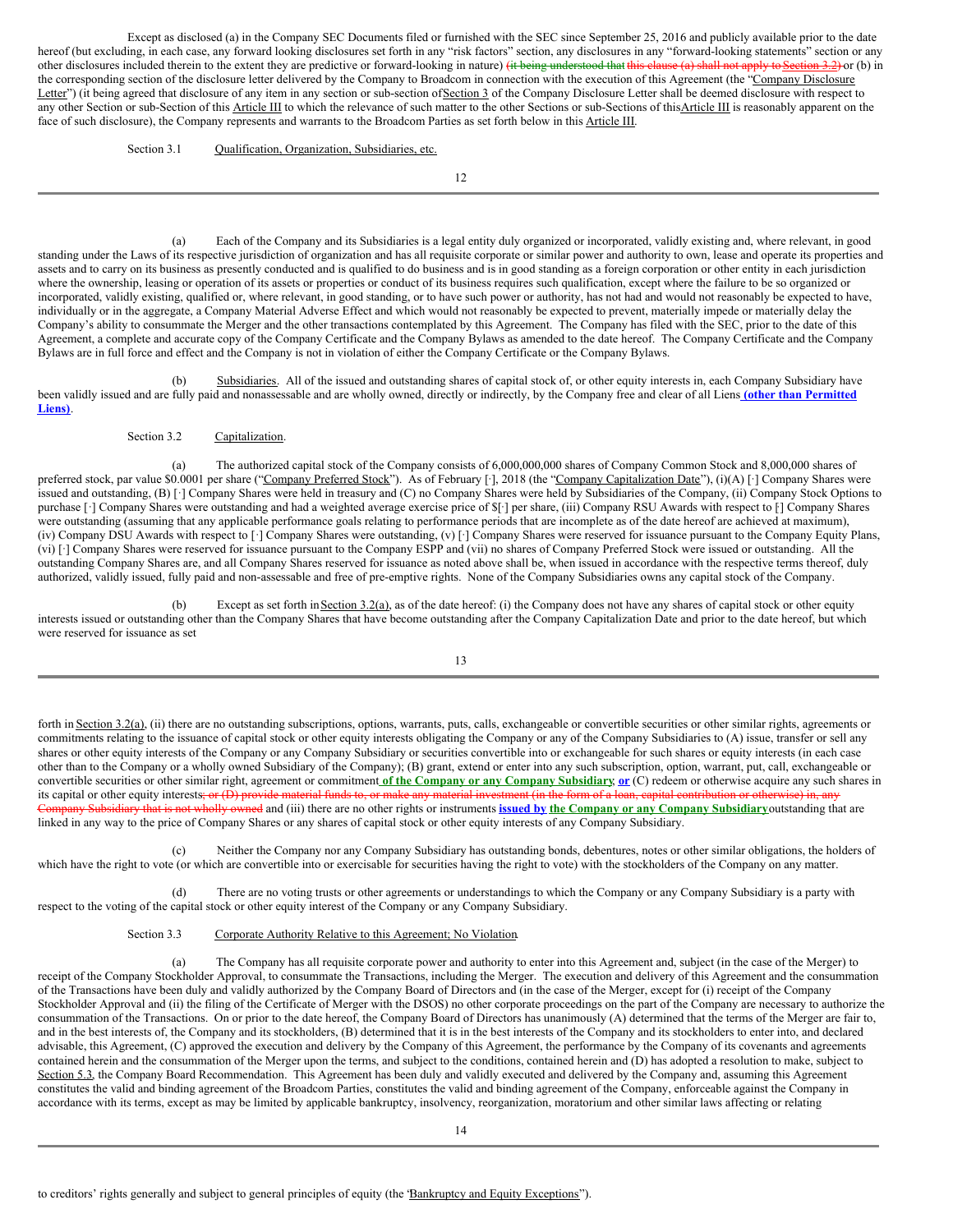(b) Other than in connection with or in compliance with (i) the provisions of the DGCL, (ii) the Securities Act, (iii) the Exchange Act, (iv) the HSR Act, (v) any applicable requirements of other Antitrust Laws and (vi) any applicable requirements of NASDAQ, no authorization, consent or approval of, or filing with, any Governmental Entity is necessary, under applicable Law, for the consummation by the Company of the Transactions, except for such authorizations, consents, approvals or filings that, if not obtained or made, would not reasonably be expected to have, individually or in the aggregate, a Company Material Adverse Effect and which would not reasonably be expected to prevent, materially impede or materially delay the Company's ability to consummate the Merger and the other transactions contemplated by this Agreement.

(c) The execution and delivery by the Company of this Agreement does not, and, except as described in Section 3.3(b), the consummation of the Transactions and compliance with the provisions hereof will not (i) result in any violation or breach of, or default (with or without notice or lapse of time, or both) under, or give rise to a right of, or result in, termination, modification, cancellation or acceleration of any obligation or the loss of a benefit under, any Contract or right binding upon the Company or any of the Company Subsidiaries or result in the creation of any Lien upon any of the properties, rights or assets of the Company or any Company Subsidiaries, other than Permitted Liens, (ii) conflict with or result in any violation of any provision of the Company Governing Documents or any of the organizational documents of any Company Subsidiary or (iii) conflict with or violate any Laws applicable to the Company or any of the Company Subsidiaries or any of their respective properties, rights or assets, other than in the case of clauses (i), (ii) (solely with respect to Company Subsidiaries that are not Significant Subsidiaries) and (iii), any such violation, conflict, breach, default, termination, cancellation, acceleration, right, loss or Lien that would not reasonably be expected to have, individually or in the aggregate, a Company Material Adverse Effect and which would not reasonably be expected to prevent, materially impede or materially delay the Company's ability to consummate the Transactions.

Section 3.4 Reports and Financial Statements.

(a) The**Each of the** Company **and Nautilus** has timely filed with or furnished to the SEC all reports, schedules, statements and other documents required to be filed or furnished by it under the Securities Act or the Exchange Act, including all certifications required pursuant to the Sarbanes-Oxley Act, since September 27, 2015 (the "Company SEC Documents"). As of their respective dates, or, if amended prior to the date hereof, as of the date of (and giving effect to) the last such amendment, the Company SEC Documents complied in all material respects with the requirements of the Securities Act and the Exchange Act, as the case may be, and the applicable rules and regulations promulgated thereunder in effect at the time of their filing, and none of the Company SEC Documents contained any untrue statement of a material fact or omitted to state any material fact required to be stated therein or necessary to make the statements therein, in light of the circumstances under which

15

they were made, not misleading except that information as of a later date (but before the date of this Agreement) willbe deemed to modify the information as of an **earlier date**.

(b) The consolidated financial statements (including all related notes and schedules) of the Company**and of Nautilus** included in the Company SEC Documents when filed complied as to form in all material respects with the applicable accounting requirements and the published rules and regulations of the SEC with respect thereto in effect at the time of such filing and fairly present in all material respects the consolidated financial position of the Company and its consolidated Subsidiaries, as ator Nautilus and its consolidated Subsidiaries, as applicable, as of the respective dates thereof, and the consolidated results of their operations and their consolidated cash flows for the respective periods then ended (subject, in the case of the unaudited statements, to normal year-end audit adjustments and to any other adjustments described therein, including the notes thereto) in conformity with United States Generally Accepted Accounting Principles ("GAAP") (except, in the case of the unaudited statements, to the extent permitted by the SEC) applied on a consistent basis during the periods involved (except as may be indicated therein or in the notes thereto).

Section 3.5 Internal Controls and Procedures. The Company has established and maintains disclosure controls and procedures and internal control over financial reporting (as such terms are defined in paragraphs (e) and (f), respectively, of Rule 13a-15 under the Exchange Act) as required by Rule 13a-15 under the Exchange Act. The Company's disclosure controls and procedures are reasonably designed to ensure**provide reasonable assurance** that all material information required to be disclosed by the Company in the reports that it files or furnishes under the Exchange Act is recorded, processed, summarized and reported within the time periods specified in the rules and forms of the SEC, and that all such material information is accumulated and communicated to the Company's management as appropriate to allow timely decisions regarding required disclosure and to make the certifications required pursuant to Sections 302 and 906 of the Sarbanes-Oxley Act. The Company's internal controls over financial reporting **are designed to** provide reasonable assurance regarding the reliability of the Company's financial reporting and the preparation of Company financial statements for external purposes in accordance with GAAP. Since September 27, 2015, the Company's principal executive officer and its principal financial officer have disclosed to the Company's auditors and the audit committee of the Company Board of Directors (i) all known significant deficiencies and material weaknesses in the design or operation of internal controls over financial reporting that are reasonably likely to adversely affect in any material respect the Company's ability to record, process, summarize and report financial information, and (ii) any known fraud, whether or not material, that involves management or other employees who have a significant role in the Company's internal controls. Each of the principal executive officer and the principal financial officer of the Company (or each former principal executive officer of the Company and each former principal financial officer of the Company, as applicable) has made all certifications required by Rule 13a-14 or 15d-14 under the Exchange Act and Sections 302 and 906 of the Sarbanes-Oxley Act with respect to the Company SEC Documents, and the statements contained in such certifications are true and accurate**, in each case in all material respects as of their respective dates**.

16

Section 3.6 No Undisclosed Liabilities. Except (a) as reflected or reserved against in the Company's consolidated balance sheet (or the notes thereto) as of September 24, 2017 included in the Company SEC Documents filed or furnished on or prior to the date hereof, (b) for liabilities incurred in the ordinary course of business consistent with past practice since September 24, 2017-and, (c) as expressly required by for liabilities incurred in connection with the Transactions or as permitted or contemplated by this Agreement, (d) liabilities and obligations solely between the Company and its wholly owned Company Subsidiaries or among wholly owned Company Subsidiaries of the Company and (e) liabilities which would have been discharged or paid in full prior to the date of this Agreement, neither the Company nor any Company Subsidiary has any liabilities of any nature, whether or not accrued, contingent or otherwise, other than those which have not had and would not reasonably be expected to have, individually or in the aggregate, a Company Material Adverse Effect.

Section 3.7 Compliance with Laws; Permits.

(a) The Company and the Company Subsidiaries are, and have been since September 27, 2015, in compliance with all Laws applicable to the Company, such Subsidiaries or any of their respective properties, rights or assets, except where such non- compliance, default or violation has not had and would not reasonably be expected to have, individually or in the aggregate, a Company Material Adverse Effect.

(b) The Company and the Company Subsidiaries are in possession of all franchises, grants, authorizations, licenses, permits, easements, variances, exceptions, consents, certificates, approvals and orders of any Governmental Entity necessary for the Company and the Company Subsidiaries to own, lease, use and operate their respective properties, rights and assets or to carry on their respective businesses as they are now being conducted (the "Company Permits"), except where the failure to have any of the Company Permits has not had and would not reasonably be expected to have, individually or in the aggregate, a Company Material Adverse Effect. All Company Permits are in full force and effect, except where the failure to be in full force and effect has not had and would not reasonably be expected to have, individually or in the aggregate, a Company Material Adverse Effect.

#### Section 3.8 Employee Benefit Plans.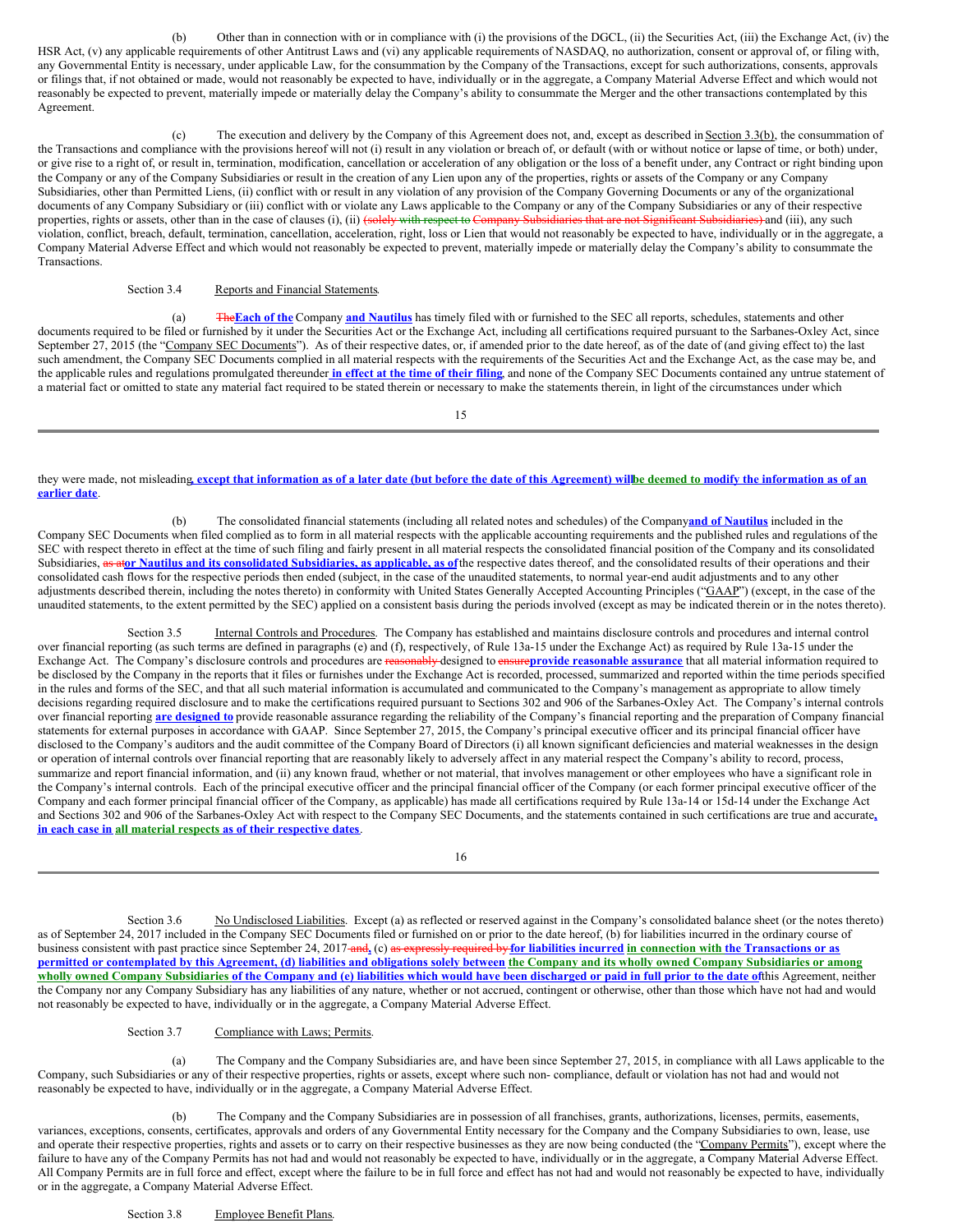(a) Except as has not had and would not reasonably be expected to have, individually or in the aggregate, a Company Material Adverse Effect, (i) each of the Company Benefit Plans has been operated and administered in compliance with applicable Laws, (ii) all contributions or other amounts payable by the Company or the Company Subsidiaries pursuant to each Company Benefit Plan in respect of current or prior plan years have been timely paid or accrued in accordance with GAAP or applicable international accounting standards, (iii) neither the Company nor any of its Subsidiaries has engaged in a transaction in connection with which the Company or its Subsidiaries could be subject to either a civil penalty assessed pursuant to Section 409 or 502(i) of ERISA or a tax imposed pursuant to Section 4975 or 4976 of the Code, (iv) there are no pending, or to the knowledge of the Company, threatened or anticipated claims, actions, investigations or audits (other than routine

17

claims for benefits) by, on behalf of or against any of the Company Benefit Plans or any trusts related thereto, (v) each Company Benefit Plan, if any, which is maintained outside of the United States that is intended to qualify for special tax treatment meets all requirements for such treatment, and that is intended to be funded and/or bookreserved is fully funded and/or book reserved, as appropriate, based upon reasonable actuarial assumptions, (vi) none of the Company, any Company Subsidiary or any of their respective ERISA Affiliates (A) contributes to or is obligated to contribute to, or within the six (6) years preceding the date hereof contributed to, or was obligated to contribute to, a "multiemployer pension plan" (as such term is defined in Section 3(37) of ERISA) (each, a "Multiemployer Plan") or a plan that has two or more contributing sponsors at least two (2) of whom are not under common control, within the meaning of Section 4063 of ERISA or (B) has, within the preceding six (6) years, withdrawn in a complete or partial withdrawal from any Multiemployer Plan or incurred any liability under Section 4202 of ERISA and (vii) each of the Company Benefit Plans intended to be "qualified" within the meaning of Section 401(a) of the Code has received a favorable determination letter or opinion letter as to its qualification, and there are no existing circumstances or any events that have occurred that would reasonably be expected to adversely affect the qualified status of any such plan.

(b) No Company Benefit Plan is subject to Title IV or Section 302 of ERISA or Section 412 or 4971 of the Code. No liability under Title IV of ERISA has been incurred by the Company, its Subsidiaries or any of their respective ERISA Affiliates that has not been satisfied in full, and no condition exists that is likely to cause the Company, its Subsidiaries or any of their ERISA Affiliates to incur a liability thereunder.

# (c) No-Except as has not had and would not reasonably be expected to have, individually or in the aggregate, a Company Material

**Adverse Effect, no** Company Benefit Plan provides benefits, including death or medical benefits (whether or not insured), with respect to current or former employees or directors of the Company or the Company Subsidiaries beyond their retirement or other termination of service, other than coverage mandated by the Consolidated Omnibus Budget Reconciliation Act of 1985, as amended, or comparable United States state Law.

#### (d) Neither Except as has not had and would not reasonably be expected to have, individually or in the aggregate, a Company

**Material Adverse Effect, neither** the execution and delivery of this Agreement nor the consummation of the Transactions (either alone or in conjunction with any other event) will (i) result in any payment (including severance, unemployment compensation, "excess parachute payment" (within the meaning of Section 280G of the Code), forgiveness of indebtedness or otherwise) becoming due to any current or former director or any employee of the Company or any Company Subsidiary under any Company Benefit Plan or otherwise, (ii) increase any benefits otherwise payable under any Company Benefit Plan, (iii) result in any acceleration of the time of payment, funding or vesting of any such benefits or (iv) limit or restrict the right of the Company or, after the consummation of the transactions contemplated hereby, Broadcom, Holdco and the Broadcom Subsidiaries to merge, amend or terminate any Company Benefit Plans.

18

## Section 3.9 Absence of Certain Changes or Events.

(a) From September 24, 2017 through the date of this Agreement, there has not occurred any Effect that has had or would reasonably be expected to have, individually or in the aggregate, a Company Material Adverse Effect.

(b) From Except in connection with the execution and delivery of this Agreement and the Transactions, the Proxy Contest or the **Nautilus Acquisition, from** September 24, 2017 through the date of this Agreement, the Company and the Company Subsidiaries have conducted their respective businesses in the ordinary course in all material respects.

#### Section 3.10 Investigation; Litigation.

(a) To the knowledge of the Company, there is no investigation or review pending or threatened by any Governmental Entity with respect to the Company or any Company Subsidiary or any of their respective properties, rights or assets that has had or would reasonably be expected to have, individually or in the aggregate, a Company Material Adverse Effect.

(b) There are no claims, actions, suits or proceedings pending (or, to the knowledge of the Company, threatened) against the Company or any Company Subsidiary or any of their respective properties, rights or assets before any Governmental Entity, and there are no orders, judgments or decrees of any Governmental Entity, in each case that have had or would reasonably be expected to have, individually or in the aggregate, a Company Material Adverse Effect.

Section 3.11 Information Supplied. The information relating to the Company and the Company Subsidiaries to be contained in, or incorporated by reference in, the proxy statement in preliminary and definitive form relating to the Company Meeting, the Broadcom Special Meeting and/or the Broadcom Redomiciliation Meeting, and which may be used as a prospectus of Holdco with respect to the Holdco Shares issuable in the Merger (together with any amendments or supplements thereto, the "Joint Proxy Statement/Prospectus"), and the registration statement on Form S-4 pursuant to which, among other things, the offer and sale of Holdco Shares in the Merger will be registered pursuant to the Securities Act and in which the Joint Proxy Statement/Prospectus will be included as a prospectus of Holdco (together with any amendments or supplements thereto, the "Form S-4") and in the Redomiciliation Proxy Statement will not, on the date that any such document is first mailed to the stockholders of the Company or the shareholders of Broadcom (as applicable) or at the time the Form S-4 is declared effective or at the time of the Company Meeting, the Broadcom Special Meeting or the Broadcom Redomiciliation Meeting, contain any untrue statement of any material fact or omit to state any material fact required to be stated therein or necessary in order to make the statements therein, at the time and in light of the circumstances under which they were made, not false or misleading. The Joint Proxy Statement/Prospectus (other than portions thereof relating solely to the Broadcom Special Meeting or the Broadcom Redomiciliation Meeting) will comply in all material respects as to form with the requirements of the Exchange Act and the rules and regulations promulgated thereunder. Notwithstanding the foregoing provisions of

this Section 3.11, no representation or warranty is made by the Company with respect to information or statements made or incorporated by reference in the Joint Proxy Statement/Prospectus or the Redomiciliation Proxy Statement which were not supplied by or on behalf of the Company.

Adverse Effect: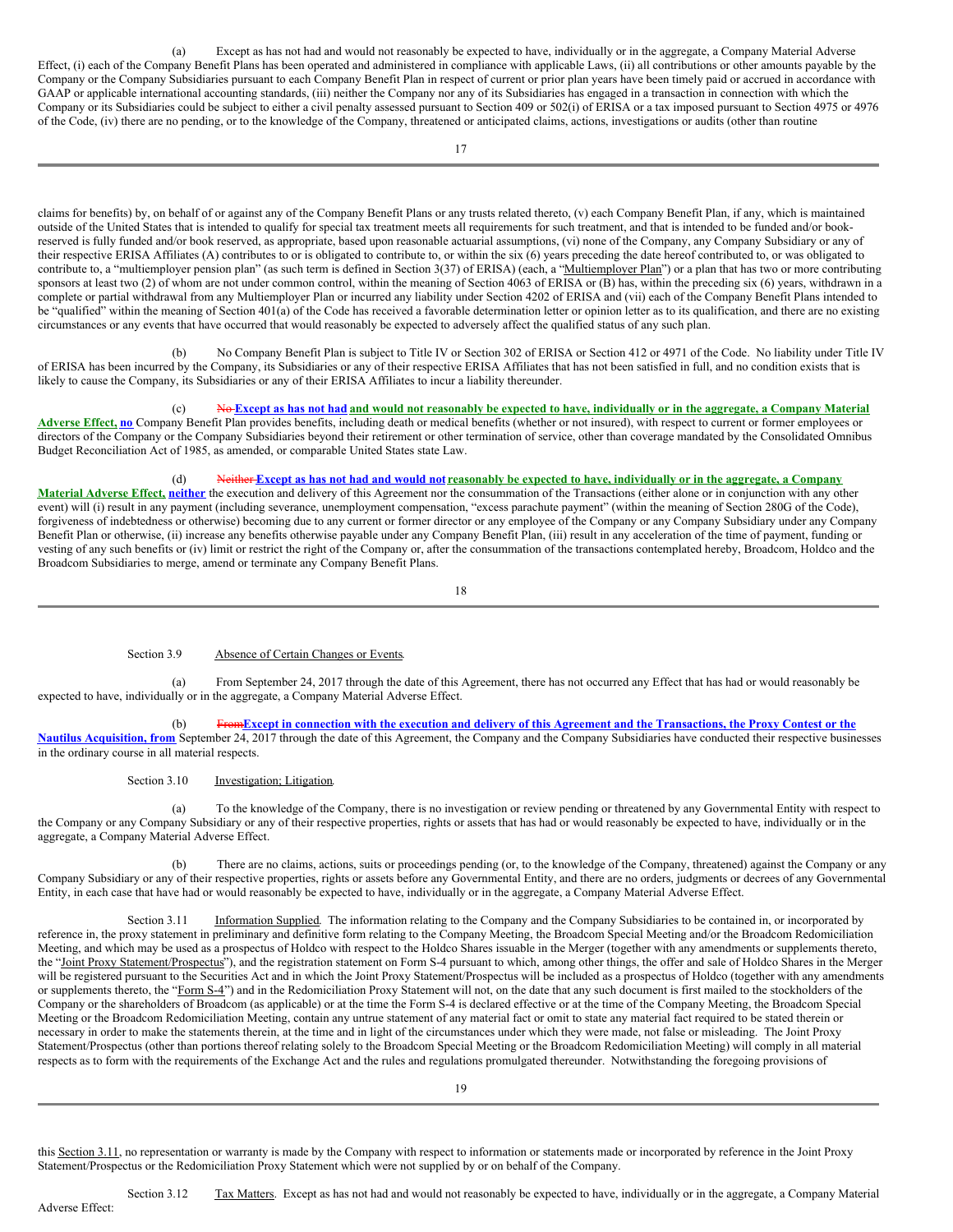(a) all Tax Returns that are required to be filed by or with respect to the Company or any of the Company Subsidiaries have been timely filed (taking into account any extension of time within which to file), and all such Tax Returns are true, complete and accurate;

the Company and the Company Subsidiaries have paid all Taxes due and owing by any of them, including any Taxes required to be withheld or collected in respect of amounts owing to or from any employee, creditor, shareholder or other third party (in each case, whether or not shown on any Tax Return), other than Taxes for which adequate reserves have been established in accordance with GAAP on the consolidated financial statements of the Company included in the Company SEC Documents filed prior to the date of this Agreement;

(c) there is not pending or threatened in writing any audit, examination, investigation or other proceeding with respect to any Taxes of the Company or any of the Company Subsidiaries, neither the Company nor any of the Company Subsidiaries is a party to any litigation or administrative proceeding relating to Taxes, and there is no outstanding claim, assessment or deficiency against the Company or any of the Company Subsidiaries for any Taxes that has been asserted or threatened in writing by any Governmental Entity, except for any such claim, assessment or deficiency for which adequate reserves have been established in accordance with GAAP in the consolidated financial statements of the Company included in the Company SEC Documents filed prior to the date of this Agreement;

(d) neither the Company nor any of the Company Subsidiaries has constituted a "distributing corporation" or a "controlled corporation" (within the meaning of Section 355(a)(1)(A) of the Code) in a distribution of stock intended to qualify for tax-free treatment under Section 355(a) of the Code (or any similar provision of state, local, or non-U.S. Law) in the two (2) years prior to the date of this Agreement;

(e) none of the Company or any of the Company Subsidiaries is a party to any Tax allocation, sharing, indemnity, or reimbursement agreement or arrangement (other than (i) any such agreement or arrangement exclusively between the Company and any of the Company Subsidiaries or between **Company Subsidiaries and (ii)** any customary Tax indemnification provisions in ordinary course commercial agreements not primarily related to Taxes) or has any liability for Taxes of any Person (other than the Company or any of the Company Subsidiaries) under U.S. Treasury Regulations Section 1.1502-6 (or any similar provision of state, local or non-U.S. Law) or as transferee or successor;

20

Liens; and

(f) there are no Liens for Taxes upon any property or assets of the Company or any of the Company Subsidiaries, except for any Permitted

(g) neither the Company nor any of the Company Subsidiaries has participated in any "listed transaction" within the meaning of Treasury Regulations Section 1.6011-4(b)(2) (or any similar provision of state, local or non-U.S. Law).

Section 3.13 Labor Matters. Neither the Company nor any Company Subsidiary is a party to, or bound by, any collective bargaining agreement or other Contract with a labor union, works council or similar organization. Except as has not had and would not reasonably be expected to have, individually or in the aggregate, a Company Material Adverse Effect, (a) neither the Company nor any Company Subsidiary is subject to a labor dispute, strike or work stoppage, and (b) there are no organizational efforts with respect to the formation of a collective bargaining unit presently being made or, to the knowledge of the Company, threatened, involving employees of the Company or any Company Subsidiary.

Section 3.14 Intellectual Property.

(a) Except as has not had and would not reasonably be expected to have, individually or in the aggregate, a Company Material Adverse Effect, (i) either the Company or a Company Subsidiary owns, or is licensed or otherwise possesses legally enforceable rights to use, all Intellectual Property used in their respective businesses as currently conducted, and (ii) to the knowledge of the Company, such Intellectual Property is not subject to any outstanding injunction, judgment, order, decree or ruling.

(b) There**As of the date hereof, there** are no pending or, to the knowledge of the Company, threatened claims against the Company or any of the Company Subsidiaries (and no such claims have been received in the last three (3) years) by any Person alleging infringement or misappropriation by the Company or any of the Company Subsidiaries for their use of any Intellectual Property in their respective businesses as currently conducted that have had or would reasonably be expected to have, individually or in the aggregate, a Company Material Adverse Effect.

(c) Except as has not had and would not reasonably be expected to have, individually or in the aggregate, a Company Material Adverse Effect, **as of the date hereof,** the conduct of the businesses of the Company and the Company Subsidiaries does not infringe, violate or misappropriate upon, and has not infringed, violated or misappropriated in the last three (3) years, any Intellectual Property or any other similar proprietary right of any Person.

(d) As of the date hereof, neither the Company nor any of the Company Subsidiaries has made any claim**that is currently pending before** any Governmental Entity of a violation or infringement by others of its rights to or in connection with the any Intellectual Property owned by the Company or any **Company Subsidiary and** used in their respective businesses which violation or infringement has had or would reasonably be expected to have, individually or in the aggregate, a Company Material Adverse Effect.

21

(e) The Company and the Company Subsidiaries have taken all reasonably available**commercially reasonable** measures to protect and maintain the secrecy and confidentiality of all Trade Secrets of the Company or any of the Company Subsidiaries. Except as has not had and would not reasonably be expected to have, individually or in the aggregate, a Company Material Adverse Effect, **as of the date hereof,** (i) to the knowledge of the Company, no third party has **atedis misappropriating** Trade Secrets of the Company and (ii) there are no pending or, to the knowledge of the Company, threatened claims against the Company or any of the Company Subsidiaries by any person challenging the ownership of any Trade Secrets of the Company or any of the Company Subsidiaries.

(f) The Company Products are in compliance with applicable open source license obligations**under Open License Terms**, except as has not had and would not reasonably be expected to have, individually or in the aggregate, a Company Material Adverse Effect.

Section 3.15 Opinion of Financial Advisor. The Company Board of Directors has received the opinion of [·],**opinions of Centerview Partners LLC,** Evercore Group L.L.C. and Goldman Sachs & Co., each dated the date of this Agreement, as to the fairness, from a financial point of view, of the Merger Consideration to be received by the stockholders of the Company (other than Broadcom or any affiliate of Broadcom), which opinion was**opinions were** given on the basis of and subject to the factors, assumptions and limitations set forth in such opinion. A copy of **each** such written opinion will be provided to Broadcom promptly following the date of this Agreement for informational purposes.

Section 3.16 Required Vote. The Company Stockholder Approval is the only vote of holders of securities of the Company which is required to consummate the Transactions.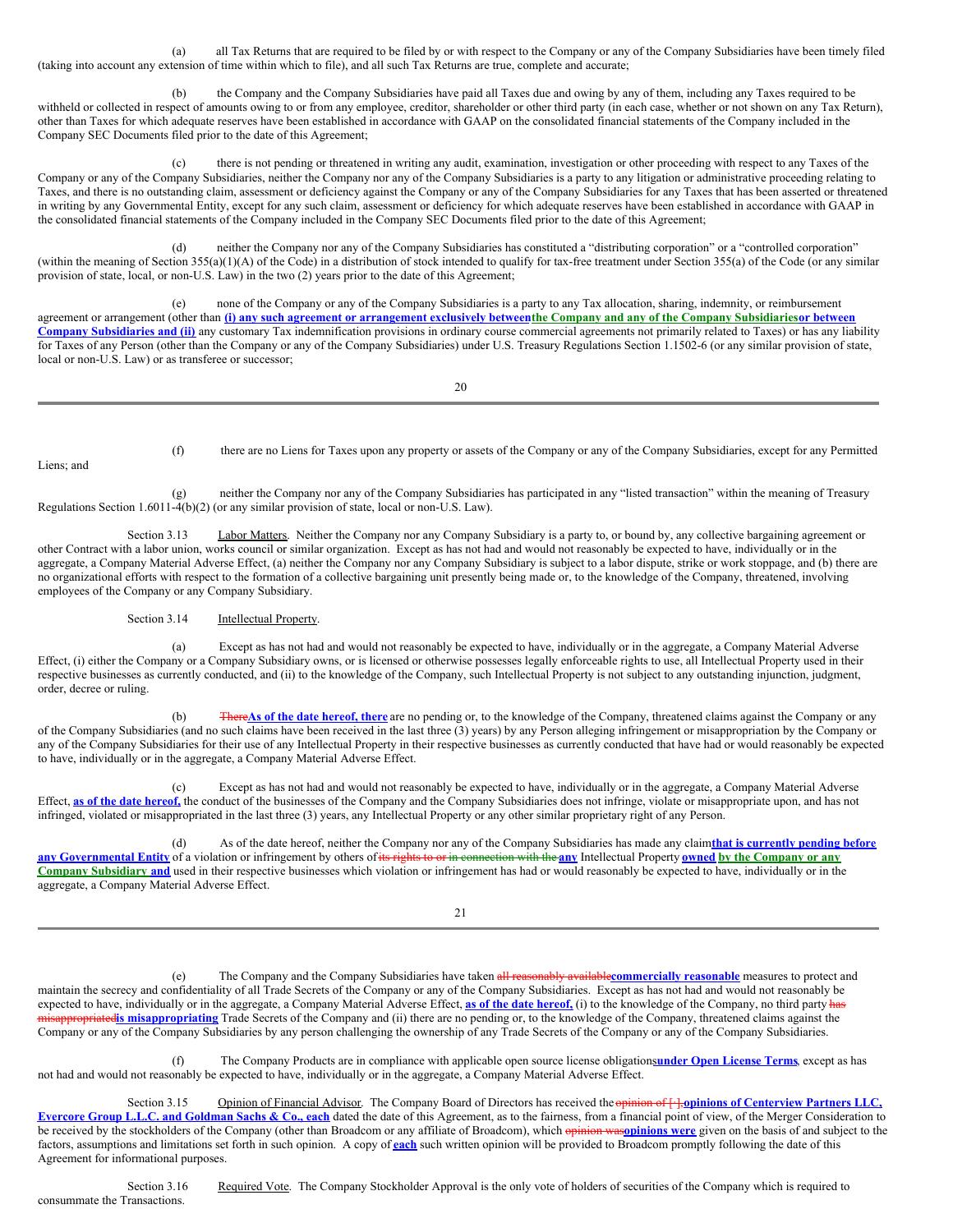#### Section 3.17 **Specified Company** Contracts.

(a) As of the date hereof, neither the Company norany of the Company Subsidiaries is a party to or bound by any Contract that would be required to be filed by the Company as a material contract pursuant to Item 601(b)(10) of Regulation S-K of the Securities Act other than such Contracts that have been filed or incorporated by reference in the Company SEC Documents filed prior to the date of this Agreement.

(a**b**) Each Contract **(i) of the type** described below in this Section 3.17(a) under**to** which the Company or any Company Subsidiary has any current or future rights, responsibilities, obligations or liabilities (in each case, whether contingent or otherwise), or to which any of their respective properties, rights or asse is subject, is referred to herein as a "Specified Contract" is a party or (ii) filed as an exhibit or incorporated by reference to the Company SEC Documents, is referred to as a "Company Contract," and neither the Company nor any of the Company Subsidiaries knows of, or has received notice of, any violation of any Company **Contract by any of the other parties thereto that would,**

#### individually or in the aggregate, reasonably be expected to have a Material Adverse Effect on the Company.

(c) With such exceptions that would not, individually or in the aggregate, reasonably be expected to have a Company Material Adverse Effect, (i) each Company Contract is valid and binding on the Company or the applicable Company Subsidiary, as applicable, and is in full force and effect, except to the extent it has previously expired in accordance with its terms, (ii) the Company and each of the Company Subsidiaries have performed all obligations required to be performed by it to date under each such Company Contract and (iii) no event or condition exists that constitutes or, after notice or lapse of time or both, will constitute, a default on the part of the Company or any of the Company Subsidiaries under any such Company Contract or give any other **party to any such Company Contract the right to terminate or cancel such Company Contract.**

(i) any partnership, joint venture, strategic alliance or similar Contract (other than Contracts solely between or among the Company and/or wholly owned Company Subsidiaries);

(ii) each Contract not otherwise described in any other subsection of this Section 3.17(a) that is reasonably expected to involve future capital or similar expenditures by the Company or any Company Subsidiary of more than \$25 million in any twelve (12)-month period following the date hereof;

(iii) each Contract (including with customers and suppliers) that contains representations, coveral or other or other or other or other or other or other or other or other or other or other or other or other or other or ot (including "earn-out" or other contingent payment obligations) that would reasonably be expected toresult in the receipt or making of future payments in excess of \$25 million in any twelve (12)-month period following the date hereof, or has resulted in the receipt or making of such payments in the twelve (12)-month period preceding the date hereof:

(iv) each Contract relating to outstanding Indebtedness (or commitments for Indebtedness) of the Company or any of the Company sidiaries in an amount in excess of \$50 million other than (A) Contracts solely among the Company and any wholly owned Company Subsidiary, and (B) letters of credit and guarantees of payment, performance and other obligations to vendors, suppliers or customers entered into in the ordinary course of business consistent with past practice;

(v) each Contract between the Company or any Company Subsidiary, on the one hand, and any officer, director or affiliate (other than a owned Company Subsidiary) of the Company or any Company Subsidiary or any of their respective "associates" or "immediate family" members (as defined in Rule 12b-2 and Rule 16a-1 of the Exchange Act), on the other hand, including any Contract pursuant to which the Company or any Company Subsidiary has obligation to indemnify such officer, director, affiliate or family member;

23

 $(vi)$  any Contract (excluding  $(A)$  licenses for commercial off-the-shelf computer software by third parties in the ordinary course of business consistent with past practiceto the extent necessary for the manufacture by the<br>Is for such third parties) under which the Company or any Company Subsidiary is granted an ra<sub>p</sub>.<br>web third parties) under which the Company or any C ity (including a covenant not to be sued or right to enforce or prosecute any patents) with respect to any Intellectual Property of a third party;

(vii) any Contract (excluding non-exclusive licenses granted to manufacturers of any of the Company Products e to the extent required to accomplish such manufacturing) under which the Company or any Company Subsidiary has granted to a third license, option or other right or immunity (including a covenant not to be sued or right to enforce or prosecute any patents) with respect to any Intellectual Property (inv development thereof);

(viii) any Contract that (A) contains a right of first refusal, first offer or first negotiation, or (B) contains any exclusivity provisions ns restricting or limiting the right or ability of the Company or any of the Company Subsidiaries (or that would restrict Broadcom, Holdco or any Broadcom<br>ary after the Effective Time) to compete or transact in any busines or with any Barcon or in any geographic **Etual Property:** 

(ix) any Contract that contains any "most favored nation" or similar terms (including if such terms would apply to Broadcom, Holdcoor any Broadcom Subsidiary after the Effective Time);

 $\overline{f(x)}$  any Contract that is a settlement, conciliation or similar agreement that  $\overline{f(x)}$  restricts ry obligations upon, the Company or any Company Subsidiaries (or would restrict or impose such obligations on Broadcom, Holdeo or any Broadcom Subsidiary after the Effective Time), or (B) requires the Company or any of the Company Subsidiaries (or would require Broadcom, Holdco or any Broadcom Subsidiary after the Effective Time) to pay more than \$10 million after the date of this Agreement or admit to any wrongdoing;

(xi) with any Governmental Entity that is material to the conduct of the business of the Company or any Company Subsidiary; or

(xii) any Contract not otherwise described in any other subsection of this Section 3.17(a) that would constitute a "material contract" (as such defined in Item 601(b)(10) of Regulation S-K of the SEC) with respect to the Company.

idiary is in breach of or default under the terms of any Specified Contract where such brea uld reasonably be expected to have, individually or in the aggregate, a Company Material Adverse Effect. To the knowledge of the Company, no other<br>I Contract is in breach of or default under the terms of any Specified Cont any Specified Contract is in breach of or default under the terms of any Sp  $\frac{1}{100}$  individually or in the aggregate, a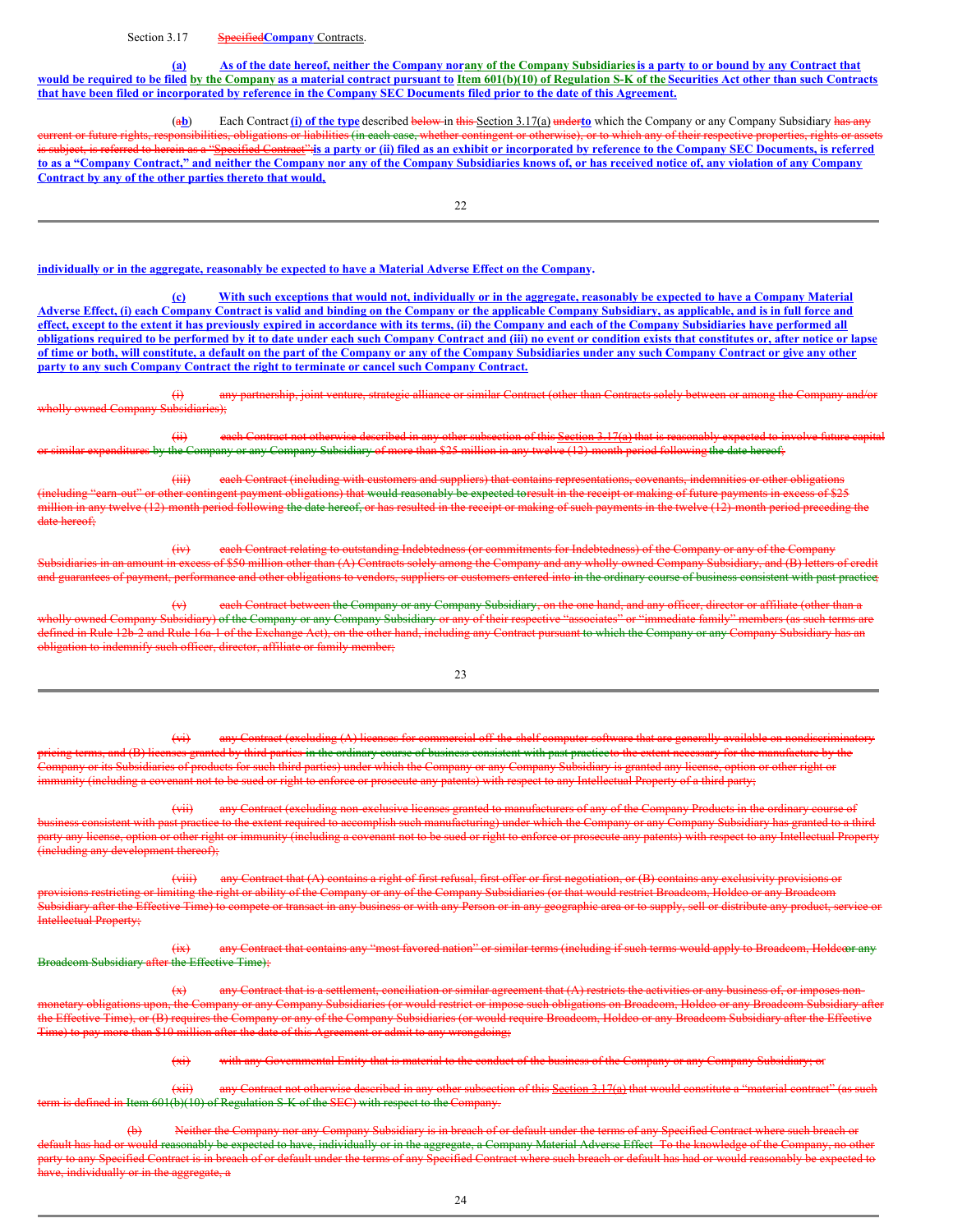Aaterial Adverse Effect. Except as had not and would not reasonably be expected to have, individually or in the aggregate, a Company Material Adverse Effect, h Specified Contract is a valid and binding obligation of the Company or the Company Subsidiary that is a party thereto and, to the knowledge of the Company, of each rty thereto, and is in full force and effect, except as may be limited by Bankruptcy and Equity Exceptions.

Section 3.18 Finders and Brokers. Neither the Company nor any Company Subsidiary has employed any investment banker, broker or finder in connection with the Transactions, other than HCenterview Partners LLC, Evercore Group L.L.C. and Goldman Sachs & Co, who might be entitled to any fee or any commission in connection with or upon consummation of the Merger or the other Transactions.

Section 3.19 FCPA and Anti-Corruption. Except for those matters which, individually or in the aggregate, would not be material to the Company and the Company Subsidiaries, taken as a whole:

(a) neither the Company nor any Company Subsidiary, nor any director, officer or employee of the Company or any Company Subsidiary has in the last three (3) years, in connection with the business of the Company or any Company Subsidiary, itself or, to the Company's knowledge, any of its agents, representatives, sales intermediaries, or any other third party, in each case, acting on behalf of the Company or any Company Subsidiary, taken any action in violation of the FCPA or other applicable Bribery Legislation; and

(b) neither the Company nor any Company Subsidiary, nor any director, officer or employee of the Company or any Company Subsidiary, are, or in the past three (3) years have been, subject to any actual, pending or, to the knowledge of the Company, threatened civil, criminal or administrative actions, suits, demands, claims, hearings, notices of violation, investigations, proceedings, demand letters, settlements or enforcement actions, or made any voluntary disclosures to any Governmental Entity, involving the Company or any Company Subsidiary in any way relating to applicable Bribery Legislation, including the FCPA.

Section 3.20 Takeover Laws; No Rights Agreement. The Assuming the accuracy of the representations and warranties set forth in Section 4.2(i), **the** Company Board of Directors has taken all action necessary so that no "moratorium," "control share acquisition," "business combination," "fair price" or other form of anti-takeover Laws or regulations (including Section 203 of the DGCL) (collectively, "Takeover Laws") is applicable to the Merger and the other transactions contemplated by this Agreement. The Company does not have in effect any "poison pill" or shareholder rights plan.

Section 3.21 No Other Representations. Except for the representations and warranties contained in Article IV, the Company acknowledges that no Broadcom Party nor any Representative of any Broadcom Party makes or has made, and the Company acknowledges that it has not relied upon or otherwise been induced by, any other express or implied representation or warranty with respect to any Broadcom Party or with respect to any other information provided or made available to the Company in connection with the Transactions, including any information, documents, projections, forecasts or other material

 $25$ 

made available to the Company or to the Company's Representatives in certain "data rooms" or management presentations in expectation of the Transactions.

#### **ARTICLE IV**

# **REPRESENTATIONS AND WARRANTIES OF THE BROADCOM PARTIES**

Except as disclosed (a) in the Broadcom SEC Documents filed or furnished with the SEC since October 30, 2016 and publicly available prior to the date hereof (but excluding, in each case, any forward-looking disclosures set forth in any "risk factors" section, any disclosures in any "forward looking statements" section or any other disclosures included therein to the extent they are predictive or forward-looking in nature) (it being understood that this clause (a) shall not apply to Section 4.2) or (b) in the corresponding section of the disclosure letter delivered by Broadcom to the Company in connection with the execution of this Agreement (the "Broadcom Disclosure" Letter") (it being agreed that disclosure of any item in any section or sub-section of Section 4 of the Broadcom Disclosure Letter shall be deemed disclosure with respect to any other Section or sub-Section of this Article IV to which the relevance of such matter to the other Sections or sub-Sections of this Article IV is reasonably apparent on the face of such disclosure), the Broadcom Parties jointly and severally represent and warrant to the Company as set forth below in this Article IV.

#### Section 4.1 Qualification, Organization, Subsidiaries, etc.

(a) Each of the Broadcom Parties and the Broadcom Subsidiaries is a legal entity duly organized or incorporated, validly existing and, where relevant, in good standing under the Laws of its respective jurisdiction of organization and has all requisite corporate or similar power and authority to own, lease and operate its properties and assets and to carry on its business as presently conducted and is qualified to do business and is in good standing as a foreign corporation or other entity in each jurisdiction where the ownership, leasing or operation of its assets or properties or conduct of its business requires such qualification, except where the failure to be so organized or incorporated, validly existing, qualified or, where relevant, in good standing, or to have such power or authority, has not had and would not reasonably be expected to have, individually or in the aggregate, a Broadcom Material Adverse Effect and which would not reasonably be expected to prevent, materially impede or materially delay the ability of the Broadcom Parties to consummate the Redomiciliation, the Merger and the other Transactions. Broadcom has filed with the SEC, prior to the date of this Agreement, a complete and accurate copy of the Constitution of Broadcom as amended to the date hereof (the "Broadcom Constitution"). The Broadcom Constitution is in full force and effect and Broadcom is not in violation of the Broadcom Constitution.

(b) Subsidiaries. All the issued and outstanding shares of capital stock of, or other equity interests in, each Broadcom Subsidiary (other than Broadcom Partnership) have been validly issued and are fully paid and nonassessable and are wholly owned, directly or indirectly, by Broadcom or Broadcom Partnership free and clear of all Liens **(other than Permitted Liens)**. All the issued and outstanding partnership units of the

26

Broadcom Partnership have been validly issued and are fully paid and nonassessable and are owned by Broadcom free and clear of all Liens**(other than Permitted Liens)**.

Section 4.2 Capitalization.

(a) As of February [·], 2018 (the "Broadcom Capitalization Date"), (i)(A) [·] Broadcom Ordinary Shares were issued, (B) [·] Broadcom Ordinary Shares were held in treasury and (C) [·] special preference shares of Broadcom ("Broadcom Preference Shares") were issued, (ii) options**Broadcom Stock Options** to purchase [·] Broadcom Ordinary Shares were outstanding. (iii) restricted share unit awards and had a weighted average exercise price of \$[·] per share, (iii) Broadcom RSU Awards with respect to [·] Broadcom Ordinary Shares were outstanding (assuming that any applicable performance goals relating to performance periods that are incomplete as of the date hereof are achieved at maximum), (iv) [·] Broadcom Ordinary Shares were may be issued pursuant to the Broadcom Equity Plans and (v) [·] Broadcom Ordinary Shares may be issued pursuant to the Broadcom ESPP. All the outstanding Broadcom Ordinary Shares are, and all Broadcom Ordinary Shares that may be issued as noted above shall be, when issued in accordance with the respective terms thereof, duly authorized and validly issued and fully paid and free of pre-emptive rights. As of the Broadcom Capitalization Date, [·] restricted exchangeable partnership units of the Broadcom Partnership were issued and outstanding, which are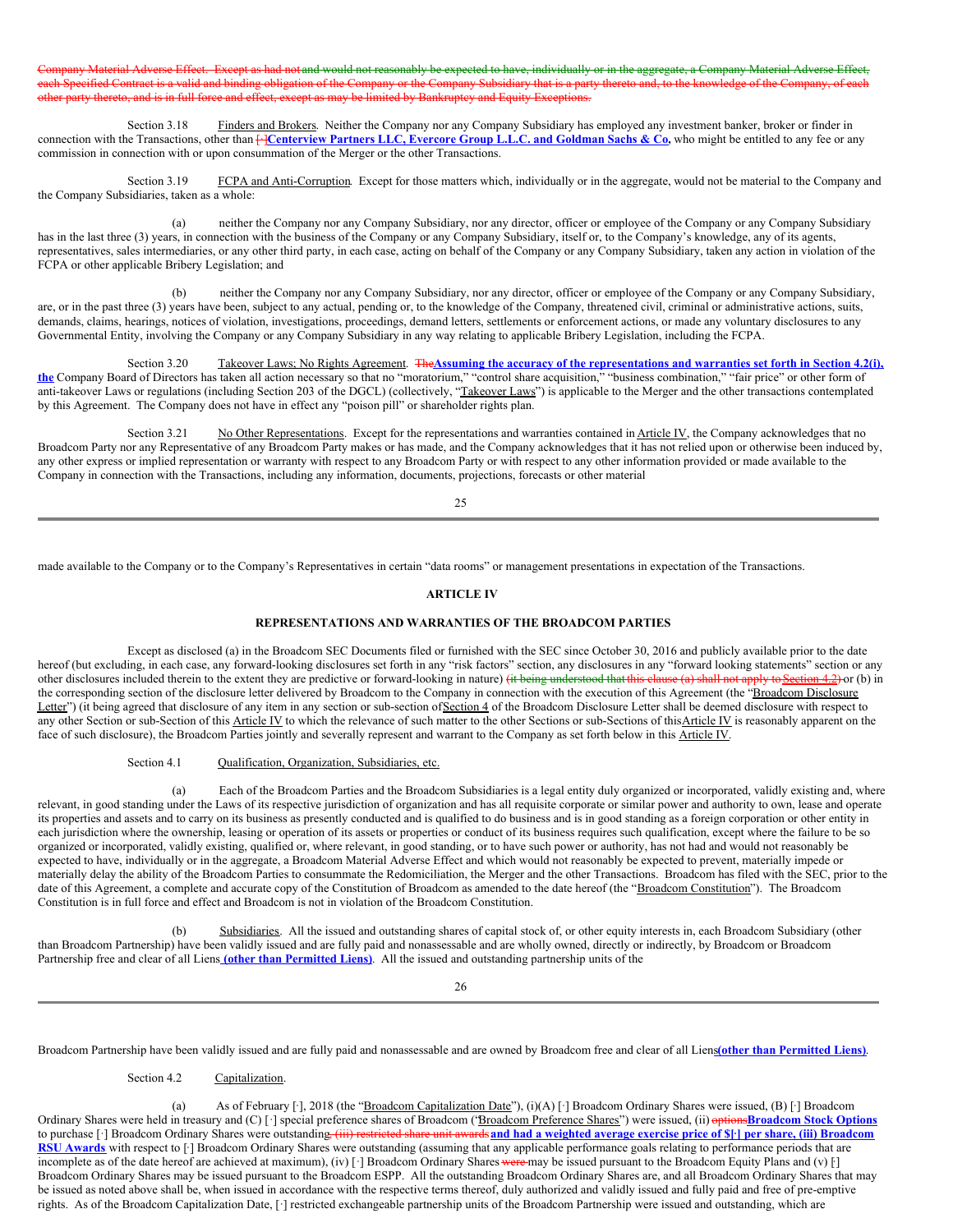exchangeable for the Broadcom Ordinary Shares, on a one-for-one basis, which obligation Broadcom may elect to settle either in cash or in Broadcom Ordinary Shares.

(b) Except as set forth in Section  $4.2(a)$ , as of the date hereof: (i) Broadcom does not have any shares or other equity interests issued other than Broadcom Shares that were issued after the Broadcom Capitalization Date and prior to the date hereof, but which were reserved for issuance (or that were set forth above as may be issued) as set forth in Section 4.2(a), (ii) there are no outstanding subscriptions, options, warrants, puts, calls, exchangeable or convertible securities or other similar rights, agreements or commitments relating to the issuance of shares or other equity interests obligating Broadcom or any of the Broadcom Subsidiaries **(including Holdco** and Merger Sub) to (A) issue, transfer or sell any shares or other equity interests of Broadcom or any Broadcom Subsidiary or securities convertible into or exchangeable for such shares or equity interests (in each case other than to Broadcom or a Broadcom Subsidiary); (B) grant, extend or enter into any such subscription, option, warrant, put, call, exchangeable or convertible securities or other similar right, agreement or commitment **of Broadcom or any Broadcom Subsidiary**; **or** (C) redeem or otherwise acquire any such shares or other equity interests; or (D) provide material funds to, or make any material investment (in the form of a l Broadcom Subsidiary that is not wholly owned and (iii) there are no other rights or instruments **issued by the Broadcom or any Broadcom Subsidiary** outstanding that are linked in any way to the price of Broadcom Ordinary Shares or any shares of capital stock or other equity interests of any Broadcom Subsidiary.

(c) All of the issued and outstanding shares of Holdco are validly issued andare fully paid and nonassessable and, prior to theRedomiciliation, wholly owned by Broadcom.

27

(d**c**) Neither Broadcom nor any Broadcom Subsidiary has outstanding bonds, debentures, notes or other similar obligations, the holders of which have the right to vote (or which are convertible into or exercisable for securities having the right to vote) with the shareholders of Broadcom on any matter.

(e**d**) Other than with respect to partnership units of the Broadcom Partnership and Broadcom Preference Shares, there are no voting trusts or other agreements or understandings to which Broadcom or any of its Subsidiaries is a party with respect to the voting of the shares or other equity interest of Broadcom or any Broadcom Subsidiary.

(e) Merger Sub was formed solely for the purpose of engaging in the Transactions and has not engaged in, nor prior to the Effective Time will it, carry on any, business, conduct any operations or incur any liabilities or obligations other than the execution of this Agreement, the performance of its **obligations hereunder and matters ancillary thereto.**

(f) Holdco was formed solely for the purpose of engaging in the Redomiciliation and has not engaged in, nor prior to the Effective Time will it, carry on any, business, conduct any operations or incur any liabilities or obligations other than the execution of this Agreement and the **Implementation Agreement, the performance of its obligations hereunder and thereunder and matters ancillary thereto.**

(g) The authorized capital stock of Holdco consists of [.] Holdco Shares, all of which have been duly issued, are fully paid and **nonassessable and are owned directly by Broadcom free and clear of any Liens.**

(h) The authorized capital stock of Merger Sub consists of [\*] shares of common stock, par value \$[\*] per share, all of which have been duly issued, are fully paid and nonassessable and are owned directly by Holdco free and clear of any Liens.

No Broadcom Party nor any of their respective affiliates, is or has been during the past three (3) years an "interested stockholder" of the Company as defined in Section 203 of the DGCL. No Broadcom Party, nor any of their respective affiliates beneficially owns, directly or indirectly, or is the record holder of (or during the past three (3) years has beneficially owned, directly or indirectly, or been the record holder of), and is not (and during the past three (3) years has not been) a party to any agreement (other than this Agreement), arrangement or understanding for the purpose of acquiring, holding, voting or disposing of, in each case, any shares of Company Common Stock or any option, warrant or other right to acquire any shares of Company **Common Stock.**

Section 4.3 Corporate Authority Relative to this Agreement; No Violation.

(a) Each of the Broadcom Parties has all requisite corporate or similar power and authority to enter into this Agreement and (in the case of Broadcom and Holdco) the Implementation Agreement and, subject (in the case of the Redomiciliation and the

28

issuance of Holdco Shares in connection with the Merger) to receipt of the Broadcom Shareholder Approval, (in the case of the Redomiciliation) to the issuance of the Singapore Court Order, and (in the case of the Merger) to the adoption of this Agreement by Merger Sub's sole stockholder (which adoption shall occur promptly after the execution and delivery of this Agreement), to consummate the Transactions, including the Redomiciliation and the Merger. The execution and delivery of this Agreement and the Implementation Agreement and the consummation of the Transactions have been duly and validly authorized by the Broadcom Board of Directors and **the Holdco Board** and (in the case of the Redomiciliation and the issuance of Holdco Shares in connection with the Merger, except for (i) receipt of the Broadcom Shareholder Approval and the adoption of this Agreement by Merger Sub's sole shareholder and (ii) the lodging of the Singapore Court Order with the ACRA) no other corporate proceedings on the part of Broadcom, Holdco or any Broadcom Subsidiary are necessary to authorize the consummation of the Transactions. On or prior to the date hereof, the Broadcom Board of Directors has unanimously (A) determined that the terms of the Redomiciliation and the Merger are fair to, and in the best interests of, Broadcom and its shareholders, (B) determined that it is in the best interests of Broadcom and its shareholders to enter into, and declared advisable, this Agreement and the Implementation Agreement, (C) approved the execution and delivery by Broadcom of this Agreement and the Implementation Agreement, the performance by Broadcom of its covenants and agreements contained herein and therein and the consummation of the Redomiciliation and the Merger upon the terms, and subject to the conditions, contained herein and therein and (D) has adopted a resolution to make<del>, subject to Section 5.3, t</del>he Broadcom Board Recommendation. This Agreement has been duly and validly executed and delivered by each Broadcom Party and, assuming this Agreement constitutes the valid and binding agreement of the Company, constitutes the valid and binding agreement of each Broadcom Party, enforceable against each such Party in accordance with its terms, except as may be limited by Bankruptcy and Equity Exceptions. The Implementation Agreement has been duly and validly executed and delivered by Broadcom and Holdco and constitutes the valid and binding agreement of such Broadcom Party, enforceable against each such Party in accordance with its terms, except as may be limited by Bankruptcy and Equity Exceptions.

(b) Other than in connection with or in compliance with (i) the DGCL and the SCA and other Laws of the Republic of Singapore, (ii) the Securities Act, (iii) the Exchange Act, (iv) the HSR Act, (v) any applicable requirements of other Antitrust Laws and (vi) any applicable requirements of NASDAQ, no authorization, consent or approval of, or filing with, any Governmental Entity is necessary, under applicable Law, for the consummation by the Broadcom Parties of the Transactions, except for such authorizations, consents, approvals or filings that, if not obtained or made, would not reasonably be expected to have, individually or in the aggregate, a Broadcom Material Adverse Effect and which would not reasonably be expected to prevent, materially impede or materially delay the ability of the Broadcom Parties to consummate the Redomiciliation, the Merger and the other transactions contemplated by this Agreement and the Implementation Agreement.

(c) The execution and delivery by each Broadcom Party of this Agreement and by Holdco and Broadcom of the Implementation Agreement does not, and, except as described in Section 4.3(b), the consummation of the Transactions and compliance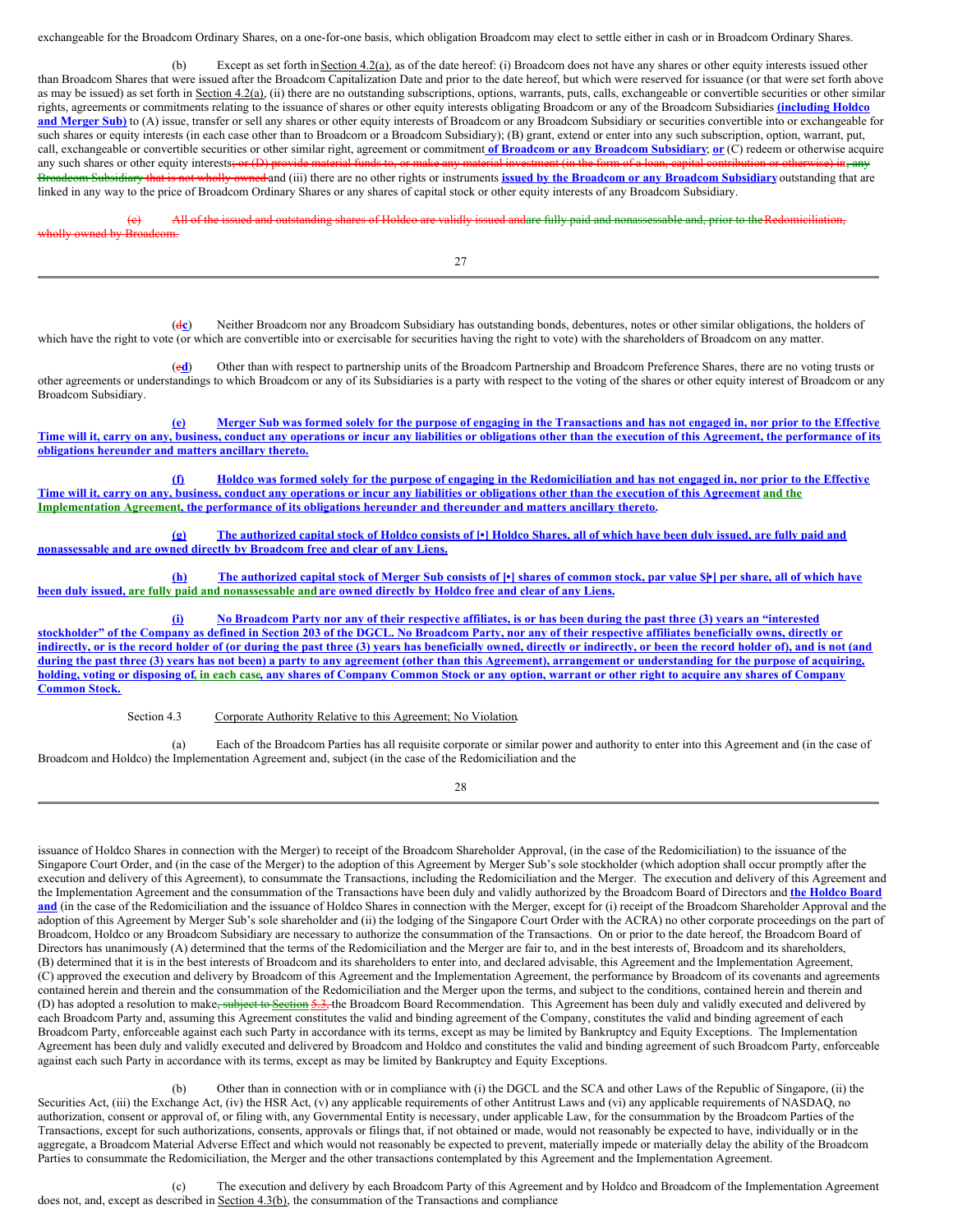with the provisions hereof and thereof will not (i) result in any violation or breach of, or default (with or without notice or lapse of time, or both) under, or give rise to a right of, or result in, termination, modification, cancellation or acceleration of any obligation or the loss of a benefit under, any Contract or right binding upon any Broadcom Party or any of the Broadcom Subsidiaries or result in the creation of any Lien upon any of the properties, rights or assets of any of the Broadcom Parties or any of the Broadcom Subsidiaries, other than Permitted Liens, (ii) conflict with or result in any violation of any provision of the Broadcom Constitution or the organizational documents of any other Broadcom Party or any other Broadcom Subsidiary or (iii) conflict with or violate any Laws applicable to any of the Broadcom Parties or any of the Broadcom Subsidiaries or any of their respective properties, rights or assets, other than in the case of clauses  $(i)$ ,  $(ii)$  (with respect to Broadcom Subsidiaries that are not Significantly  $s$ idiaries) and (iii), any such violation, conflict, breach, default, termination, cancellation, acceleration, right, loss or Lien that would not reasonably be expected to have, individually or in the aggregate, a Broadcom Material Adverse Effect and which would not reasonably be expected to prevent, materially impede or materially delay the ability of the Broadcom Parties to consummate the Transactions.

# Section 4.4 Reports and Financial Statements.

(a) Broadcom has timely filed with or furnished to the SEC all reports, schedules, statements and other documents required to be filed or furnished by it under the Securities Act or the Exchange Act, including all certifications required pursuant to the Sarbanes-Oxley Act, since November 1, 2015 (the "Broadcom SEC Documents"). As of their respective dates, or, if amended prior to the date hereof, as of the date of (and giving effect to) the last such amendment, the Broadcom SEC Documents complied in all material respects with the requirements of the Securities Act and the Exchange Act, as the case may be, and the applicable rules and regulations promulgated thereunder in effect at the time of their filing, and none of the Broadcom SEC Documents contained any untrue statement of a material fact or omitted to state any material fact required to be stated therein or necessary to make the statements therein, in light of the circumstances under which they were made, not misleading**, except** that information as of a later date (but before the date of this Agreement) will be deemed to modify the information as of an earlier date.

(b) The consolidated financial statements (including all related notes and schedules) of Broadcom included in the Broadcom SEC Documents when filed complied as to form in all material respects with the applicable accounting requirements and the published rules and regulations of the SEC with respect thereto in effect at the time of such filing and fairly present in all material respects the consolidated financial position of Broadcom and its consolidated Subsidiaries, as at**of** the respective dates thereof, and the consolidated results of their operations and their consolidated cash flows for the respective periods then ended (subject, in the case of the unaudited statements, to normal year-end audit adjustments and to any other adjustments described therein, including the notes thereto) in conformity with GAAP (except, in the case of the unaudited statements, to the extent permitted by the SEC) applied on a consistent basis during the periods involved (except as may be indicated therein or in the notes thereto).

30

Section 4.5 **Internal Controls and Procedures**. Broadcom has established and maintains disclosure controls and procedures and internal control over financial reporting (as such terms are defined in paragraphs (e) and (f), respectively, of Rule 13a-15 under the Exchange Act) as required by Rule 13a-15 under the Exchange Act. Broadcom's disclosure controls and procedures are reasonably designed to ensure**provide reasonable assurance** that all material information required to be disclosed by Broadcom in the reports that it files or furnishes under the Exchange Act is recorded, processed, summarized and reported within the time periods specified in the rules and forms of the SEC, and that all such material information is accumulated and communicated to Broadcom's management as appropriate to allow timely decisions regarding required disclosure and to make the certifications required pursuant to Sections 302 and 906 of the Sarbanes-Oxley Act. Broadcom's internal controls over financial reporting are designed to provide reasonable assurance regarding the reliability of Broadcom's financial reporting and the preparation of Broadcom financial statements for external purposes in accordance with GAAP. Since November 1, 2015, Broadcom's principal executive officer and its principal financial officer have disclosed to Broadcom's auditors and the audit committee of the Broadcom Board of Directors (i) all known significant deficiencies and material weaknesses in the design or operation of internal controls over financial reporting that are reasonably likely to adversely affect in any material respect Broadcom's ability to record, process, summarize and report financial information, and (ii) any known fraud, whether or not material, that involves management or other employees who have a significant role in Broadcom's internal controls. Each of the principal executive officer and the principal financial officer of Broadcom (or each former principal executive officer of Broadcom and each former principal financial officer of Broadcom, as applicable) has made all certifications required by Rule 13a-14 or 15d-14 under the Exchange Act and Sections 302 and 906 of **the** Sarbanes-Oxley Act with respect to the Broadcom SEC Documents, and the statements contained in such certifications are true and accurate, in each case in all material respects as of **their respective dates**.

Section 4.6 No Undisclosed Liabilities. Except (a) as reflected or reserved against in Broadcom's consolidated balance sheet (or the notes thereto) as of October 29, 2017 included in the Broadcom SEC Documents filed or furnished on or prior to the date hereof, (b) for liabilities incurred in the ordinary course of business consistent with past practice since October 29, 2017, and (c) as expressly required by for liabilities incurred in connection with the Transactions or as permitted or contemplated by this Agreement, (d) liabilities and obligations solely between Broadcom and any wholly owned Broadcom Subsidiaries or among wholly owned Broadcom Subsidiaries and (e) liabilities which would have been discharged or paid in full prior to the date of this Agreement, neither Broadcom nor any Broadcom Subsidiary has any liabilities of any nature, whether or not accrued, contingent or otherwise, other than those which have not had and would not reasonably be expected to have, individually or in the aggregate, a Broadcom Material Adverse Effect.

Section 4.7 Compliance with Law; Permits.

(a) The Broadcom Parties and the Broadcom Subsidiaries are, and have been since November 1, 2015, in compliance with all Laws applicable to such Broadcom Parties, such Subsidiaries or any of their respective properties, rights or assets, except where

31

such non-compliance, default or violation has not had and would not reasonably be expected to have, individually or in the aggregate, a Broadcom Material Adverse Effect.

(b) The Broadcom Parties and the Broadcom Subsidiaries are in possession of all franchises, grants, authorizations, licenses, permits, easements, variances, exceptions, consents, certificates, approvals and orders of any Governmental Entity necessary for the Broadcom Parties and the Broadcom Subsidiaries to own, lease, use and operate their respective properties, rights and assets or to carry on their respective businesses as they are now being conducted (the "Broadcom Permits"), except where the failure to have any of the Broadcom Permits has not had and would not reasonably be expected to have, individually or in the aggregate, a Broadcom Material Adverse Effect. All Broadcom Permits are in full force and effect, except where the failure to be in full force and effect has not had and would not reasonably be expected to have, individually or in the aggregate, a Broadcom Material Adverse Effect.

#### Section 4.8 Absence of Certain Changes or Events.

(a) From October 29, 2017 through the date of this Agreement, there has not occurred any Effect that has had or would reasonably be expected to have, individually or in the aggregate, a Broadcom Material Adverse Effect.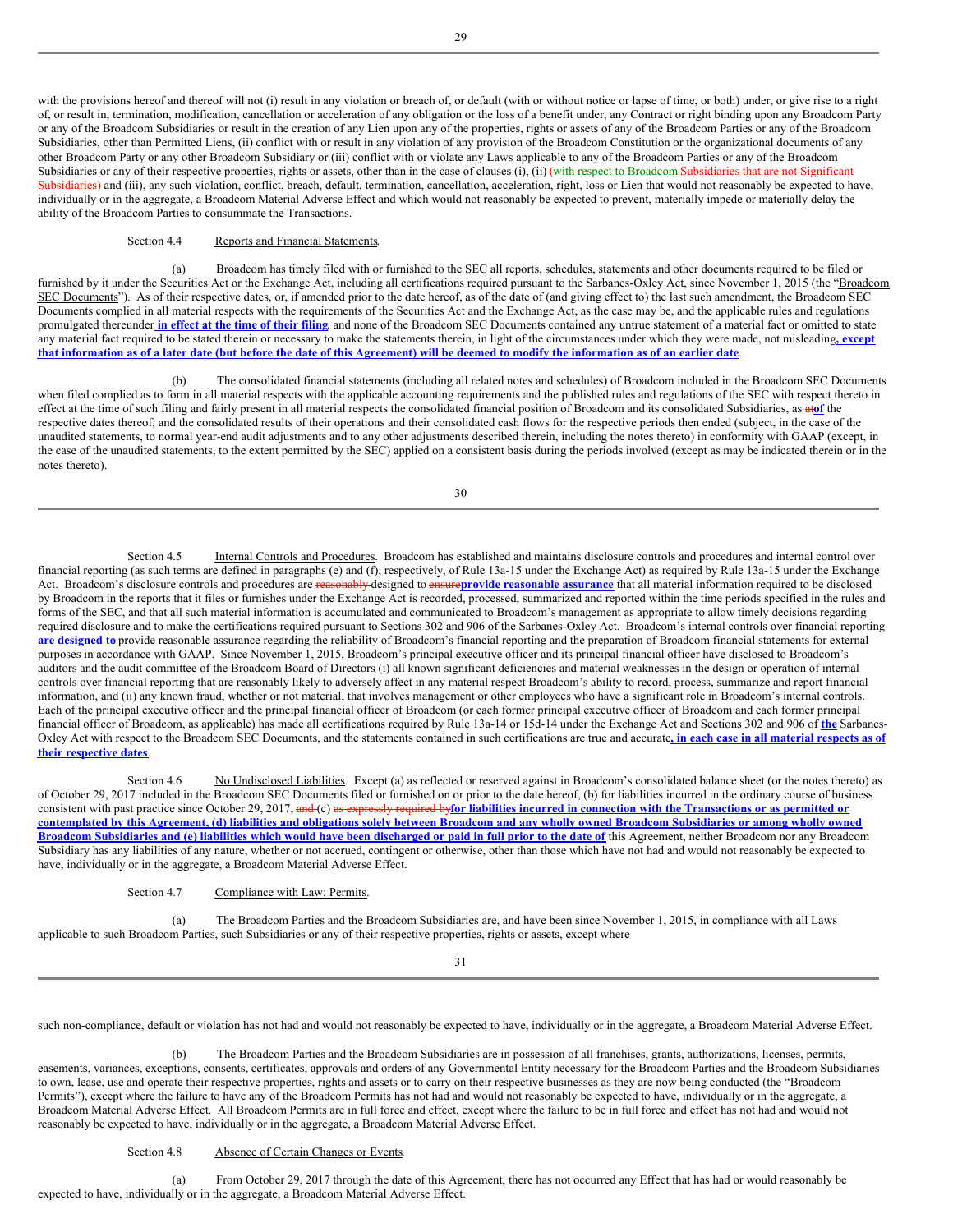(b) From Except in connection with the execution and delivery of this Agreement and the Transactions or the Proxy Contest, from

October 29, 2017 through the date of this Agreement, Broadcom and the Broadcom Subsidiaries have conducted their respective businesses in the ordinary course in all material respects.

# Section 4.9 **Investigation**; Litigation.

(a) To the knowledge of Broadcom, there is no investigation or review pending or threatened by any Governmental Entity with respect to any Broadcom Party or any Broadcom Subsidiary or any of their respective properties, rights or assets that has had or would reasonably be expected to have, individually or in the aggregate, a Broadcom Material Adverse Effect.

(b) There are no claims, actions, suits or proceedings pending (or, to the knowledge of Broadcom, threatened) against any Broadcom Party or any Broadcom Subsidiary or any of their respective properties, rights or assets before any Governmental Entity, and there are no orders, judgments or decrees of any Governmental Entity, in each case that have had or would reasonably be expected to have, individually or in the aggregate, a Broadcom Material Adverse Effect.

Section 4.10 Tax Matters. Except as has not had and would not reasonably be expected to have, individually or in the aggregate, a Broadcom Material Adverse Effect:all Tax Returns that are required to be filed by or with respect to Broadcom or any of the Broadcom Subsidiaries have been timely filed **(taking into**

32

# account any extension of time within which to file), and all such Tax Returns are true, complete and accurate;

(b) Broadcom and the Broadcom Subsidiaries have paid all Taxes due and owing by any of them, including any Taxes required to be withheld or collected in respect of amounts owing to or from any employee, creditor, shareholder or other third party (in each case, whether or not shown on any Tax Return), other than Taxes for which adequate reserves have been established in accordance with GAAP on the consolidated financial statements of Broadcom **included in the Broadcom SEC Documents filed prior to the date of this Agreement;**

(c) there is not pending or threatened in writing any audit, examination, investigation or other proceeding with respect to any Taxes of Broadcom or any of the Broadcom Subsidiaries, neither Broadcom nor any of the Broadcom Subsidiaries is a party to any litigation or administrative proceeding relating to Taxes, and there is no outstanding claim, assessment or deficiency against Broadcom or any of the Broadcom Subsidiaries for any Taxes that has been asserted or threatened in writing by any Governmental Entity, except for any such claim, assessment or deficiency for which adequate reserves have been established in accordance with GAAP in the consolidated financial statements of Broadcom included in the Broadcom SEC Documents filed prior to the date of this **Agreement;**

(d) neither Broadcom nor any of the Broadcom Subsidiaries has constituted a "distributing corporation" or a "controlled corporation" (within the meaning of Section 355(a)(1)(A) of the Code) in a distribution of stock intended to qualify for tax-free treatment under Section 355(a) of the Code (or any similar provision of state, local, or non-U.S. Law) in the two (2) years prior to the date of this Agreement;

(e) none of Broadcom or any of the Broadcom Subsidiaries is a party to any Tax allocation, sharing, indemnity, or reimbursement agreement or arrangement (other than (i) any such agreement or arrangement exclusively between Broadcom and any of the Broadcom Subsidiaries or between Broadcom Subsidiaries and (ii) any customary Tax indemnification provisions in ordinary course commercial agreements not primarily related to Taxes) or has any liability for Taxes of any Person (other than Broadcom or any of the Broadcom Subsidiaries) under U.S. Treasury Regulations Section 1.1502-6 (or any similar **provision of state, local or non-U.S. Law) or as transferee or successor;**

(f) there are no Liens for Taxes upon any property or assets of Broadcom or any of the Broadcom Subsidiaries, except for any **Permitted Liens; and** (g) neither Broadcom nor any of the Broadcom Subsidiaries has participated in any "listed transaction" within the meaning of **Treasury Regulations Section 1.6011-4(b)(2) (or any similar provision of state, local or non-U.S. Law).** Section 4.10**4.11** Information Supplied. The information relating to any of the Broadcom Parties and the Broadcom Subsidiaries to be contained

in, or incorporated by

33

reference in, the Joint Proxy Statement/Prospectus, the Form S-4 and the Redomiciliation Proxy Statement will not, on the date any such document is first mailed to shareholders of Broadcom or the stockholders of the Company (as applicable) or at the time the Form S-4 is declared effective or at the time of the Broadcom Special Meeting, the Broadcom Redomiciliation Meeting or the Company Meeting, contain any untrue statement of any material fact or omit to state any material fact required to be stated therein or necessary in order to make the statements therein, at the time and in light of the circumstances under which they were made, not false or misleading. The Joint Proxy Statement/Prospectus and the Form S-4 (other than portions thereof relating solely to the Company Meeting) and the Redomiciliation Proxy Statement will comply in all material respects as to form with the applicable requirements of the Exchange Act and the Securities Act and the rules and regulations promulgated thereunder. Notwithstanding the foregoing provisions of this Section 4.10**4.11**, no representation or warranty is made by any Broadcom Party with respect to information or statements made or incorporated by reference in the Joint Proxy Statement/Prospectus, the Form S-4 and the Redomiciliation Proxy Statement which were not supplied by or on behalf of a Broadcom Party.

Section 4.114.12 Intellectual Property.

(a) Except as has not had and would not reasonably be expected to have, individually or in the aggregate, a Broadcom Material Adverse Effect, (i) either Broadcom or a Broadcom Subsidiary owns, or is licensed or otherwise possesses legally enforceable rights to use, all Intellectual Property used in their respective businesses as currently conducted<sub></sub>, and (ii) to the knowledge of Broadcom, such Intellectual Property is not subject to any outstanding injunction, judgment, order, decree or ruling.

(b) There**As of the date hereof, there** are no pending or, to the knowledge of Broadcom, threatened claims against Broadcom or any of the Broadcom Subsidiaries (and no such claims have been received in the last three (3) years) by any Person alleging infringement or misappropriation by Broadcom or any of the Broadcom Subsidiaries for their use of any Intellectual Property in their respective businesses as currently conducted that have had or would reasonably be expected to have, individually or in the aggregate, a Broadcom Material Adverse Effect.

(c) Except as has not had and would not reasonably be expected to have, individually or in the aggregate, a Broadcom Material Adverse Effect, **as of the date hereof,** the conduct of the businesses of Broadcom and the Broadcom Subsidiaries does not infringe, violate or misappropriate upon, and has not infringed, violated or misappropriated in the last three (3) years, any Intellectual Property or any other similar proprietary right of any Person.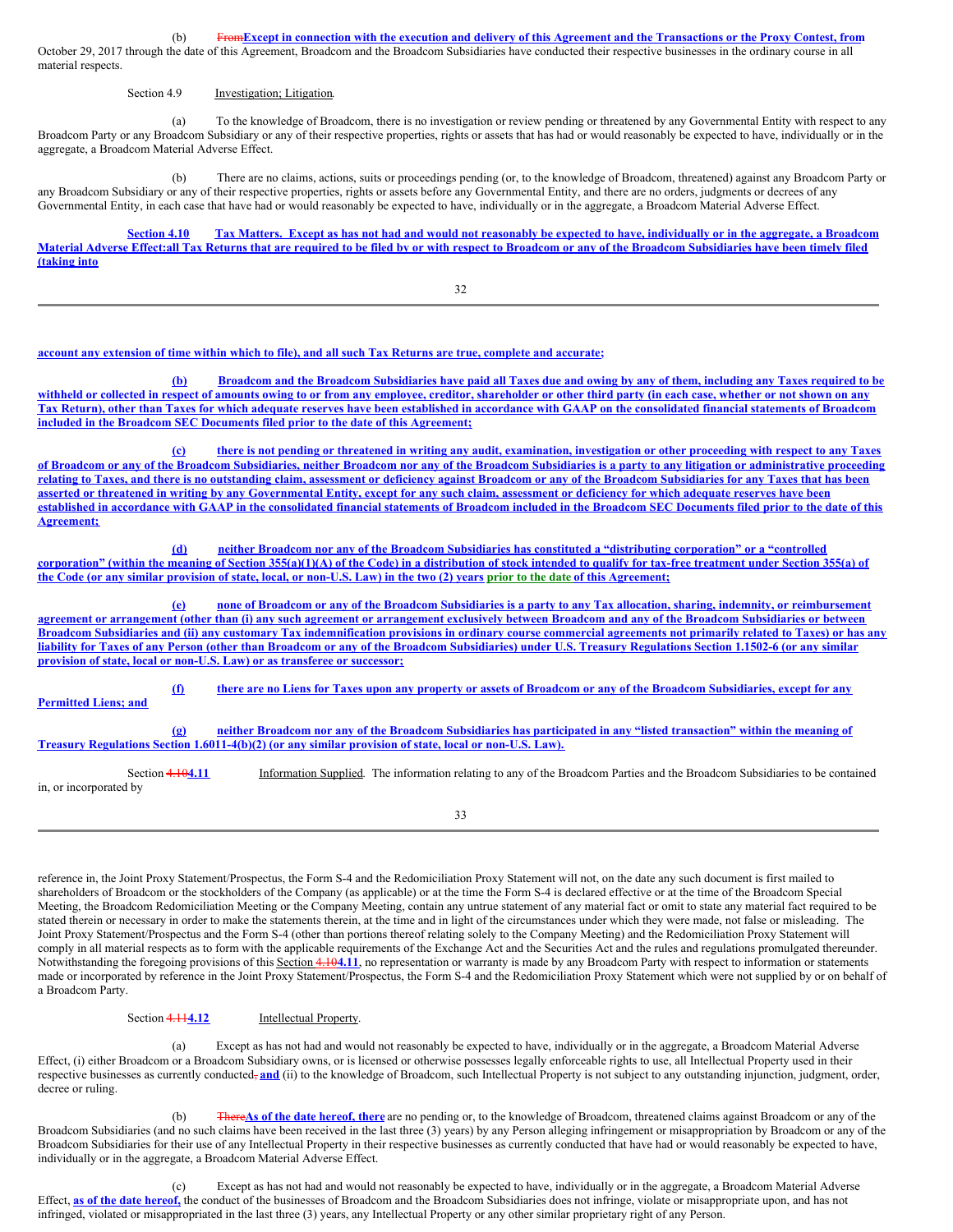|                | As of the date hereof, neither Broadcom nor any of the Broadcom Subsidiaries has made any claimthat is currently pending before any                                |
|----------------|--------------------------------------------------------------------------------------------------------------------------------------------------------------------|
|                | Governmental Entity of a violation or infringement by others of its rights to or in connection with theany Intellectual Property owned by Broadcom or any Broadcom |
| Subsidiary and |                                                                                                                                                                    |

34

used in their respective businesses which violation or infringement has had or would reasonably be expected to have, individually or in the aggregate, a Broadcom Material Adverse Effect.

(e) Broadcom and the Broadcom Subsidiaries have taken all reasonably available**commercially reasonable** measures to protect and maintain the secrecy and confidentiality of all Trade Secrets of Broadcom or any of the Broadcom Subsidiaries. Except as has not had and would not reasonably be expected to have, individually or in the aggregate, a Broadcom Material Adverse Effect, **as of the date hereof,** (i) to the knowledge of Broadcom, no third party has misappropriated**is misappropriating** Trade Secrets of Broadcom and (ii) there are no pending or, to the knowledge of Broadcom, threatened claims against Broadcom or any of the Broadcom Subsidiaries by any person challenging the ownership of any Trade Secrets of Broadcom or any of the Broadcom Subsidiaries.

(f) The Broadcom Products are in compliance with applicable open source license obligations**under Open License Terms**, except as has not had and would not reasonably be expected to have, individually or in the aggregate, a Broadcom Material Adverse Effect.

Section 4.124.13 Opinion of Financial Advisor. The Broadcom Board of Directors has received an opinion from [], dated the date of this Agreement, as to the fairness, from a financial point of view, to Broadcom of the Merger Consideration being paid pursuant to this Agreement, which opinion was given on the basis of and subject to the factors, assumptions and limitations set forth in such opinion. A copy of such written opinion will be provided to the Company **reasonably** promptly following the date of this Agreement for informational purposes **only**.

Section 4.13**4.14** Required Vote. The Broadcom Shareholder Approval **with respect to the approval of the Redomiciliation** is the only vote of holders of securities of Broadcom which is required to consummate the Transactions.

# **Section 4.15 Broadcom Contracts.**

(a) As of the date hereof, neither Broadcom nor any of the Broadcom Subsidiaries is a party to or bound by any Contract that would be required to be filed by Broadcom as a material contract pursuant to Item 601(b)(10) of Regulation S-K of the Securities Act other than such Contracts that have been filed or incorporated by reference in the Broadcom SEC Documents filed prior to the date of this Agreement.

(b) Each Contract (i) of the type described in Section 4.15(a) to which Broadcom or any Broadcom Subsidiary is a party or (ii) filed as an exhibit or incorporated by reference to the Broadcom SEC Documents, is referred to as a "Broadcom Contract," and neither Broadcom nor any of the Broadcom Subsidiaries knows of, or has received notice of, any violation of any Broadcom Contract by any of the other parties thereto that would, individually or in **the aggregate, reasonably be expected to have a Broadcom Material Adverse Effect.**

35

(c) With such exceptions that would not, individually or in the aggregate, reasonably be expected to have a Broadcom Material Adverse Effect, (i) each Broadcom Contract is valid and binding on Broadcom or the applicable Broadcom Subsidiary, as applicable, and is in full force and effect, except to the extent it has previously expired in accordance with its terms, (ii) Broadcom and each of the Broadcom Subsidiaries have performed all obligations required to be performed by it to date under each such Broadcom Contract and (iii) no event or condition exists that constitutes or, after notice or lapse of time or both, will constitute, a default on the part of Broadcom or any of the Broadcom Subsidiaries under any such Broadcom Contract or give any other party to any **such Broadcom Contract the right to terminate or cancel such Broadcom Contract.**

Section 4.144.16 Finders and Brokers. Neither Broadcom nor any Broadcom Subsidiary has employed any investment banker, broker or finder in connection with the Transactions who might be entitled to any fee or any commission from the Company or any Company Subsidiary in connection with or upon consummation of the Merger or the other Transactions based upon arrangements made by or on behalf of Broadcom.

Section 4.154.17 FCPA and Anti-Corruption. Except for those matters which, individually or in the aggregate, would not be material to Broadcom and the Broadcom Subsidiaries, taken as a whole:

(a) neither Broadcom nor any Broadcom Subsidiary, nor any director, officer or employee of Broadcom or any Broadcom Subsidiary has in the last three (3) years, in connection with the business of Broadcom or any Broadcom Subsidiary, itself or, to Broadcom's knowledge, any of its agents, representatives, sales intermediaries, or any other third party, in each case, acting on behalf of Broadcom or any Broadcom Subsidiary, taken any action in violation of the FCPA or other applicable Bribery Legislation; and

(b) neither Broadcom nor any Broadcom Subsidiary, nor any director, officer or employee of Broadcom or any Broadcom Subsidiary, are, or in the past three (3) years have been, subject to any actual, pending, or, to the knowledge of Broadcom, threatened civil, criminal or administrative actions, suits, demands, claims, hearings, notices of violation, investigations, proceedings, demand letters, settlements or enforcement actions, or made any voluntary disclosures to any Governmental Entity, involving Broadcom or any Broadcom Subsidiary in any way relating to applicable Bribery Legislation, including the FCPA.

Section 4.164.18 Financing.

(a) Broadcom has delivered to the Company a true and complete copy of (i) the executed Debt Commitment Letter and (ii) the executed Debt Fee Letter and any other related fee letters (which may be redacted as to fees, yield or interest rate caps, original issue discount amounts, economic terms, flex terms, the terms of the terms of the terms of the terms of **respect to the foregoing** and successful syndication level). As of the date of this Agreement, neither Broadcom nor any of the Broadcom Subsidiaries has entered into any agreement, side letter or other arrangement relating to the debt financing of the Transactions, in each case, that would  $(A)$  impose conditions to the funding of the full amount of the Financing provided by the Debt

Commitment Letter, other than as set forth in the Debt Commitment Letter and the Debt Fee Letter The, (B) impair the enforceability of any of the Debt Commitment Letter, (C) reduce the aggregate amount of any portion of the Financing (including by increasing the amount of fees to be paid or original issue discount as compared to the fees and original issue discount contemplated by the Debt Commitment Letter and the Debt Fee Letter on the date of this Agreement) such that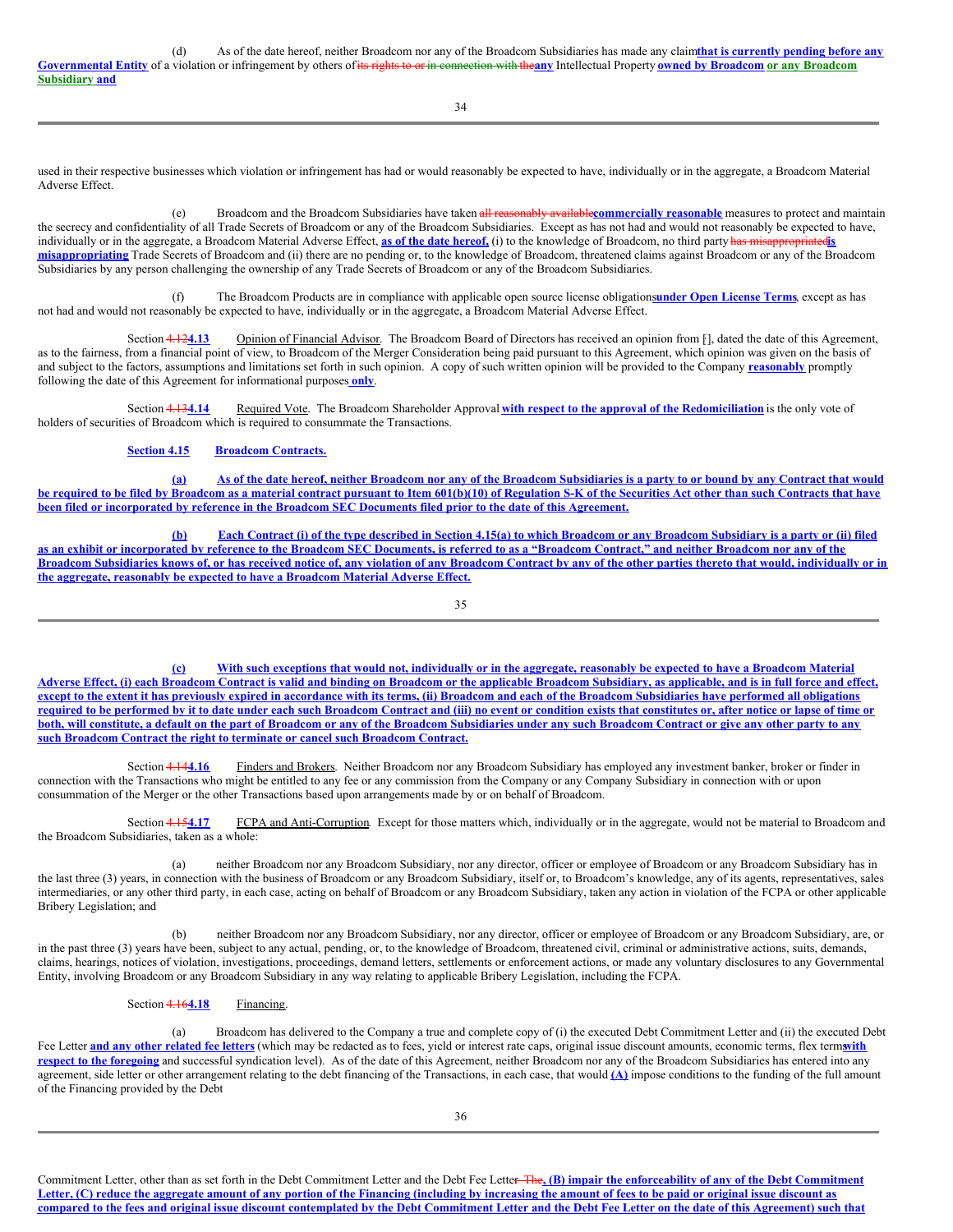the aggregate amount of the Financing would be below the amount required to pay the Required Amount, (D) otherwise adversely modify any of the conditions precedent to the Financing or (E) reasonably be expected to prevent, impair or delay the consummation of the Financing. The Debt Commitment Letter has not been amended or modified prior to the date of this Agreement (each, a "Restricted Commitment Amendment"), as of the date of this Agreement no such **amendment or modification is contemplated and the** commitments contained in the Debt Commitment Letter have not been withdrawn or rescinded in any respect prior to the date of this Agreement. As of the date hereof, the Debt Commitment Letter represents (A) a valid, binding and enforceable obligation of Broadcom and (B) to the knowledge of Broadcom, a valid, binding and enforceable obligation of each other party thereto, in the case of each of clauses (A) and (B), except as may be limited by Bankruptcy and Equity Exceptions. Broadcom or a Broadcom Subsidiary has fully paid (or caused to be paid) any and all commitment fees and other amounts that are required to be paid pursuant to the terms of the Debt Commitment Letter and the Debt Fee Letter **(or otherwise in connection with the Financing)** on or prior to the date of this Agreement. As of the date of this Agreement, no event has occurred which, with or without notice, lapse of time or both, would reasonably constitute a breach or default on the part of Broadcom or, to the knowledge of Broadcom, any other party thereto under the Debt Commitment Letter. **There are no conditions precedent related to the** funding of the full amount of the Financing, other than the Financing Conditions. As of the date of this Agreement, assuming the representations and warranties of the Company contained in this Agreement are true and correct in all material respects and the performance of all obligations and compliance with all covenants and agreements required by this Agreement to be performed or complied with at or prior to the Closing by the Company in all material respects, Broadcom has no reason to believe that any of the conditions to funding set forth in the Debt Commitment Letter will not be satisfied, nor does Broadcom have knowledge, as of the date of this Agreement, that the Financing will not be made available to Broadcom or Holdco on the Closing Date in accordance with the terms of the Debt Commitment Letter.

(b) The proceeds of the Financing, if funded, together with any available cash of the**Broadcom** Parties and their respective Subsidiaries and any cash proceeds from any equity financing that Broadcom or Holdco may implement prior to the Effective Time, shall constitute sufficient funds for Broadcom and Holdco to consummate the Transactions, including the making of all required cash payments in connection with the Transactions, including payment of the aggregate Cash Consideration and Fractional Share Consideration, the repayment of any outstanding indebtedness of Broadcom, the Company or any of their respective Subsidiaries contemplated by this Agreement, the Debt Commitment Letter or any other agreement or arrangement related to the Financing and all other amounts to be paid pursuant to this Agreement and associated costs and expenses of the Transactions on the Closing Date **(such amounts collectively, the**

37

**"Required Amount")**. Notwithstanding anything to the contrary contained herein, in no event shall the receipt or availability of any Financing by any Broadcom Party be a condition to any of the Broadcom Party's**Parties'** obligations hereunder.

Section 4.174.19 No Other Representations. Except for the representations and warranties contained in **Article III**, each Broadcom Party acknowledges that neither the Company nor any Representative of the Company makes, and each Broadcom Party acknowledges that it has not relied upon or otherwise been induced by, any other express or implied representation or warranty with respect to the Company or any of its Subsidiaries or with respect to any other information provided or made available to any of the Broadcom Parties in connection with the Transactions, including any information, documents, projections, forecasts or other material made available to any of the Broadcom Parties or to their respective Representatives in certain "data rooms" or management presentations in expectation of the Transactions.

# **ARTICLE V**

#### **COVENANTS RELATING TO CONDUCT OF BUSINESS PENDING THE CLOSING**

# Section 5.1 Conduct of Business by the Company Pending the Closing.

(a) The Company agrees that between the date of this Agreement and the Effective Time or the date, if any, on which this Agreement is terminated pursuant to Section 8.1, except (i) as set forth inSection 5.1(a) of the Company Disclosure Letter, (ii) as expressly required or expressly contemplated by this Agreement, (iii) as required by applicable Law or (iv) as consented to in writing by Broadcom (such consent not to be unreasonably withheld, conditioned or delayed), the Company shall, and shall cause each Company Subsidiary to, conduct its business in the ordinary course of business consistent with past practice, including by using commercially reasonable efforts to preserve intact its and their present business organizations and to preserve its and their present relationships with customers, suppliers, employees and other Persons with whom it and they have material business relations.

(b) The Company agrees that between the date of this Agreement and the Effective Time or the date, if any, on which this Agreement is terminated pursuant to Section 8.1, except (1) as set forth inSection 5.1(b) of the Company Disclosure Letter, (2) as expressly required or expressly contemplated by this Agreement (other than as required or contemplated by Section 5.1(a)), (3) as required by applicable Law or (4) as consented to in writing by Broadcom**(such consent not to be unreasonably withheld, conditioned or delayed)**, the Company shall not, and shall not permit any Company Subsidiary to (and no Company Subsidiary shall):

| Subsidiary:           | (1) | amend its Governing Documents, other than immaterial amendments of the Governing Documents of any Company                 |
|-----------------------|-----|---------------------------------------------------------------------------------------------------------------------------|
| outstanding shares of | (i) | authorize, declare, set aside for payment or pay any dividends on or make any distribution or payment with respect to its |
|                       |     |                                                                                                                           |

38

capital stock or other equity interests (whether in cash, assets, shares or other securities of the Company or any Company Subsidiary), except for (A) dividends and distributions paid or made by a wholly owned Company Subsidiary to the Company or another wholly owned Company Subsidiary and (B) regular quarterly cash dividends payable by the Company in respect of Company Shares in the ordinary course of business consistent with past practice in an amount not exceeding \$0.57 $\left[1\right]$ <sup>5</sup> per Company Share in any fiscal quarter and with record dates set forth in Section 5.1(b)(ii) of the Company Disclosure Letter;<sup>36</sup>

(iii) split, combine, subdivide, reduce or reclassify any of its capital stock or other equity interests, or issue or authorize the issuance of any other securities in respect of, in lieu of or in substitution for, shares of its capital stock or other equity interests;

(iv) enter into any Contract with respect to the voting of its capital stock or other equity interest;

(v) adopt a plan of complete or partial liquidation, dissolution, merger, amalgamation, consolidation, restructuring, recapitalization or other reorganization, or enter into any new line of business;

(vi) issue, deliver, grant, sell, amend the terms of, pledge, dispose of or encumber, or authorize the issuance, delivery, grant, sale, pledge, disposition or encumbrance of, any shares in its capital stock (including restricted stock), voting securities or other equity interest or any securities convertible into or exchangeable for any such shares, voting securities or equity interest, or any rights, warrants or options to acquire any such shares in its capital stock, voting securities or equity interest or any "phantom" stock, "phantom" stock rights, stock appreciation rights or stock based performance units or take any action to cause to be exercisable any otherwise unexercisable Company Equity Award under any existing Company Equity Plan (except as otherwise required by the express terms of any Company Equity Award outstanding on the date hereof), other than (A) issuances of Company Shares in respect of any exercise of Company Stock Options or the exercise of options to purchase Company Shares outstanding under the Company ESPP as of the date hereof or the vesting or settlement of Company Equity Awards (in each case in accordance with their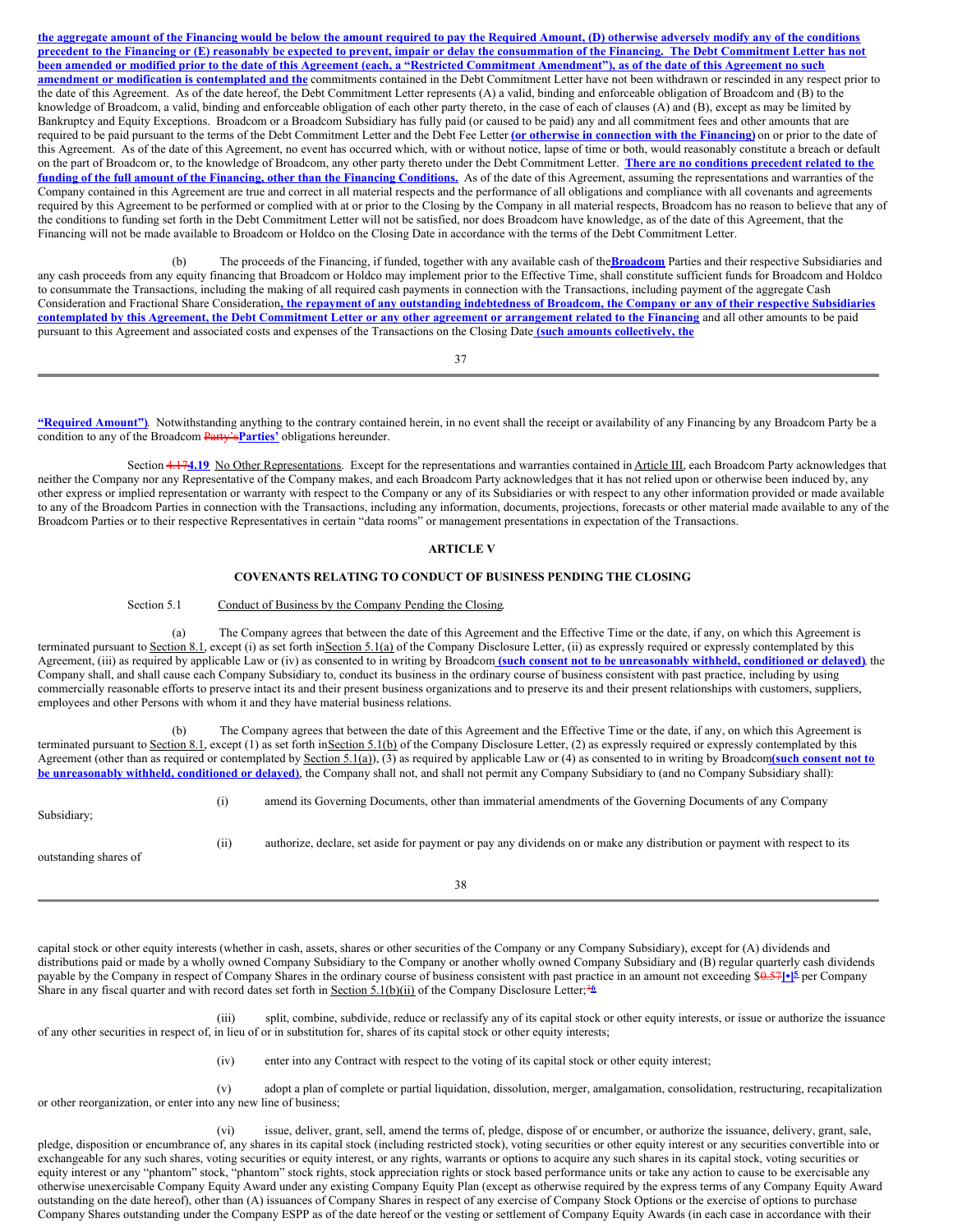respective present terms), (B) transactions between the Company and a wholly owned Company Subsidiary or between wholly owned Company Subsidiaries, in each case in the ordinary course of business consistent with past practice or (C) grants of equity awards under the Company Equity Plans solely to the extent permitted by Section 5.1(b)  $(viii)(C);$ 

(vii) directly or indirectly, purchase, redeem or otherwise acquire any shares of its capital stock or other equity interests or any rights, warrants or options to acquire any such shares or other equity interests, except for (A) acquisitions of Company Shares tendered by holders of Company Equity Awards in order to satisfy obligations

#### **To be addressed as part of value discussion. 5** 36

To align dividend declarations, the record dates to be set forth in the Company Disclosure Letter to occur immediately after Broadcom's regular record date schedule.

39

to pay the exercise price and/or Tax withholding obligations with respect thereto in the ordinary course of business consistent with past practice, (B) the acquisition by the Company of Company Equity Awards in connection with the forfeiture of such awards in the ordinary course of business consistent with past practice and (C) transactions between the Company and a wholly owned Company Subsidiary or between wholly owned Company Subsidiaries, in each case in the ordinary course of business consistent with past practice;

(viii) except as required by the terms of any Company Benefit Plan in effect as of the date of this Agreement, (A) increase the compensation or benefits payable or to become payable to any of its directors, employees or individual independent contractors, other than increases in cash base salari employees below the director level at times and in amounts in the ordinary course of business consistent with past practice, (B) grant to any of its directors, employees or individual independent contractors any increase in severance or termination pay other than in the ordinary course of business consistent with past practice (C) pay or award, or commit to pay or award, any bonuses or incentive compensation, other than annual grants of equity awards under the Company Equity Plans to employees of the Company below the director level in the ordinary course of business consistent with past practice (provided that(1) the form, vesting terms, and performance metrics of suchequity awards and allocation of service- and performance-vesting awards shall, in each case, be consistent in all material respects with annual equity awards granted in fiscal year 2017 to employees below the director level and (2) the aggregate grant date value of such equity awards shall not exceed the aggregate grant date value of annual equity award grants made to employees below the director level in 2017), (D) enter into any employment, consulting, severance, or retention agreement (excluding offer letters entered into with employees below the director level in the ordinary course of business consistent with past practice that provide for noseverance, retention or change in control benefits) with any of its directors, officers, employees or individual independent contractors, (E) establish, adopt, enter into, amend or terminate any agreement with any collective bargaining, labor organization, works council, trade union, or other similar organization or any Company Benefit Plan or any compensation or benefit plan, agreement or arrangement that would be considered a Company Benefit Plan if in effect as of the date hereof, other than in the ordinary course of business consistent with **past practice,** (F) take any action to accelerate any payment or benefit, payable or to become payable to any of its directors, officers, employees or individual independent contractors other than in the ordinary course of business consistent with past practice. (G) terminate the employment of any employee or individual independent contractor-at the level of director or above, other than for cause and other than in the ordinary course of business consistent with past practice (H) hire any employee or individual independent contractor at the level of director or above then than in the ordinary course of business consistent with past practice (I) promote any employee at the level of director or aboveother than in the ordinary course of business consistent with past practice or (J) provide any funding for any rabbi trust or similar arrangement, or take any other action to fund or secure the payment of any compensation or benefit;

40

(ix) make any change in financial accounting policies or procedures or any of its methods of reporting income, deductions or other material items for financial accounting purposes, except as required by GAAP, applicable Law or SEC policy;

(x) authorize, consummate or enter into agreements providing for any acquisitions of an equity interest in or the assets of any Person or any business or division thereof, or any joint ventures, partnerships, mergers, consolidations or business combinations or investments in or capital contributions to any Person, except for (A) transactions between the Company and a wholly owned Company Subsidiary or between wholly owned Company Subsidiaries, and (B) purchases of materials, components, supplies or inventory, in each case made in the ordinary course of business consistent with past practice;

(xi) **other than in the ordinary course of business,**sell, lease, license, transfer, exchange, swap or otherwise dispose of, or subject to any Lien (other than any Permitted Liens), any of its properties, rights or assets (including any Intellectual Property, any business or any shares in the capital of the Company Subsidiaries or any other Person)<del>, except (A) sales of Company Products (and, to the extent necessaryin connection with such sales, non-exclusive licenses of</del> Intellectual Property) or dispositions of obsolete or worthless equipment, in each case in the ordinary course of business consistent with past practice and, in the case of nonexclusive licenses of Intellectual Property in connection with sales of Company Products, on terms that are not worse for the Company and the Company Subsidiaries than contained in similar licenses granted by the Company and the Company Subsidiaries prior to the date hereof, and (B) for transactions among the Company and its wholly owned Company Subsidiaries or among wholly owned Company Subsidiaries;**;**

(xii) fail to maintain, or allow to lapse, or abandon, including by failure to pay the required fees in any jurisdiction, any material registered Intellectual Property rights of the Company or any of the Company Subsidiaries, except in the ordinary course of business consistent with past practice

(xiii) **except in the ordinary course of business consistent with past practice,** adopt, establish, terminate, amend or modify, or fail to comply with in any material respect, any **written** policies or procedures, whether written or oral, with respect to the use or distribution by the Company or any Company Subsidiaries of any Public Software **that is subject to Open License Terms**;

(xiv) enter into or become bound by, or amend, modify, terminate or waive any Contractor other obligation relating to the acquisition, or disposition or granting of any license with respect to material Intellectual Property rights, or otherwise encumber any material Intellectual Property rights (including by the granting of any covenants, including any covenant-not-to-sue or covenant-not-to-assert), other than non-exclusive licenses of Intellectual Property to the extent necessary in connection with the sale or manufacture of Company Products in the ordinary course of business consistent with past practiceand on terms that are not e for the Company and the Company Subsidiaries than contained in similar licenses granted prior to the date hereof;

(xv) redeem, repurchase, prepay (other than prepayments of revolving loans), defease, incur, assume, endorse, guarantee or otherwise become liable for or modify in any material respects the terms of any Indebtedness, or otherwise issue or sell any debt securities or calls, options, warrants or other rights to acquire any debt securities (directly, contingently or otherwise), except for (A) any Indebtedness among the Company and wholly-owned Company Subsidiaries or among wholly-owned Company Subsidiaries, (B) guarantees by the Company of Indebtedness of wholly-owned Company Subsidiaries or guarantees by Company Subsidiaries of Indebtedness of the Company or any wholly-owned Company Subsidiary, which indebtedness is incurred in compliance with this Agreement,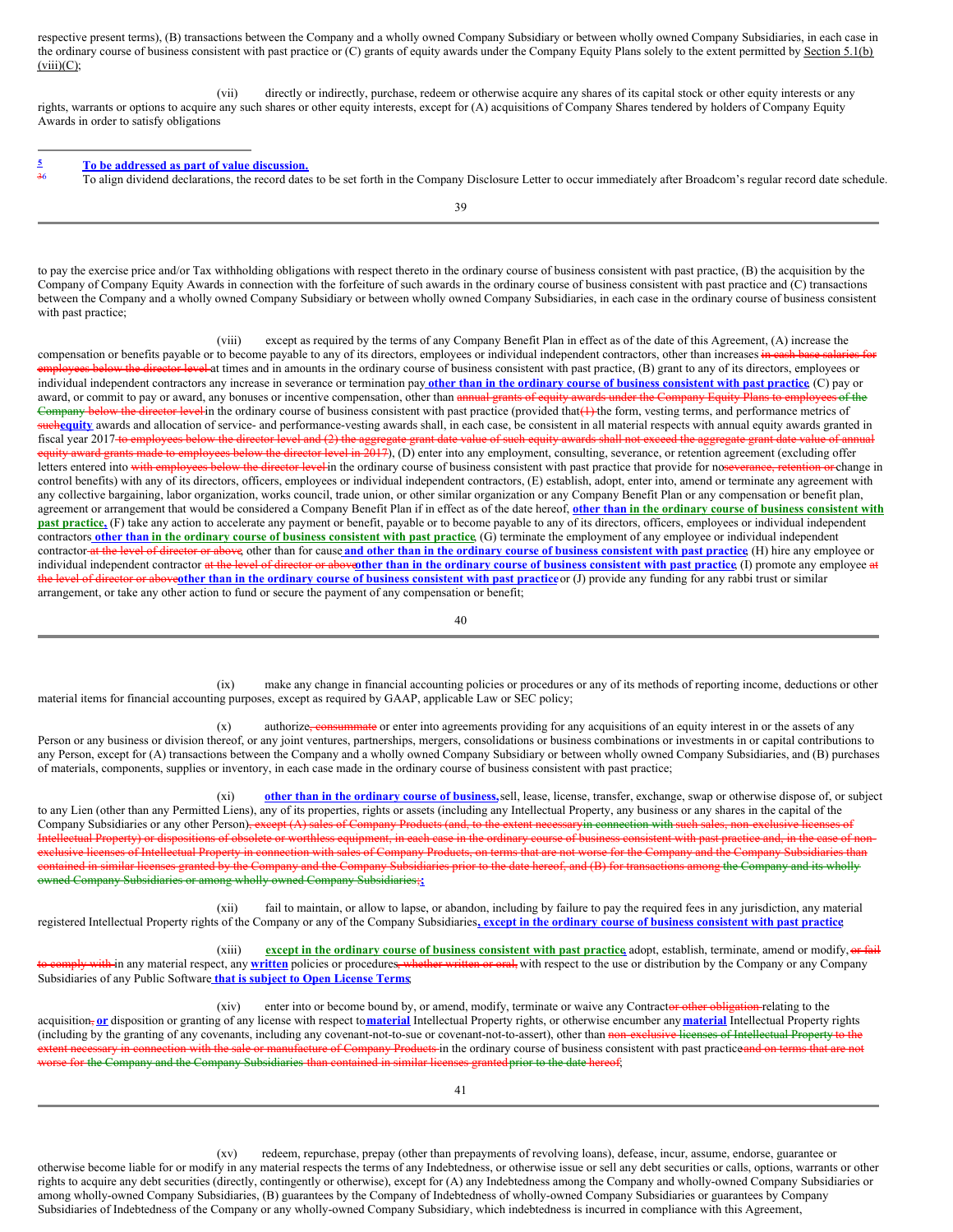(C) indebtedness for borrowed money not to exceed \$50 million in aggregate principal amount incurred in the ordinary course of business, so long as such indebtedness can be prepaid at par at any time without premium or penalty and (D) guarantees or letters of credit issued and maintained for the benefit of commercial counterparties in the ordinary course of business consistent with past practice;

(xvi) make any material loans or advances to any other Person, except for loans among the Company and its wholly owned Company Subsidiaries or among the Company's wholly owned Company Subsidiaries;

(xvii) (A) enter into any Contract that would, if entered into prior to the date hereof, be aspecified Contract (other than pursuant to Section 3.17(a)(iii) or Section 3.17(a)(vii)), (B) except in the ordinary course of business consistent with past practiceand in compliance with Section 5.1(b)(xi) and the other sub-sections of this Section 5.1(b), enter into any Contract that would, if entered into prior to the date hereof, be a Specified Contract pursuant to Section 3.17(a)(iii) or Section 3.17(a)(vii), or (C)**Company Contract, or (B)**terminate or materially modify or materially amend any Specified**Company** Contract or waive, release or assign any material rights or claims thereunder, in each of cases (A) and (B), except in the ordinary course of business consistent with past practice

(xviii) (A) amend, modify or waive any rights under the Nautilus Agreement, or fail to comply, inall material respects, with the Nautilus ment, (B) amend or modify any of the terms of the pending tender offer to acquire Nautilus (other than any extension required pursuant to the terms of the Nautilus Agreement), (C) fail to terminate the Nautilus Agreement if and when such termination right becomes capable of being exercised or (D) fail to enforce its other rights under Nautilus Agreement in a commercially reasonable manner;

(xix**xviii**) make or authorize any capital expenditures, except for the expenditures contemplated by and consistent with (A) the annual capital budget approved by the Company Board of Directors prior to the date hereof and set forth in Section 5.1(b)(xixxviii) of the Company Disclosure Letter (the "CapEx Budget") or (B) any other subsequent annual capital budget that (1) is prepared in the ordinary course of business by the Company and approved by the Company Board of Directors and (2) provides for total capital expenditures that do not exceed, in the aggregate, one hundred and ten percent (110%) of those set forth in the CapEx Budget;

42

(xx) **xix) except in the ordinary course of business,**(A) compromise or settle, or pay any amounts with respect to, any claim, litigation, investigation or proceeding, other than the compromise or settlement of claims, litigation, investigations or proceedings that: (1) is for an amount not to exceed, for any such compromise or settlement individually, or for all compromises and settlements in the aggregate, \$25 million, (2) does not impose any injunctive or other nonmonetary**equitable** relief or obligations on the Company or any Company Subsidiary (and would not impose any injunctive or other non-monetary**equitable** relief or  $\theta$ bligations on Broadcom, Holdco or any Broadcom Subsidiary after the Effective Time), (3) does not include any admission of wrongdoing and (4) does not provide for the license of any Intellectual Property or the termination, modification or amendment of any license of Intellectual Property, **except as would otherwise be permitted under** this Section 5.1(b), or (B) make or commence any material claim, litigation or proceeding; *provided, however*, that notwithstanding anything in this Agreement to the contrary, the Company and its Subsidiaries shall not be restricted in any way from taking any actions with respect to the Company's licensing business, including with respect to any claim, litigation, investigation or proceeding relating thereto, in a manner that is consistent with the Company's current licensing business **strategy;**

(xxi) **xx) except in the ordinary course of business,**make, change or revoke any material Tax election, change any Tax accounting period for purposes of a material Tax or material method of Tax accounting, file any material amended Tax Return, settle or compromise any audit or proceeding relating to a material amount of Taxes, enter into any "closing agreement" within the meaning of Section 7121 of the Code (or any similar provision of state, local, or non-U.S. Law) with respect to any material Tax, or surrender any right to claim a material Tax refund; or

(xxii**xxi**) agree, resolve or commit to do or take any of the foregoing actions.

(c) Nothing contained in this Agreement will give any of the Broadcom Parties, directly or indirectly, the right to control the Company or any of its Subsidiaries or direct the business or operations of the Company or any of its Subsidiaries prior to the Effective Time. Prior to the Effective Time, the Company will exercise, consistent with the terms and conditions of this Agreement, complete control and supervision over its respective operations and the operations of its respective Subsidiaries. Nothing in this Agreement, including any of the actions, rights or restrictions set forth herein, will be interpreted in such a way as to place the Company or any of the Broadcom Parties in violation of any rule, regulation or policy of any Governmental Entity or applicable Law.

Section 5.2 Conduct of Business by Broadcom Pending the Closing.

(a) Broadcom agrees that between the date of this Agreement and the Effective Time or the date, if any, on which this Agreement is terminated pursuant to Section 8.1, except (i) as set forth inSection 5.2(a) of the Broadcom Disclosure Letter, (ii) as expressly required or expressly contemplated by this Agreement or the Implementation Agreement, (iii) as required by applicable Law or (iv) as consented to in writing by the

43

Company (such consent not to be unreasonably withheld, conditioned or delayed). Broadcom shall, and shall cause each Broadcom Subsidiary to, conduct its business in the ordinary course of business consistent with past practice.

(b) Broadcom agrees that between the date of this Agreement and the Effective Time or the date, if any, on which this Agreement is terminated pursuant to Section 8.1, except (1) as set forth inSection 5.2(b) of the Broadcom Disclosure Letter, (2) as expressly required or expressly contemplated by this Agreement (other than as required or contemplated by Section 5.2(a)), (3) as required by applicable Law or (4) as consented to in writing by the Company, Broadcom shall not, and shall not permit any Broadcom Subsidiary to (and no Broadcom Subsidiary shall):

(i) amend its Governing Documents in a manner that wouldadversely affect **, or would reasonably be expected to, prevent, materially impede or materially delay** the ability of any of the Broadcom Parties to consummate the**Redomiciliation, the** Merger or the other Transactions;

#### authorize, declare, set aside for payment or pay any dividends on or make any distribution or payment with respect to

its outstanding shares of capital stock or other equity interests (whether in cash, assets, shares or other securities of Broadcom or any Broadcom Subsidiary), except for (A) dividends and distributions paid or made by a wholly owned Broadcom Subsidiary to Broadcom or another wholly owned Broadcom Subsidiary and (B) regular quarterly cash dividends payable by Broadcom in respect of Broadcom Shares in the ordinary course of business consistent with past practice in an amount not exceeding \$[1]<sup>2</sup> per Broadcom Share in any fiscal quarter and with record dates set forth in Section 5.2(b)(ii) of the Broadcom Disclosure Letter;

(iii) split, combine, subdivide, reduce or reclassify any of its capital stock or other equity interests, or issue or authorize the issuance of any other securities in respect of, in lieu of or in substitution for, shares of its capital stock or other equity interests;

(iv) enter into any Contract with respect to the voting of its capital stock or other equity interest;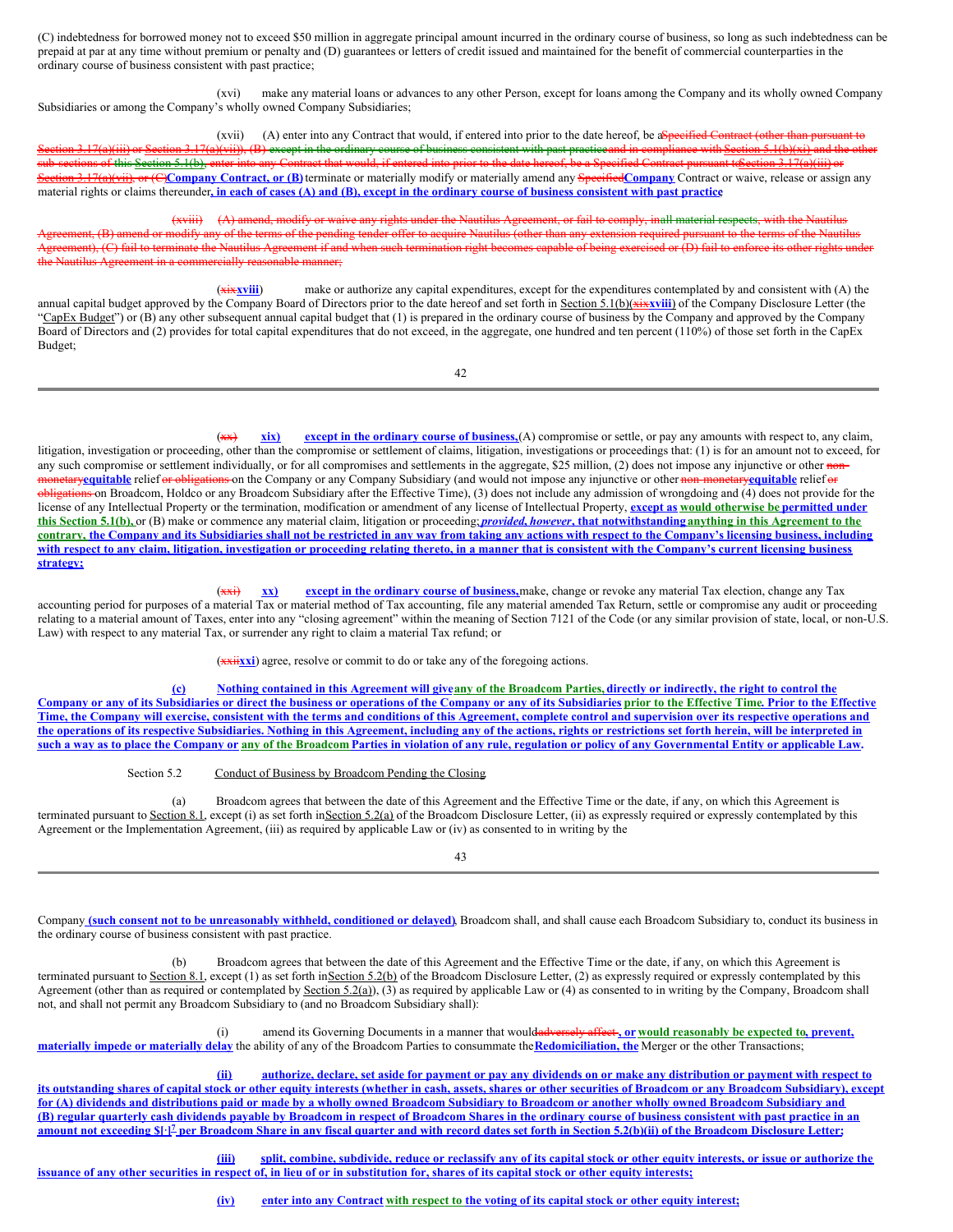(v) issue, deliver, grant, sell, amend the terms of, pledge, dispose of or encumber, or authorize the issuance, delivery, grant, sale, pledge, disposition or encumbrance of, any shares in its capital stock (including restricted stock), voting securities or other equity interest or any securities convertible into or exchangeable for any such shares, voting securities or equity interest, or any rights, warrants or options to acquire any such shares in its capital stock, voting securities or equity interest or any "phantom" stock, "phantom" stock rights, stock appreciation rights or stock based performance units or take any **action to cause to be exercisable any**

**To be addressed as part of value discussion. 7**

44

otherwise unexercisable Broadcom Equity Award under any existing Broadcom Equity Plan (except as otherwise required by the express terms of any Broadcom Equity Award outstanding on the date hereof), other than in the ordinary course of business consistent with past practice

(vi) acquire another business or merge or consolidate with any other Person or enter into any binding share exchange, business combination or similar transaction with another Person or restructure, reorganize or completely or partially liquidate, in each case to the extent that such action would prevent, materially impede or materially delay the ability of any of the Broadcom Parties to consummate the Redomiciliation, the Merger or the other **Transactions;**

(iivii) with respect to Broadcom (prior to the effective time of the Redomiciliation) or Holdco, adopt a plan of complete or partial liquidation, dissolution, amalgamation, consolidation or recapitalization; or

(iiiviii) agree or enter into any Contract, commitment or arrangement to do or take any of the foregoing actions.

(c) Notwithstanding anything herein to the contrary, nothing in this Agreement shall be deemed to limit the ability of the Broadcom Parties and their respective Subsidiaries to amend the limited partnership agreement of the Broadcom Partnership to provide for the mandatory or voluntary conversion or exchange of all outstanding limited partnership units for Holdco Shares, and in connection with such conversion or exchange, to redeem or cause to be redeemed all related outstanding Broadcom Preference Shares and to issue Holdco Shares.

Section 5.3 No Solicitation; Change in Recommendation.

(a) Each of the Company and Broadcom agrees that neither it nor any of its Subsidiaries nor any of the directors, officers and employees of it or its Subsidiaries shall, and that it shall cause its and its Subsidiaries' other Representatives not to, directly or indirectly, (i) initiate, solicit, propose, knowingly encourage or knowingly facilitate any inquiry or the making of any proposal or offer that constitutes, or would reasonably be expected to lead to, an Acquisition Proposal, (ii) engage in, continue or otherwise participate in any discussions with or negotiations relating to any Acquisition Proposal or any inquiry, proposal or offer that would reasonably be expected to lead to an Acquisition Proposal (other than to state that the terms of this Agreement prohibit such discussions), (iii) provide any nonpublic information to any Person in connection with any Acquisition Proposal or any inquiry, proposal or offer that would reasonably be expected to lead to an Acquisition Proposal, (iv) approve or execute or enter into any letter of intent, agreement in principle, merger agreement, business combination agreement, sale or purchase agreement or share exchange agreement, option agreement or any other similar agreement related to any Acquisition Proposal (an "Acquisition Agreement") or (v) propose, authorize or agree to do any of the foregoing.

(b)

45

(i) Notwithstanding the foregoing, prior to the Company Meeting (in the case of the Company) or the Broadcom S<br>or the Broadcom Redomiciliation Meeting (as applicable) (in the case of Broadcom) in response to an unsolicited applicable) (in the case of Broadcom), in response to an unsolicited, *bona fide* written Acquisition Proposal (that did not result from such Party's**the Company's** breach of this Section 5.3) made after the date of this Agreement, subject to compliance with the other terms of thisSection 5.3, the Company or Broadcom, as applicable, shall be permitted to (A) engage in discussions and negotiations with the Person who has made such Acquisition Proposal and (B) provide any nonpublic information in response to a request therefor to the Person who has made such Acquisition Proposal if, prior to so providing such information, the Company or Broadcom, as applicable, first enters into a confidentiality agreement with the Person who has made such Acquisition Proposal having provisions that are no less favorable to such Party than those contained in the Confidentiality Agreement; *provided* that prior to taking any action described in clause (A) or (B) above, the Company Board of Directors or the Broadcom Board of Directors, as applicable, determines in good faith after consultation with outside legal counsel that (1) based on the information then available and after consultation with its financial advisors, such Acquisition Proposal either constitutes a Superior Proposal or is reasonably likely to result in a Superior Proposal and (2) the failure to take such action would be inconsistent with the fiduciary duties of the directors of the applicable board **Company Board of Directors** under applicable Law. The Company or Broadcom, as applicable, shall provide the other**Broadcom** with a copy of any nonpublic information provided to any Person pursuant to the prior sentence prior to or simultaneously with furnishing such information to such Person, unless such information has been previously made available to Broadcom or the Company, as applicable.

(ii) Each of the Company and Broadcom shall notify the other Party promptly (but in no event later than twenty-four (24) hours) after receipt of any Acquisition Proposal, or any request for nonpublic information relating to such Party or any of its Subsidiaries by any Person that informs such Party or any of its Subsidiaries that it is considering making, or has made, an Acquisition Proposal, or any inquiry from any Person seeking to have discussions or negotiations with such Party relating to a possible Acquisition Proposal. Such notice shall be made orally and confirmed in writing, and shall indicate the identity of the person making the Acquisition Proposal, inquiry or request and the material terms and conditions of any inquiries, proposals or offers (including a copy thereof if in writing and any related material documentation or material correspondence, including proposed agreements). Each Party**The Company** shall also promptly, and in any event within twenty-four (24) hours, notify the other Party**Broadcom**, orally and in writing, if it enters into discussions or negotiations concerning any Acquisition Proposal or provides nonpublic information to any person in accordance with this Section 5.3(b) and keep the other Party**Broadcom** reasonably informed of the status and terms of any such proposals, offers, discussions or negotiations on a reasonably current basis, including by providing a copy of all material documentation or material correspondence relating thereto, including proposed agreements and any material change in its intentions as previously notified.

(iii) Except as provided in Section 5.3(b)(iv) or Section 5.3(b)(v) **(in each case,in the case of the Company)**, neither the Company Board of Directors nor the Broadcom Board of Directors, nor any committee thereof, shall (A) withhold,

46

withdraw, qualify or modify in any manner adverse to the other Party, or propose publicly or resolve to withhold, withdraw, qualify or modify in any manner adverse to the other Party, the Company Board Recommendation or the Broadcom Board Recommendation, as applicable, (B) if any tender offer or exchange offer that constitutes an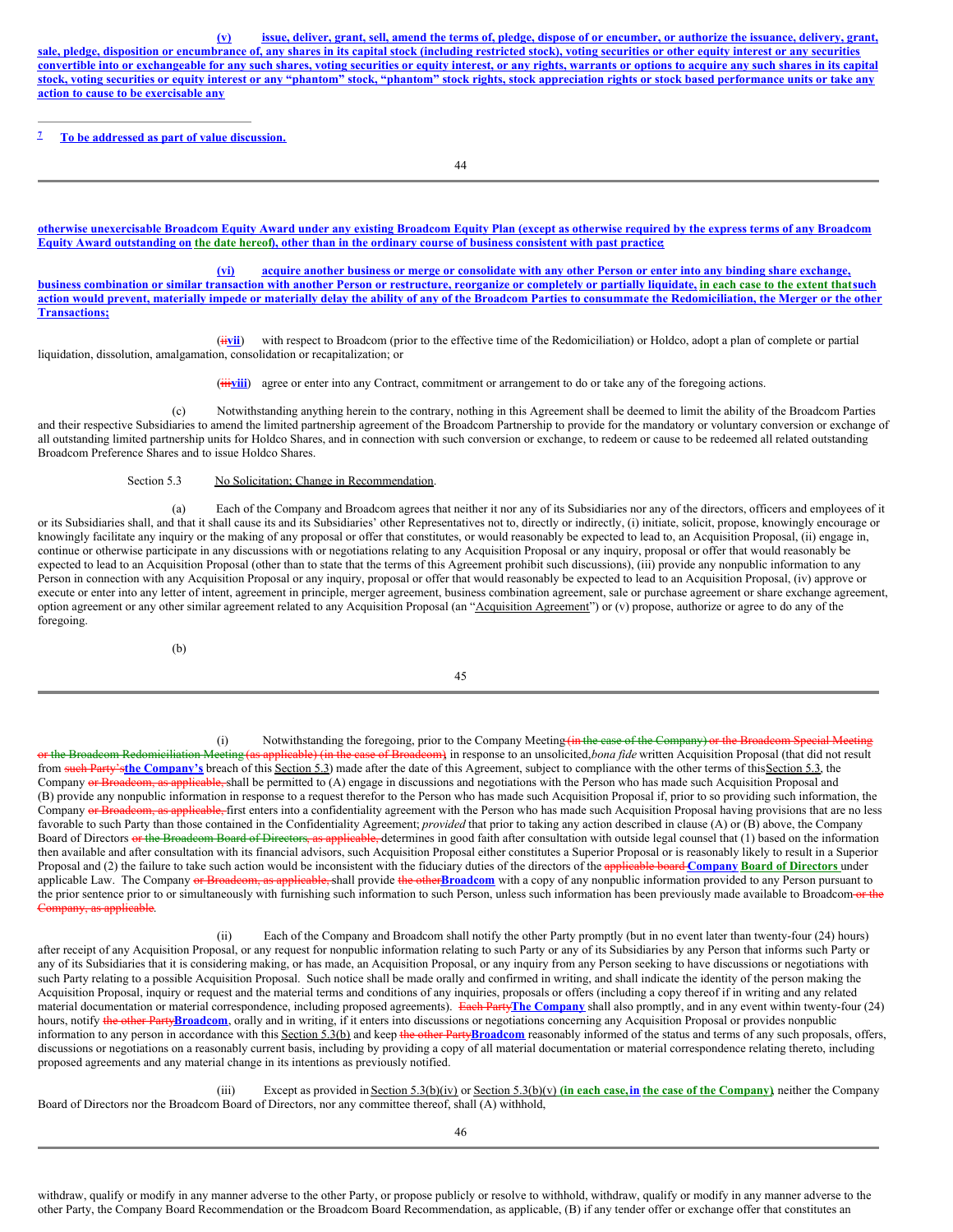Acquisition Proposal with respect to the applicable Party is commenced, recommend in favor of such Acquisition Proposal or, within ten (10) Business Days after the commencement thereof, fail to recommend against such Acquisition Proposal, or (C) at any time after the public announcement of an Acquisition Proposal with respect to the applicable Party, fail to publicly recommend against such Acquisition Proposal or fail to publicly reaffirm the Company Board Recommendation or the Broadcom Board Recommendation, as applicable, in each case within ten (10) Business Days after receipt of written request by the other Party to do so (any action referred to in the foregoing clauses (A), (B) and/or this clause (C) being referred to as a "Company Change of Recommendation" or a "Broadcom Change of Recommendation," as applicable).

(iv) Notwithstanding anything in this Agreement to the contrary (but subject to this Section 5.3(b)(iv)), prior to the Company Meeting (in the case of the Company Board of Directors) or the Broadcom Special Meeting or the Broadcom Redomiciliation Meeting (as applicable) (in the case of the Broadcom Board of Directors), solely with respect to an Acquisition Proposal, the Company Board of Directorsor the Broadcom Board of Directors, as applicable, may make a Company Change of Recommendation or a Broadcom Change of Recommendation, as applicable, or may authorize the Company or Broadcom, as applicable, to terminate this Agreement to enter into an Acquisition Agreement, in each case, if and only if (A) an unsolicited *bona fide* written Acquisition Proposal (that did not result from a**the** Company's breach of this Section 5.3) is made to the Company or Broadcom, as applicable, by a third party, and such Acquisition Proposal is not withdrawn, (B) the Company Board of Directors or the Broadcom Board of Directors, as applicable, determines in good faith (after consultation with its outside legal counsel and financial advisors) that such Acquisition Proposal constitutes a Superior Proposal, (C) the Company Board of Directors or the Broadcom Board of Directors, as applicable, has determined in good faith (after consultation with its outside legal counsel) that failure to do so would be inconsistent with the fiduciary duties of the directors of the applicable **boardCompany Board of Directors** under applicable Law, (D) four (4) Business Days shall have elapsed since the time the Party proposing to take such action Company has given written notice to the other Party**Broadcom** advising such other Party**Broadcom** that the notifying Party**Company** intends to take such action and specifying in reasonable detail the reasons therefor, including the terms and conditions of any such Superior Proposal that is the basis of the proposed action (a "Notice of Superior Proposal Recommendation Change") (it being understood and agreed that any amendment to any material term of such Superior Proposal (including any change in the form or amount of consideration) shall require a new Notice of Superior Proposal Recommendation Change and an additional three (3)-Business Day period or periods), (E) during such four (4)-Business Day period (or additional three (3)-Business Day period or periods), the notifying Party**Company** has considered and, at the reasonable request ofthe other PartyBroadcom, engaged in good faith discussions withsuch PartyBroadcom regarding, any adjustment or modification of the terms of this Agreement proposed by the other Party**Company**, and (F) the applicable board of directors proposing to take such action**Company Board of Directors**, following such four (4)-Business Day period (or

47

additional three (3)-Business Day period or periods), again determines in good faith (after consultation with outside legal counsel and financial advisors, and taking into account any adjustment or modification of the terms of this Agreement proposed by the other Party**Broadcom**) that such Alternative**Acquisition** Proposal constitutes a Superior Proposal and failure to do so would be inconsistent with the fiduciary duties of the directors of the applicable board**Company Board of Directors** under applicable Law; *provided* that, in the case of termination of this Agreement to enter into an Acquisition Agreement pursuant to thisSection 5.3(b)(iv), (x) the terminating Party**Company** shall pay or cause to be paid to the other PartyBroadcom the Company Termination Fee or the Broadcom Termination Fee, as applicable, in connection with such termination and (y) neither Partythe Company nor any Subsidiary thereof shall enter into any Acquisition Agreement unless this Agreement has been or is substantially concurrently terminated in accordance with its terms.

(v) Notwithstanding anything in this Agreement to the contrary (but subject to this Section 5.3(b)(v)), prior to the Company Meeting <del>(in the case of the Company Board of Directors) or the Broadcom Special Meeting or the Broadcom Redomiciliation Meeting (as applicable) (in the case of the</del> Broadcom Board of Directors), in circumstances not involving or relating to an Acquisition Proposal, the Company Board of Directors or the Broadcom Board of Directors, as applicable, may make a Company Change of Recommendation or Broadcom Change of Recommendation, as applicable, if and only if (A) a material change or development relating to the business and operations of such Party**the Company** has occurred or arisen after the date of this Agreement that was neither known tosuch Party**the Company** or its directors nor reasonably foreseeable as of the date of this Agreement (and which change or development does not involve or relate to (1) an Acquisition Proposal, (2) any change in the price or trading volume of Broadcom Ordinary Shares or Company Shares or any other securities of Broadcom, the Company or any **Broadcom** Subsidiary thereof or (3) any change in credit rating or failure to meet forecasts, projections or estimates it being understood that clauses (2) and (3) will not prevent the underlying causes of such events from constituting such a change or development), (B) the Company Board of Directors or the Broadcom Board of Directors, as applicable, has determined in good faith (after consultation with outside legal counsel) that failure to do so would be inconsistent with the fiduciary duties of the directors of the applicable board**Company Board of Directors** under applicable Law, (C) four (4) Business Days shall have elapsed since the time theParty proposing to take such action**Company** has given written notice to the other Party**Broadcom** advising such other Party**Broadcom** that the notifying Party**Company** intends to take such action and specifying in reasonable detail the reasons therefor, (D) during such four (4)-Business Day period, the notifying Party**Company** has considered and, at the reasonable request of the other Party**Broadcom**, engaged in good faith discussions withsuch Party**Broadcom** regarding, any adjustment or modification of the terms of this Agreement proposed by the other Party**Company**, and (E) the applicable board of directors proposing to take such action**Company Board of Directors**, following such four (4)-Business Day period, again determines in good faith (after consultation with outside legal counsel, and taking into account any adjustment or modification of the terms of this Agreement proposed by the other Party**Broadcom**) that failure to do so would be inconsistent with the fiduciary duties of the directors of theapplicable board**Company Board of Directors** under applicable Law.

48

(vi) Nothing contained in this Section 5.3 shall prohibit the Company Board of Directors or the Broadcom Board of Directors, as applicable, from: (A) taking and disclosing to the stockholders of the Company or the shareholders of Broadcom, as applicable, a position contemplated by Rule 14e-2(a), Rule 14d-9 or Item 1012(a) of Regulation M-A promulgated under the Exchange Act or (B) making any "stop, look and listen" communication to the stockholders of the Company or the shareholders of Broadcom, as applicable pursuant to Rule 14d-9(f) promulgated under the Exchange Act; *provided* that any such disclosure shall be deemed to be a Company Change of Recommendation or Broadcom Change of Recommendation, as applicable, unless the Company Board of Directors or the Broadcom Board of Directors, as applicable, expressly publicly reaffirms the Company Board Recommendation or Broadcom Board Recommendation, as applicable; *provided*, *further*, that the foregoing clause (A) or (B) shall not permit the Company Board of Directors or the Broadcom Board of Directors, as applicable, to make any Company Change of Recommendation or Broadcom Change of Recommendation, as applicable, except**, in the case of the Company,** as permitted by and in compliance with Section 5.3(b)(iv) or Section  $5.3(b)(v)$ .

(c) Each of the Company and Broadcom agrees that (i) it will and will cause its Subsidiaries, and its and their Representatives to, immediately cease and terminate any and all existing activities, discussions or negotiations with any third parties conducted heretofore with respect to any Acquisition Proposal, and demand the return or destruction of all confidential, non-public information and materials that have been provided to third parties relating to a possible Acquisition Proposal, and (ii) it will not release any third party from, or waive any provisions of, any confidentiality or standstill agreement to which it or any of its Subsidiaries is a party with respect to any Acquisition Proposal, and will use reasonable efforts to enforce the provisions of such agreements; *provided* that, in the case of this clause (ii), the Company Board of Directors or the Broadcom Board of Directors, as applicable, may waive any such standstill provision solely to permit a third party (that has not been solicited in violation of this Section 5.3) to make an Acquisition Proposal ifsuch board**it** determines in good faith (after consultation with outside legal counsel) that failure to do so would be inconsistent with the fiduciary duties of the directors of the applicable board**Company Board of Directors** under applicable Law.

#### Section 5.4 Form S-4; Joint Proxy Statement/Prospectus; Redomiciliation Proxy Statement; Company Meeting; Broadcom Meetings.

(a) As promptly as reasonably practicable following the date of this Agreement (but in no event later than thirty (30) Business Days following the date of this Agreement), (i) the Company and Broadcom shall jointly prepare and cause to be filed with the SEC the Joint Proxy Statement/Prospectus in preliminary form, and (ii) Broadcom and Holdco shall prepare and cause to be filed with the SEC the Form S-4 with respect to the Holdco Shares issuable in the Merger, which will include the Joint Proxy Statement/Prospectus with respect to the Company Meeting and the Broadcom Special Meeting. Each of the Company, Broadcom and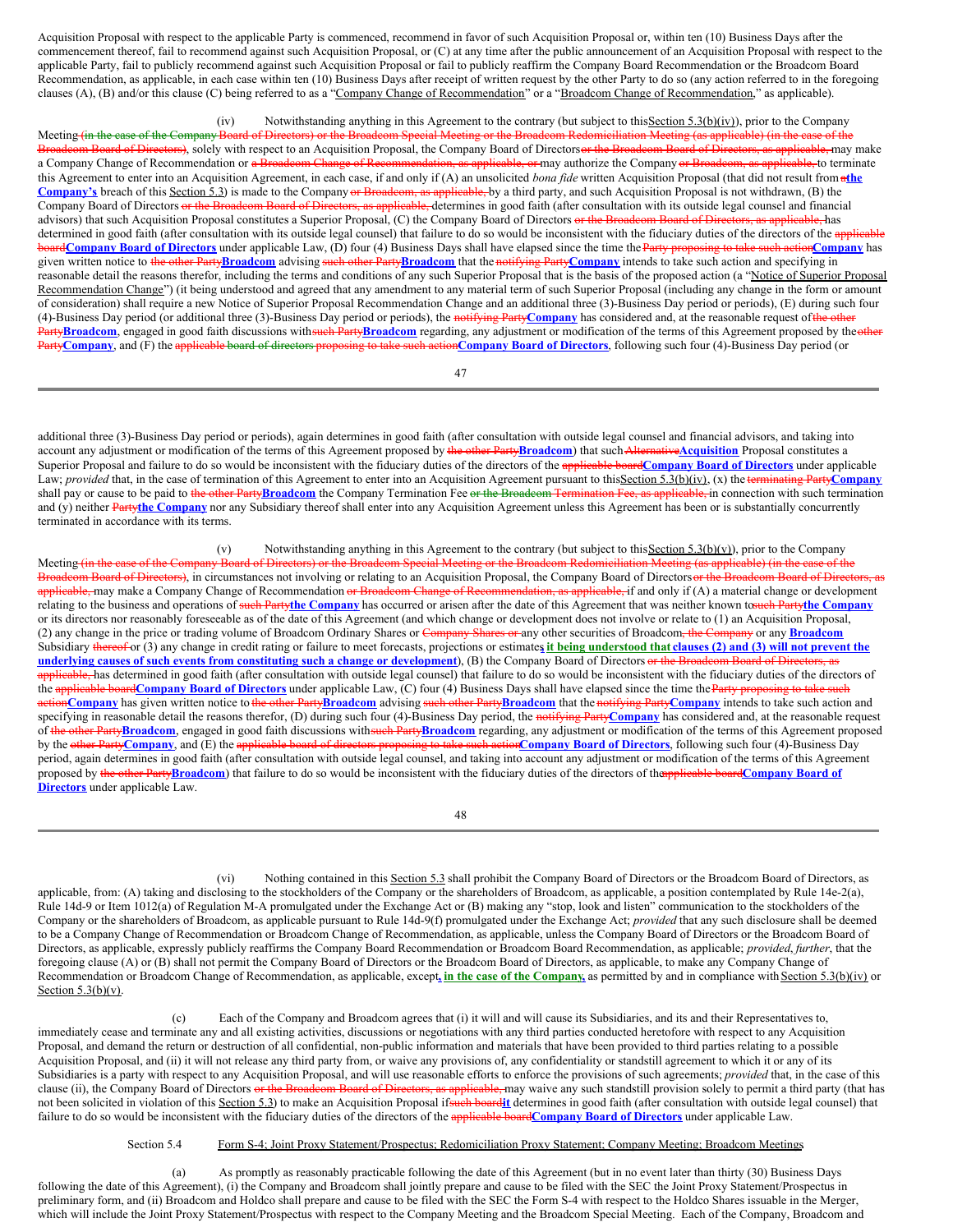Holdco shall use its reasonable best efforts to (A) have the Form S-4 declared effective under the Securities Act as promptly as practicable after such filing, (B) ensure that the Form S-4 complies as to form in all material respects with the applicable provisions of the

49

Exchange Act or Securities Act, as applicable, and (C) keep the Form S-4 effective for so long as necessary to complete the Merger. Each of the Company, Broadcom and Holdco shall furnish all information concerning itself, its affiliates and the holders of its shares to the other and provide such other assistance as may be reasonably requested in connection with the preparation, filing and distribution of the Form S-4 and Joint Proxy Statement/Prospectus. The Form S-4 and Joint Proxy Statement/Prospectus shall include all information reasonably requested by such other Party to be included therein. Each of the Company, Broadcom and Holdco shall promptly notify the other upon the receipt of any comments from the SEC or any request from the SEC for amendments or supplements to the Form S-4 or Joint Proxy Statement/Prospectus, and shall, as promptly as practicable after receipt thereof, provide the other with copies of all correspondence between it and its Representatives, on the one hand, and the SEC, on the other hand, and all written comments with respect to the Joint Proxy Statement/Prospectus or the Form S-4 received from the SEC and advise the other Party of any oral comments with respect to the Joint Proxy Statement/Prospectus or the Form S-4 received from the SEC. Each of the Company and Broadcom shall use its reasonable best efforts to respond as promptly as practicable to any comments from the SEC with respect to the Joint Proxy Statement/Prospectus, and Broadcom and Holdco shall use its reasonable best efforts to respond as promptly as practicable to any comments from the SEC with respect to the Form S-4. Notwithstanding the foregoing, prior to filing the Form S-4 (or any amendment or supplement thereto) or mailing the Joint Proxy Statement/Prospectus (or any amendment or supplement thereto) or responding to any comments of the SEC with respect thereto, each of the Company, Broadcom and Holdco shall cooperate and provide the other a reasonable opportunity to review and comment on such document or response in advance (including the proposed final version of such document or response). Broadcom and Holdco shall advise the Company, promptly after either of them receives notice thereof, of the time of effectiveness of the Form S-4, the issuance of any stop order relating thereto or the suspension of the qualification of the Holdco Shares issuable in connection with the Merger for offering or sale in any jurisdiction, and Broadcom and Holdco shall use their respective reasonable best efforts to have any such stop order or suspension lifted, reversed or otherwise terminated. Broadcom and Holdco shall also take any other action required to be taken under the Securities Act, the Exchange Act, any applicable foreign or state securities or "blue sky" Laws and the rules and regulations thereunder in connection with the issuance of the Holdco Shares in the Merger, and the Company shall furnish all information concerning the Company, its affiliates and stockholders as may be reasonably requested in connection with any such actions. The Joint Proxy Statement/Prospectus shall include the Broadcom Board Recommendation with respect to the issuance of Holdco Shares in connection with the Transactions (unless there has been a Broadcom Change of Recommendation) and the Company Board Recommendation (unless there has been a Company Change of Recommendation).

As promptly as practicable following the date of this Agreement, the Company shall, in accordance with applicable Law and the Company Governing Documents, establish a record date for, duly call, give notice of, convene and hold the Company Meeting. The Company shall use its reasonable best efforts to cause the Joint Proxy Statement/Prospectus to be mailed to the stockholders of the Company entitled to vote at the Company Meeting and to hold the Company Meeting as soon as practicable after the Form S-4 is declared effective under the Securities Act. The Company shall, through the Company

50

Board of Directors, recommend to its stockholders that they give the Company Stockholder Approval, include such recommendation in the Joint Proxy Statement/Prospectus and solicit and use its reasonable best efforts to obtain the Company Stockholder Approval, except in each case to the extent that the Company Board of Directors shall have made a Company Change of Recommendation as permitted by Section 5.3. Notwithstanding the foregoing provisions of this Section 5.4(b), (I) if, on a date for which the Company Meeting is scheduled, the Company has not received proxies representing a sufficient number of shares of Company Common Stock to obtain the Company Stockholder Approval, whether or not a quorum is present, the Company shall have the right to make one or more successive postponements or adjournments of the Company Meeting; *provided* that the Company Meeting is not postponed or adjourned to a date that is more than thirty (30) days after the date for which the Company Meeting was originally scheduled without the prior written consent of Broadcom and (II) the Company shall have the right to make one or more successive postponements or adjournments of the Company Meeting as may be required by applicable Law, including adjournments or postponements to the extent reasonably necessary or advisable to ensure that any required supplement or amendment to the Joint Proxy Statement/Prospectus is provided or made available to the Company stockholders or to permit dissemination of information which is material to stockholders voting at the Company Meeting and to give the Company stockholders sufficient time to evaluate any such supplement or amendment or other information.

(c) As promptly as practicable following the date of this Agreement, Broadcom shall, in accordance with applicable Law and the Broadcom Constitution, establish a record date for, duly call, give notice of, convene and hold the Broadcom Special Meeting. Broadcom shall use its reasonable best efforts to cause the Joint Proxy Statement/Prospectus to be mailed to the shareholders of Broadcom entitled to vote at the Broadcom Special Meeting and to hold the Broadcom Special Meeting as soon as practicable after the Form S-4 is declared effective under the Securities Act. Broadcom shall, through the Broadcom Board of Directors, recommend to its shareholders that they give the Broadcom Shareholder Approval with respect to the issuance of Holdco Shares in connection with the Transactions, include such recommendation in the Joint Proxy Statement/Prospectus and solicit and use its reasonable best efforts to obtain the Broadcom Shareholder Approval, the extent that the Broadcom Board of Directors shall have made a Broadcom Change of Recommendation as permitted by Section 5.3. Notwithstanding the foregoing provisions of this Section 5.4(c), (I) if, on a date for which the Broadcom Special Meeting with respect to the issuance of Holdco Shares in connection with the Transactions is scheduled, Broadcom has not received proxies representing a sufficient number of Broadcom Ordinary Shares to obtain the Broadcom Shareholder Approval with respect to the issuance of Holdco Shares in connection with the Transactions, whether or not a quorum is present Broadcom shall have the right to make one or more successive postponements or adjournments of the Broadcom Special Meeting; *provided* that the Broadcom Special Meeting is not postponed or adjourned to a date that is more than thirty (30) days after the date for which the Broadcom Special Meeting was originally scheduled without the prior written consent of the Company and (II) Broadcom shall have the right to make one or more successive postponements or adjournments of the Broadcom Special Meeting as may be required by applicable Law, including adjournments or postponements to the extent reasonably necessary or advisable to ensure that any required supplement or amendment to the Joint Proxy Statement/Prospectus is provided or made

51

available to the Broadcom shareholders or to permit dissemination of information which is material to shareholders voting at the Broadcom Special Meeting and to give the Broadcom shareholders sufficient time to evaluate any such supplement or amendment or other information.

As promptly as reasonably practicable following the date of this Agreement (but in no event later than thirty (30) Business Days following the date of this Agreement), Broadcom shall, if required by applicable Law, file with the SEC an amendment or supplement to its previously filed proxy statement with respect to the approval of the Redomiciliation by shareholders of Broadcom at the Broadcom Redomiciliation Meeting (such proxy statement, and any amendments or supplements thereto, the "Redomiciliation Proxy Statement") to reflect the execution of this Agreement.

(e) Broadcom shall use its reasonable best efforts to (i) have the Redomiciliation Proxy Statement cleared by the SEC (if applicable), (ii) respond as promptly as reasonably practicable to any comments by the SEC staff in respect of the Redomiciliation Proxy Statement (if applicable), and (iii) ensure that the Redomiciliation Proxy Statement complies as to form in all material respects with the applicable provisions of the Exchange Act. Broadcom shall, through the Broadcom Board of Directors, recommend to its shareholders that they give the Broadcom Shareholder Approval with respect to the Redomiciliation, include such recommendation in the Redomiciliation Proxy Statement and solicit and use its reasonable best efforts to obtain the Broadcom Shareholder Approval with respect to the Redomiciliation, except in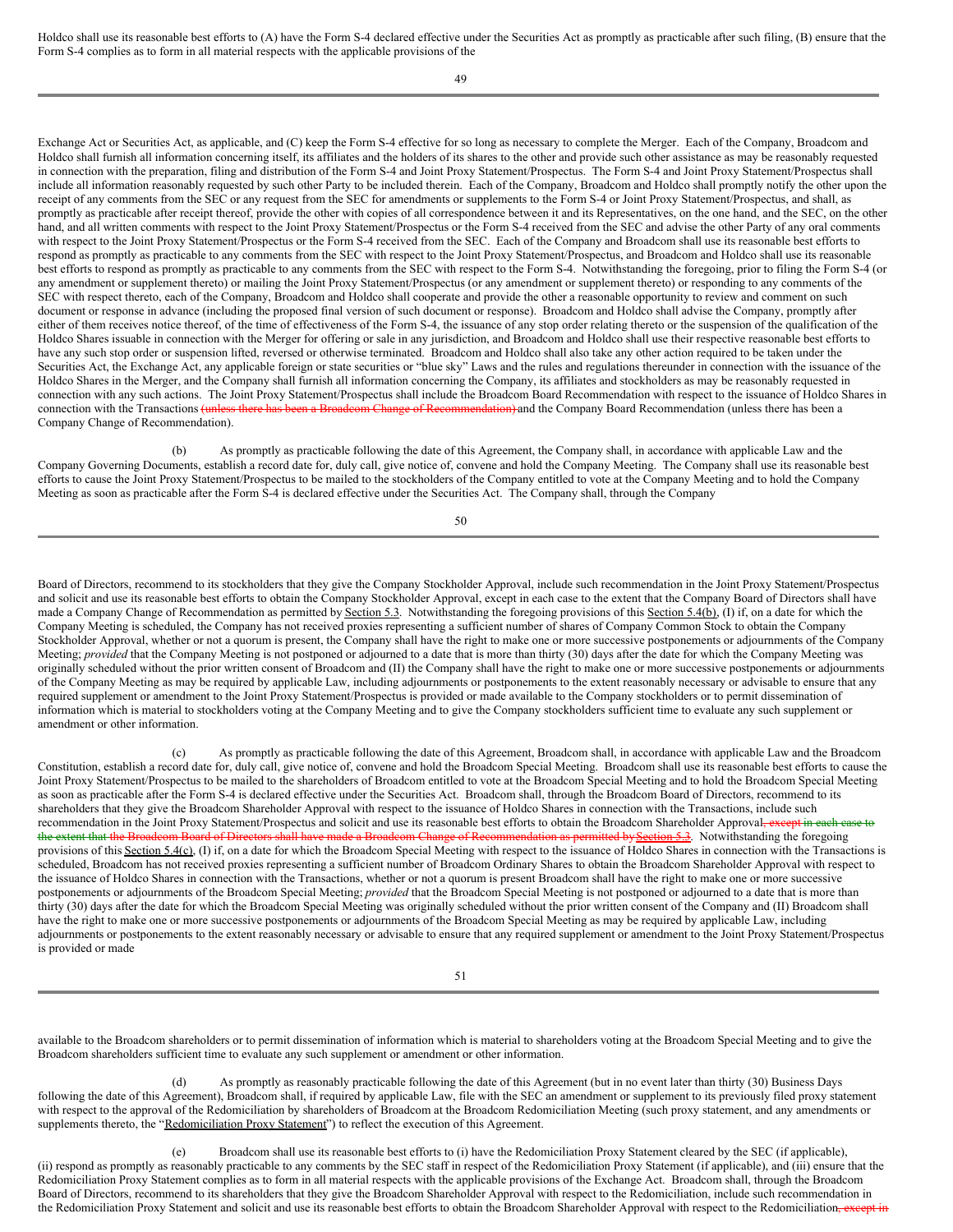each case to the extent that the Broadcom Board of Directors shall have made a Broadcom Change of Recommendation as permitted by Section 5.3. The Company shall furnish in writing to the Broadcom Parties all information concerning the Company and the Company Subsidiaries to be included in the Redomiciliation Proxy Statement so as to enable the Broadcom Parties to comply with their obligations under this Agreement and under applicable Law. The Parties shall cooperate in good faith to determine the information regarding the Company and the Company Subsidiaries that is necessary to include in the Redomiciliation Proxy Statement in order to satisfy applicable Laws. The Broadcom Parties shall provide the Company and its counsel a reasonable opportunity to review and comment on the Redomiciliation Proxy Statement prior to the filing thereof (for filings after the date of this Agreement) with the SEC, and the Broadcom Parties shall give reasonable and good faith consideration to any reasonable comments made by the Company and its counsel (it being understood that the Company and its counsel shall provide any comments thereon as soon as reasonably practicable). The Broadcom Parties shall provide in writing to the Company and its counsel any and all written comments or other material communications that any of the Broadcom Parties or their counsel receive from the SEC or its staff with respect to the Redomiciliation Proxy Statement promptly after such receipt, and the Broadcom Parties shall provide the Company and its counsel a reasonable opportunity to participate in the formulation of any response to any such comments of the SEC or its staff (including a reasonable opportunity to review and comment on any such response, and the Broadcom Parties shall give reasonable and good faith consideration to any reasonable comments made by the Company and its counsel (it being understood that the Company and its counsel shall provide any comments thereon as soon as reasonably practicable)) and to participate in any discussions with the SEC or its staff regarding any such comments. The Redomiciliation Proxy Statement shall

52

include the Broadcom Board Recommendation with respect to the Redomiciliation (unless there has been a Broadcom Change of Recommendation).

(f) (i) As soon as practicable after the SEC confirms that it has no further comments on the Redomiciliation Proxy Statement, Broadcom shall make (if not already made) the application to the Singapore Court for an order convening the Broadcom Redomiciliation Meeting and any ancillary order relating thereto, including an order that for the purposes of the Broadcom Redomiciliation Meeting, (A) CEDE & Co. ("CEDE"), as nominee of The Depository Trust Company, shall be deemed not to be a shareholder of Broadcom, and (B) instead, each of the persons or entities who are registered on the list maintained by CEDE as holders of the Broadcom Ordinary Shares which are listed on NASDAQ (the "NASDAQ Shares") shall be deemed to be a shareholder of Broadcom in respect of such number of NASDAQ Shares held in such persons' or entities' account under CEDE; *provided* that if the Singapore Court refuses to make any order convening the Broadcom Redomiciliation Meeting, unless otherwise agreed to in writing by the Company, Broadcom and/or Holdco shall appeal the decision of the Singapore Court to the fullest extent and Broadcom shall consult with the Company in relation to such appeal; (ii) subject to the grant of the order of the Singapore Court convening the Broadcom Redomiciliation Meeting, Broadcom shall, in accordance with applicable Law and the Broadcom Constitution, establish a record date for, duly call, give notice of and hold the Broadcom Redomiciliation Meeting as promptly as reasonably practicable following the grant of the order of the Singapore Court convening the Broadcom Redomiciliation Meeting and use its reasonable best efforts to cause the Redomiciliation Proxy Statement to be mailed to the shareholders of Broadcom entitled to vote at the Broadcom Redomiciliation Meeting; (iii) if the Redomiciliation is approved by the Broadcom shareholders at the Broadcom Redomiciliation Meeting, Broadcom shall promptly apply to the Singapore Court for its sanction and confirmation of the Broadcom Redomiciliation; and (iv) **promptly** following the grant of the Singapore Court Order and subject to the satisfaction of the conditions precedent in the Implementation Agreement, Broadcom shall deliver the Singapore Court Order to ACRA for lodgment; *provided* that, notwithstanding<br>anything herein to the contrary, Broadcom and Holdeo shal anything herein to the contrary, Broadcom and Holdco shall be permitted to deliver the Singar Implementation Agreement (and in any event prior to the Effective Time). Notwithstanding the foregoing provisions of this Section 5.4(f), (I) if, on or prior to the date for which the applicable Broadcom Redomiciliation Meeting is scheduled, Broadcom has not received proxies representing a sufficient number of Broadcom Shares and holders of Broadcom Shares (as applicable) to obtain the applicable Broadcom Shareholder Approval with respect to the Redomiciliation, whether or not a quorum is present, Broadcom shall have the right to make one or more successive postponements or adjournments of the Broadcom Redomiciliation Meeting; *provided* that the Broadcom Redomiciliation Meeting is not postponed or adjourned to a date that is more than thirty (30) days after the date for which the Broadcom Redomiciliation Meeting was originally scheduled without the prior written consent of the Company and (II) Broadcom shall have the right to make one or more successive postponements or adjournments of the Broadcom Redomiciliation Meeting as may be required by applicable Law, including adjournments or postponements to the extent reasonably necessary or advisable to ensure that any required supplement or amendment to the Redomiciliation Proxy Statement is provided or made available to the Broadcom shareholders or to permit dissemination of information which

53

is material to shareholders voting at the Broadcom Redomiciliation Meeting and to give the Broadcom shareholders sufficient time to evaluate any such supplement or amendment or other information.

(g) If Broadcom or the Company failfails to obtain the necessary approval of its shareholdersor stockholders at the Broadcom Special Meeting, at the Broadcom Redomiciliation Meeting or the Company Meeting or at any adjournment or postponement thereof at which a vote on such approval was taken (in each case as applicable), unless this Agreement is terminated in accordance with Section 8.1, such PartyBroadcom shall continue seeking such approval and again take any relevant actions described in this Section 5.4 for such purpose to the extent permitted by applicable Law.

If, at any time prior to the receipt of the Company Stockholder Approval or the Broadcom Shareholder Approval, any information relating to the Company or Broadcom, or any of their respective affiliates, should be discovered by the Company or Broadcom which, in the reasonable judgment of the Company or Broadcom, should be set forth in an amendment of, or a supplement to, any of the Form S-4, the Joint Proxy Statement/Prospectus or the Redomiciliation Proxy Statement, so that any of such documents would not include any misstatement of a material fact or omit to state any material fact necessary to make the statements therein, in light of the circumstances under which they were made, not misleading, the Party that discovers such information shall promptly notify the other Parties, and the Company and Broadcom shall cooperate in the prompt filing with the SEC of any necessary amendment of, or supplement to, the Joint Proxy Statement/Prospectus, the Form S-4 or the Redomiciliation Proxy Statement (as applicable) and, to the extent required by applicable Law, in disseminating the information contained in such amendment or supplement to stockholders of the Company or the shareholders of Broadcom, as applicable.

#### **ARTICLE VI**

#### **ADDITIONAL AGREEMENTS**

Section 6.1 Access; Confidentiality; Notice of Certain Events.

(a) From the date of this Agreement until the Effective Time or the date, if any, on which this Agreement is terminated pursuant to Section 8.1, subject to applicable Law, the Company shall, and shall cause each of the Company Subsidiaries to, afford to Broadcom and its Representatives access during normal business hours and upon reasonable advance notice to all of their respective properties, offices, employees, books, contracts, commitments and other records and, during such period, the Company shall, and shall cause each of the Company Subsidiaries to, furnish as promptly as practicable to Broadcom and its Representatives all information (financial or otherwise) and records concerning its business, properties, offices, employees, contracts and commitments as Broadcom may reasonably request (including information and other materials for purposes of transition and integration planning). Notwithstanding the foregoing, the Company shall not be required by this Section 6.1 to provide Broadcom or its Representatives with access to or to disclose information (i) that is prohibited from being disclosed pursuant to the terms of a confidentiality agreement with a third party entered into prior to the date of this Agreement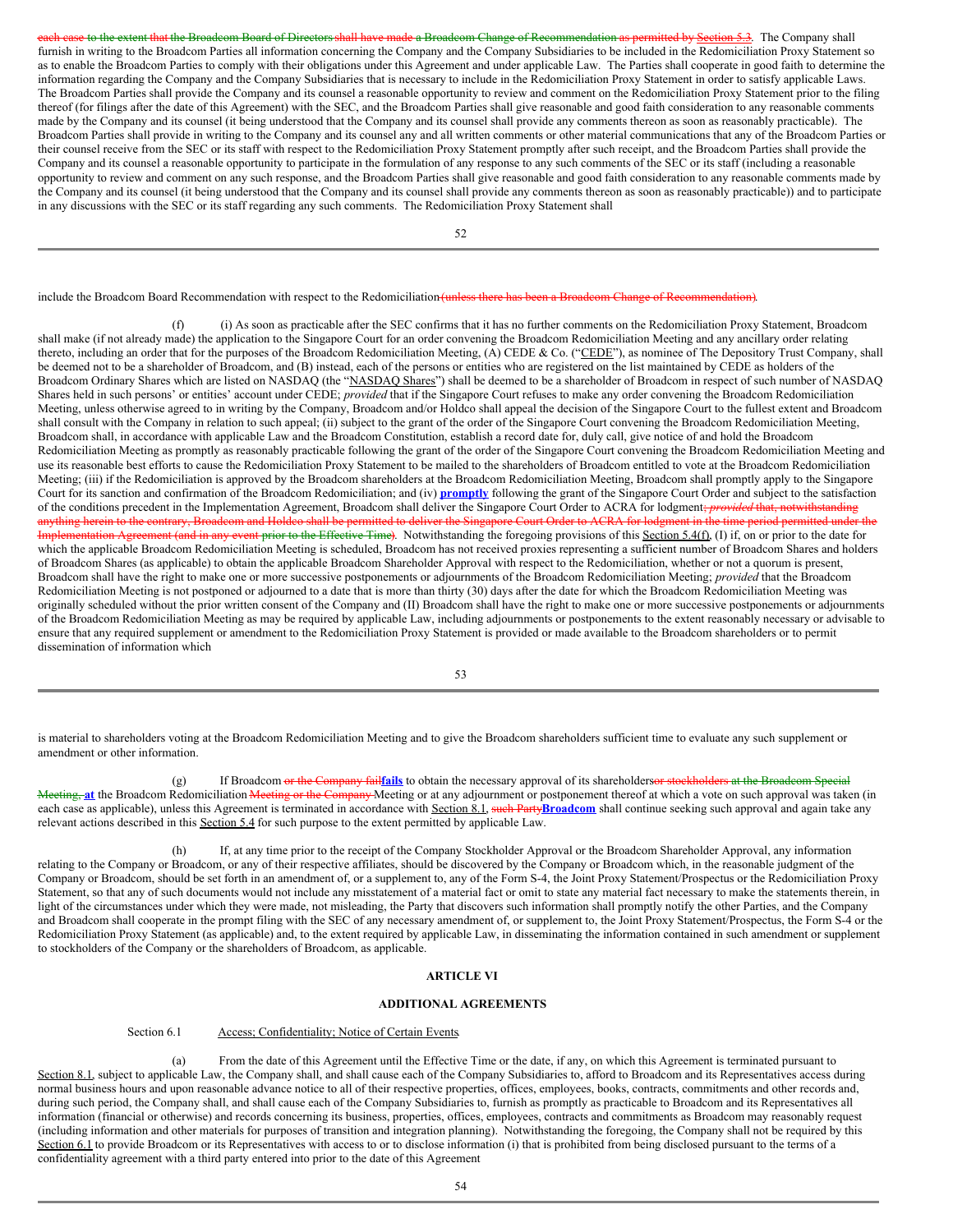(*provided*, *however*, that the Company shall, and shall cause each Company Subsidiary to, use its reasonable best efforts to obtain the required consent of such third party to such access or disclosure), (ii) the disclosure of which would violate any Law (*provided*, *however*, that the withholding Party shall use its reasonable best efforts to make appropriate substitute arrangements to permit reasonable disclosure not in violation of any Law) or (iii) the disclosure of which would constitute a waiver of attorney-client, attorney work product or other legal privilege (*provided*, *however*, that the Company shall, and shall cause each Company Subsidiary to, use its reasonable best efforts to allow for such access or disclosure to the maximum extent that does not result in a loss of any such attorney-client, attorney work product or other legal privilege); *provided*, *however*, that such access and information shall be disclosed or granted, as applicable, to counsel for Broadcom to the extent reasonably required for the purpose of obtaining required approvals or consents, or making filings or providing notices, subject to prior execution of a common interest or joint defense agreement in customary form.

(b) **Each of** Broadcom **and the Company** will hold, and will causeits**each of their respective** Representatives and Subsidiaries to hold, any information received pursuant to this Section 6.1 in confidence to the extent required by and in accordance with the terms of the Confidentiality Agreement.

The Company shall give prompt notice to Broadcom (i) of any notice or other communication received by the Company or the Company Subsidiaries from any Governmental Entity in connection with this Agreement or the other Transactions, or from any Person alleging that the consent of such Person is or may be required in connection with the Transactions, and (ii) of any legal proceeding commenced or, to the Company's knowledge, threatened against the Company or any of Company Subsidiaries or any directors, officers or employees of any of the foregoing in connection with, arising from or otherwise relating to the Transactions.

(d) From the date of this Agreement until the Effective Time or the date, if any, on which this Agreement is terminated pursuant to Section 8.1, subject to applicable Law, Broadcom shall, and shall cause each of the Broadcom Subsidiaries to, afford to the Company and its Representatives access during normal business hours and upon reasonable advance notice to all of their respective properties, offices, employees, books, contracts, commitments and other records and, during such period, Broadcom shall, and shall cause each of the Broadcom Subsidiaries to, furnish as promptly as practicable to the Company and its Representatives all information (financial or otherwise) and records concerning its business, properties, offices, employees, contracts and commitments as the Company may reasonably request (including information and other materials for purposes of transition and integration planning). Notwithstanding the foregoing, Broadcom shall not be required by this Section 6.1 to provide the Company or its Representatives with access to or to disclose information (i) that is prohibited from being disclosed pursuant to the terms of a confidentiality agreement with a third party entered into prior to the date of this Agreement (provided, however, that Broadcom shall, and shall cause each Broadcom Subsidiary to, use its reasonable best efforts to obtain the required consent of such third party to such access **or disclosure), (ii) the disclosure of which would violate any Law**

55

(provided, however, that the withholding Party shall use its reasonable best efforts to make appropriate substitute arrangements to permit reasonable disclosure not in violation of any Law) or (iii) the disclosure of which would constitute a waiver of attorney-client, attorney work product or other legal privilege (provided, however, that Broadcom shall, and shall cause each Broadcom Subsidiary to, use its reasonable best efforts to allow for such access or disclosure to the maximum extent that does not result in a loss of any such attorney-client, attorney work product or other legal privilege); *provided, however*, that such access and information shall be disclosed or granted, as applicable, to counsel for the Company to the extent reasonably required for the purpose of obtaining required approvals or consents, or making filings or providing notices, subject to prior execution of a common interest or joint defense agreement in customary form.

(e) Broadcom shall give prompt notice to the Company (i) of any notice or other communication received by Broadcomor the Broadcom Subsidiaries from any Governmental Entity in connection with this Agreement or the other Transactions, or from any Person alleging that the consent of such Person is or may be required in connection with the Transactions, and (ii) of any legal proceeding commenced or, to Broadcom's knowledge, threatened against Broadcom or any of Broadcom Subsidiaries or any directors, officers or employees of any of the foregoing in connection with, arising from or otherwise **relating to the Transactions.**

(d**f**) Promptly following the date hereof, Broadcom and the Company shall establish a transition and integration planning team (the "Integration Committee"), comprised of (a) the Chief Executive Officer and/or Chief Financial Officer of Broadcom, (b) one or two other senior executives of Broadcom designated by the Chief Executive Officer of Broadcom, (c) the Chief Executive Officer of the Company and (d) one or two other senior executives of the Company designated by the Chief Executive Officer of the Company. The chair of the Integration Committee will be the Chief Executive Officer of Broadcom or such other person as designated by the Chief Executive Officer of Broadcom. Subject to applicable Law, the Integration Committee shall be responsible for facilitating a transition and integration planning process to ensure the successful combination of the operations of Broadcom, the Company and their respective Subsidiaries after the Closing, and shall meet a reasonable number of times per month as reasonably requested by the Chief Executive Officer of Broadcom.

# Section 6.2 Regulatory Approvals.

(a) Subject to the terms and conditions of this Agreement and the Implementation Agreement, each Party will cooperate with each other and use (and shall cause their respective Subsidiaries and Representatives to use) its reasonable best efforts to take, or cause to be taken, all actions and to do, or cause to be done, all things necessary, proper or advisable under applicable Law to consummate the Merger and the other Transactions as soon as practicable after the date hereof, including (i) preparing and filing, in consultation with the other Party and as promptly as practicable and advisable after the date hereof, all documentation to effect all necessary applications, notices, petitions, filings and other documents and (ii) using reasonable best efforts to obtain as promptly as practicable all waiting

56

period expirations or terminations, consents, clearances, registrations, approvals and authorizations necessary or advisable to be obtained from any Governmental Entity or any other Person in order to consummate the Merger and the other Transactions. In furtherance and not in limitation of the foregoing, subject to the terms and conditions of this Agreement, each Party agrees to make appropriate filings under any applicable Antitrust Laws, including a Notification and Report Form pursuant to the HSR Act (or an amendment to an existing filing) with respect to the Transactions as promptly as practicable, and to supply as promptly as practicable and advisable any additional information and documentary material that may be requested by any Governmental Entity pursuant to any applicable Antitrust Law, including the HSR Act. Neither Broadcom nor the Company shall take or permit any of its Subsidiaries to take any action that would reasonably be expected to prevent, materially impede or materially delay the consummation of the Transactions.

(b) Subject to the terms and conditions of this Agreement and applicable Law and except as prohibited by any Governmental Entity, each of Broadcom and the Company shall, in connection with the efforts referenced in Section 6.2(a), use its reasonable best efforts to obtain all waiting period expirations or terminations, consents, clearances, waivers, licenses, orders, registrations, approvals, permits and authorizations for the Transactions under the HSR Act or any other applicable Antitrust Law, (i) cooperate and consult with each other in connection with any filing or submission and in connection with any investigation or other inquiry, including any proceeding initiated by a private party, including by allowing the other Party to have a reasonable opportunity to review in advance and comment on drafts of filings and submissions; (ii) promptly inform the other Party of any communication received by such Party from, or given by such Party to, the Antitrust Division of the Department of Justice (the "DOJ"), the Federal Trade Commission (the 'FTC") or any other Governmental Entity, by promptly providing copies to the other Party of any such written communications, and of any material communication received or given in connection with any proceeding by a private party, in each case regarding any of the Transactions; and (iii) permit the other Party to review in advance any communication that it gives to any Governmental Entity or other Person in connection with any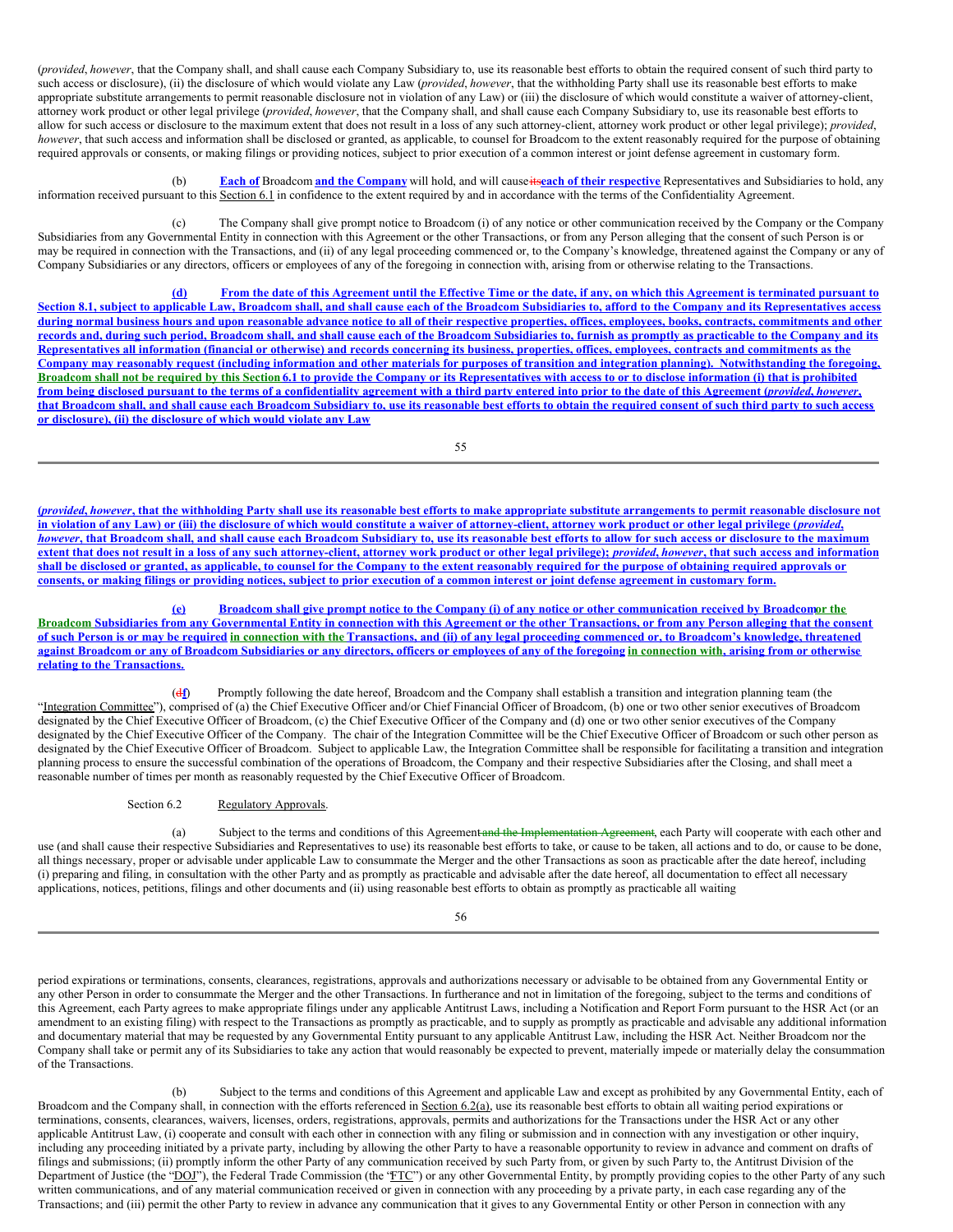investigation or proceeding under the Antitrust Laws; *provided*, *however*, that materials required to be provided pursuant to clauses (i), (ii), and (iii) may be redacted to the extent necessary to (A) remove references concerning the valuation of Broadcom, the Company or any of their respective Subsidiaries, and (B) comply with existing contractual obligations (*provided*, *however*, that the Party redacting such information shall use its reasonable best efforts to obtain the required consent of such third party to be able to disclose such information without such redaction). Broadcom**Each Party** shall, to the extent practicable and permitted by the relevant Governmental Authority Entity, give the Companyother Party (through its counsel) the opportunity to attend and participate in all substantive meetings, telephone calls or discussions in respect of any filings, investigation (including settlement of the investigation), litigation or other inquiry. Notwithstanding anything in this Agreement to the contrary, Broadcom shall, on behalf of the Parties, control, direct and lead all communications, process and strategy relating**Broadcom and the Company shall coordinate with** respect to the matters contemplated by this Section 6.2 or otherwise relating to Antitrust Laws and be entitled to direct the defense of the Merger or any other Transaction gotiations or litigation with any Governmental Entity or other Person relating to the matters contemplated by this Section 6.2 or otherwise relating to Antitrust Laws (*provided* that

the Company shall not be prohibited by this Section 6.2(b) from complying with applicable Law), subject to good faith consultations with the Company**, national security** Laws or other regulatory matters and with respect to the appropriate course of action with respect to obtaining the waiting period expirations or terminations, consents, clearances, waivers, licenses, orders, registrations, approvals, permits and authorizations of any Governmental Entity required to consummate the Transactions prior to the Outside Date. Notwithstanding the foregoing, in the event of any dispute between the Parties relating to the strategy or appropriate course of action or content of any submission made in connection with obtaining any clearances under applicable Antitrust Laws, national security Laws or other regulatory matters with respect to the Transactions, the Parties shall escalate such dispute to the general counsels of Broadcom and the Company for resolution. If such dispute is not resolved pursuant to the preceding sentence, Broadcom shall have the right, in its reasonable discretion, to make the final determination with respect to such matter; provided, that Broadcom's determination shall not (a) make it materially less likely to obtain regulatory clearance for the Transactions or (b) result in delaying the Closing of the Transactions beyond the Outside Date (as may be extended pursuant to Section 8.1(b)). The Company shall not make any offer, acceptance or counter-offer to or otherwise engage in negotiations or discussions with any Governmental Authority or any Person**Entity** in respect of the matters contemplated by this Section 6.2, including any proposed settlement, consent decree, commitment or remedy, or, in the event of litigation, discovery, admissibility of evidence, timing or scheduling, except as specifically requested by or agreed in writing with Broadcom. The Company shall support and**reasonably** cooperate with Broadcom in all such negotiations, discussions, litigation and other matters (including any marketing and sale efforts **with respect to required divestitures**) contemplated by this Section 6.2 to the extent requested by Broadcom.

(c) Subject to the terms and conditions of this Agreement, the Parties shall contest and defend against the entry of, or use their respective reable best efforts to have vacated, lifted, reversed or overturned any decree, judgment, injunction or other order, whether temporary, preliminary or permanent, that would restrain, prevent or delay the Closing on or before the Outside Date, including defending through litigation on the merits any claim asserted in any court with respect to the transactions contemplated by this Agreement by the FTC, the DOJ or any other applicable Governmental Entity.

(d) Without limiting the foregoing, the Broadcom Parties shall, and shall cause the Broadcom Subsidiaries to promptly take all actions necessary to (i) secure the expiration or termination of any waiting period (and any extension thereof) applicable to, and all consents, clearances, waivers, licenses, orders, registrations, approvals, permits and authorizations required for, the consummation of the Transactions under the HSR Actand the, other applicable Antitrust Laws **national security Laws or other regulatory matters** and (ii) resolve any objections asserted with respect to the Transactions under applicableAntitrust Law raised by any Governmental Entity<del>, in each case, t</del>o the extent necessary in orderto obtain, prior to the Outside Date, all required waiting period expirations or terminations, consents, clearances, waivers, licenses, orders, registrations, approvals, permits and authorizations for the Transactions under applicable Laws and to prevent the entry of any Adverse Law or Order that would prevent, prohibit, restrict or delay the

58

consummation of the Transactions, including (A) proffering to, or agreeing to, sell, divest, lease, license, transfer, dispose of or otherwise encumber or hold separate and agreeing to sell, divest, lease, license, transfer, dispose of or otherwise encumber before or after the Effective Time (1) the Company's**either Party's** Wi-Fi networking processors and the Company's business or the assets thereof, (2) either Party's radio frequency front-end frontend (RFFE) components businesses or the assets thereof, (the sets described in this Section 6.2(d)(A)(13) either Party's Global Positioning Satellite (GPS) business or the assets thereof. (4) either Party's Mobile WiFi chip business or the assets thereof, (5) Broadcom's Connectivity Business or any comparable or competitive business of the Company, or the assets thereof, (6) the Company's Snapdragon business, (7) all other businesses, research and development capabilities, Intellectual Property or other assets necessary to facilitate the transactions contemplated by the preceding clauses (A)(1) through (A)(6) (the assets described in this clause (A)(1) through (A)(7), the "Divestiture Assets"; and the actions required by this Section 6.2(d)clause (A)(1) through (A)(7), the "Required Actions"; for the avoidance of doubt, the Divestiture A 's and the Company Subsidiaries' integrated products, such as the Snapdragon products) (or to con disposition or other encumbrance by the Company and any of the Company Subsidiaries of the Divestiture Assets)**),** and (2**8**) any other assets, licenses, operations, rights, et lines, businesses or interest therein of the Company and any of the Company Subsidiaries (or to consent to any such sale, divestiture, lease, lice tion or other encumbrance by the Company and any of the Company Subsidiaries of any of their respective other assets, licen **business therein)businesses** or assets of either Party, (B) agreeing to any material changes (including through a licensing arrangement) or restriction on, or other impairment of any of the Broadcom Parties' or any of the Broadcom Subsidiaries' ability to own or operate, any such assets, licenses, operations, rights, product lines, businesses or interests therein of the Company or Broadcom or any of the Broadcom Parties' ability to vote, transfer, receive dividends or otherwise exercise full ownership rights with respect to the capital stock of the Company, or (C) agreeing to other structural, behavioral or conduct relief with respect to the behavior of **Broadcom, any Broadcom Subsidiary,** the Company and any of the Company Subsidiaries (each of the actions described in the preceding clauses (A), (B) and (C), a "Remedy Action"). Notwithstanding the foregoing or anything else in this Agreement to the contrary, in no event shall (I) the Company or any Company Subsidiary proffer, take or agree to take any Remedy Action without the prior written consent of Broadcom and (II) anything in this Agreement require, or be construed to require, any of the Broadcom Parties, the Company, or any of their respective Subsidiaries to (x) other than the Required Actions, proffer, take or agree to take any Remedy Action**(other than the Required Actions)** to the extent any such Remedy Action would have or would reasonably be expected to have, individually or in the aggregate, a material and adverse effect on the business, assets, financial condition or results of operations of the **Broadcom Parties, the Broadcom Subsidiaries, the**Company and the Company Subsidiaries, taken as a whole but deemed for this purpose to exclude the Divestiture Assets<del>, or (y) proffer, take or agree to take any actions, including any Remedy Actions, with respect toany of the Broadcom</del> Parties, any of the Broadcom Subsidiaries or their respective assets, eategories of assets, businesses, relationships, contractual rights, obligations or arrangements. Broadcom shall be entitled to compel the Company or any of the Company Subsidiaries to take any of the actions referred to

59

above (or agree to take such actions) so long as such actions are only effective after the Effective Time.

(e) Notwithstanding anything in this Agreement to the contrary, nothing in this Agreement shall prohibit the Broadcom Parties or any of their respective Subsidiaries from complying with their obligations under this Section 6.2.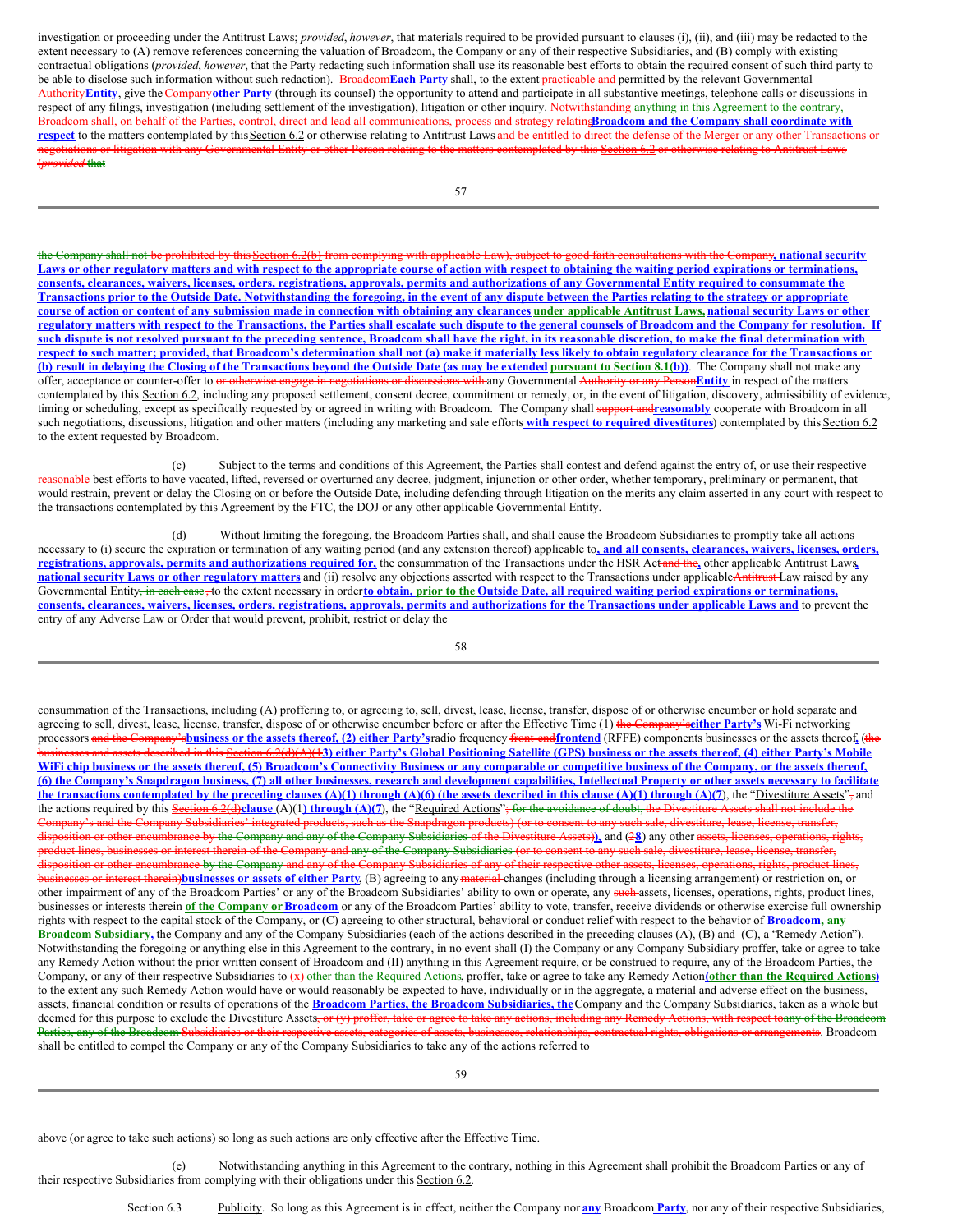shall issue or cause the publication of any press release or other public announcement with respect to the Merger or this Agreement without the prior consent of the other Party, unless such Party determines, after consultation with outside counsel, that it is required by applicable Law or by any listing agreement with or the listing rules of a national securities exchange to issue or cause the publication of any press release or other public announcement with respect to the Merger or this Agreement, in which event such Party shall endeavor, on a basis reasonable under the circumstances, to provide a meaningful opportunity to the other Party to review and comment upon such press release or other announcement in advance and shall give due consideration to all reasonable changes suggested thereto; *provided*, *however*, that the Company shall not be required by this Section 6.3 to provide any such review or comment to Broadcom in connection with the receipt and existence of an Acquisition Proposal with respect to the Company or a Company Change of Recommendation and matters related thereto; *provided*, *further*, that Broadcom shall not be required by this Section 6.3 to provide an such review or comment to the Company in connection with the receipt and existence of an Acquisition Proposal with respect to Broadcom or a Broadcom Change of Recommendation and matters related thereto; *provided*, *further*, that each Party and its Subsidiaries may make statements that are not inconsistent with previous press releases, public disclosures or public statements made by Broadcom or the Company in compliance with this Section 6.3.

#### Section 6.4 Directors' and Officers' Insurance and Indemnification.

(a) From and after the Closing, the Surviving Corporation shall**, and Holdco shall cause the Surviving Corporation to,**indemnify and hold harmless the individuals who at any time prior to the Closing were directors or officers of the Company or any of the Company Subsidiaries (the "Indemnified Parties") against any costs or expenses (including reasonable attorneys' fees), judgments, fines, losses, claims, damages or liabilities in connection with actions or omissions occurring at or prior to the Closing to the fullest extent permitted by Law and the applicable Governing Documents of the Surviving Corporation, and the Surviving Corporation shall**, and Holdco shall cause the Surviving Corporation to,** promptly advance expenses as incurred to the fullest extent permitted by Law and the applicable Governing Documents of the Surviving Corporation. Holdco agrees that all rights to exculpation or indemnification for acts or omissions occurring prior to the Closing existing as of the Closing in favor of directors and officers of the Company or any of its Subsidiaries in their capacities as officers and directors thereof (each, a "D&O Indemnitee"), as provided in the Company's or its Subsidiaries' respective Governing Documents or in any agreement between such D&O Indemnitee and the Company or any of the Company Subsidiaries, shall survive the transactions contemplated by this Agreement and shall continue in full force and effect in accordance with their terms; *provided*, *however*, that all rights to exculpation and

60

indemnification in respect of any proceeding pending or asserted or any claim made within such period shall continue until the final disposition of such proceeding. After the Closing, the Parties shall fulfill and honor such obligations to the maximum extent permitted by applicable Law.

(b) Prior to the Closing, the Company shall or, if the Company is unable to, Holdco shall, promptly after the Closing, cause the Surviving Corporation to, obtain and fully pay the premium for "tail" insurance policies for the extension of the directors' and officers' liability coverage of the Company's existing directors' and officers' insurance policy and the Company's existing fiduciary liability insurance policy (collectively, the "D&O Insurance"), in each case for a claims reporting or discovery period of six (6) years from and after the Closing with respect to any claim related to any period of time at or prior to the Closing**,** from an insurance carrier with the same or better credit rating as the Company's current D&O Insurance carrier with respect to directors' and officers' liability insurance in an amount and scope substantially similar to the Company's existing policies, with a one-time cost not in excess of 300% of the last annual premium paid prior to the date of this Agreement for the applicable D&O Insurance. If such Party for any reason fails to obtain such "tail" insurance policies, (i) the Surviving Corporation shall**, and Holdco shall cause the Surviving Corporation to,** continue to maintain in effect, for a period of at least six (6) years from and after the Closing, the D&O Insurance in place as of the date of this Agreement with its current insurance carrier or with an insurance carrier with the same or better credit rating as its current D&O Insurance carrier with respect to directors' and officers' liability insurance in an amount and scope substantially similar to the Company's existing policies, or (ii) the Surviving Corporation shall**, and Holdco shall cause the Surviving Corporation to,** provide, or cause to be provided, for a period of not less than six (6) years after the Closing, the D&O Indemnitees who are insured under the Company's D&O Insurance with comparable D&O Insurance that provides coverage for events occurring at or prior to the Closing from an insurance carrier with the same or better credit rating as the Company's current D&O Insurance carrier, that is no less favorable than the existing policy of the Company, or, if substantially equivalent insurance coverage is unavailable, the best available coverage; *provided*, *however*, that the Surviving Corporation shall not be required to pay an annual premium for the D&O Insurance in excess of 300% of the annual premium currently paid by the Company for such insurance; and *provided*, *further*, that if the annual premiums of such insurance coverage exceed such amount, the Surviving Corporation shall be obligated to obtain a policy with the greatest coverage available, with respect to matters occurring prior to the Closing, for a cost not exceeding such amount.

(c) This Section 6.4 is intended to benefit the Indemnified Parties and the D&O Indemnitees.

(d) In the event that **Holdco or** the Surviving Corporation (i) consolidates or amalgamates with or merges into any other Person and shall not be the continuing or surviving Person of such consolidation or merger or (ii) transfers or conveys a majority of its properties and assets to any Person, then, and in each such case, proper provision shall be made so that the successors, assigns and transferees of **Holdco or** the Surviving Corporation**, as applicable,** assume the obligations set forth in this Section 6.4.

61

Section 6.5 Takeover Laws. The Assuming the accuracy of the representations and warranties set forth in Section 4.2(i), the Company shall use its reasonable best efforts (a) to take all action necessary so that no Takeover Law is or becomes applicable to the Merger or any of the other Transactions and (b) if any such Takeover Law is or becomes applicable to any of the foregoing, to take all action necessary so that the Merger and the other Transactions may be consummated as promptly as practicable on the terms contemplated by this Agreement and otherwise to eliminate or minimize the effect of such Takeover Law on the Merger and the other Transactions.

## Section 6.6 Employee Matters.

(a) Holdco shall, or shall cause its Subsidiaries (including Broadcom and the Surviving Corporation) to, assume, honor and fulfill all of the Company Benefit Plans in accordance with their terms as in effect immediately prior to the date of this Agreement or as subsequently amended as permitted pursuant to the terms of such Company Benefit Plans. Effective as of the Effective Time and until the first (1st) anniversary thereof, Holdco shall provide, or shall cause Broadcom or the Surviving Corporation to provide, to each employee of the Company and Company Subsidiary who continues to be employed by Holdco or the Surviving Corporation or any Subsidiary thereof (the "Continuing Employees"), (i) at least the same wage rate or base salary as in effect for such Continuing Employee immediately prior to the Effective Time, (ii) employee benefits (including bonus opportunities, equity incentive opportunities, retirement, health and welfare benefits but excluding severance) that are, in the aggregate, in Broadcom's discretion, either (A) no less favorable to such Continuing Employee than those in effect for such Continuing Employee immediately prior to the Effective Time or (B) no less favorable than those in effect for similarly situated employees of Broadcom, Holdco or their respective Subsidiaries, as applicable, and (iii) eash severance benefits that are no less favorable than theensh-severance benefits for which such Continuing Employee was eligible under the Company Benefit Plans in effect as of the date of this Agreement.

With respect to each benefit plan, program, practice, policy or arrangement maintained by Holdco or its Subsidiaries (including Broadcom and the Surviving Corporation) following the Effective Time and in which any of the Continuing Employees participate (the "Holdco Plans"), except to the extent necessary to avoid duplication of benefits, for purposes of determining eligibility to participate and vesting, and for purposes of vacation accrual and severance benefits, service with the Company and Company Subsidiaries (or predecessor employers to the extent the Company provides past service credit) shall be treated as service with Holdco and its Subsidiaries (including Broadcom and the Surviving Corporation).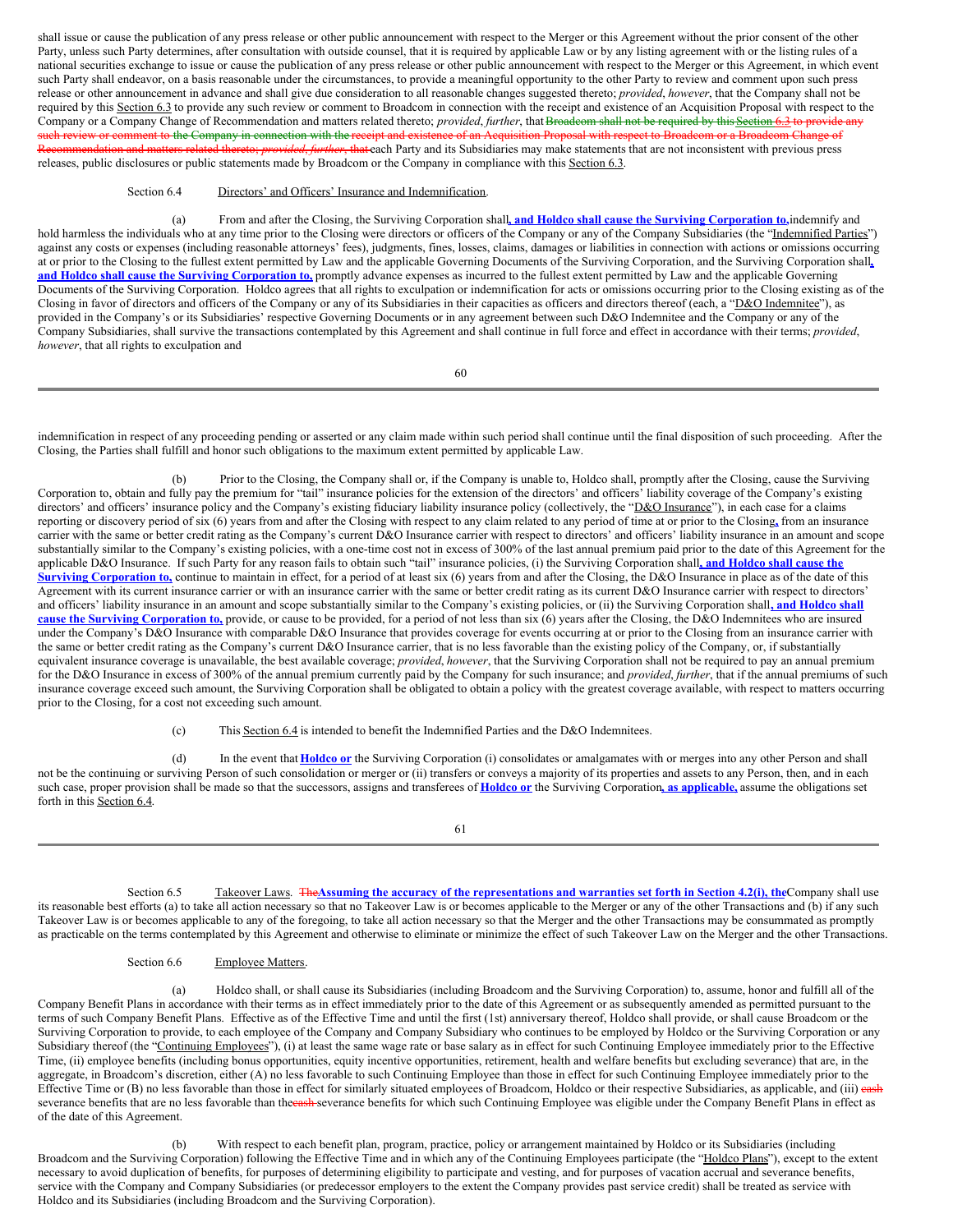(c) Effective as of the Effective Time and thereafter, Holdco shall, and shall cause its Subsidiaries (including Broadcom and the Surviving Corporation) to use commercially reasonable efforts to (i) ensure that no eligibility waiting periods, actively-at-work requirements or pre-existing condition limitations or exclusions shall apply with respect to the Continuing Employees under the applicable health and welfare Holdco Plans (except to the extent applicable under the Company Benefit Plans immediately prior to the Effective Time), (ii) waive any and all evidence of insurability requirements with respect to such Continuing Employees to the extent such evidence of insurability requirements was not applicable to the

Continuing Employees under the Company Benefit Plans immediately prior to the Effective Time, and (iii) credit each Continuing Employee with all deductible payments, out-of-pocket or other co-payments paid by such employee under the Company Benefit Plans prior to the Closing Date during the year in which the Closing occurs for the purpose of determining the extent to which any such employee has satisfied his or her deductible and whether he or she has reached the out-of-pocket maximum under any health and welfare Holdco Plan for such year.

(d) If requested by Broadcom in writing at least ten (10) Business Days prior to the Effective Time, the Company shall cause any 401(k) plan sponsored or maintained by the Company or a Company Subsidiary (collectively, the "Company  $401(k)$  Plan") to be terminated effective as of the day immediately prior to the Effective Time and contingent upon the occurrence of the Closing. In the event that Broadcom requests that the Company 401(k) Plan be terminated, the Continuing Employees shall be eligible to participate, effective as of the Effective Time, in a 401(k) plan sponsored or maintained by Holdco or one of its Subsidiaries (including Broadcom and the Surviving Corporation), taking into account the service crediting provisions set forth in Section 6.6(b). The Company shall provide Broadcom with evidence that the Company 401(k) Plan has been terminated or amended, as applicable, in accordance with this Section 6.6(d); *provided* that prior to amending or terminating the Company 401(k) Plan, the Company shall provide the form and substance of any applicable resolutions or amendments to Broadcom for review and approval (which approval shall not be unreasonably withheld, conditioned or delayed).

(e) Nothing in this Agreement shall confer upon any Continuing Employee any right to continue in the employ or service of Holdco, Broadcom, the Surviving Corporation or any of their affiliates, or shall interfere with or restrict in any way the rights of Holdco, Broadcom, the Surviving Corporation or any of their affiliates, which rights are hereby expressly reserved, to discharge or terminate the services of any Continuing Employee at any time for any reason whatsoever, with or without cause. Notwithstanding any provision in this Agreement to the contrary, nothing in this Section 6.6 shall (i) be deemed or construed to be an amendment or other modification of any Company Benefit Plan or Holdco Plan or (ii) create any third-party rights in or for any current or former employee, director or service provider of the Company or its affiliates (or any beneficiaries or dependents thereof).

Section 6.7 Rule 16b-3. Prior to the Effective Time, the Company and Broadcom shall, as applicable, take all such steps as may be reasonably necessary or advisable hereto to cause any dispositions of Company equity securities (including derivative securities) and acquisitions of Holdco equity securities pursuant to the Transactions contemplated by this Agreement by each individual who is a director or officer of the Company subject to the reporting requirements of Section 16(a) of the Exchange Act with respect to the Company to be exempt under Rule 16b-3 promulgated under the Exchange Act.

Section 6.8 Security Holder Litigation. The Company shall provide Broadcom with prompt written and oral notice of any litigation brought by any stockholder or purported stockholder against the Company, any of its Subsidiaries and/or any of their respective directors relating to the Merger, this Agreement or any of the other Transactions, and shall keep Broadcom informed on a prompt and timely basis with respect to the status

63

thereof. The Company shall give Broadcom the opportunity to participate (at Broadcom's expense) in the defense or settlement of any such litigation, the Company shall reasonably cooperate with Broadcom in conducting the defense or settlement of such litigation, and no such settlement shall be agreed to without Broadcom's prior written consent (such consent not to be unreasonably withheld, conditioned or delayed). In the event of, and to the extent of, any conflict or overlap between the provisions of this Section 6.8 and Section 5.1 or Section 6.2, the provisions of this Section 6.8 shall control.

Section 6.9 Delisting. Each of the Parties agrees to cooperate with the other Parties in taking, or causing to be taken, all actions necessary to delist the Company Common Stock from NASDAQ and terminate its registration under the Exchange Act as soon as practicable after the Effective Time, *provided* that such delisting and termination shall not be effective prior to the Effective Time.

Section 6.10 Director Resignations. The Company shall use its reasonable best efforts to cause to be delivered to Broadcom prior to the Closing Date resignations executed by each director of the Company in office as of immediately prior to the Effective Time and effective upon the Effective Time, and the Company shall cooperate with Broadcom in preparing for the replacement, upon the Effective Time, of directors and officers of the Company Subsidiaries with those persons designated by Broadcom.

Section 6.11 Stock Exchange Listing. The Broadcom Parties shall use their respective reasonable best efforts to cause the Holdco Shares to be issued in connection with the Merger, and Holdco Shares to be reserved for issuance in connection with the exercise of stock options and similar awards as contemplated by this Agreement, to be approved for listing on NASDAQ, subject to official notice of issuance, on or prior to the Closing Date.

Section 6.12 Financing Cooperation.

(a) The Company agrees to, and to cause the Company Subsidiaries to,**use reasonable best efforts to** provide, on a timely basis, such assistance (and to use reasonable best efforts to cause its and their respective officers, employees, consultants and advisors, including legal and accounting advisors, to provide such assistance) in connection with the arrangement of the Financing (which term, for purposes of this Section 6.12, shall include any other debt (including debt securities), equity, or hybrid financing incurred or to be incurred by Holdco, Broadcom or any Broadcom Subsidiary) as is reasonably requested by Broadcom. Without limiting the generality of the foregoing, such assistance and reasonable best efforts in any event shall include **using reasonable best efforts with respect to**:

(i) participation in, and assistance with, the marketing efforts related to the Financing, including the preparation of customary confidential information memoranda, offering memoranda, private placement memoranda, registration statements, prospectuses and the other customary marketing materials and information for delivery to prospective lenders and other investors or participants in the Financing, including estimates, forecasts, projections and other forward-looking financial information regarding the future performance of the Company and the Company Subsidiaries; *provided* **that no private**

#### placement memoranda or prospectuses in relation to high-yield debt or equity securities will be issued by the Company or any of its Subsidiaries;

(ii) participation by senior management and advisors of the Company in, and assistance with, the preparation of rating agency presentations and meetings with rating agencies, roadshows, due diligence sessions, drafting sessions and meetings with prospective lenders and debt investors;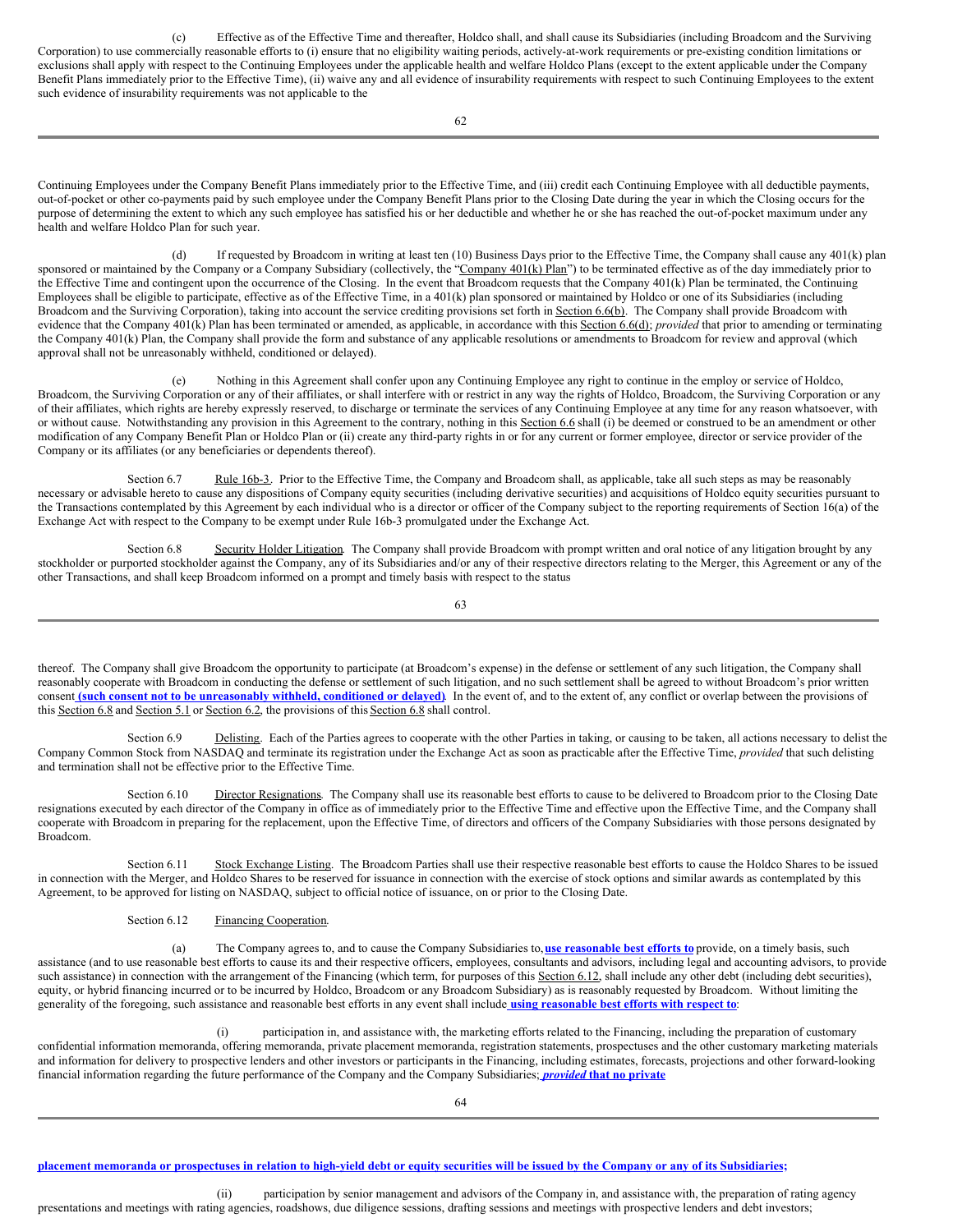(iii) delivery to Broadcom and its Financing Sources as promptly as reasonably practicable of documentation and other information reasonably requested by Broadcom or the Financing Sources with respect to (A) applicable "know-your-customer" and anti-money laundering rules and regulations, including without limitation the PATRIOT Act, and (B) the U.S. Treasury Department's Office of Foreign Assets Control and the FCPA or any other similar Laws (and in any case at least four (4) Business Days prior to the Closing Date, to the extent requested in writing at least nine (9) days prior to the Closing Date);

(iv) delivery to Broadcom and its Financing Sources of (A) audited consolidated balance sheets and related statements of income and cash flows of the Company for each **of the three most recent** fiscal year**years** of the Company **ended** not later than sixty (60) days after the end of such fiscal year, (B) unaudited consolidated balance sheets and related statements of income and cash flows of the Company for each fiscal quarter **ended after the date of its most recent audited financial statements and** not later than forty (40) days after the end of such fiscal quarter (but excluding the fourth quarter of any fiscal year), (C) any other information **reasonably** requested by Broadcom to assist in the preparation of (1) confidential bank information memoranda (including information to assist in the preparation of customary pro forma financial information for use therein and, to the extent necessary, preparation of an additional bank information memorandum that does not include material non-public information) and (2) any preliminary prospectuses, preliminary offering memoranda or preliminary private placement memoranda or registration statements, which, in each case contain all financial statements and other data (including all audited financial statements, all unaudited financial statements (which shall have been reviewed by the independent accountants as provided in Statement on Auditing Standards No. 100) and all information to assist in the preparation of pro forma financial statements prepared in accordance with, or reconciled to, GAAP and prepared in accordance with Regulation S-X under the Securities Act) that the SEC would require in a registered offering of notes, or that would be required to receive customary "comfort" (including "negative assurance" comfort) from Broadcom's independent accountants and the independent accountants for the Company in connection with an offering of unsecured senior notes, and (D) any other information relating to the Company, the Company Subsidiaries or their businesses customary or reasonably necessary in connection with the Financing to the extent reasonably requested by Broadcom; *provided* that (I) Broadcom shall be responsible for the preparation of such pro forma financial statements and pro forma adjustments giving effect to the Transactions and (II) the Company shall not be required to change its fiscal year;

(v) causing its independent auditors to cooperate with the Financing consistent with their customary practice, including by providing customary "comfort letters" (including customary "negative assurances") which the auditors would be prepared to

65

issue at the time of pricing and at closing of any Financing that is in the form of debt securities upon completion of customary procedures and customary assistance with the due diligence activities of Broadcom and the Financing Sources, and customary consents to the inclusion of audit reports in any relevant marketing materials, registration statements, information memoranda, offering memoranda, private placement memoranda, prospectuses and related government filings;

(vi) assisting Broadcom with Broadcom's preparation of pro forma financial information and pro forma financial statements (subject to the proviso set forth in clause (iv) above) and other materials for rating agency presentations, bank information memoranda, offering memoranda, private placement memoranda, registration statements, prospectuses and similar documents used in connection with the Financing and providing customary estimates, financial projections and other forward-looking financial information regarding the future performance of the business of the Company and the Company Subsidiaries to the extent reasonably requested by Broadcom and/or the Financing Sources; provided, for the avoidance of doubt, that the Company shall not be required to provide any information relating to (A) the proposed aggregate amount of debt and equity financing, together with assumed interest rates, dividends (if any) and fees and expenses relating to the incurrence of such debt or equity financing, (B) any post-Closing or pro forma cost savings, synergies, capitalization, ownership or other pro forma adjustments desired to be incorporated into any information used in connection with the Financing, or (C) any financial information related to Broadcom or any of its Subsidiaries (including, for the avoidance of doubt, any pending or completed acquisition or disposition of a subsidiary or business by such issuer or borrower) **or any adjustments that are not directly related to the acquisition of the Company by Broadcom.**

(vii) informing Broadcom if the Company shall have actual knowledge (A) of any facts that would likely require the restatement of any financial statements included in the information required by clause (iv) above for such financial statements to comply with GAAP or (B) that the information provided pursuant to clause (iv) above contains any untrue statement of material fact or omits to state any material fact necessary in order to make the statements contained therein not materially misleading;

(viii) providing**assisting Broadcom in the delivery of** customary bank authorization and representation letters;

(ix) executing and delivering definitive financing documents, including any required guarantees, certificates, management<br>ments<del>, to the extent</del> reasonably requested by Broadcom; representation letters and other documents,

(x) cooperating with Broadcom's legal counsel in connection with any legal opinions that such legal counsel may be required to deliver in connection with the Financing;

66

(xi) using commercial efforts to ensure that any syndication efforts in connection with the Financing benefit materially from the Company's existing lending and investment banking relationships; and

(xii) cooperating with respect to due diligence in connection with the Financing, to the extent customary and reasonable.

(b) The Company hereby consents to the use of all of its and the Company Subsidiaries' logos in connection with the Financing;*provided* that such logos are used solely in a manner that is not intended to or reasonably likely to harm or disparage the Company or the Company Subsidiaries or the reputation or goodwill of the Company or any Company Subsidiary **or any of their respective products, services, offerings or intellectual property rights**.

(c) Notwithstanding any other provision set forth herein or in any other agreement between the Company and Broadcom (or its affiliates), the Company agrees that Broadcom and its affiliates may share customary projections and other non-public information provided pursuant to this Section 6.12 with respect to the Company on a customary basis with its Financing Sources, and that Broadcom, its affiliates and such Financing Sources may share such information with potential Financing Sources in connection with any marketing efforts in connection with the Financing, *provided* that the recipients of such information agree to customary confidentiality arrangements.

Notwithstanding anything to the contrary in this Agreement, none of the Company, any Company Subsidiaries or any of its or their respective directors or officers or other personnel shall be required by this Section 6.12: (i) to take any action or provide any assistance to the extent it would interfere and unreasonably with the ongoing operations of the Company and Company Subsidiaries; or (ii) to enter into any definitive agreement or commitment that would be effective prior to the Closing (other than such management representation letters and authorization letters with respect to information memoranda, authorizing the distribution of information to prospective lenders and placement agents and containing customary representations that such information does not contain a material misstatement or omission, and that the public-side versions of such documents, if any, do not include material non-public information with respect to the Company or its securities for purposes of federal securities laws): (iii) to pass resolutions or consents to approve or authorize the execution of the Financing or the Debt Financing Documents; or (iv) to take any action that would conflict with or violate its organizational documents or any applicable Law or would result in a violation or breach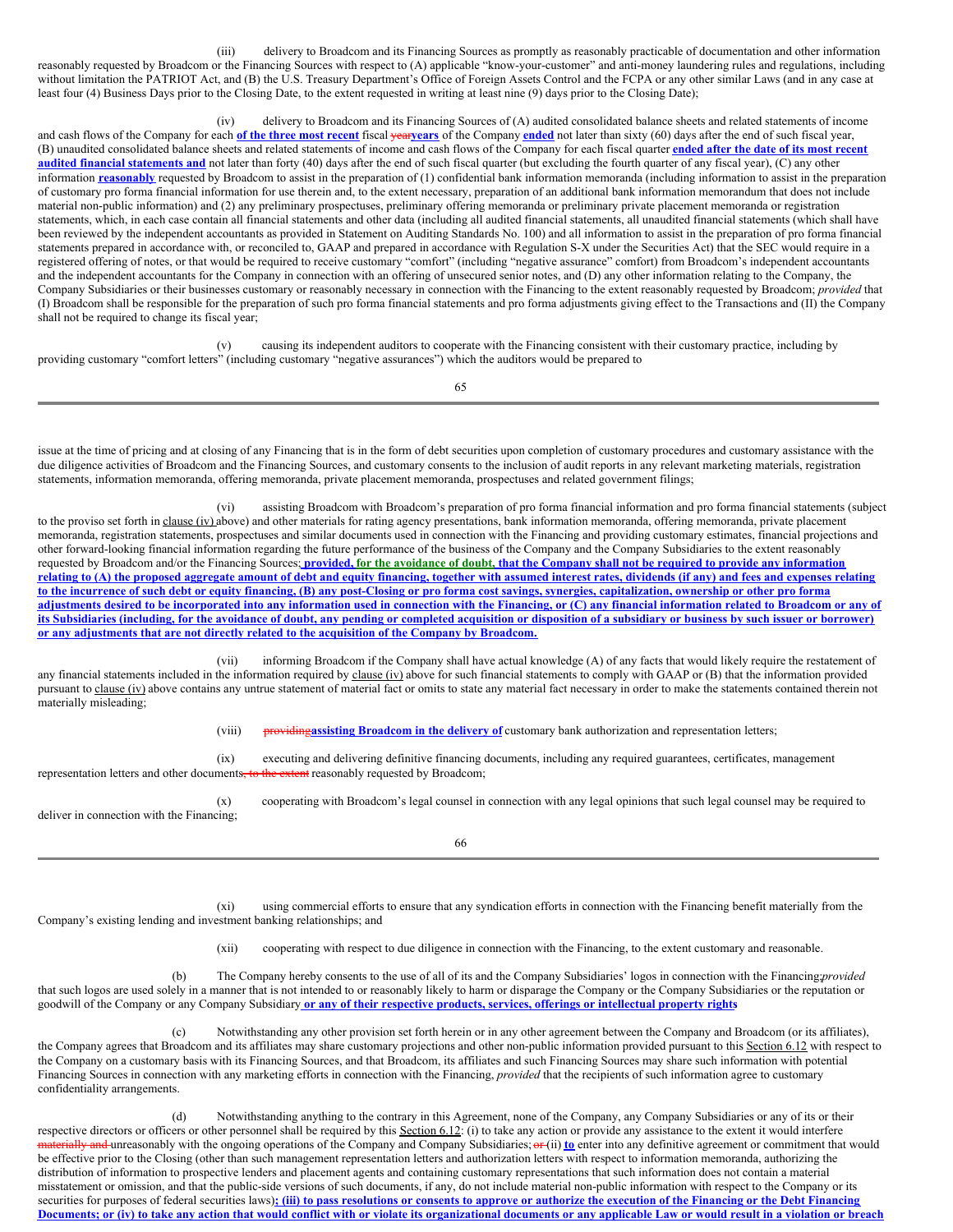of, or default under, any Contract to which the Company or any of its Subsidiaries is a party. Broadcom shall (1) promptly upon request by the Company, reimburse the Company for all reasonable and documented out-of-pocket costs and expenses (including reasonable attorney's fees) incurred by the Company or any Company Subsidiaries in connection with providing the assistance contemplated by this Section 6.12 and (2) indemnify and hold harmless the Company and the Company Subsidiaries and its and their respective directors, officers, personnel and advisors from and against any and all liabilities, losses, damages, claims, costs, expenses (including reasonable attorney's fees), interest, awards, judgments and penalties suffered or incurred by any of them in connection with the Financing or any assistance or activities in connection

therewith, in each case other than to the extent any of the foregoing arises from (I) the bad faith, gross negligence or willful misconduct of, or breach of this Agreement by a Financing Indemnitee or (II) **material misstatements or omissions in** any information provided by the Company or any Company Subsidiaries.

(e) Unless the Nautilus Agreement is terminated, the Company agrees to, and to cause the Company Subsidiaries to, use reasonable best efforts to cause Nautilus and its Subsidiaries to provide, on a timely basis, such assistance (and to use reasonable best efforts to cause its and their respective officers, employees, consultants and advisors, including legal and accounting advisors, to provide such assistance) in connection with the arrangement of the Financing (which term, for purposes of this Section 6.12, shall include any other debt (including debt securities), equity, or hybrid financing incurred or to be incurred by Holdco, Broadcom or any Broadcom Subsidiary) as is reasonably requested by Broadcom, including such assistance as is described in this Section 6.12 but with respect to Nautilus and its Subsidiaries.

(f) At the request of Broadcom or Holdco, subject to applicable Law and the Governing Documents of the Company and the Company Subsidiaries, the Company shall, and shall cause the Company Subsidiaries to, **use reasonable best efforts to** do all things necessary, proper or advisable**reasonably requested by Broadcom** (including by reasonably cooperating with Broadcom or Holdco) to make available (by way of a dividend, a loan, or such other method, in each case as and to the extent requested by Broadcom or Holdco) any cash, cash equivalents and marketable securities (which shall be liquidated for cash at the request of Broadcom or Holdco) of the Company and the Company Subsidiaries, wherever held, for the funding of the consummation of the Transactions, including the amounts payable in connection with the consummation of the Transaction, as close as reasonably practicable but at least one Business Day prior to**subject to and conditioned upon the occurrence** of the Closing-Date.

(g) At the request of Broadcom or Holdco, subject to applicable Law and the Governing Documents of the Company and the Company Subsidiaries, the Company shall, and shall cause the Company Subsidiaries to, use reasonable best efforts to do all things reasonably requested (including by reasonably cooperating with Broadcom or Holdco) to make available (by way of a dividend, a loan, or such other method, in each case as and to the extent requested by Broadcom or Holdco) any cash, cash equivalents and marketable securities (which shall be liquidated for cash at the request of Broadcom or Holdco) of the Company and the Company Subsidiaries, wherever held, for the funding of the consummation of the Transactions, including the amounts payable in connection with the consummation of the Transaction, subject to and conditioned upon the occurrence of the Closing.

(h) Broadcom shall take, or use its reasonable best efforts to cause to be taken, all actions and do, or use its reasonable best efforts to cause to be done, all things necessary to obtain the Financing on or prior to the Closing Date on the terms and conditions set forth in the Debt Commitment Letter, including: (a) maintaining in effect and enforcing the Debt Commitment Letter and complying with its obligations thereunder; (b) participation by senior **management of Broadcom in, and**

assistance with, the preparation of rating agency presentations and meetings with rating agencies; (c) satisfying on a timely basis all conditions to the Financing (including the Financing Conditions) that are within Broadcom's control; (d) negotiating, executing and delivering Debt Financing Documents that reflect the terms contained in the Debt Commitment Letter (including any "market flex" provisions related thereto); (e) enforcing its rights under the Debt Commitment Letter; and (f) drawing the full amount of the Financing, in the event that the conditions set forth in Section 7.1 and Section 7.2 and the Financing Conditions have been satisfied (other than those conditions that by their nature are to be satisfied at the Closing, but subject to the satisfaction or waiver of those conditions at Closing). Broadcom shall promptly notify the Company in writing (A) if there exists any material breach, material default, repudiation, cancellation or termination by any party to the Debt Commitment Letter or the Debt Financing Documents (or any event or circumstance that, with or without notice, lapse of time or both, could reasonably be expected to give rise to any material breach, material default, repudiation, cancellation or termination) of which Broadcom becomes aware, (B) of the receipt by any Broadcom Party (or any Subsidiary thereof) of any written notice or other written communication from any financing source with respect to any (I) actual material breach, default, repudiation, cancellation or termination by any party to the Debt Commitment Letter or the Debt Financing Documents or (II) material dispute or disagreement between Broadcom and any financing source related to the Financing or (C) if for any reason Broadcom believes in good faith that there is a reasonable possibility that it will not be able to obtain all or any portion of the Financing on the terms, in the manner contemplated by the Debt Commitment Letter. As soon as reasonably practicable, (x) Broadcom shall provide any information reasonably requested by the Company relating to any circumstance referred to in clause (A), (B) or (C) of the immediately preceding sentence. Without limiting Broadcom's other obligations under this Section 6.12(h), if a Financing Failure Event occurs Broadcom shall (i) immediately notify the Company of such Financing Failure Event and the reasons therefor, (ii) in consultation with the Company, use its reasonable best efforts to obtain alternative financing from alternative Financing Sources on terms (including conditionality, structure, covenants and pricing) not materially less beneficial in the aggregate to the Company and Broadcom, with lenders reasonably satisfactory to Broadcom, in an amount sufficient to consummate the Transactions (and in no event less than the Required Amount), as promptly as practicable following the occurrence of such event, and (iii) obtain, and when obtained, provide the Company with a copy of, a new financing commitment that provides for such alternative financing. Broadcom shall not, without the Company's prior written consent, agree to any Restricted Commitment Agreement or any amendment or modification to, or any waiver of any provision or remedy under, the Debt Commitment Letter or any Debt Financing Document unless the terms and conditions thereof, as so amended, modified or waived, are in the aggregate at least as favorable to the Company and Broadcom as those contained therein prior to giving effect to such amendment, modification or waiver. Notwithstanding the foregoing, Broadcom may replace or amend the Debt Commitment Letter solely to add lenders, lead arrangers, bookrunners, syndication agents or similar entities that have not executed the Debt Commitment Letter as of the date hereof. Upon any amendment, supplement or **modification of the Debt Commitment Letter or Definitive Financing Documents made in**

compliance with this Section 6.12(h), Broadcom shall provide a copy thereof to the Company and the term "Debt Commitment Letter", or "Definitive Financing Documents" shall mean the Debt Commitment Letter or Definitive Financing Documents, as applicable, as so amended, replaced, supplemented or modified. Broadcom shall keep the Company reasonably informed on a reasonably current basis of the status of its efforts to obtain the Financing, shall provide the Company with all marketing and offering documents related to the Financing and a reasonable period of time in advance of the use of such documents to allow the Company and its counsel to review and comment on such marketing and offering documents and shall provide to the Company copies of the definitive agreements related to **the Financing.**

(i) Broadcom shall have the right to substitute the proceeds of consummated offerings or other incurrences of debt (including unsecured notes) for all or any portion of the Financing by reducing commitments under the Debt Commitment Letter; provided, that to the extent any such debt has a scheduled special or mandatory redemption right, such right is not exercisable prior to the earlier of the consummation of the Transactions on the Closing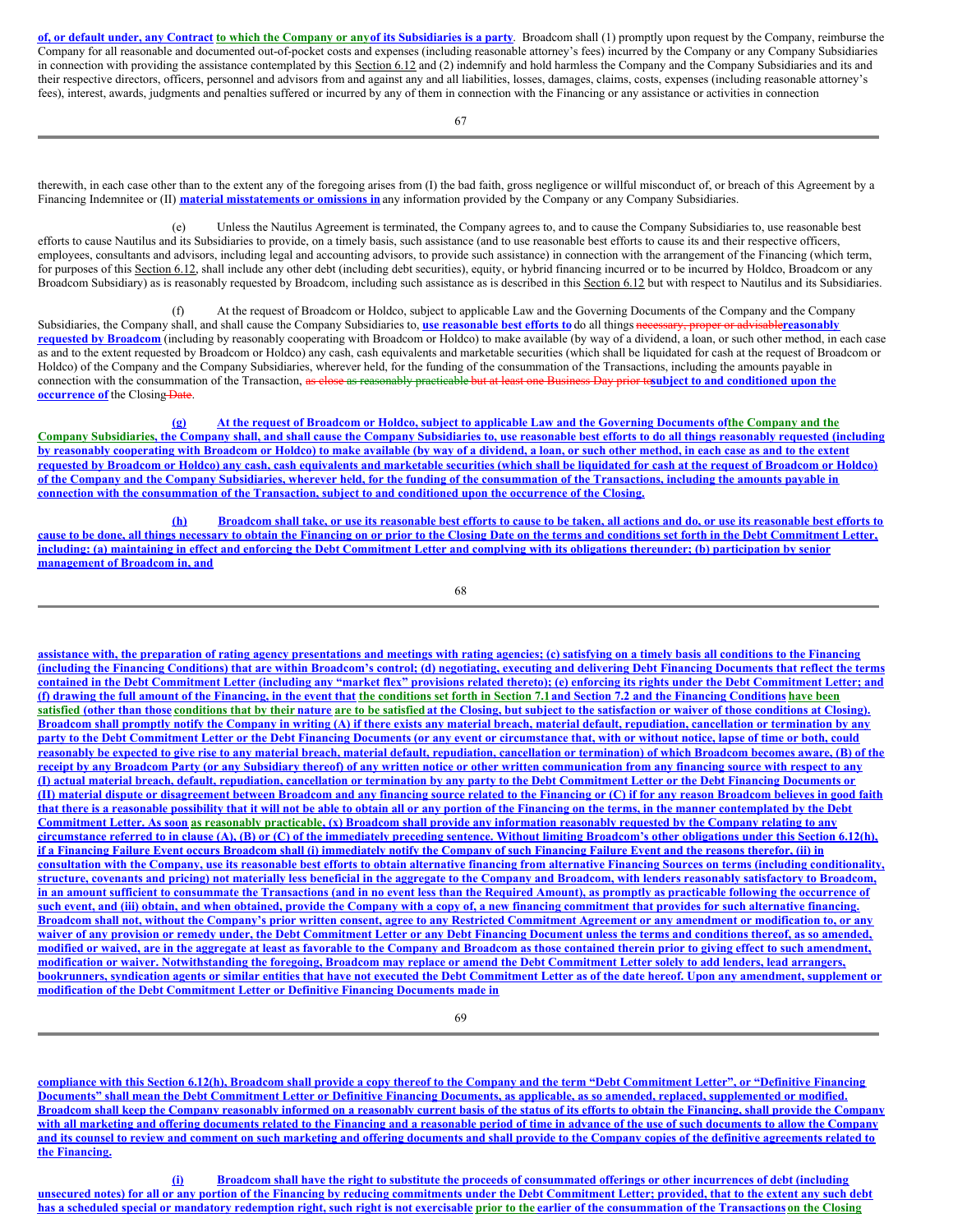Date, the termination of this Agreement or the Outside Date (for the avoidance of doubt as it may be extended pursuant to this Agreement). Further, Broadcom shall have the right to substitute commitments in respect of other debt financing for all or any portion of the Financing from the same and/or alternative bona fide third-party financing sources ("Replacement Financing Sources") so long as (i) all conditions precedent to effectiveness of definitive documentation for such debt financing have been satisfied and the conditions precedent to funding of such debt financing are in the aggregate, in respect of certainty of funding, substantially equivalent to (or more favorable to the Company than) the Financing Conditions, and (ii) prior to funding of any loans thereunder, the commitments in respect of such debt financing are subject to restrictions on assignment which are in the aggregate substantially equivalent to or more favorable to the Company than the corresponding restrictions set forth in the Debt Commitment Letter (any such debt or equity financing which satisfies the foregoing clauses (i) and (ii), the "Replacement Financing"; the definitive documentation for any such Replacement Financing, the "Replacement Financing Documents"). The representations, warranties, covenants and other restrictions of the Broadcom Parties contained in this Agreement with respect to the Financing and the Debt Commitment Letter **shall apply equally to any Replacement Financing and Replacement Financing Documents.**

# Section 6.13 Cooperation as to Certain Indebtedness.

(a) Broadcom or one of its Subsidiaries may, or may direct the Company to (in which case the Company shall**use its reasonable best efforts to**), (i) commence any of the following: (A) one or more offers to purchase any or all notes issued by the Company or any Company Subsidiary (including, if the acquisition of Nautilus has been consummated, Nautilus and its Subsidiaries) (the "Company Notes") for cash (the "Offers to Purchase") and/or (B) one or more offers to exchange any or all Company Notes for securities issued by Broadcom (or its affiliates) (the "Offers to Exchange"), in each case on terms and conditions determined by Broadcom in its sole and absolute discretion; *provided* that the

70

consummation of any such Offers to Purchase or Offers to Exchange shall only become effectivesubstantially concurrently with the Closing**at or after the Effective Time** and shall be funded at such time using consideration provided by Broadcom or its affiliates; or (ii) commence one or more consent solicitations to solicit the consent of the holders of any Company Notes regarding certain proposed amendments to the indentures governing any Company Notes as requested by Broadcom (the "Consent Solicitations" and, together with the Offers to Purchase and Offers to Exchange, if any, the Company Note Offers and Consent Solicitations"). Any Company Note Offers and Consent Solicitations shall be made on such terms and conditions (including price to be paid and conditionality) as are proposed by Broadcom in its sole and absolute discretion; *provided* that, in any event, Broadcom and the Company hereby agree that (x) any such Company Note Offers and Consent Solicitations shall comply with applicable Law and the terms of any indenture governing Company Notes, (y) the terms and conditions of any Company Note Offers and Consent Solicitations shall provide that the closing thereof or the effectiveness of the substantive provisions thereof, as the case may be, shall be contingent upon, or shall only become operative<del>, substantially</del> Hy with upon or after, the Closing, and (z) assuming the requisite consents have been received with respect to the applicable Company Notes, the Company shall execute (or cause to be executed) a supplemental indenture to the indenture governing the Company Notes reflecting the terms of such Consent Solicitation and shall use commercially reasonable efforts to cause the trustee under such indenture to enter into such supplemental indenture; *provided*, that the substantive provisions thereof shall only become operative substantially concurrently with Closing. If at any time prior to the completion of the Company Note Offers and Consent Solicitations, any information should be discovered by the Company or Broadcom that either the Company or Broadcom reasonably believes should be set forth in an amendment or supplement to the documentation relating thereto, so that such documentation shall not contain any untrue statement of a material fact or omit to state any material fact required to be stated therein or necessary in order to make the statements therein, in light of circumstances under which they are made, not misleading, the Party that discovers such information shall promptly notify the other Party, and an appropriate amendment or supplement prepared by Broadcom (or at the direction of Broadcom, the Company) describing such information shall be disseminated to the holders of the applicable Company Notes (which amendment or supplement and dissemination may, at the reasonable direction of Broadcom, take the form of the furnishing or filing of a Current Report on Form 8-K). Concurrent with **(and contingent upon)**the Closing, and in accordance with the terms of any Offer to Purchase or Offer to Exchange, the Company shall accept for purchase or exchange and purchase or exchange the applicable Company Notes properly tendered and not properly withdrawn in any Offer to Purchase or Offer to Exchange using consideration provided by or at the direction of Broadcom. Broadcom hereby covenants and agrees to provide (or cause to be provided) immediately available funds to the Company for the full payment at the Effective Time of the above amounts. At Broadcom's expense, the Company shall provide all cooperation reasonably requested by Broadcom and its affiliates that is necessary or reasonably required in connection with any Company Note Offers and Consent Solicitations, including preparation of one or more offers to purchase or exchange, consent solicitation statements, letters of transmittal and consent and press releases and such other cooperation of the nature described in clauses (i)-(x) of Section 6.12(a); provided that no Company Note Offer and Consent Solicitation shall commence until Broadcom shall have provided the Company with such documentation and a reasonable period of time in

71

advance of commencing the applicable Company Note Offer and Consent Solicitation to allow the Company and its counsel to review and comment on such **documentation**. In connection with the Company Note Offers and Consent Solicitations, Broadcom may select one or more dealer managers, information agents, depositaries and other agents or service providers (which in each case shall be reasonably acceptable to the Company) to assist therewith, and the Company shall enter into customary agreements engaging such parties and cooperate with such parties in performing their roles. It is understood and agreed by the parties hereto that the Company shall not engage any dealer managers, information agents, depositaries and other agents or service providers to provide assistance in connection with any Company Note Offers and Consent Solicitation without the prior written consent of Broadcom. If requested by Broadcom, the Company's legal counsel shall provide all legal opinions required in connection with the transactions contemplated by this Section 6.13(a) to the extent any such legal opinion is required to be delivered on or prior to the Closing Date. Notwithstanding anything set forth in this Section 6.13(a) or Section 6.13(c), in no event shall the Company or its legal counsel be required to give an opinion with respect to a matter that in the opinion of the Company or its legal counsel does not comply with applicable Laws or the applicable Indenture, or an opinion **with respect to financing by Broadcom.**

(b) The Company shall, and shall cause the Company Subsidiaries to, **use reasonable best efforts to** deliver all notices and take all other actions required**reasonably requested by Broadcom** to facilitate the termination of commitments in respect of each of the Company Credit Agreements, repayment in full of all obligations thereunder and release of any Liens securing such obligations and guarantees in connection therewith on the Closing Date (such termination, repayment and releases, the "Existing Credit Facility Terminations"). In furtherance and not in limitation of the foregoing, the Company and the Company Subsidiaries shall use reasonable best efforts to deliver to Broadcom, at least two (2) Business Days prior to the Closing Date, payoff letters with respect to each of the Company Credit Agreements (each, a "Payoff Letter") in form and substance customary for transactions of this type, from the applicable agent on behalf of the Persons to whom such obligations are owed, which Payoff Letter together with any related release documentation shall, among other things, include the payoff amount and provide that Liens (and guarantees), if any, granted in connection therewith relating to the assets, rights and properties of the Company and the Company Subsidiaries securing such obligations and any other obligations secured thereby, shall, upon the payment of the amount set forth in the applicable Payoff Letter at or prior to the Closing, be released and terminated; *provided* that (i) Broadcom shall provide (or cause to be provided) all funds required to effect all such repayments at or immediately prior to the Closing (and subject to the occurrence of the Effective Time) and (ii) in no event shall this Section 6.13(b) require the Company or any of the Company Subsidiaries to (A) cause the Existing Credit Facility Terminations**or the release of** any related liens to be effective until the Closing shall have occurred, (B) pay any fees, incur or reimburse any costs or expenses, or make any payment in connection with the Existing Credit Facility Terminations, prior to the occurrence of the Closing (except to the extent Broadcom promptly reimburses (in the case of ordinary course out-of-pocket costs and expenses) or provides the funding (in all other cases) to the Company or such Company Subsidiary therefor) or (C) incur any liability in connection with the Existing Credit Facility Terminations that is effective prior to the occurrence of the Closing.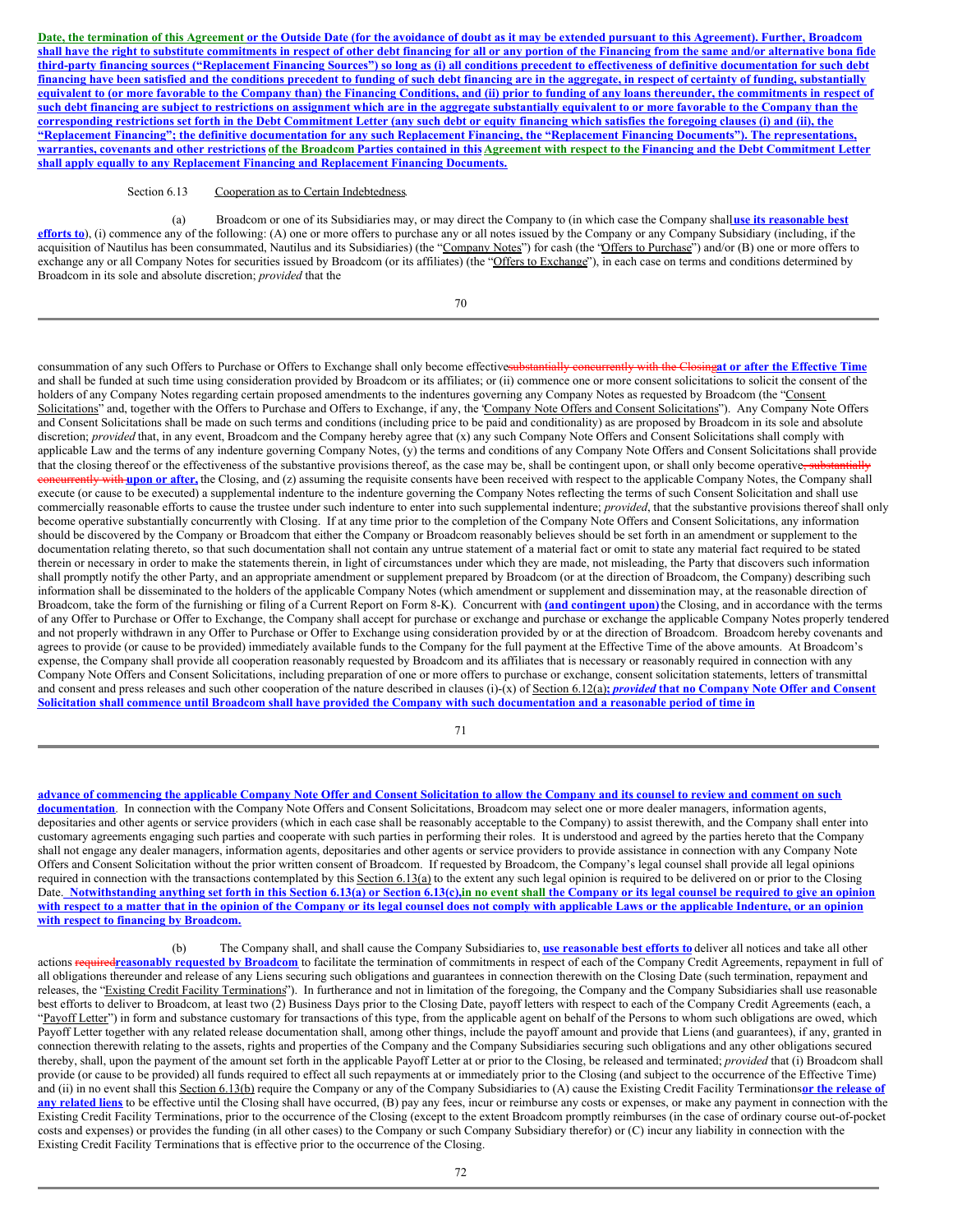(c) Broadcom or one of its Subsidiaries may, or may direct the Company to (in which case the Company shall**use its reasonable best efforts to**), (i) cause the applicable issuer(s) of the Company Notes to issue, in accordance with the terms and conditions of the applicable indenture governing such Company Notes, one or more notices of redemption (including, if and to the extent permitted under the applicable Company Notes and the applicable indenture, any notice to extend the redemption date and/or to rescind and/or re-issue any notice of redemption) to redeem some or all of the outstanding aggregate principal amount of any series of Company Notes (which series of Company Notes and the amount to be redeemed shall be specified in Broadcom's written request) pursuant to the requisite provisions of the applicable indenture governing such Company Notes (the "Company Notes Redemptions"), in order to effect a redemption of such Company Notes on (or at Broadcom's election, following) the Closing Date**Effective Time**; *provided* that any such redemption notice shall provide that the obligation to redeem such Company Notes shall be subject to and is conditioned upon one or more conditions precedent, including, but not limited to, the occurrence of the Closing, and (ii) provide any other cooperation reasonably requested by Broadcom to facilitate the redemption of any Company Notes and/or, if elected by Broadcom, satisfaction and discharge of any Company Notes and the applicable indentures governing such Company Notes effective as of (or at Broadcom's election, following) and conditioned upon the occurrence of the Closing Date (the "Notes Satisfaction and Discharge"), including (A) preparing and delivering any notices, requests, certificates and legal opinions or orders required to be delivered to any trustee under the applicable indentures governing the Company Notes (collectively, the "Redemption Documents") and (B) causing the applicable issuer(s) of the Company Notes to comply with the redemption and satisfaction and discharge provisions of each of the applicable indentures governing such Company Notes to cause the Company Notes Redemption or the Notes Satisfaction and Discharge to occur at (or at Broadcom's election, following) the Effective Time. Broadcom shall have the opportunity to review and comment on the Redemption Documents and the Company shall include any proposed changes thereon that Broadcom reasonably requests. On or prior to any applicable redemption date, or if applicable, date of satisfaction and discharge, Broadcom shall provide, or arrange for its Financing Sources to provide, to the Company and the applicable issuer(s) of the Company Notes to be redeemed or satisfied and discharged, as the case may be, the funds necessary to consummate the Company Notes Redemptions and/or Notes Satisfaction and Discharge (including the payment of all applicable premiums), as applicable, in accordance with the terms of the applicable indentures governing such Company Notes (and in the event of any delay of the anticipated Effective Time, Broadcom shall provide additional funds sufficient to satisfy such Company Notes Redemptions and/or Notes Satisfaction and Discharge, as applicable, as required pursuant to the terms of the applicable indentures governing such Company Notes); *provided* that the provision and release of any such funds shall be subject to the occurrence of the Effective Time.

#### **ARTICLE VII**

#### **CONDITIONS TO CONSUMMATION OF THE MERGER**

Section 7.1 Conditions to Each Party's Obligations to Effect the Merger. The obligations of the Company and the Broadcom Parties to effect the Merger shall be subject

to the satisfaction at or prior to the Closing of each of the following conditions, any and all of which may be waived in writing in whole or in part by both of Broadcom (on behalf of itself and the other Broadcom Parties) and the Company, to the extent permitted by applicable Law:

(a) Shareholder Approvals. (i) The Company Stockholder Approval shall have been obtained and (ii) the Broadcom Shareholder Approval **with respect to the approval of the Redomiciliation** shall have been obtained **at the Broadcom Redomiciliation Meeting**;

(b) Registration Statement. The Form S-4 shall have become effective in accordance with the provisions of the Securities Act and no stop order suspending the effectiveness of the Form S-4 shall have been issued by the SEC and remain in effect and no proceeding to that effect shall have been commenced or threatened that has not been withdrawn;

(c) Adverse Laws or Orders. No Adverse Law or Order shall have occurred or be in effect;

(d) Required Antitrust Clearances. (i) The waiting period (and any extensions thereof) applicable to the consummation of the Merger under the HSR Act shall have expired or otherwise been terminated, (ii) the approvals under the Anti-Monopoly Law of the People's Republic of China, the European Union merger control regulations and the applicable Antitrust Laws of the Republic of India, Japan, the Republic of Korea and Taiwan, in each case with respect to the Merger, shall have been obtained, and (iii) all approvals or clearances set forth on Section 7.1(d) of the Broadcom Disclosure Letter shall have been obtained;<sup>48</sup>

(e) Listing. The Holdco Shares to be issued in the Merger shall have been approved for listing on NASDAQ, subject to official notice of

issuance; and

(f) Redomiciliation. The Redomiciliation shall have become effective in accordance with the Implementation Agreement.

Section 7.2 Conditions to Obligations of the Broadcom Parties. The obligations of the Broadcom Parties to effect the Merger are also subject to the satisfaction or waiver in writing by Broadcom (on behalf of itself and the other Broadcom Parties) at or prior to the Closing of each of the following additional conditions:

(a) Representations and Warranties. (i) The representations and warranties of the Company set forth in the second and third sentences of Section 3.1(a), Section 3.1(b), Section 3.2(c), Section 3.2(d), Section 3.3(a), Section 3.16, Section 3.18 and Section 3.20 shall be true and correct in all material respects as of the date of this Agreement and as of the Closing Date as though made on and as of such date (except that representations and warranties that by their terms speak specifically as of the date of this Agreement or

Any additional approvals to be agreed by the parties following discussion between regulatory counsel. 4**8**

74

another date shall be true and correct in all material respects as of such date), (ii) the representations and warranties set forth inSection 3.2(a) and Section 3.2(b) shall be true and correct in all respects as of the date of this Agreement and as of the Closing Date as though made on and as of such date (except that representations and warranties that by their terms speak specifically as of the date of this Agreement or another date shall be true and correct in all respects as of such date), except, in the case of this clause (ii), for any *de minimis* inaccuracies, (iii) the representation and warranty set forth in Section 3.9(a) shall be true and correct in all respects as of the date of this Agreement and as of the Closing Date as though made on and as of such date, and (iv) each of the other representations and warranties of the Company set forth in this Agreement shall be true and correct as of the date of this Agreement and as of the Closing Date as though made on and as of such date (except that representations and warranties that by their terms speak specifically as of the date of this Agreement or another date shall be true and correct as of such date), except, in the case of this clause (iv), where any failures of any such representations and warranties to be **so** true and correct (without giving effect to any qualification as to materiality or Company Material Adverse Effect contained therein) have not had and would not reasonably be expected to have, individually or in the aggregate, a Company Material Adverse Effect;

(b) Performance of Obligations of the Company. (i) The Company shall have performed or complied with in all material respects the covenants and agreements required to be performed or complied with by it under this Agreement at or prior to the Effective Time, and (ii) the

73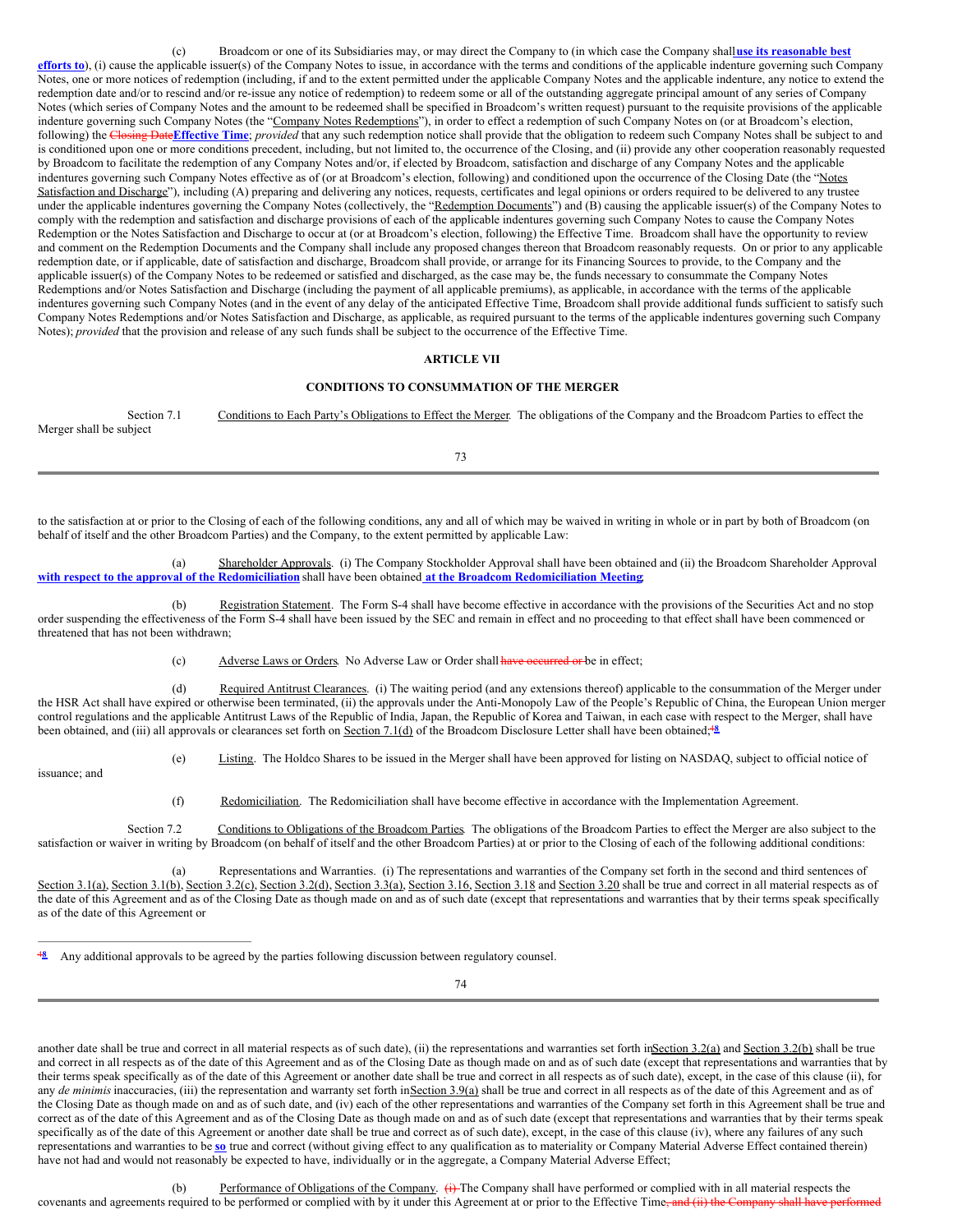(c) No Material Adverse Effect. Since the date of this Agreement, there has not occurred any Effect that has had or would reasonably be expected to have, individually or in the aggregate, a Company Material Adverse Effect; and

(d) Officer Certificate. The Broadcom Parties shall have received a certificate signed by an executive officer of the Company, dated as of the Closing Date, to the effect that the conditions set forth in Section 7.2(a), Section 7.2(b) and Section 7.2(c) have been satisfied.

Section 7.3 Conditions to Obligations of the Company. The obligations of the Company to effect the Merger are also subject to the satisfaction or waiver in writing by the Company at or prior to the Closing of each of the following additional conditions:

(a) Representations and Warranties. (i) The representations and warranties of the Broadcom Parties set forth in the second and third sentences of Section 4.1(a), Section 4.1(b), Section 4.2(d**c**), Section 4.2(e**d**), Section 4.3(a), Section 4.13**4.14** and Section 4.14**4.16** shall be true and correct in all material respects as of the date of this Agreement and as of the Closing Date as though made on and as of such date (except that representations and warranties that by their terms speak specifically as of the date of this Agreement or another date shall be true and correct in all material respects as of such date), (ii) the representations and warranties set forth in Section 4.2(a), Section 4.2(b)**, Section 4.2(e), Section 4.2(f), Section 4.2(g)** and Section 4.2(c**h**) shall be true and correct in all

75

respects as of the date of this Agreement and as of the Closing Date as though made on and as of such date (except that representations and warranties that by their terms speak specifically as of the date of this Agreement or another date shall be true and correct in all respects as of such date), except, in the case of this clause (ii), for any *de minimis* inaccuracies, (iii) the representation and warranty set forth inSection 4.8(a) shall be true and correct in all respects as of the date of this Agreement and as of the Closing Date as though made on and as of such date, and (iv) each of the other representations and warranties of the Broadcom Parties set forth in this Agreement shall be true and correct as of the date of this Agreement and as of the Closing Date as though made on and as of such date (except that representations and warranties that by their terms speak specifically as of the date of this Agreement or another date shall be true and correct as of such date), except, in the case of this clause (iv), where any failures of any such representations and warranties to be **so** true and correct (without giving effect to any qualification as to materiality or Broadcom Material Adverse Effect contained therein) have not had and would not reasonably be expected to have, individually or in the aggregate, a Broadcom Material Adverse Effect;

(b) Performance of Obligations of the Broadcom Parties. The Broadcom Parties shall have performed or complied with in all material respects the covenants and agreements required to be performed or complied with by them under this Agreement at or prior to the Effective Time;

(c) No Material Adverse Effect. Since the date of this Agreement, there has not occurred any Effect that has had or would reasonably be expected to have, individually or in the aggregate, a Broadcom Material Adverse Effect; and

(d) Officer Certificate. The Company shall have received a certificate signed by an executive officer of Broadcom, dated as of the Closing Date, to the effect that the conditions set forth in Section 7.3(a), Section 7.3(b) and Section 7.3(c) have been satisfied.

# **ARTICLE VIII**

#### **TERMINATION**

Section 8.1 Termination. This Agreement may be terminated and any of the Transactions may be abandoned (except as otherwise provided below, whether before or after receipt of the Company Stockholder Approval or the Broadcom Shareholder Approval, as applicable) as follows (with any termination by Broadcom also being an effective termination by any of the other Broadcom Parties):

(a) by mutual written consent of Broadcom and the Company;

(b) by either Broadcom or the Company, if the Effective Time shall not have occurred by midnight, Eastern Time, at the end of the day on [date to be inserted that is 12 months after signing], 2019 (as such date may be extended pursuant to this Section 8.1(b) or by the written consent of both Broadcom and the Company, the "Outside Date"); provided that (i) if if at the then-applicable Outside Date the conditions set forth in Section 7.1(c) (but only if the Adverse Law or Order **was enacted, promulgated or issued under**

76

Antitrust Laws) or Section 7.1(d) shall not have been satisfied or waived as of the Outside Date but all other conditions set forth inArticle VII shall have been satisfied or waived as of the Outside Date (other than the conditions that by their terms are to be satisfied by action to be taken on **or in connection with** the Closing Date, but provided that such conditions shall then be capable of being satisfied if the Closing were to take place on such date), then the Outside Date shall be automatically extended until the date that is ninety (90) days following the initial then-applicable Outside Date<del>, and (ii) if at the end of such ninety (90)-day period, the conditions set forth in</del> Section 7.1(e) (but only if the Adverse Law or Order was enacted, promulgated or issued under Antitrust Laws) or Section 7.1(d) shall not have been satisfied or waived but all other conditions set forth in Article VII shall have been satisfied or waived as of such date (other than the conditions that by their terms are to be satisfied by action to be taken on the Closing Date, but provided that such conditions shall then be capable of being satisfied if the Closing were to take place on such date)**;**,*provided***, that** the Outside Date shall be automatically not be extended for one additional ninety (90)-day periodbeyond the date that is 360 days following the initial Outside Date provided, *h h h*<sup>*further*, that the right to terminate this Agreement pursuant to this Section 8.1(b) shall not be available to any Party seeking to terminate if such Party has breached</sup> any of its representations, warranties, covenants or agreements contained in this Agreement and such breach proximately caused the failure of the Effective Time to occur by the Outside Date;

(c) by either Broadcom or the Company, if an Adverse Law or Order shall have occurred or shall have become effective and, in each case, shall have become final and non-appealable; *provided*, *however*, that the right to terminate this Agreement pursuant to this Section 8.1(c) shall not be available to any Party seeking to terminate if such Party has breached any of its representations, warranties, covenants or agreements contained in this Agreement and such breach proximately caused such Adverse Law or Order to occur or become effective;

by Broadcom, if the Company shall have breached or failed to perform any of its representations, warranties, covenants or agreements set forth in this Agreement, or if any representation or warranty of the Company shall have become untrue, which breach or failure to perform or to be true (i) would result in the failure of any of the conditions set forth in Section 7.2(a) or Section 7.2(b) to be satisfied and (ii) cannot be cured by the Outside Date or, if curable prior to the Outside Date, has not been cured by the earlier of (A) the Outside Date and (B) thirty (30) days after the delivery of written notice by Broadcom to the Company of such breach, failure to perform or failure to be true; *provided, however*, that Broadcom shall not have the right to terminate this Agreement pursuant to this Section 8.1(d) if the Broadcom Parties are then in material breach of any of their representations, warranties, covenants or agreements set forth in this Agreement in a manner that would result in the **failure of the conditions set forth in Section 7.3(a) or Section 7.3(b) to be satisfied**;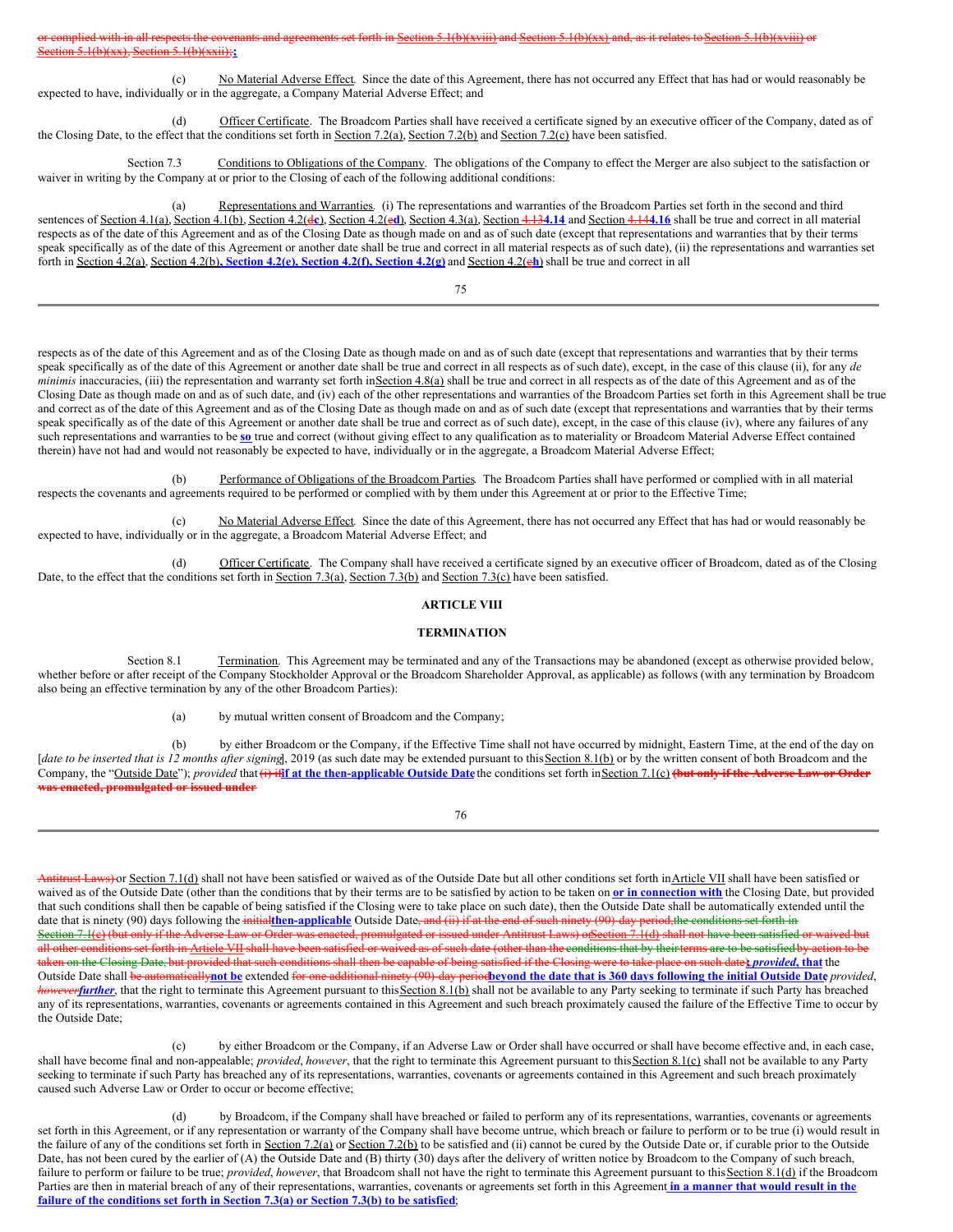(e) by the Company, if the Broadcom Parties shall have breached or failed to perform any of their representations, warranties, covenants or agreements set forth in this Agreement, or if any representation or warranty of the Broadcom Parties shall have become untrue, which breach or failure to perform or to be true (i) would result in the failure

77

of any of the conditions set forth in Section 7.3(a) or Section 7.3(b) to be satisfied and (ii) cannot be cured by the Outside Date or, if curable prior to the Outside Date, has not been cured by the earlier of (A) the Outside Date and (B) thirty (30) days after the delivery of written notice by the Company to the Broadcom Parties of such breach, failure to perform or failure to be true; *provided*, *however*, that the Company shall not have the right to terminate this Agreement pursuant to thisSection 8.1(e) if the Company is then in material breach of any of its representations, warranties, covenants or agreements set forth in this Agreement in a manner that would result in the failure of the **conditions set forth in Section 7.2(a) or Section 7.2(b) to be satisfied**;

(f) by Broadcom, if, prior to the receipt of the Company Stockholder Approval, a Company Change of Recommendation has occurred;

(g) by the Company, if, prior to receipt of the Broadcom Shareholder Approval, a Broadcom Change of Recommendation has occurred;

(h) by Broadcom, if the Company Stockholder Approval shall not have been obtained at the Company Meeting or at any adjournment or postponement thereof, in each case at which a vote on such approval was taken; *provided*, *however*, that Broadcom shall not have the right to terminate this Agreement pursuant to this Section 8.1(h) after the Company Stockholder Approval has been obtained;

(i) by the Company, if (A) the applicable Broadcom Shareholder Approval **with respect to the Redomiciliation** shall not have been obtained at the **Broadcom Special Meeting or the** Broadcom Redomiciliation Meeting, or at an leeting or the Broadcom Redomiciliation Meeting, or at any adjournment or postponement thereof, in each case at which a vote on such applicable approval was taken or (B) the Broadcom Shareholder Approvals **Approval with respect to the Redomiciliation** shall not have been obtained **at the Broadcom Redomiciliation Meeting** prior to August 1, 2018; *provided*, *however*, that the Company shall not have the right to terminate this Agreement (1) pursuant toSection 8.1(i) (B) if the Company has breached any of its representations, warranties, **or** covenants or agreements contained in this Agreement**Section 3.11 or Section 5.4** and such breach proximately caused the failure of the Broadcom Shareholder ApprovalsApproval with respect to the Redomiciliation to be obtained at the Broadcom Redomiciliation **Meeting** prior to August 1, 2018 and (2) pursuant to thisSection 8.1(i) after the Broadcom Shareholder Approvals**Approval with respect to the Redomiciliation** have been obtained **at the Broadcom Redomiciliation Meeting**;

(j) by the Company, at any time prior to the receipt of the Company Stockholder Approval, in order to enter into a definitive Acquisition Agreement providing for a Superior Proposal in accordance with Section 5.3(b)(iv) (it being understood that the Company shall enter into a definitive Acquisition Agreement with respect to the Superior Proposal substantially concurrently with the termination of this Agreement); *provided* that the Company Termination Fee shall be paid pursuant to Section 8.2(b)(iii) prior to or concurrently with the termination of this Agreement by the Company pursuant to this Section 8.1(j); or

 $\frac{1}{\pi}$  by Broadcom Stockholder Stockholder Approximation Acquisition Acquisition Acquisition Acquisition Acquisition Acquisition Acquisition Acquisition Acquisition Acquisition Acquisition Acquisition Acquisition Agree providing for a

78

Superior Proposal in accordance with Section 5.3(b)(iv) (it being understood that Broadcom shall enter into a definitive Acquisition Agreement with respect to the Superior Proposal substantially concurrently with the termination of this Agreement); *provided* that the Broadcom Termination Fee shall be paid pursuant toSection 8.2(c)(iii) prior to or concurrently with the termination of this Agreement by Broadcom pursuant to this Section 8.1(k).

#### **(k) by the Company, if the Redomiciliation has not been completed by November 17, 2018; or**

(1) by the Company, if the Company Stockholder Approval shall not have been obtained at the Company Meeting or at any adjournment or postponement thereof, in each case at which a vote on such approval was taken; provided, however, that the Company shall not have the right to **terminate this Agreement pursuant to Section 8.1(l) if the Company has materially breached Section 5.4;**

Section 8.2 Effect of Termination.

(a) In the event of the valid termination of this Agreement as provided in Section 8.1, written notice thereof shall forthwith be given to the other Party or Parties specifying the provision hereof pursuant to which such termination is made, and this Agreement shall forthwith become null and void, and there shall be no liability on the part of any Party, except that the Confidentiality Agreement, the last sentence of Section 6.12(d), this Section 8.2, Section 9.3 through Section 9.13 and Section 9.15 shall survive such termination; *provided, however*, that nothing herein shall relieve any Party from liability for fraud or a Willful Breach of its representations, warranties, covenants or agreements set forth in this Agreement prior to such termination.

#### (b) Company Termination Fee.

(i) If (A) an Acquisition Proposal (or intention to make an Acquisition Proposal) with respect to the Company shall have been communicated to the Company Board of Directors or publicly disclosed and, in the case of termination pursuant to Section 8.1(h) **or Section 8.1(l)**, not publicly withdrawn at least five (5) Business Days prior to the date of the Company Meeting, (B) Broadcom or the Company terminates this Agreement pursuant to Section 8.1(b**) (prior to receipt** of the Company Stockholder Approval) or Section 8.1(I) or Broadcom terminates this Agreement pursuant to Section 8.1(d) or Section 8.1(h) and (C) before the date that is twelve (12) months after the date of such termination, the Company or a Company Subsidiary consummates a transaction described in the definition of "Acquisition Proposal" or enters into an Acquisition Agreement, then the Company shall, on the earlier of the date such transaction is consummated or any such Acquisition Agreement is entered into, pay or cause to be paid to Broadcom a fee of \$3,600,000,000 in cash (the "Company Termination Fee"). Solely for purposes of this Section 8.2(b)(i), the term "Acquisition Proposal" shall have the meaning assigned to such term in Section 9.5, except that all references to "20%" therein shall be deemed to be references to "50%".

(ii) If Broadcom terminates this Agreement pursuant to Section 8.1(f), within two  $(2)$  Business Days after such termination the Company shall pay or cause to be paid to Broadcom the Company Termination Fee.

(iii) If the Company terminates this Agreement pursuant to Section 8.1(j), prior to or concurrently with such termination the Company shall pay or cause to be paid to Broadcom the Company Termination Fee.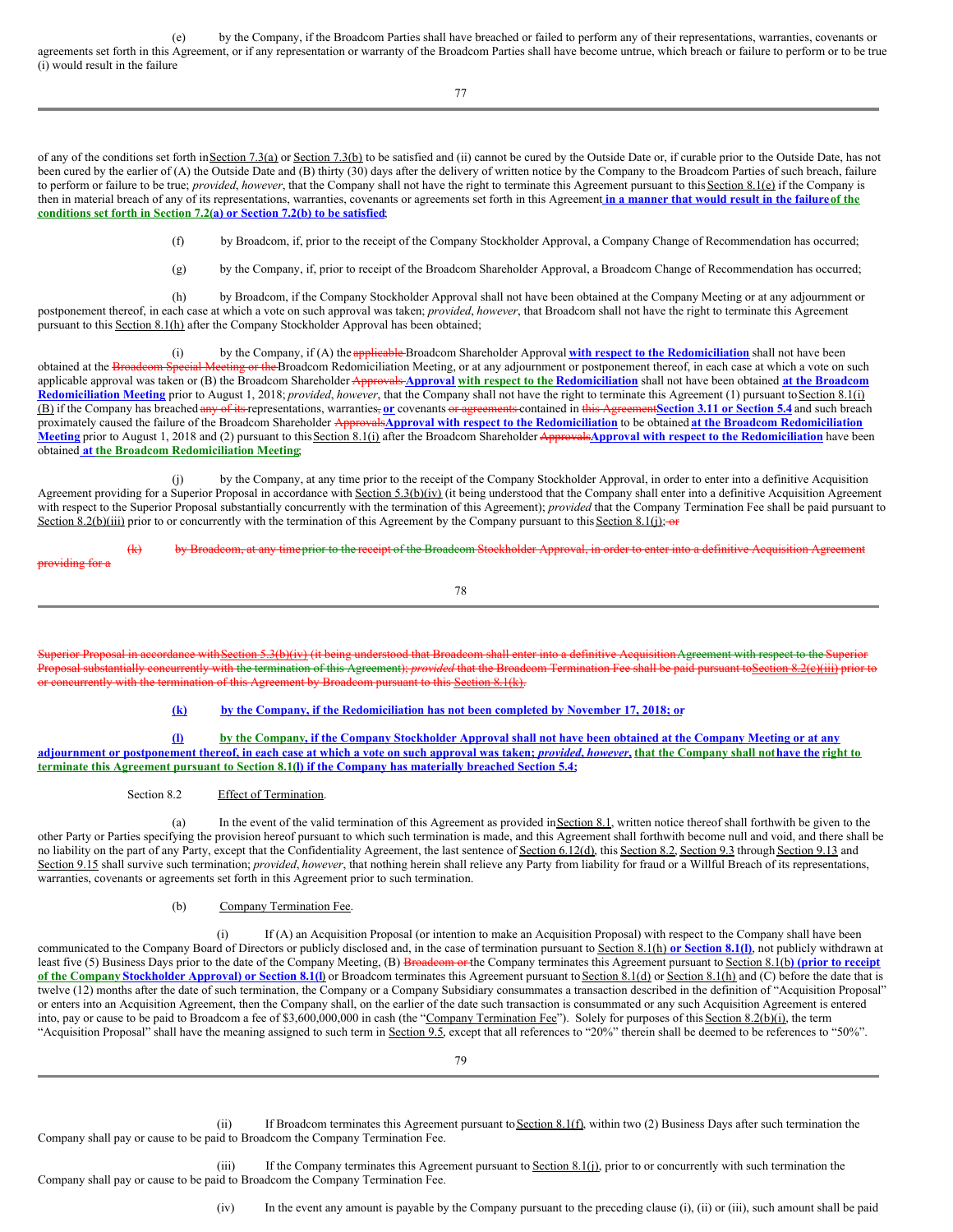by wire transfer of immediately available funds to an account designated in writing by Broadcom. For the avoidance of doubt and notwithstanding anything herein to the contrary, in no event shall the Company be obligated to pay the Company Termination Fee on more than one occasion.

#### **Broadcom Termination Fee.**

(i) If (A) an Acquisition Proposal (or intention to make an Acquisition Proposal) with respect to Broadcom shall have been communicated deom Board of Directors or publicly disclosed and, in the case of termination pursuant to <u>Section 8.1(i)</u>, not publicly withdrawn at least five (5) Business Days ior to the date of the Broadcom Special Meeting or the Broadcom Redomiciliation Meeting (as applicable), (B) Broadcom or the Company terminates this Agreement Section 8.1(b) or the Company terminates this Agreement pursuant to <u>Section 8.1(e)</u> or <u>Section 8.1(i)</u> and (C) before the date that is twelve (12) months after th termination, Broadcom or a Broadcom Subsidiary consummates a transaction described in the definition of "Acquisition Proposal" or enters into an Acquisition ent, then Broadcom shall, on the earlier of the date such transaction is consummated or any such Acquisition Agreement is entered into, pay or cause to be paid to the 3,600,000,000 in cash (the "Broadcom Termination Fee"). Solely for purposes of this Section 8.2(c)(i), the term "Acquisition Proposal" to such term in <u>Section 9.5,</u> except that all references to "20%" therein shall be deemed to be references to "50%".

 $(i)$  If the Company terminates this Agreement pursuant to Section 8.1(g), within two (2) Business Days after such termination, Broadcom paid to the Company the Broadcom Termination Fee.

(iii) If Broadcom terminates this Agreement pursuant to Section 8.1(k), prior to or concurrently with such termination Broadcom shall pay the Broadcom Termination Fee.

(iv) In the event any amount is payable pursuant to the preceding clause (i), (ii) or (iii), such amount shall be paid by wire transfer of signated in writing by the Company. For the avoidance of doubt and notwithstanding anything herein to the contrary, in 1 shall Broadcom be obligated to pay the Broadcom Termination Fee on more than one occasion.

80

(dc) Broadcom Additional Termination Fee. If this Agreement is terminated (i) by the Company or Broadcom pursuant to a result of a final, non-appealable Adverse Law or Order that was enacted, promulgated or issuedunder applicable Antitrust Laws, or (ii) by the orfor any reason other than by Broadcom pursuant to Section 8.1(b) and all conditions set forth in Section 7.1 and Section 7.2 have been satisfied (other than the ct forth in <u>Section 7.1(e)</u> (but only if such unsatisfied condition resulted from an Adverse Law or Order enacted, promulgated or issued under applicable Antitru s), Section 7.1(d) and Section 7.2(d) (so long as such condition is then capable of being satisfied if the date of such termination were deemed to be the Closing Date)) at the time this Agreement is so terminatedd) or Section 8.1(h), or by the Company pursuant to Section 8.1(j), then Broadcom will, within two (2) Business Days following any such termination, pay or cause to be paid to the Company a fee of \$8,000,000,000<sup>1</sup>.<sup>1</sup> in cash (the "Additional Broadcom Termination Fee") by wire transfer of immediately available funds to an account designated in writing by the Company; *provided*, *however*, Broadcom shall not be obligated to pay the Additional Termination Fee if (x) the Company's breach of any of its representations, warranties, covenants or agreements under this Agreement proximately caused the failure to satisfy any of the eonditions set forth in Section 7.1(c) (to the extent related to an Adverse Law or Order enacted, promulgated or issued under applicable Antitrust Laws) of ection 7.1(d) or caused the enactment, promulgation or issuance of the applicable Adverse Law or Order or (y) at the time of such termination, Broadcom was entitled to terminate this Agreement pursuant to Section 8.1(d). For the avoidance of doubt **and notwithstanding anything herein to the contrary**, in no event shall Broadcom be obligated to pay the Additional**Broadcom** Termination Fee on more than one occasion.

(ed) Other. Each of the Parties acknowledges that the agreements contained in this Section 8.2 are an integral part of the Transactions and that (i) the Company Termination Fee is not a penalty, but rather is a reasonable amount that will compensate the Broadcom Parties in the circumstances in which such fee is payable for the efforts and resources expended and opportunities foregone while negotiating this Agreement and in reliance on this Agreement and on the expectation of the consummation of the Transactions, and (ii) none of the Broadcom Termination Fee or the Additional Termination Fee is **not** a penalty, but rather each is a reasonable amount that will compensate the Company in the circumstances in which such fee is payable for the efforts and resources expended and opportunities foregone while negotiating this Agreement and in reliance on this Agreement and on the expectation of the consummation of the Transactions<del>, each of which amounts would otherwise be impossible to</del> eulate with precision. If either the Company or Broadcom fails to pay all amounts due to the other Party under this Section 8.2 on the dates specified herein, then either the Company or Broadcom, as applicable, shall pay all costs and expenses (including legal fees and expenses) incurred by such other Party in connection with any action or proceeding (including the filing of any lawsuit) taken by it to collect such unpaid amounts, together with interest on such unpaid amounts at the prime lending rate prevailing at such time, as published in *The Wall Street Journal*, from the date such amounts were required to be paid until the date actually received by such other Party. Notwithstanding anything to the contrary

#### **To equal 9% of the Company's enterprise value (post-Nautilus closing). 9**

81

in this Agreement, (A) in no event shall Broadcom be obligated to pay both the Broadcom Termination Fee and the Additional Termination Fee and (B)except in the case of fraud or Willful Breach **by the paying Party**, (I**A**) upon payment of the Company Termination Fee pursuant to thisSection 8.2, none of the Company, any of the Company Subsidiaries or any of their respective former, current or future officers, directors, partners, shareholders, managers, members, affiliates or agents shall have any further liability or obligation relating to or arising out of this Agreement or the Transactions and (HB) upon payment of the Broadcom Termination Fee or the Additional Termination Fee pursuant to this Section 8.2, none of the Broadcom Parties, any of the Broadcom Subsidiaries or any of their respective former, current or future officers, directors, partners, shareholders, managers, members, affiliates or agents shall have any further liability or obligation relating to or arising out of this Agreement or the Transactions.

#### **ARTICLE IX**

#### **MISCELLANEOUS**

#### Section 9.1 Amendment and Modification; Waiver.

(a) Subject to applicable Law, this Agreement may**only** be amended, modified and supplemented, whether before or after receipt of the Company Stockholder Approval or the Broadcom Shareholder Approval, as applicable, by written agreement of the Parties; *provided*, *however*, that after the receipt of the Company Stockholder Approval or the Broadcom Shareholder Approval, as applicable, no amendment shall be made which by Law requires further approval by such stockholders or shareholders, as applicable, without obtaining such further approval. This Agreement may not be amended, modified and supplemented except by an instrument in writing signed on behalf of each of the Parties.

(b) At any time and from time to time prior to the Effective Time, either the Company, on one hand, or Broadcom (on behalf of itself and the other Broadcom Parties), on the other hand, may, to the extent legally permitted and except as otherwise set forth herein, (i) extend the time for the performance of any of the obligations or other acts of the other Party, (ii) waive any inaccuracies in the representations and warranties made by the other Party, and (iii) waive compliance with any of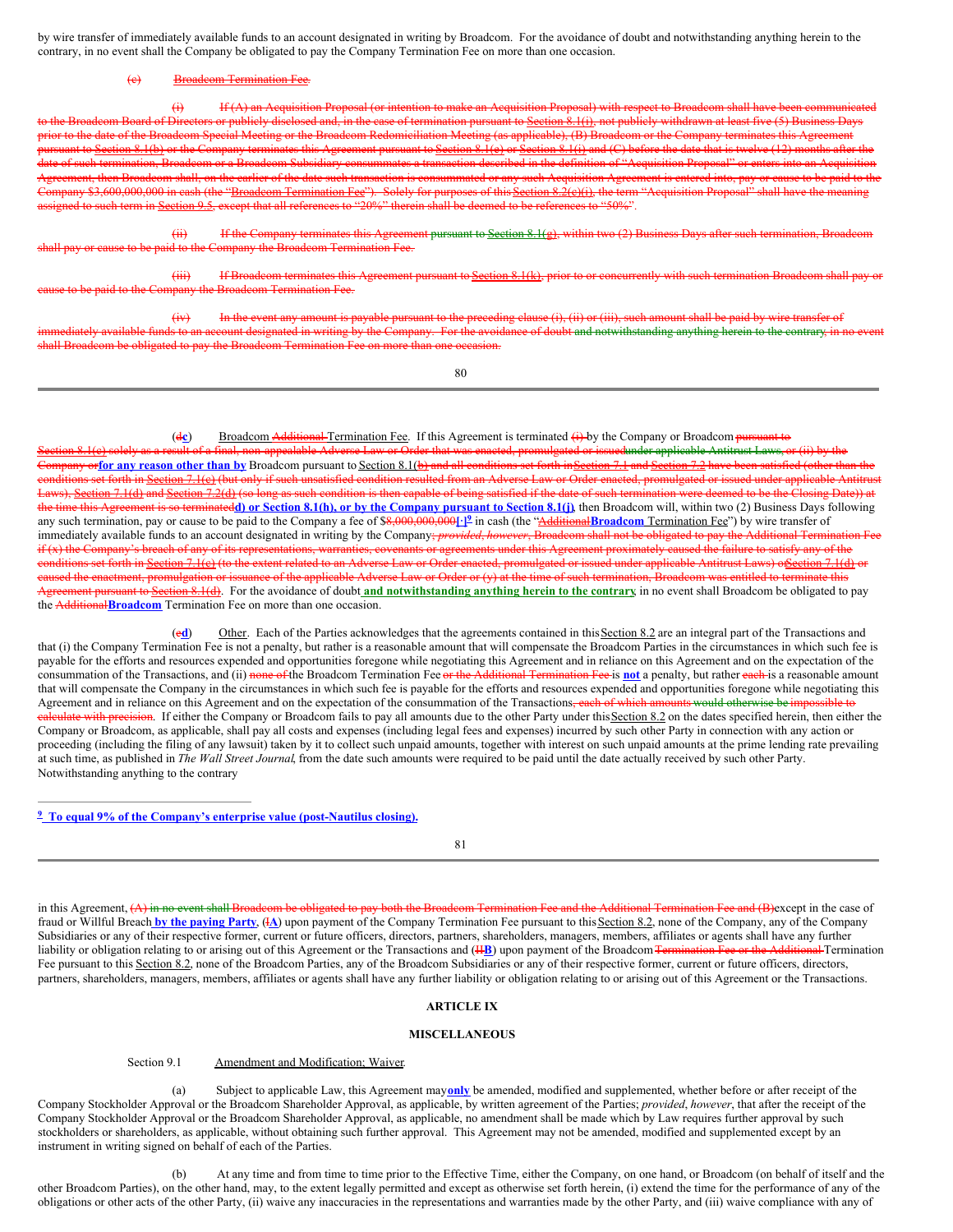the agreements by the other Party, in each case with respect to the terms contained in this Agreement Any agreement on the part of any Party to any such extension or waiver shall be valid only if set forth in an instrument in writing signed on behalf of such Party. Any delay in exercising any right under this Agreement shall not constitute a waiver of such right.

(c) Notwithstanding anything to the contrary contained herein, this Section 9.1(c), Section 9.9(b), Section 9.11(a)(2), Section 9.11(b)(2), Section 9.12 and Section 9.15 may not be amended, supplemented, waived or otherwise modified in a manner materially adverse to the Financing Sources in their capacities as such without the prior written consent of the Financing Sources **(which shall not be unreasonably withheld, conditioned or delayed)**.

82

Section 9.2 Non-Survival of Representations and Warranties. None of the representations and warranties in this Agreement or in any schedule, instrument or other document delivered pursuant to this Agreement shall survive the Effective Time. This**;** *provided***, that this**Section 9.2 shall not limit any covenant or agreement of the Parties which by its terms contemplates performance after the Effective Time.

Section 9.3 Expenses. Except as otherwise expressly provided in this Agreement, all expenses incurred in connection with this Agreement and the Transactions shall be paid by the Party incurring such expenses.

Section 9.4 Notices. All notices and other communications hereunder shall be in writing and shall be deemed given if delivered personally (notice deemed given upon receipt), delivered through electronic mail (notice deemed given upon confirmation of receipt) or sent by a nationally recognized overnight courier service, such as Federal Express (notice shall be deemed to be given upon receipt of proof of delivery), to the Parties at the following addresses (or at such other address for a Party as shall be specified by like notice):

if to any Broadcom Party, to:

Broadcom Limited 1320 Ridder Park Drive San Jose, CA 95131<br>Attention: Ma Mark Brazeal, Chief Legal Officer Email: mark.brazeal@broadcom.com

with a copy to (which shall not constitute notice):

Wachtell, Lipton, Rosen & Katz 51 West 52nd Street New York, New York 10019<br>Attention: Adam O Eu Adam O. Emmerich David C. Karp Ronald C. Chen Email: aoemmerich@wlrk.com dckarp@wlrk.com rcchen@wlrk.com

and

if to the Company, to:

Qualcomm Incorporated 5775 Morehouse Drive, N-520I San Diego, California 92121 Attention: Donald J. Rosenberg, General Counsel<br>Email: djr@qualcomm.com djr@qualcomm.com

83

with a copy to (which shall not constitute notice):

**Paul, Weiss, Rifkind, Wharton & Garrison LLP 1285 Avenue of the Americas New York, NY 10019**  $H$  $\ddot{\bm{\mathsf{H}}}$  $\mathsf{H}$ Attention: [·]**Scott A. Barshay Steven J. Williams David M. Klein** Email:  $\leftarrow$ **Sbarshay@paulweiss.com swilliams@paulweiss.com dklein@paulweiss.com**

Section 9.5 Certain Definitions. For the purposes of this Agreement, the term:

"*Acquisition Proposal*" means any proposal, offer, inquiry or indication of interest relating to (a) a merger, joint venture, partnership, consolidation, dissolution, liquidation, tender offer, recapitalization, reorganization, spin-off, share exchange, business combination or similar transaction involving the Company or Broadcom, as applicable, or any of their respective Subsidiaries or (b) any acquisition by any Person or group of securities or assets of the Company or Broadcom, as applicable, or any of their respective Subsidiaries, that, in the case of clause (a) or (b), if consummated would result in any Person (or the stockholders or other equity interest holders of such Person) or "group" (as defined pursuant to Section 13(d) of the Exchange Act) becoming the beneficial owner of, directly or indirectly, in one or a series of related transactions, more than 20% of the total voting power of any class of equity securities of the Company or Broadcom (or of the surviving parent entity in such transaction), as applicable, or more than 20% of the consolidated net revenues, net income or total assets (it being understood that assets include equity securities of Subsidiaries) of the Company or Broadcom, as applicable, in each case other than the transactions contemplated by this Agreement.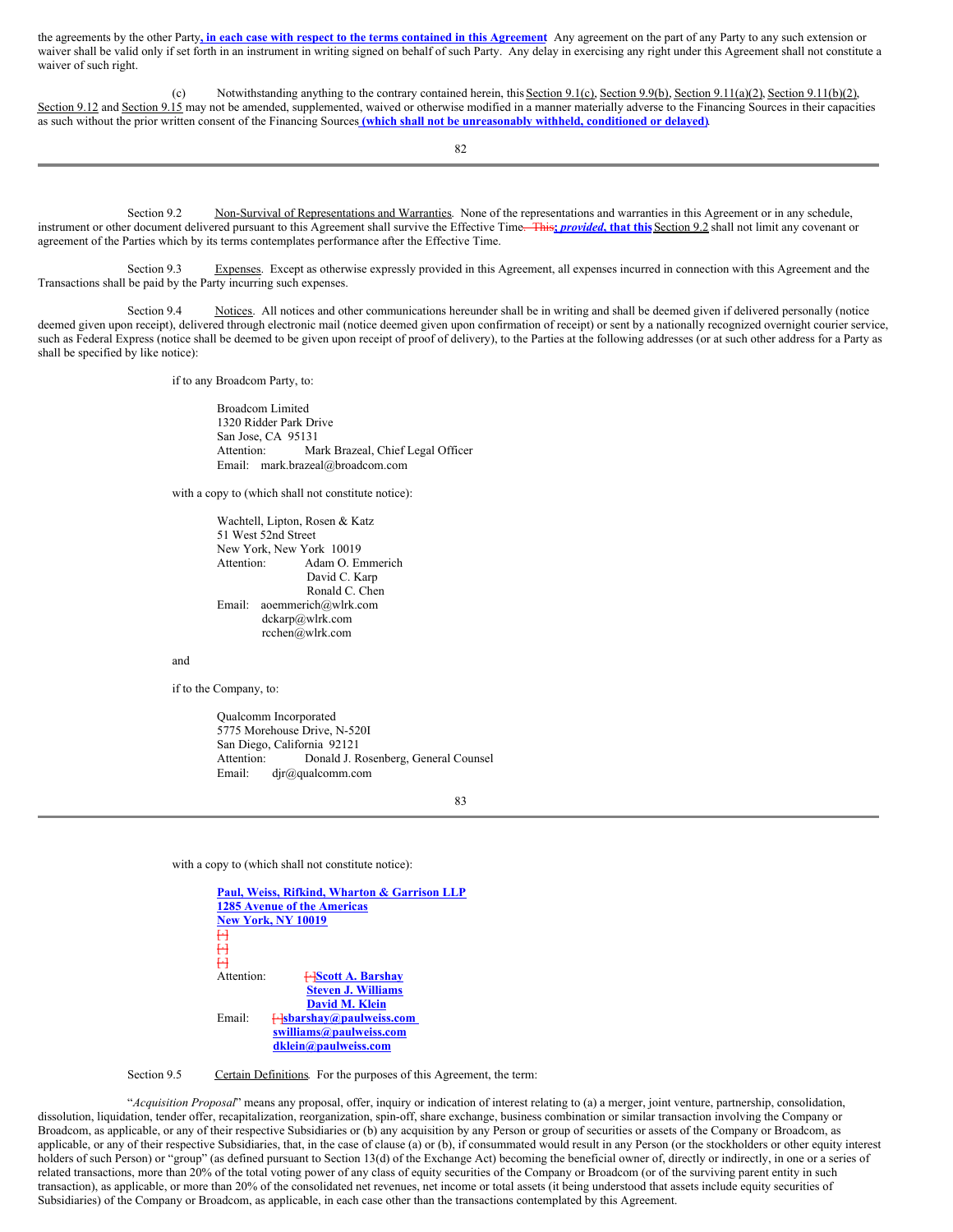"*ACRA*" means the Accounting and Corporate Regulatory Authority of Singapore.

"*Adverse Law or Order*" means (i) any statute, rule or regulation shall that have been enacted or promulgated by any Governmental Entity of competent jurisdiction which prohibits or makes illegal the consummation of the Merger or the other Transactions, or (ii) there shall be in effect any order or injunction of a court of competent jurisdiction preventing the consummation of the Merger or the other Transactions.

"*Antitrust Laws*" mean any antitrust, competition or trade regulation Laws that are designed or intended to prohibit, restrict or regulate actions having the purpose or effect of monopolization or restraint of trade or lessening competition through merger or acquisition,

84

including the HSR Act, and any Laws that are designed or intended to regulate foreign investment.

"Benefit Plan" means any "employee benefit plan" (as defined in Section 3(3) of ERISA), whether or not subject to ERISA, andany bonus, stock, stock option or other equity-based compensation arrangement or plan, incentive, deferred compensation, retirement or supplemental retirement, severance, employment, change-in-control, retention, collective bargaining, profit sharing, pension, vacation, cafeteria, dependent care, medical care, employee assistance program, education or tuition assistance programs, and any insurance and other similar fringe or employee benefit plan, program or arrangement

"*Bribery Legislation*" means the Foreign Corrupt Practices Act of 1977, as amended, and any other applicable U.S. or foreign anti-bribery or anticorruption laws in any jurisdiction in which Broadcom or the Company or any of their respective Subsidiaries operates.

"Broadcom Benefit Plan" means each Benefit Plan for the benefit of current employees, directors or consultants (or any dependent or beneficiary thereof) of Broadcom or any Broadcom Subsidiary or with respect to Broadcom or any Broadcom Subsidiary or any of their ERISA Affiliates may have any **obligation or liability (whether actual or contingent).**

"*Broadcom Board of Directors*" means the board of directors of Broadcom.

"*Broadcom Board Recommendation*" means the applicable recommendation of the Broadcom Board of Directors that the Broadcom shareholders vote to approve the Redomiciliation and the issuance of Holdco Shares in connection with the Merger.

*"Broadcom Equity Awards"* **means the Broadcom Stock Options and Broadcom RSU Awards.**

"*Broadcom Equity Plans*" means the following plans, as amended and/or restated from time to time: (a) the Equity Incentive Plan for Executive Employees of Avago Technologies Limited and Subsidiaries, (b) the Broadcom Corporation 2012 Stock Incentive Plan, (c) the Avago Technologies Limited 2009 Equity Incentive Award Plan, (d) the Amended and Restated Emulex Corporation 2005 Equity Incentive Plan, (e) the LSI Corporation 2003 Equity Incentive Plan, and (f) the Broadcom Corporation 1998 Stock Incentive Plan.

"*Broadcom ESPP*" means the Broadcom Limited Second Amended and Restated Employee Share Purchase Plan.

"Broadcom Material Adverse Effect" means any Effect that is materially adverse to the assets, properties, liabilities, financial condition, business or results of operations of Broadcom and the Broadcom Subsidiaries, taken as a whole; *provided*, *however*, that a Broadcom Material Adverse Effect shall not include any Effect arising out of or resulting from: (a) any changes in general United States or global economic conditions; (b) changes generally

85

affecting the industry or industries in which Broadcom or any of the Broadcom Subsidiaries operates; (c) any change after the date of this Agreement in Law or the interpretation thereof or GAAP or the interpretation thereof; (d) acts of war, armed hostility or terrorism or any worsening thereof; (e) earthquakes, hurricanes, tornados or other natural disasters or calamities; (f) the execution and delivery of this Agreement or the announcement or pendency of the Transactions (including by reason of the identity of the Company), including the impact thereof on the relationships with employees, customers, suppliers or other third parties (*provided* that this clause (f) shall not apply to any representation or warranty to the extent the purpose of such representation or warranty is to address the consequences resulting from this Agreement or the consummation of the Transactions); (g) any failure by Broadcom or any Broadcom Subsidiary to meet any internal or published projections (whether published by Broadcom, such Subsidiary or any analysts) or forecasts or estimates of revenues or earnings or results of operations for any period (it being understood and agreed that the facts and circumstances giving rise to any such failure that are not otherwise excluded from the definition of a Broadcom Material Adverse Effect may be taken into account in determining whether there has been a Broadcom Material Adverse Effect); (h) any change in the price or trading volume of Broadcom Ordinary Shares or any other publicly traded securities of Broadcom or any Broadcom Subsidiary (it being understood and agreed that the facts and circumstances giving rise to such change that are not otherwise excluded from the definition of a Broadcom Material Adverse Effect may be taken into account in determining whether there has been a Broadcom Material Adverse Effect); and (i) any reduction in the credit rating of Broadcom or the Broadcom Subsidiaries (it being understood and agreed that the facts and circumstances giving rise to such reduction that are not otherwise excluded from the definition of a Broadcom Material Adverse Effect may be taken into account in determining whether there has been a Broadcom Material Adverse Effect); and **(j) any Remedy Action; and***provided*, *further*, that if any Effect described in any of clauses (a), (b), (c), (d) or (e) has had a disproportionate adverse impact on Broadcom or any**and the** Broadcom Subsidiary**Subsidiaries, taken as a whole,** relative to other companies operating in the industry in which Broadcom or such Subsidiary operatesand the Broadcom Subsidiaries operate, then the incremental impact of such Effect shall be taken into account for the purpose of determining whether a Broadcom Material Adverse Effect has occurred.

"*Broadcom Partnership*" means Broadcom Cayman L.P., a Cayman Islands limited partnership.

"*Broadcom Products*" means the products or services licensed, sold or otherwise commercially released by or for Broadcom or any of the Broadcom

Subsidiaries.

"*Broadcom Redomiciliation Meeting*" means a Singapore Court convened meeting of the holders of Broadcom Shares for the purpose of seeking the Broadcom Shareholder Approval of the Redomiciliation, including any postponement or adjournment thereof.

#### **"***Broadcom RSU Award***" means each restricted stock unitwith respect to Broadcom Shares.**

86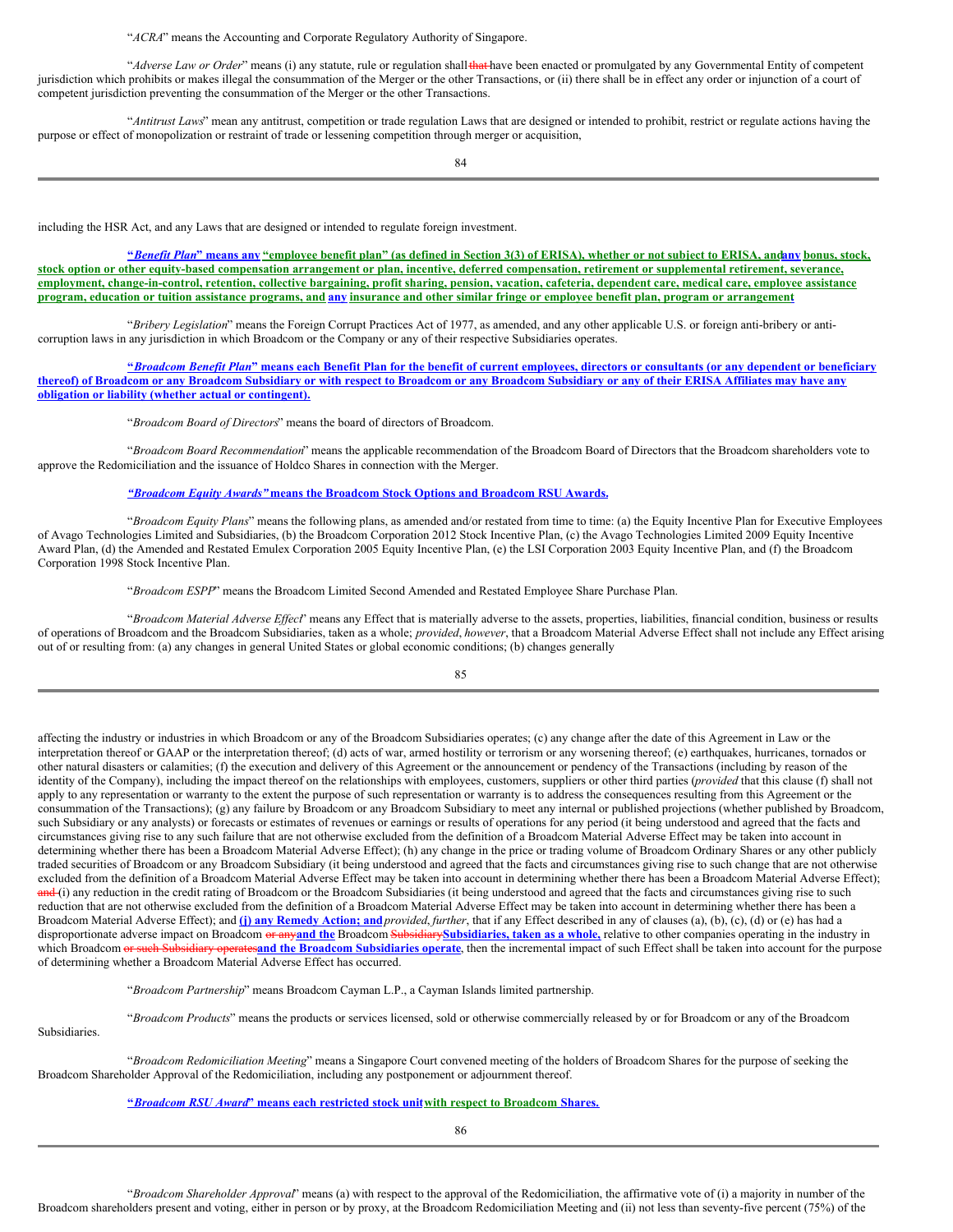Broadcom Shares held by the Broadcom shareholders present and voting, either in person or by proxy, at the Broadcom Redomiciliation Meeting, in each case calculated in accordance with Singapore Law and any order(s) granted by the Singapore Court, and (b) with respect to the approval of issuance of Holdco Shares in connection with the Transactions, the affirmative vote of a simple majority of the votes attached to the Broadcom Shares which are represented at the Broadcom Special Meeting and voted on the proposal to approve the issuance of Holdco Shares as provided in this Agreement in person or by proxy.

"*Broadcom Shares*" means the Broadcom Ordinary Shares and the Broadcom Preference Shares.

"*Broadcom Special Meeting*" means the meeting of the holders of Broadcom Shares for the purpose of seeking the Broadcom Shareholder Approval with respect to the issuance of the Holdco Shares in connection with the Transactions, including any postponement or adjournment thereof.

#### **"***Broadcom Stock Option***" means each option to purchase Broadcom Shares.**

"*Broadcom Subsidiaries*" means the Subsidiaries of Broadcom.

"*Business Day*" means a day other than a Saturday, a Sunday or another day on which commercial banking institutions in the State of California, the State of New York or the Republic of Singapore are authorized or required by Law to be closed.

"*Closing VWAP*" means the volume weighted average price of a Broadcom Ordinary Share, rounded to four decimal places, and determined without regard to after-hours trading or any other trading outside of the regular trading session trading hours, for the five (5) consecutive trading days ending on the third complete trading day prior to (and excluding) the Closing Date, as reported by Bloomberg; *provided* that the references to Broadcom OrdinaryShares shall be deemed replaced with Holdco Shares for any period in which Holdco Shares are listed and traded on NASDAQ and Broadcom Ordinary Shares are not so listed and traded.**[·]. 10**

"*Code*" means the United States Internal Revenue Code of 1986, as amended.

"*Company Benefit Plan*" means each "employee benefit plan" (as defined in Section 3(3) of ERISA), whether or not subject to ERISA, andeach bonus, stock, stock option or other equity-based compensation arrangement or plan, incentive, deferred compensation, retirement or supplemental retirement, severance, employment, change-in-

**To be addressed in valuation discussion. 10**

87

control, retention, collective bargaining, profit sharing, pension, vacation, cafeteria, dependent care, medical care, employee assistance program, education or tuition assistance programs, and each insurance and other similar fringe or employee benefit plan, program or arrangement, in each case**Benefit Plan** for the benefit of current employees, directors or consultants (or any dependent or beneficiary thereof) of the Company or any Company Subsidiary or with respect to which the Company or any Company Subsidiary or any of their ERISA Affiliates may have any obligation or liability (whether actual or contingent).

"*Company Board of Directors*" means the board of directors of the Company.

"*Company Board Recommendation*" means the recommendation of the Company Board of Directors that the Company stockholders vote to adopt this

Agreement.

"*Company Bylaws*" means the bylaws of the Company, as amended and restated and in effect on the date hereof.

"*Company Certificate*" means the Certificate of Incorporation of the Company, as amended and restated and in effect on the date hereof.

"*Company Common Stock*" means the common stock, par value \$0.0001 per share, of the Company.

"*Company Credit Agreements*" means each of (a) the Credit Agreement, dated November 8, 2016, among the Company, each lender from time to time party thereto and Goldman Sachs Bank USA, as administrative agent, (b) the Amended and Restated Credit Agreement, dated November 8, 2016, among the Company, each lender from time to time party thereto and Bank of America, N.A., as administrative agent, swing line lender and L/C issuer and (c) if the Company has acquired Nautilus prior to the Closing Date and the same remains outstanding, the Secured Revolving Credit Agreement, dated December 7, 2015, among **NXPNautilus** Borrower and NXP**Nautilus** Co-Borrower, as borrowers, the several lenders from time to time party thereto, Morgan Stanley Senior Funding, Inc., as collateral agent and administrative agent, Citibank, N.A., as L/C issuer, Credit Suisse Securities (USA) LLC, Morgan Stanley Senior Funding, Inc., Barclays Bank PLC, Deutsche Bank Securities Inc. and Bank of America N.A. as joint lead arrangers and joint bookrunners, and Goldman Sachs Lending Partners LLC, Citigroup Global Markets Limited and Coöperative Centrale Raiffeisen-Boerenleenbank B.A. as co-managers.

"*Company Equity Plans*" means the following plans, as such plans have been amended and/or restated from time to time: (a) the Qualcomm Incorporated 2006 Long-Term Incentive Plan, (b) the Qualcomm Incorporated 2016 Long-Term Incentive Plan, (c) the Atheros Communications 2004 Stock Incentive Plan, (d) the Qualcomm Incorporated 2001 Stock Option Plan, and (e) each equity incentive plan assumed by the Company in connection with the consummation of the NXP acquisition, to the extent applicable.

"*Company ESPP*" means the Amended and Restated Qualcomm Incorporated 2001 Employee Stock Purchase Plan, as amended.

88

"*Company Governing Documents*" means the Company Bylaws and the Company Certificate.

"Company Material Adverse Effect" means any Effect that is materially adverse to the assets, properties, liabilities, financial condition, business or results of operations of the Company and the Company Subsidiaries, taken as a whole; *provided*, *however*, that a Company Material Adverse Effect shall not include any Effect arising out of or resulting from: (a) any changes in general United States or global economic conditions; (b) changes generally affecting the industry or industries in which the Company or any of the Company Subsidiaries operates; (c) any change after the date of this Agreement in Law or the interpretation thereof or GAAP or the interpretation thereof; (d) acts of war, armed hostility or terrorism or any worsening thereof; (e) earthquakes, hurricanes, tornados or other natural disasters or calamities; (f) the execution and delivery of this Agreement**, the Proxy Contest** or the announcement or pendency of the Transactions (including by reason of the identity of Broadcom**or any stated** intentions of Broadcom with respect to the business of the Company), including the impact thereof on the relationships with employees, customers (including licensees), suppliers or other third parties (*provided* that this clause (f) shall not apply to any representation or warranty to the extent the purpose of such representation or warranty is to address the consequences resulting from this Agreement or the consummation of the Transactions); (g) any failure by the Company to meet any internal or published projections (whether published by the Company or any analysts) or forecasts or estimates of revenues or earnings or results of operations for any period (it being understood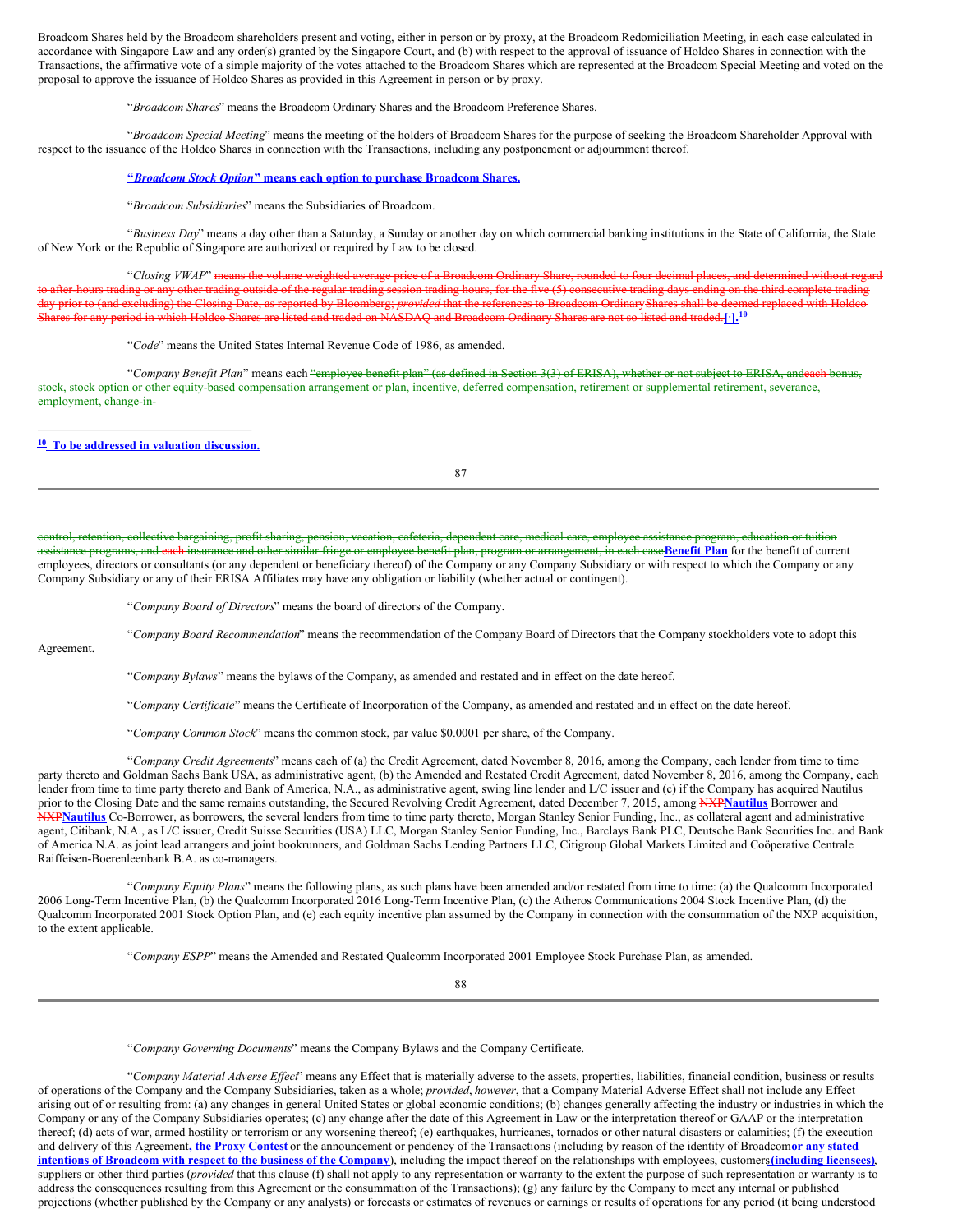and agreed that the facts and circumstances giving rise to any such failure that are not otherwise excluded from the definition of a Company Material Adverse Effect may be taken into account in determining whether there has been a Company Material Adverse Effect); (h) any change in the price or trading volume of shares of Company Common Stock or any other publicly traded securities of the Company or any Company Subsidiary (it being understood and agreed that the facts and circumstances giving rise to such change that are not otherwise excluded from the definition of a Company Material Adverse Effect may be taken into account in determining whether there has been a Company Material Adverse Effect); and (i) any reduction in the credit rating of the Company or any of the Company Subsidiaries (it being understood and agreed that the facts and circumstances giving rise to such reduction that are not otherwise excluded from the definition of a Company Material Adverse Effect may be taken into account in determining whether there has been a Company Material Adverse Effect); and **(j) any Remedy Action; and***provided*, *further*, that if any Effect described in any of clauses (a), (b), (c), (d) or (e) has had a disproportionate adverse impact on the Company or any**and the** Company Subsidiary**Subsidiaries, taken as a whole,** relative to other companies operating in the industry in which the Company or such Subsidiary operates**and the Company Subsidiaries operate**, then the incremental impact of such Effect shall be taken into account for the purpose of determining whether a Company Material Adverse Effect has occurred.

"*Company Meeting*" means the meeting of the holders of shares of Company Common Stock for the purpose of seeking the Company Stockholder Approval, including any postponement or adjournment thereof.

89

"*Company Products*" means the final versions of products and services (excluding beta or evaluation versions or samples or reference designs)licensed, sold or otherwise commercially released by or for the Company or any of the Company Subsidiaries.

"*Company Related Party*" means the Company, any holder of Company Shares and each of their respective affiliates and their and their respective affiliates' Representatives.

"*Company Shares*" means shares of Company Common Stock.

"*Company Stock Option*" means each option to purchase Company Shares.

"*Company Stockholder Approval*" means the affirmative vote of the holders of a majority of the outstanding Company Shares in favor of the adoption of this Agreement at the Company Meeting.

"*Company Subsidiaries*" means the Subsidiaries of the Company.

"*Confidentiality Agreement*" means the Confidentiality Agreement, dated February [·], 2018, between Broadcom and the Company.

"*Contract*" means any written or oral agreement, contract, subcontract, settlement agreement, lease, sublease, binding understanding, note, option, bond, mortgage, indenture, trust document, loan or credit agreement, license, sublicense, insurance policy or other legally binding commitment or undertaking of any nature; *provided*, *however*, that Contracts shall not include any Company Benefit Plan.

"*Debt Commitment Letter*" means the debt commitment letter, by and among Broadcom, Bank of America, N.A., Citigroup Global Markets Inc., Citibank, N.A., Citicorp USA, Inc., Citicorp North America, Inc., Deutsche Bank AG New York Branch, Deutsche Bank AG Cayman Islands Branch, Deutsche Bank Securities Inc., JPMorgan Chase Bank, N.A., Mizuho Bank, Ltd., Sumitomo Mitsui Banking Corporation, The Bank of Tokyo-Mitsubishi UFJ, Ltd., Wells Fargo Bank, National Association, Wells Fargo Securities, LLC, The Bank of Nova Scotia, Bank of Montreal, Royal Bank of Canada, RBC Capital Markets and Morgan Stanley Senior Funding, Inc. and certain other parties thereto, dated as of February [·], 2018 (together with the exhibits, schedules and annexes thereto, and as the same may be amended, supplemented or otherwise modified or replaced in accordance with the terms therein and herein and any related Debt Fee Letter**compliance with this Agreement or as required by Section 6.12(h) following a Financing Failure Event**).

"*Debt Fee Letter*" means the fee letter referred to in the Debt Commitment Letter.

"Debt Financing Documents" means the agreements, documents and certificates contemplated by the Financing, including (a) all credit agreements, loan documents, purchase agreements, underwriting agreements, indentures, debentures, notes, intercreditor agreements and security documents pursuant to which the Financing will be governed or contemplated by the Debt Commitment Letter; (b) officer, secretary,

90

solvency and perfection certificates, legal opinions, corporate organizational documents, good standing certificates, Lien searches, and resolutions contemplated by the Debt Commitment Letter or requested by the Financing Sources; (c) all documentation and other information required by bank regulatory authorities under applicable "know-your-customer" and anti-money laundering rules and regulations, including the USA Patriot Act; and (d) agreements, documents or certificates that facilitate the creation, perfection or enforcement of Liens securing the Financing (including original copies of all certificated securities (with transfer powers executed in blank), control agreements, surveys, title insurance, landlord consent and access letters) as are requested by the Financing Sources.

"*DGCL*" means the General Corporation Law of the State of Delaware.

"*DSOS*" means the Secretary of State of the State of Delaware.

"*Ef ect*" means any change, effect, development, circumstance, condition, state of facts, event or occurrence.

"*Equity Award Exchange Ratio*" means the sum of (a) the Stock Consideration and (b) the quotient (rounded to the nearest four decimal places) obtained by dividing (i) the Cash Consideration by (ii) the Closing VWAP.

"*ERISA*" means the Employee Retirement Income Security Act of 1974, as amended, and the regulations promulgated and rulings issued thereunder.

"*ERISA Af iliate*" means, with respect to any entity, trade or business, any other entity, trade or business that is a member of a group described in Section 414(b), (c), (m) or (o) of the Code or Section 4001(b)(1) of ERISA that includes the first entity, trade or business, or that is a member of the same "controlled group" as the first entity, trade or business pursuant to Section 4001(a)(14) of ERISA.

"*Exchange Act*" means the United States Securities Exchange Act of 1934, as amended.

"*FCPA*" means the Foreign Corrupt Practices Act of 1977, as amended.

"*Financing*" means the debt financing incurred or intended to be incurred pursuant to the Debt Commitment Letter, including the offering or private placement of debt securities contemplated by the Debt Commitment Letter and any related engagement letter.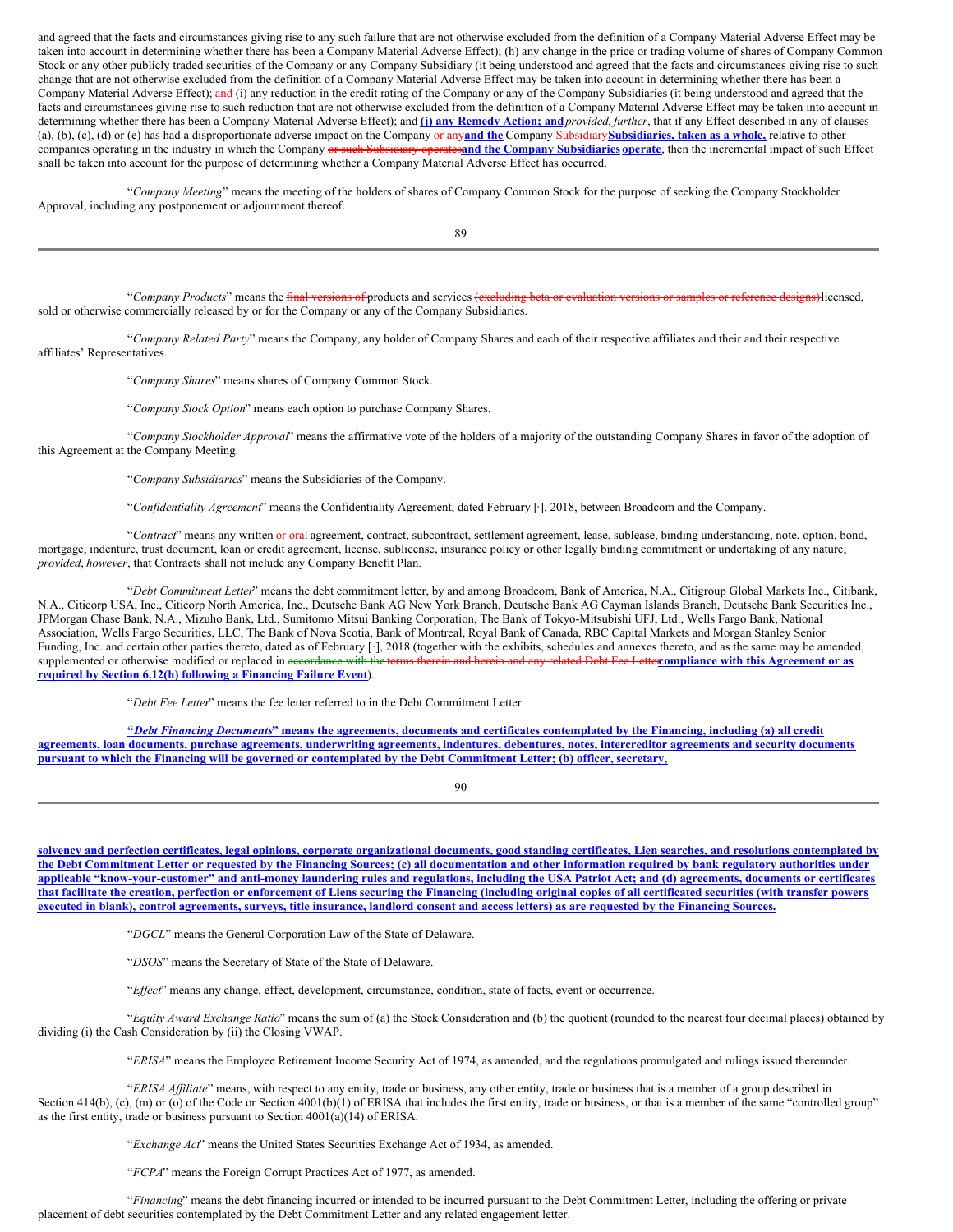#### "Financing Conditions" means the conditions precedent set forth in Section 6 of the Debt Commitment Letter.

"Financing Failure Event" shall mean any of the following: (a) the commitments with respect to all or any portion of the Financing expiring or being terminated, (b) for any reason, all or any portion of the Financing becoming unavailable, (c) a breach or repudiation by any party to the Debt Commitment **Letter, or (d) it**

91

#### **becoming reasonably foreseeable that any of the events set forth in clauses (a) through (c) shall occur.**

"*Financing Sources*" means the agents, arrangers, lenders and other entities that have committed to provide or arrange the Financing or other financings in connection with the Transactions, including the parties to the Debt Commitment Letter and any joinder agreements, indentures or credit agreements or other definitive documents relating thereto, in each case, in their capacities as such, together with their respective affiliates, and the respective officers, directors, employees, partners, trustees, shareholders, controlling persons, agents and representatives of the foregoing, and their respective successors and assigns.

"*Governing Documents*" means, with respect to any Person, all organizational documents, articles of incorporation, bylaws and all memorandum of association, articles of association, member agreements or similar contracts relating to the ownership or governance of such Person.

"*Governmental Entity*" means (a) any national, federal, state, county, municipal, local or foreign government or any entity exercising executive, legislative, judicial, regulatory, taxing or administrative functions of or pertaining to government, (b) any public international governmental organization or (c) any agency, division, bureau, department or other political subdivision of any government, entity or organization described in the foregoing clauses (a) or (b) of this definition.

## **"***Holdco Board***" means the board of directors of Holdco.**

"*Holdco RSU Award*" means an award of Holdco restricted stock units.

"*Holdco Shares*" means the shares of common stock, par value \$0.001 per share, of Holdco.

"*Holdco Stock Option*" means an option to purchase Holdco Shares.

"*HSR Act*" means the United States Hart-Scott-Rodino Antitrust Improvements Act of 1976, as amended, and the rules and regulations promulgated

thereunder.

"*Indebtedness*" means, with respect to any Person, without duplication, as of the date of determination (a) all obligations of such Person for borrowed money, (b) all obligations of such Person evidenced by bonds, debentures, notes or similar instruments, (c) all lease obligations of such Person capitalized on the books and records of such Person (or required to be so capitalized in accordance with GAAP), (d) all Indebtedness of others secured by a Lien on property or assets owned or acquired by such Person, whether or not the Indebtedness secured thereby has been assumed, (e) all obligations of such Person issued or assumed as the deferred purchase price of property (including any potential future earn-out, purchase price adjustment, release of "holdback" or similar payment), (f) all letters of credit or performance bonds issued for the account of such Person, to the extent drawn upon, (g) all guarantees and keepwell arrangements of such Person of any Indebtedness of any other Person other than a wholly owned subsidiary of such Person (and all arrangements having similar effect, including

92

by the granting of security for such Indebtedness of another Person), (h) all obligations of such Person under interest rate, currency or commodity derivatives or hedging transactions or any other derivative transaction or similar arrangement (valued at the notional amount thereof) and (i) all obligations of such Person under interest rate hedging transactions (calculated, as of any date, as the amount of any payments that would be required to be paid by the Company (or any of its Subsidiaries) to the counterparty banks in the event of an early unwind or early termination of such interest rate hedge transactions on such date).

"*Intellectual Property*" means any and all intellectual property rights or similar proprietary rights throughout the world, including all rights in or to: (a) inventions (whether or not patentable), patents, including utility models, industrial designs and design patents, and applications relating therefor (and any patents that issue as a result of those patent applications), and any renewals, reissues, reexaminations, extensions, continuations, continuations-in-part, continuing prosecution applications, provisionals, divisions and substitutions relating to any patents or patent applications, as well as all related foreign patent or patent applications that are counterparts to such patents or patent applications, and any other governmental grant for the protection of inventions or industrial designs (collectively, "Patents"), (b) trademarks, service marks, trade dress, logos, brand names, trade names and corporate names, whether registered or unregistered, and the goodwill associated therewith, together with any registrations and applications for registration thereof, (c) copyrights, whether registered or unregistered, and any registrations and applications for registration thereof, (d) technology and other trade secrets and confidential or proprietary information, including know-how, concepts, methods, processes, designs, schematics, drawings, formulae, technical data, techniques, protocols, business plans, specifications, research and development information and business plans (collectively, "Trade Secrets"), (e) rights in databases and data collections (including knowledge databases, customer lists and customer databases), (f) uniform resource locators, Internet domain names and Internet domain name applications and (g) other proprietary or intellectual property rights now known or hereafter recognized in any jurisdiction worldwide.

"*knowledge*" will be deemed to be, as the case may be, the actual knowledge (after reasonable inquiry) of (a) the Persons listed inSection 9.5 of the Broadcom Disclosure Letter with respect to any of the Broadcom Parties, or (b) the Persons listed in Section 9.5 of the Company Disclosure Letter with respect to the Company.

"*Law*" means any federal, state, local or foreign law (including common law), statute, code, rule, regulation, order, ordinance, judgment or decree or other pronouncement of any Governmental Entity having the effect of law.

"*Lien*" means any lien, pledge, hypothecation, mortgage, security interest, encumbrance, claim, option, right of first refusal, preemptive right, community property interest or restriction of any nature (including any restriction on the voting of any security, any restriction on the transfer of any security or other asset, or any restriction on the possession, exercise or transfer of any other attribute of ownership of any asset), but excluding any restrictions arising under applicable securities laws.

"*NASDAQ*" means NASDAQ Global Select Market or NASDAQ Stock Market, as applicable.

"*Nautilus*" means NXP Semiconductors N.V.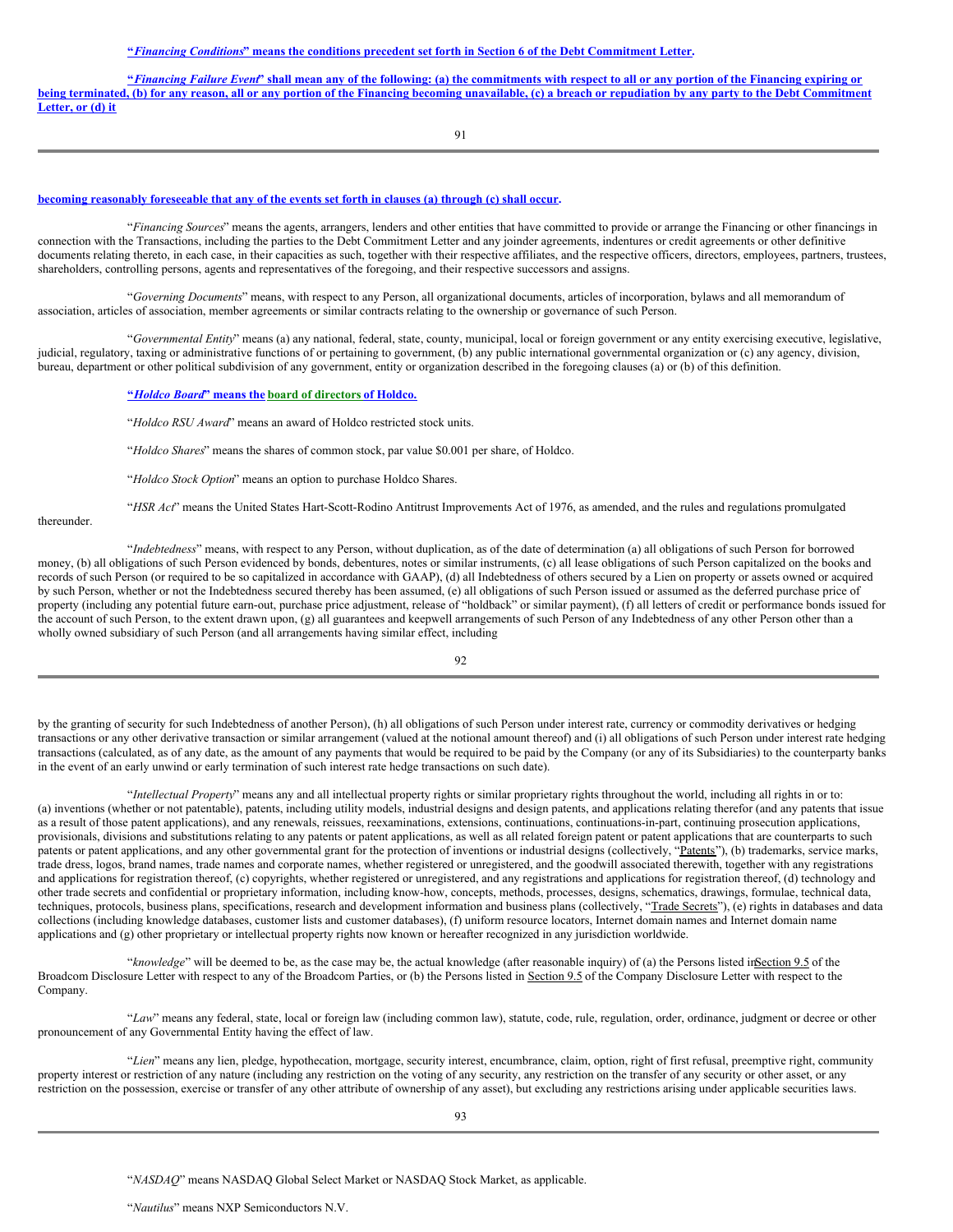#### **"***Nautilus Acquisition***" means the transactions contemplated by the Nautilus Agreement.**

"*Nautilus Agreement*" means that certain Purchase Agreement, dated as of October 27, 2016, by and between NXP and Qualcomm River Holdings B.V**,**. **as**

**amended.**

"*Nautilus Borrower*" means NXP B.V.

"*Nautilus Co-Borrower*" means NXP Funding LLC.

"*Open License Terms*" means terms in any license, distribution model or other agreement for a Work that require, as a condition of use, reproduction, modification and/or distribution of the Work (or any portion thereof) or of any Related Software, any of the following: (a) the making available of source code or any information regarding**of** the Work or any Related Software, (b) the granting of permission for creating modifications to or derivative works of the Work or any Related Software, (c) the granting of a royalty-free license, whether express, implied, by virtue of estoppel or otherwise, to any Person under any Intellectual Property**Patent** rights, **or** (d) the imposition of restrictions on future Patent licensing terms, or other abridgement or restriction of the exercise or enforcement of any Intellectual Property**Patent** rights through any means, (e) the obligation to include or otherwise communicate to other Persons any form of acknowledgement and/or copyright notice regarding the origin of the Work or Related Software or (f) the obligation to include disclaimer language, including warranty disclaimers and disclaimers of consequential damages, including all licenses that are defined as OSI (Open Source Initiative) licenses as listed on the site www.opensource.org.**.**

"*Per Share Cash Equivalent Consideration*" means the sum of (a) the Cash Consideration plus (b) the product obtained by multiplying the Stock Consideration by the Closing VWAP.

"*Permitted Liens*" means (a) mechanics', carriers', workmen's, warehousemen's, repairmen's or other statutory liens arising in the ordinary course of business, (b) liens for Taxes, assessments and other governmental charges and levies that are not due and payable or that are being contested in good faith by appropriate proceedings, (c) liens, defects or irregularities in title, easements, rights-of-way, covenants, restrictions, and other, similar matters of record that are, in each case, shown in public records, (d) liens on goods in transit incurred pursuant to documentary letters of credit, in each case arising in the ordinary course of business, (e) liens arising under applicable securities laws, and (f) zoning, building and other similar codes and regulations relating to real property**and (g) licenses of Intellectual Property**.

94

"*Person*" means a natural person, partnership, corporation, limited liability company, business trust, joint stock company, trust, unincorporated association, joint venture, Governmental Entity or other entity or organization.

# "Proxy Contest" means the proxy contest conducted by Broadcom and the Company in connection with the Company's 2018 Annual Meeting of

**Stockholders.**

"*Public Software*" means (a) any software, libraries or other code that is licensed under or is otherwise subject to Open License Terms and (b) any software, aries or other code that is in the public domain or is otherwise made available under free or open source licensing and distribution models that are less restrictive than Open License Terms.

"*RCRA*" means the Resource Conservation and Recovery Act, as amended, and any regulations promulgated thereunder.

"*Related Software*" means, with respect to a Work, any other software, libraries or other code (or a portion of any of the foregoing), in each case that is incorporated into or includes, relies on, is linked to or with, is derived from in any manner (in whole or in part), or is distributed with such Work.

"*Representatives*" means, when used with respect to any Party, the directors, officers, employees, consultants, financial advisors, accountants, legal counsel, investment bankers, and other agents, advisors and representatives of such Party and its Subsidiaries.

"*Sarbanes-Oxley Act*" means the United States Sarbanes-Oxley Act of 2002, as amended.

"*SCA*" means the Companies Act (Chapter 50 of Singapore).

"*SEC*" means the United States Securities and Exchange Commission.

"*Securities Act*" means the United States Securities Act of 1933, as amended.

"*Significant Subsidiary*" means any Subsidiary of the Company or Broadcom, as applicable, that is material or constitutes a "significant subsidiary" of the Company or Broadcom, as applicable, within the meaning of Rule 1-02 of Regulation S-X promulgated under the Securities Act.

"*Singapore Court*" means the High Court of the Republic of Singapore, or where applicable on appeal, the Court of Appeal of the Republic of Singapore.

"*Singapore Court Order*" means the order of the Singapore Court sanctioning the Redomiciliation under Section 210 of the SCA.

"*Subsidiary*" or "*Subsidiaries*" means, with respect to any Person, any corporation, limited liability company, partnership or other organization, whether incorporated or unincorporated, of which (a) at least a majority of the outstanding shares of capital stock of, or other equity interests, having by their terms ordinary voting power to elect a majority of the

board of directors or others performing similar functions with respect to such corporation or other organization is directly or indirectly owned or controlled by such Person or by any one or more of its Subsidiaries, or by such Person and one or more of its Subsidiaries, or (b) with respect to a partnership, such Person or any other Subsidiary of such Person is a general partner of such partnership.

"*Superior Proposal*" means, with respect to the Company or Broadcom, as applicable, a *bona fide* written Acquisition Proposal that the**Company** Board of Directors of the Company or the Board of Directors of Broadcom, respectively, determines in good faith, after consultation with its financial advisors and outside legal counsel, taking into account all legal, financial, timing, regulatory and other aspects of the proposal and the Person making the proposal (including any termination fees, expense reimbursement provisions and conditions to, and likelihood of, consummation), if consummated, would result in a transaction that is more favorable from a financial point of view to the stockholders of the Company or shareholders of Broadcom, respectively, than the transactions contemplated by this Agreement; *provided* that, for purposes of this definition of "Superior Proposal," the term Acquisition Proposal shall have the meaning assigned to such term in this Section 9.5, except that the references to "20%" in the definition of "Acquisition Proposal" shall be deemed to be references to "50%".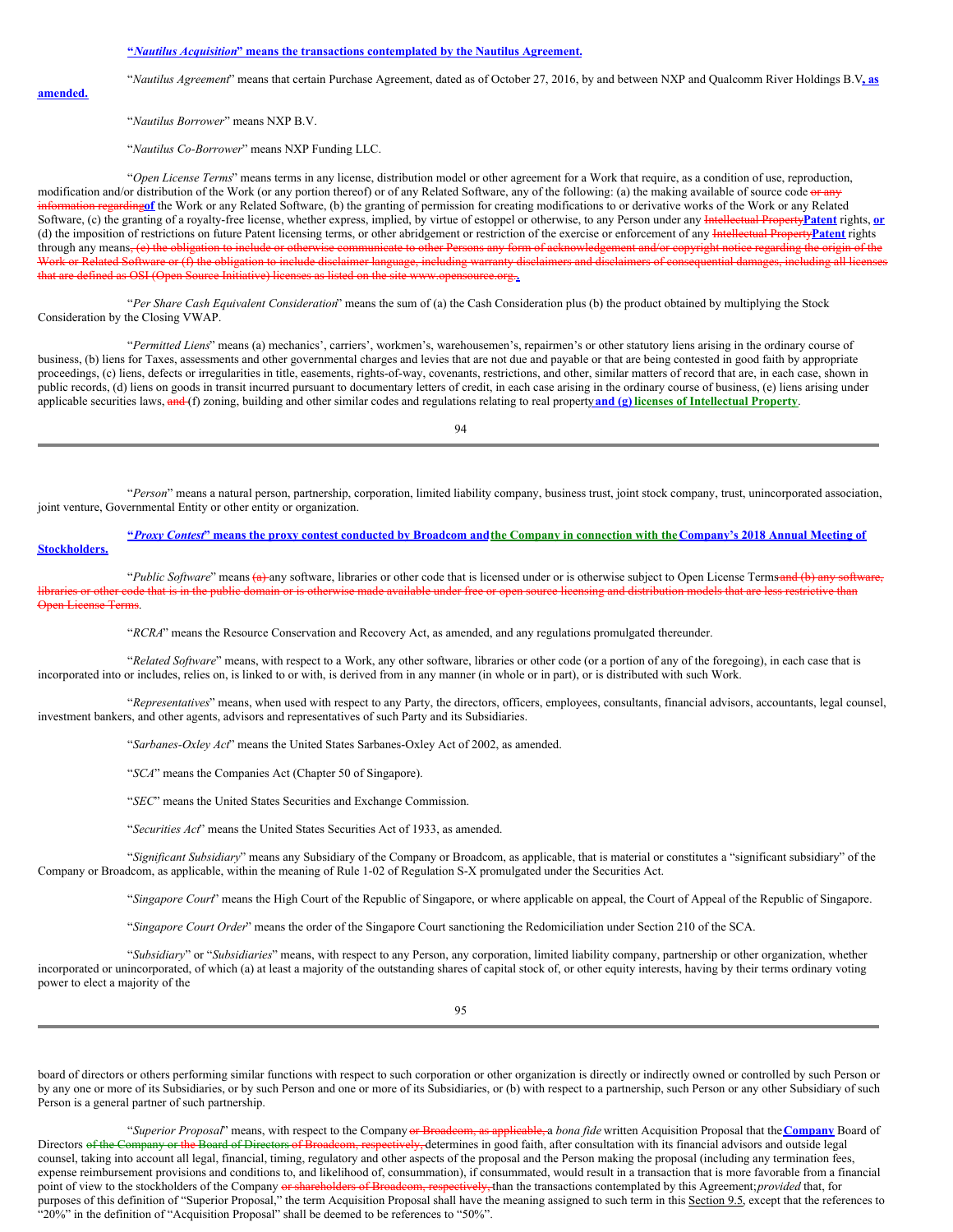"*Tax*" or "*Taxes*" means any and all taxes, levies, duties, tariffs, imposts and other similar charges and fees imposed by any Governmental Entity or domestic or foreign taxing authority, including, income, franchise, windfall or other profits, gross receipts, premiums, property, sales, use, net worth, capital stock, payroll, employment, social security, workers' compensation, unemployment compensation, excise, withholding, ad valorem, stamp, transfer, value-added, gains, license, severance, occupation, environmental, customs duties, disability, real property, personal property, registration, alternative or add-on minimum, or estimated tax, including any interest, penalty, additions to tax or additional amounts imposed with respect thereto, whether disputed or not.

"*Tax Return*" means any report, return, certificate, claim for refund, election, estimated tax filing or declaration filed or required to be filed with any Governmental Entity or domestic or foreign taxing authority with respect to Taxes, including any schedule or attachment thereto, and including any amendments thereof.

"*Transactions*" means the Redomiciliation, the Merger and the other transactions contemplated by this Agreement.

#### **"***Treasury Regulations***" means the U.S. Treasury regulations promulgated under the Code, as amended.**

"*Willful Breach*" means an intentional and willful material breach, or an intentional and willful material failure to perform, in each case that is the consequence of an act or omission by a Party with the actual knowledge that the taking of such act or failure to take such act would cause a breach of this Agreement**, it being** understood that such term shall include the failure to consummate the Closing when required to do so by this Agreement

96

"*Work*" means any software, libraries or other code (including middleware and firmware).

Section 9.6 Terms Defined Elsewhere. The following terms are defined elsewhere in this Agreement, as indicated below:

| <b>Term</b>                                     | <b>Section</b>               |
|-------------------------------------------------|------------------------------|
| "Acquisition Agreement"                         | Section $5.3(a)$             |
| "Additional Per Share Consideration"            | Section $2.1(a)$             |
| "Additional Termination Fee"                    | Section 8.2(d)               |
| "Agreement"                                     | Preamble                     |
| "Bankruptcy and Equity Exceptions"              | Section $3.3(a)$             |
| "Broadcom"                                      | Preamble                     |
| "Broadcom Capitalization Date"                  | Section $4.2(a)$             |
| "Broadcom Change of Recommendation"             | Section $5.3(b)(iii)$        |
| "Broadcom Constitution"                         | Section $4.1(a)$             |
| <b>Broadcom Contract</b>                        | Section 4.17(b)              |
| "Broadcom Disclosure Letter"                    | Article IV                   |
| "Broadcom Ordinary Shares"                      | Recitals                     |
| "Broadcom Party" Parties                        | Preamble                     |
| <b>Broadcom Party</b>                           | <b>Preamble</b>              |
| "Broadcom Permits"                              | Section $4.7(b)$             |
| "Broadcom Preference Shares"                    | Section $4.2(a)$             |
| "Broadcom SEC Documents"                        | Section $4.4(a)$             |
| "Broadcom Termination Fee"                      | Section $8.2(c)$             |
| "Cancelled Shares"                              | Section 2.1( $\frac{1}{2}$ ) |
| "CapEx Budget"                                  | Section 5.1(b) $(xixxviii)$  |
| "Cash Consideration"                            | Section $2.1(a)$             |
| "CEDE"                                          | Section $5.4(f)$             |
| "Certificate of Merger"                         | Section $1.1(c)$             |
| $C$ losing <sup>22</sup>                        | Section $1.1(b)$             |
| "Closing Date"                                  | Section $1.1(b)$             |
| "Company"                                       | Preamble                     |
| "Company 401(k) Plan"                           | Section $6.6(d)$             |
| "Company Book-Entry Shares"                     | Section $2.2(b)$             |
| "Company Capitalization Date"                   | Section $3.2(a)$             |
| "Company Certificates"                          | Section $2.2(b)$             |
| "Company Change of Recommendation"              | Section $5.3(b)(iii)$        |
| "Company Common Stock"Contract                  | Section $9.53.17(b)$         |
| "Company Disclosure Letter"                     | Article III                  |
| "Company DSU Award"                             | Section $2.4(c)$             |
| "Company Equity Awards"                         | Section $2.4(e)$             |
| "Company Note Offers and Consent Solicitations" | Section $6.13(a)$            |
| "Company Notes"                                 | Section $6.13(a)$            |
| "Company Notes Redemptions"                     | Section $6.13(e)$            |
| "Company Permits"                               | Section $3.7(b)$             |

97

- "Company Preferred Stock" Section 3.2(a) "Company RSU Award" Section 2.4(b)<br>"Company SEC Documents" Section 3.4(a) "Company SEC Documents" "Company Shares" Section 9.5 **Example 19 Section 19th Section 9.5** Section 9.5 Section 9.5 "Company Termination Fee" Section 8.2(b**)(i**)
- "Continuing Employees" Section 6.6(a) "Converted Shares" "Current ESPP Offering Period" Section 2.4(d)<br>"D&O Indemnitee" Section 6.4(a) "D&O Indemnitee" Section 6.4**(a)**

# **Term Section** "Consent Solicitations" Section 6.13(a)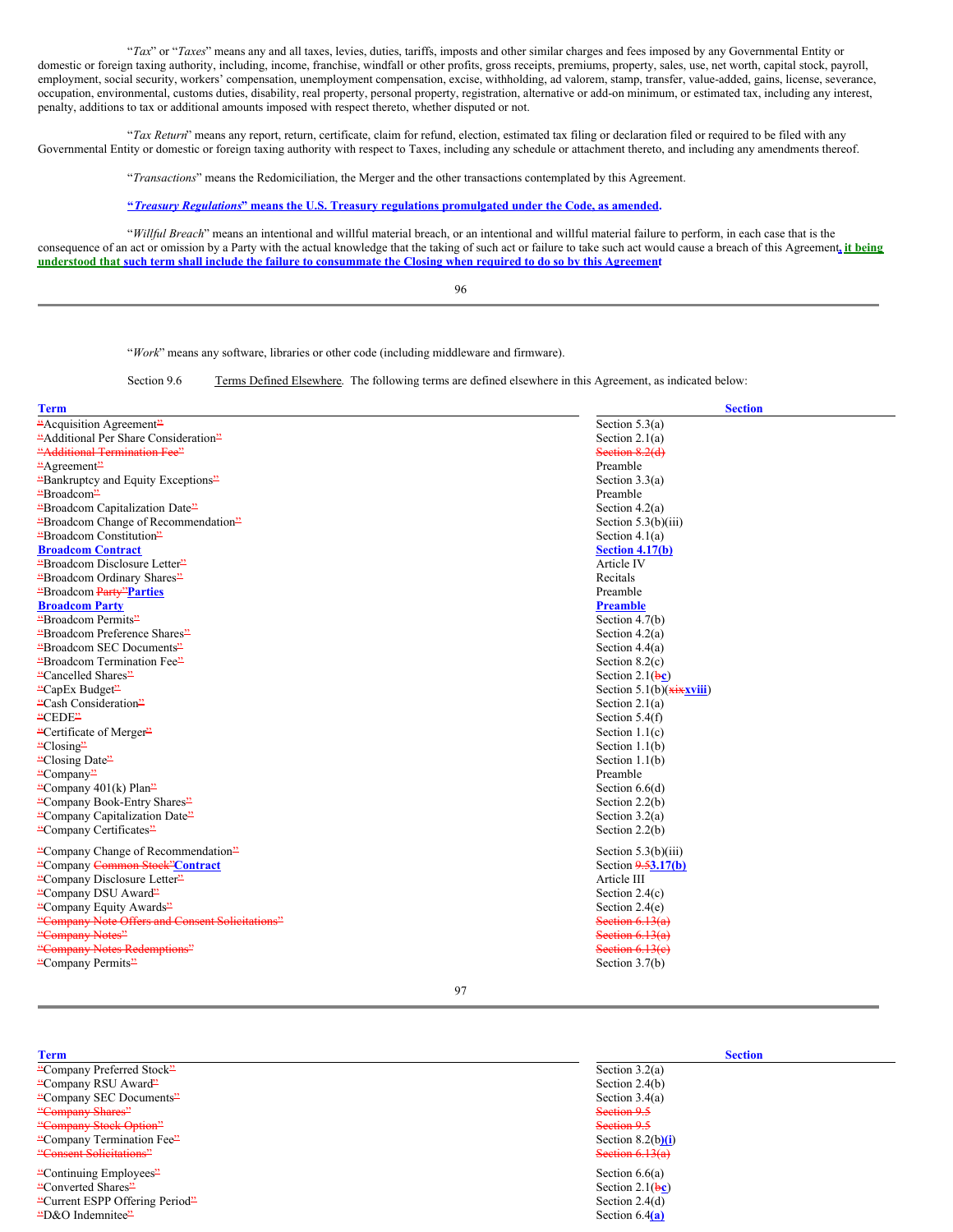"D&O Insurance" Section 6.4**(b)** "Dissenting Shares" Section 2.3(a) "Divestiture Assets" Section 6.2(d) "DOJ" Section 6.2(b) "Effective Time" Section 1.1(c) "Exchange Agent" Section 2.2(a) "Existing Credit Facility Terminations" Section 6.13(b) "Form S-4" Section 3.11 "Fractional Share Consideration" Section 2.1(a)  $\text{FTC}^2$  Section 6.2(b) "GAAP" Section 3.4(b) "Holdco" Preamble "Holdco Plans" Section 6.6(b) "Implementation Agreement" Recitals "Indemnified Parties" Section 6.4**(a)** "Integration Committee" Section 6.1(d**f**) "Joint Proxy Statement/Prospectus" Section 3.11 "Merger" Section 1.1(a) "Merger Consideration" Section 2.1(a) "Merger Exchange Fund" Section 2.2(a) "Merger Sub" Preamble "Multiemployer Plan Section 3.8(a) "NASDAQ Shares" Section 5.4(f) "Notes Satisfaction and Discharge" Section 6.13(c) "Notice of Superior Proposal Recommendation Change" Section 5.3(b)(iv) "Offers and Consent Solicitations" Section 6.13(a) "Offers to Exchange" Section 6.13(a) "Offers to Purchase" Section 6.13(a) "Outside Date" Section 8.1(b) "Party"**Parties** Preamble "Patents"**Party** Section 9.5**Preamble** "Redemption Documents" Section 6.13(e) "Redomiciliation" Section 1.2**(a)**

Section  $6.13(b)$ 

98

**Term Section** "Redomiciliation Proxy Statement" Section 5.4(d) "Remedy Action" Section 6.2(d) "Required Actions" Section 6.2(d) **Section 9.5** Section 9.5 **Example 2.1 Section 3.17(a)** Section 3.17(a) Section 3.17(a) "Stock Consideration" Section 2.1(a) "Surviving Corporation" Section 1.1(a) "Takeover Laws" Section 3.20 **Example Secrets**" Section 9.5 Section 9.5 Section 9.5

Section 9.7 Interpretation. When a reference is made in this Agreement to Sections, such reference shall be to a Section of this Agreement unless otherwise indicated. Whenever the words "include", "includes" or "including" are used in this Agreement, they shall be deemed to be followed by the words "without limitation." As used in this Agreement, the term "affiliates" shall have the meaning set forth in Rule 12b-2 of the Exchange Act. The table of contents and headings set forth in this Agreement are for convenience of reference purposes only and shall not affect or be deemed to affect in any way the meaning or interpretation of this Agreement or any term or provision hereof. The words "herein," "hereof," "hereunder" and words of similar import shall be deemed to refer to this Agreement as a whole, including the Exhibits and Schedules hereto, and not to any particular provision of this Agreement. Any pronoun shall include the corresponding masculine, feminine and neuter forms. When reference is made herein to a Person, such reference shallbe deemed to include all direct and indirect Subsidiaries of such Person unless otherwise indicated or the eontext otherwise requires. All references herein to the Subsidiaries of a Person shall be deemed to include all direct and indirect Subsidiaries of such Person unless otherwise indicated or the context otherwise requires. The word "extent" and the phrase "to the extent" when used in this Agreement shall mean the degree to which a subject or other thing extends, and such word or phrase shall not merely mean "if." The words "date hereof" when used in this Agreement shall refer to the date of this Agreement. The term "or" is not exclusive. Unless otherwise specifically indicated, all references to "dollars" and "\$" will be deemed references to the lawful money **of the United States of America. The** Parties agree that they have been represented by counsel during the negotiation and execution of this Agreement and, therefore, waive the application of any Law, regulation, holding or rule of construction providing that ambiguities in an agreement or other document will be construed against the party drafting such agreement or document. References to a wholly owned subsidiary of Broadcom shall include the Broadcom Partnership and any wholly owned subsidiary of the Broadcom Partnership. Following the completion of the Redomiciliation in accordance with the Implementation Agreement, references to Broadcom shall be deemed to be references to Holdco to the extent the context requires.

Section 9.8 Counterparts. This Agreement may be executed in counterparts, each of which shall be considered one and the same agreement and shall become effective when counterparts have been signed by each of the Parties and delivered to each other Party (including by means of electronic delivery), it being understood that the Parties need not sign the same counterpart. Signatures to this Agreement transmitted by facsimile transmission, by

electronic mail in "portable document format" (".pdf") form, or by any other electronic means intended to preserve the original graphic and pictorial appearance of a document, will have the same effect as physical delivery of the paper document bearing the original signature.

# Section 9.9 Entire Agreement; Third-Party Beneficiaries.

(a) This Agreement (including the Company Disclosure Letter and the Broadcom Disclosure Letter) and the Confidentiality Agreement constitute the entire agreement among the Parties with respect to the subject matter hereof and thereof and supersede all other prior agreements (except that the Confidentiality Agreement shall be deemed amended hereby so that until the termination of this Agreement in accordance with Section 8.1, the Parties shall be permitted to take the actions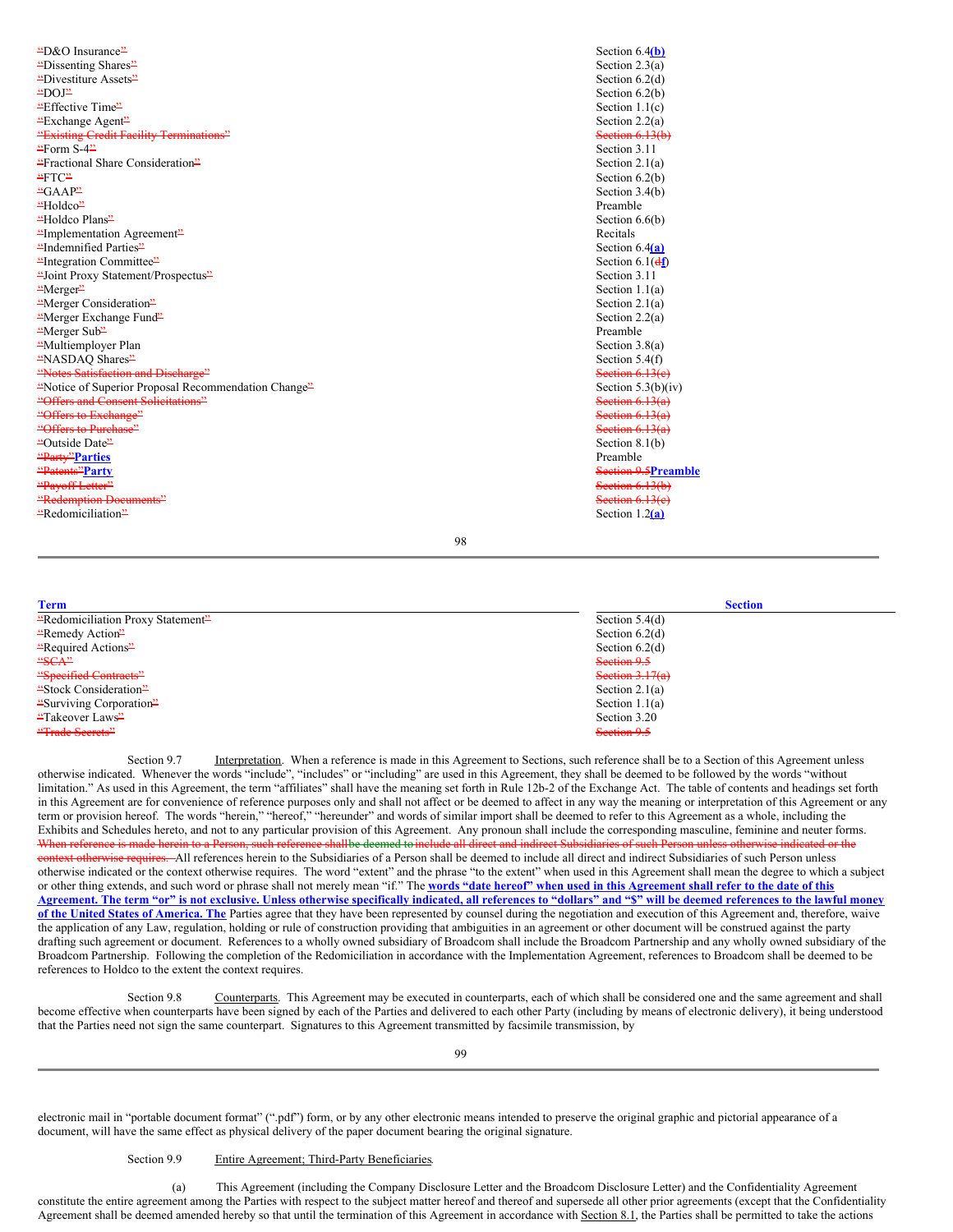contemplated by this Agreement) and understandings, both written and oral, among the Parties or any of them with respect to the subject matter hereof and thereof.

(b) Except as provided in Section 6.4 and the last sentence of Section 6.12(d), neither this Agreement (including the Company Disclosure Letter and the Broadcom Disclosure Letter) nor the Confidentiality Agreement are intended to confer upon any Person other than the Parties any rights or remedies hereunder; *provided* that the Financing Sources shall be express third-party beneficiaries of this Section 9.9(b) and Section 9.1(c), Section 9.11(a)(2), Section 9.11(b)(2), Section 9.12 and Section 9.15, and each of such Sections shall expressly inure to the benefit of the Financing Sources and the Financing Sources shall be entitled to rely on and enforce the provisions of such Sections.

Section 9.10 Severability. If any term or other provision of this Agreement is invalid, illegal or incapable of being enforced by rule of Law or public policy, all other conditions and provisions of this Agreement shall nevertheless remain in full force and effect so long as the economic or legal substance of the Transactions is not affected in any manner adverse to any Party. Upon such determination that any term or other provision is invalid, illegal or incapable of being enforced, the Parties shall negotiate in good faith to modify this Agreement so as to effect the original intent of the Parties as closely as possible in an acceptable manner to the end that the Transactions are fulfilled to the extent possible. If any provision of this Agreement is so broad as to be unenforceable, the provision shall be interpreted to be only so broad as is enforceable.

Section 9.11 Governing Law; Jurisdiction.

(a) (1) This Agreement and all proceedings (whether based on contract, tort or otherwise) arising out of or relating to this Agreement or the actions of the Parties in the negotiation, administration, performance and enforcement hereof, shall be governed by, and construed in accordance with, the Laws of the State of Delaware, without giving effect to any choice or conflict of laws provision or rule (whether of the State of Delaware or any other jurisdiction) that would cause the application of the Laws of any jurisdiction other than the State of Delaware; *provided*, *however*, that (i) any provisions of this Agreement which implicate the fiduciary duties of directors or officers of a Singapore limited company, corporation or entity shall be governed by and in accordance with the Laws of Singapore; and (ii) to the extent the authorization, effectiveness or effect of the Redomiciliation

100

are required by statute or public policy to be governed by the Laws of Singapore, then the internal Laws of Singapore shall govern and apply, but only as to such matters and to the limited extent necessary to comply with and cause the Redomiciliation to be effective under the Laws of Singapore. (2) Notwithstanding anything herein to the contrary, the Company (on behalf of itself and each Company Related Party) and each of the other Parties agrees that any claim, controversy or dispute of any kind or nature (whether based upon contract, tort or otherwise) against a Financing Source that is in any way related to this Agreement, the Merger or any of the other Transactions, including any dispute arising out of or relating in any way to the Financing shall be governed by, and construed in accordance with, the laws of the State of New York without regard to conflict of law principles-3 provided, however, that (i) the determination of the accuracy of any Specified Merger Agreement Representation (as defined in the Debt Commitment Letter) and whether as a result of any inaccuracy thereof any Broadcom Party has the right to terminate its obligations under this Agreement and (ii) whether the Transactions have been consummated in accordance with this Agreement shall, in each case, be governed in accordance with the Laws of the State of Delaware, without giving effect to any choice or conflict of laws provision or rule (whether of the State of Delaware or any other jurisdiction) that would **cause the application of the Laws of any jurisdiction other than the State of Delaware.**

(b) (1) Each of the Parties hereby irrevocably and unconditionally submits, for itself and its property, to the exclusive jurisdiction of the Court of Chancery of the State of Delaware, or, if (and only if) such court finds it lacks subject matter jurisdiction, the Delaware Superior Court, and appellate courts thereof, in any action or proceeding arising out of or relating to this Agreement or the agreements delivered in connection herewith or the transactions contemplated hereby or thereby or for recognition or enforcement of any judgment relating thereto, and each of the Parties hereby irrevocably and unconditionally (i) agrees not to commence any such action or proceeding except in the Court of Chancery of the State of Delaware, or, if (and only if) such court finds it lacks subject matter jurisdiction, the Delaware Superior Court, and appellate courts thereof, (ii) agrees that any claim in respect of any such action or proceeding may be heard and determined in the Court of Chancery of the State of Delaware, or, if (and only if) such court finds it lacks subject matter jurisdiction, the Delaware Superior Court, and appellate courts thereof, (iii) waives, to the fullest extent it may legally and effectively do so, any objection that it may now or hereafter have to the laying of venue of any such action or proceeding in such courts and (iv) waives, to the fullest extent permitted by Law, the defense of an inconvenient forum to the maintenance of such action or proceeding in such courts. Each of the Parties agrees that a final judgment in any such action or proceeding shall be conclusive and may be enforced in other jurisdictions by suit on the judgment or in any other manner provided by Law. Each Party to this Agreement irrevocably consents to service of process inside or outside the territorial jurisdiction of the courts referred to in this Section 9.11(b)(1) in the manner provided for notices in Section 9.4. Nothing in this Agreement will affect the right of any Party to this Agreement to serve process in any other manner permitted by Law. (2) Notwithstanding anything herein to the contrary, the Company (on behalf of itself and each Company Related Party) and each of the other Parties (A) agrees that it will not bring or support any action, cause of action, claim, cross-claim or third-party claim of any kind or description, whether in law or in equity, whether in contract or in tort or otherwise, against the Financing Sources in any way relating to this Agreement, the Merger or any of the other

101

Transactions, including any dispute arising out of or relating in any way to the Financing or the performance thereof or the transactions contemplated thereby, in any forum other than exclusively in the Supreme Court of the State of New York, County of New York, or, if under applicable Law exclusive jurisdiction is vested in the federal courts, the United States District Court for the Southern District of New York in the County of New York (and appellate courts thereof), (B) submits for itself and its property with respect to any such action to the exclusive jurisdiction of such courts, (C) agrees that service of process, summons, notice or document by registered mail addressed to it at its address provided in Section 9.4 shall be effective service of process against it for any such action brought in any such court, (D) waives, to the fullest extent permitted by Law, any objection which it may now or hereafter have to the laying of venue of, and the defense of an inconvenient forum to the maintenance of, any such action in any such court and (E) agrees that a final judgment in any such action shall be conclusive and may be enforced in other jurisdictions by suit on the judgment or in any other manner provided by Law.

Section 9.12 Waiver of Jury Trial. EACH PARTY HEREBY IRREVOCABLY AND UNCONDITIONALLY WAIVES ANY RIGHT IT MAY HAVE TO A TRIAL BY JURY IN RESPECT OF ANY LITIGATION DIRECTLY OR INDIRECTLY ARISING OUT OF OR RELATING TO THIS AGREEMENT AND ANY OF THE AGREEMENTS DELIVERED IN CONNECTION HEREWITH OR THE SCHEME, THE MERGER, THE FINANCING AND OTHER TRANSACTIONS CONTEMPLATED HEREBY OR THEREBY (INCLUDING ANY ACTION, PROCEEDING OR COUNTERCLAIM AGAINST ANY FINANCING SOURCE). EACH PARTY CERTIFIES AND ACKNOWLEDGES THAT (A) NO REPRESENTATIVE, AGENT OR ATTORNEY OF ANY OTHER PARTY HAS REPRESENTED, EXPRESSLY OR OTHERWISE, THAT SUCH OTHER PARTY WOULD NOT, IN THE EVENT OF LITIGATION, SEEK TO ENFORCE EITHER OF SUCH WAIVERS, (B) IT UNDERSTANDS AND HAS CONSIDERED THE IMPLICATIONS OF SUCH WAIVERS, (C) IT MAKES SUCH WAIVERS VOLUNTARILY, AND (D) IT HAS BEEN INDUCED TO ENTER INTO THIS AGREEMENT BY, AMONG OTHER THINGS, THE MUTUAL WAIVERS AND CERTIFICATIONS SET FORTH IN THIS SECTION 9.12.

Section 9.13 Assignment. This Agreement shall not be assigned by any of the Parties (whether by operation of Law or otherwise) without the prior written consent of the other Parties, except that Merger Sub may assign, in its sole discretion and without the consent of any other Party, any or all of its rights, interests and obligations hereunder to (i) Broadcom, (ii) Holdco, or (iii) one or more direct or indirect wholly owned Subsidiaries of Broadcom or Holdco; *provided* that no such assignment shall be permitted without the prior written consent of the other Parties if such assignment could delay the Closing, increase the risk that any of the conditions set